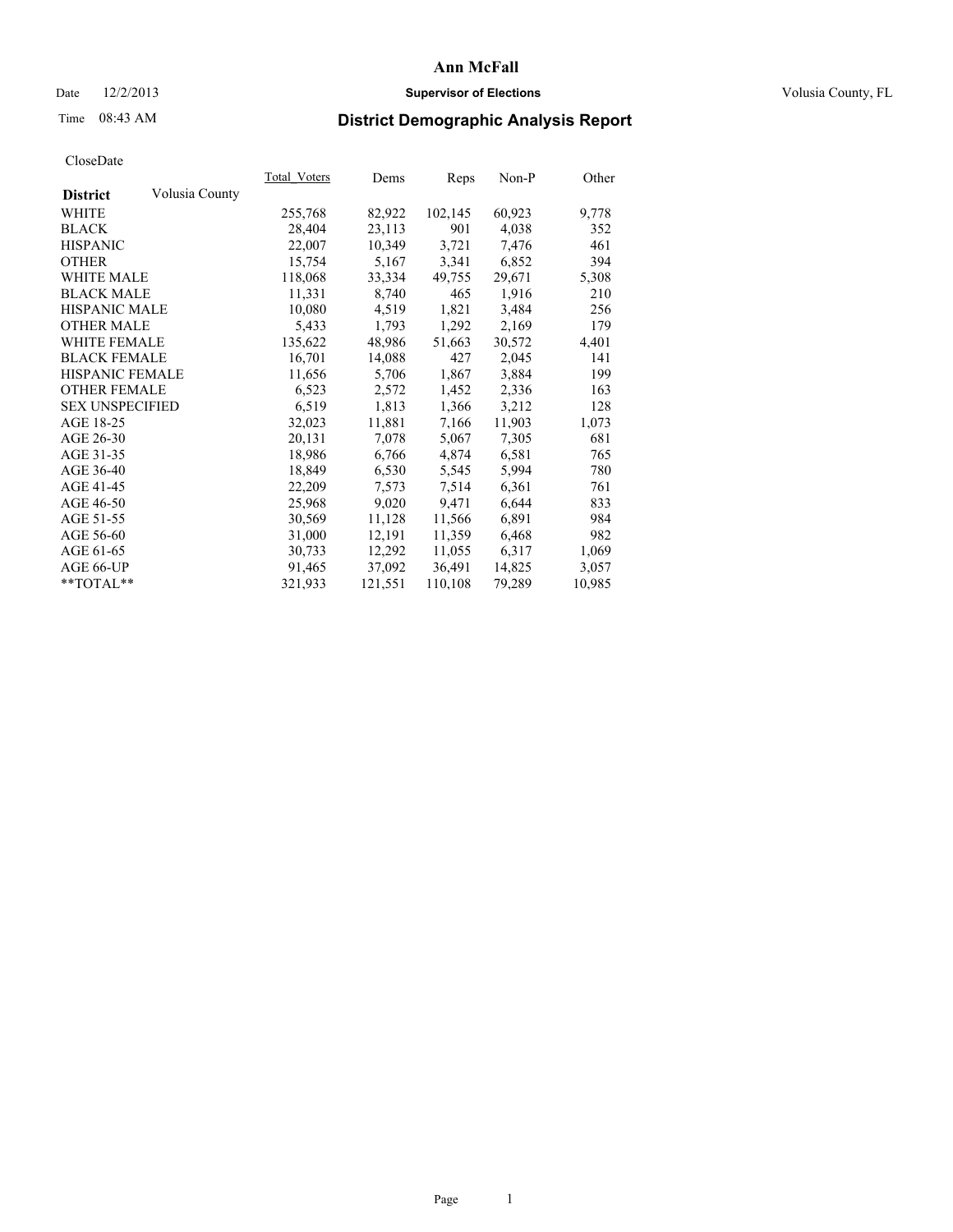## Date  $12/2/2013$  **Supervisor of Elections Supervisor of Elections** Volusia County, FL

## Time 08:43 AM **District Demographic Analysis Report**

|                        |                           | <b>Total Voters</b> | Dems   | Reps   | $Non-P$ | Other |
|------------------------|---------------------------|---------------------|--------|--------|---------|-------|
| <b>District</b>        | County Council District 1 |                     |        |        |         |       |
| WHITE                  |                           | 50,342              | 15,780 | 21,584 | 10,811  | 2,167 |
| <b>BLACK</b>           |                           | 4,636               | 3,778  | 162    | 631     | 65    |
| <b>HISPANIC</b>        |                           | 4,181               | 1,840  | 727    | 1,513   | 101   |
| <b>OTHER</b>           |                           | 2,952               | 894    | 737    | 1,235   | 86    |
| WHITE MALE             |                           | 22,948              | 6,252  | 10,332 | 5,199   | 1,165 |
| <b>BLACK MALE</b>      |                           | 1,829               | 1,422  | 74     | 293     | 40    |
| <b>HISPANIC MALE</b>   |                           | 1,802               | 748    | 351    | 658     | 45    |
| <b>OTHER MALE</b>      |                           | 1,012               | 321    | 272    | 384     | 35    |
| <b>WHITE FEMALE</b>    |                           | 27,011              | 9,429  | 11,095 | 5,499   | 988   |
| <b>BLACK FEMALE</b>    |                           | 2,753               | 2,317  | 84     | 328     | 24    |
| <b>HISPANIC FEMALE</b> |                           | 2,324               | 1,064  | 369    | 837     | 54    |
| <b>OTHER FEMALE</b>    |                           | 1,141               | 417    | 288    | 404     | 32    |
| <b>SEX UNSPECIFIED</b> |                           | 1,291               | 322    | 345    | 588     | 36    |
| AGE 18-25              |                           | 6,088               | 1,890  | 1,622  | 2,326   | 250   |
| AGE 26-30              |                           | 3,671               | 1,160  | 1,046  | 1,333   | 132   |
| AGE 31-35              |                           | 3,736               | 1,241  | 1,102  | 1,230   | 163   |
| AGE 36-40              |                           | 3,639               | 1,168  | 1,200  | 1,085   | 186   |
| AGE 41-45              |                           | 4,362               | 1,392  | 1,610  | 1,180   | 180   |
| AGE 46-50              |                           | 5,004               | 1,612  | 2,056  | 1,159   | 177   |
| AGE 51-55              |                           | 5,764               | 2,006  | 2,378  | 1,169   | 211   |
| AGE 56-60              |                           | 5,788               | 2,192  | 2,296  | 1,093   | 207   |
| AGE 61-65              |                           | 5,950               | 2,374  | 2,293  | 1,033   | 250   |
| AGE 66-UP              |                           | 18,109              | 7,257  | 7,607  | 2,582   | 663   |
| **TOTAL**              |                           | 62,111              | 22,292 | 23,210 | 14,190  | 2,419 |
|                        |                           |                     |        |        |         |       |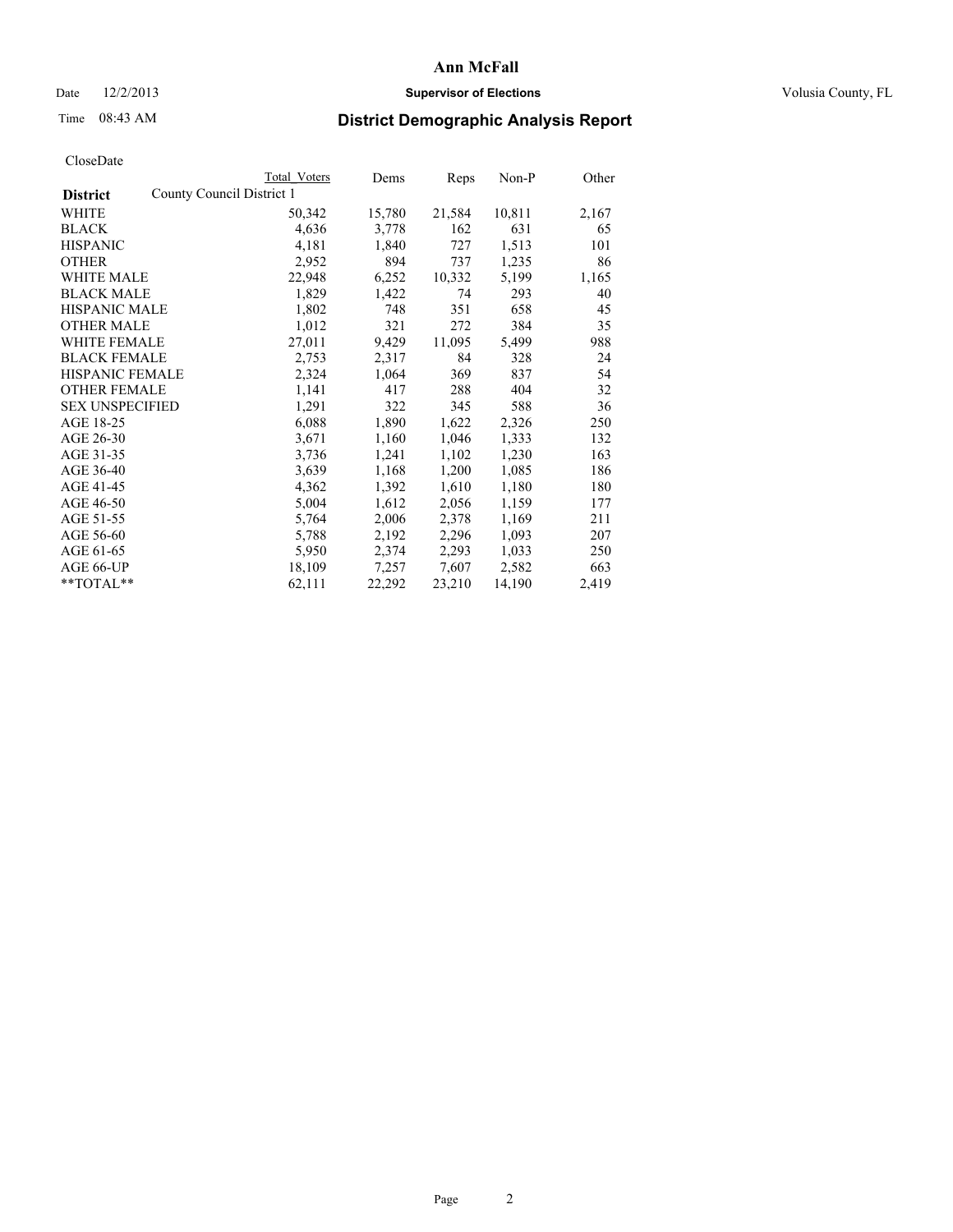## Date  $12/2/2013$  **Supervisor of Elections Supervisor of Elections** Volusia County, FL

## Time 08:43 AM **District Demographic Analysis Report**

|                                              | Total Voters | Dems   | <b>Reps</b> | Non-P  | Other |
|----------------------------------------------|--------------|--------|-------------|--------|-------|
| County Council District 2<br><b>District</b> |              |        |             |        |       |
| <b>WHITE</b>                                 | 48,437       | 16,570 | 18,123      | 11,885 | 1,859 |
| <b>BLACK</b>                                 | 10,522       | 8,765  | 250         | 1,415  | 92    |
| <b>HISPANIC</b>                              | 1,648        | 723    | 333         | 554    | 38    |
| <b>OTHER</b>                                 | 3,409        | 1,262  | 605         | 1,462  | 80    |
| <b>WHITE MALE</b>                            | 22,464       | 6,684  | 8,935       | 5,795  | 1,050 |
| <b>BLACK MALE</b>                            | 4,030        | 3,230  | 124         | 629    | 47    |
| <b>HISPANIC MALE</b>                         | 764          | 317    | 158         | 265    | 24    |
| <b>OTHER MALE</b>                            | 1,144        | 408    | 227         | 471    | 38    |
| WHITE FEMALE                                 | 25,544       | 9,742  | 9,060       | 5,951  | 791   |
| <b>BLACK FEMALE</b>                          | 6,324        | 5,402  | 123         | 754    | 45    |
| HISPANIC FEMALE                              | 853          | 394    | 171         | 274    | 14    |
| <b>OTHER FEMALE</b>                          | 1,514        | 656    | 285         | 541    | 32    |
| <b>SEX UNSPECIFIED</b>                       | 1,379        | 487    | 228         | 636    | 28    |
| AGE 18-25                                    | 7,356        | 3,764  | 1,141       | 2,266  | 185   |
| AGE 26-30                                    | 4,297        | 1,759  | 944         | 1,459  | 135   |
| AGE 31-35                                    | 3,659        | 1,518  | 797         | 1,206  | 138   |
| AGE 36-40                                    | 3,199        | 1,318  | 805         | 975    | 101   |
| AGE 41-45                                    | 3,789        | 1,516  | 1,074       | 1,088  | 111   |
| AGE 46-50                                    | 4,535        | 1,805  | 1,409       | 1,195  | 126   |
| AGE 51-55                                    | 5,643        | 2,338  | 1,893       | 1,240  | 172   |
| AGE 56-60                                    | 5,867        | 2,529  | 1,903       | 1,260  | 175   |
| AGE 61-65                                    | 6,139        | 2,521  | 2,021       | 1,393  | 204   |
| AGE 66-UP                                    | 19,532       | 8,252  | 7,324       | 3,234  | 722   |
| $*$ TOTAL $*$                                | 64,016       | 27,320 | 19,311      | 15,316 | 2,069 |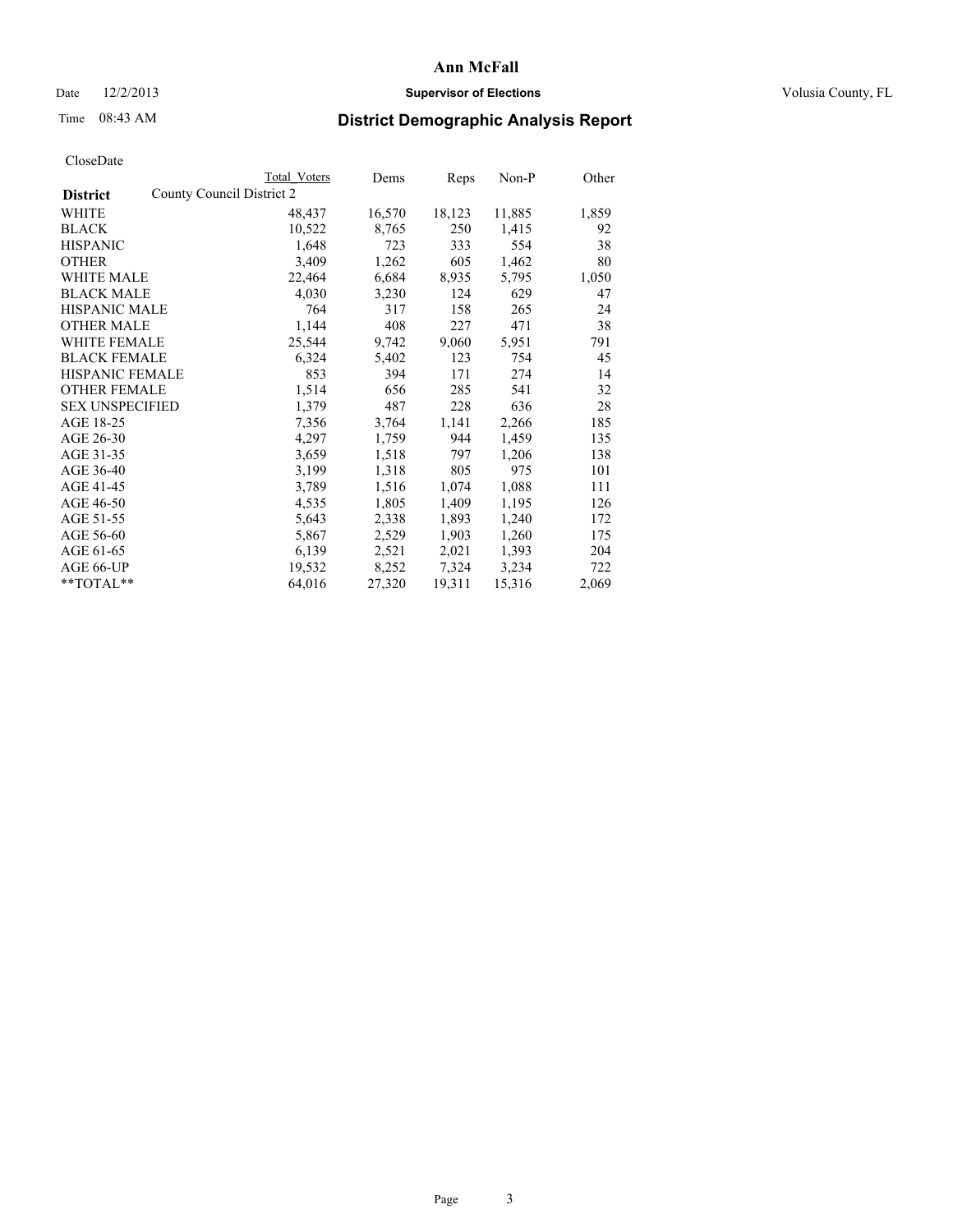## Date  $12/2/2013$  **Supervisor of Elections Supervisor of Elections** Volusia County, FL

## Time 08:43 AM **District Demographic Analysis Report**

|                                              | Total Voters | Dems   | <b>Reps</b> | Non-P  | Other          |
|----------------------------------------------|--------------|--------|-------------|--------|----------------|
| County Council District 3<br><b>District</b> |              |        |             |        |                |
| WHITE                                        | 63,719       | 20,599 | 25,305      | 15,744 | 2,071          |
| <b>BLACK</b>                                 | 1,978        | 1,605  | 72          | 280    | 21             |
| <b>HISPANIC</b>                              | 1,147        | 438    | 294         | 383    | 32             |
| <b>OTHER</b>                                 | 2,597        | 742    | 589         | 1,196  | 70             |
| <b>WHITE MALE</b>                            | 29,575       | 8,319  | 12,450      | 7,692  | 1,114          |
| <b>BLACK MALE</b>                            | 860          | 657    | 38          | 148    | 17             |
| <b>HISPANIC MALE</b>                         | 521          | 180    | 132         | 191    | 18             |
| <b>OTHER MALE</b>                            | 893          | 259    | 239         | 365    | 30             |
| <b>WHITE FEMALE</b>                          | 33,623       | 12,117 | 12,669      | 7,891  | 946            |
| <b>BLACK FEMALE</b>                          | 1,100        | 936    | 33          | 127    | $\overline{4}$ |
| <b>HISPANIC FEMALE</b>                       | 611          | 252    | 159         | 187    | 13             |
| <b>OTHER FEMALE</b>                          | 1,058        | 383    | 256         | 386    | 33             |
| <b>SEX UNSPECIFIED</b>                       | 1,200        | 281    | 284         | 616    | 19             |
| AGE 18-25                                    | 5,408        | 1,501  | 1,501       | 2,207  | 199            |
| AGE 26-30                                    | 3,627        | 1,140  | 993         | 1,377  | 117            |
| AGE 31-35                                    | 3,534        | 1,007  | 1,036       | 1,365  | 126            |
| AGE 36-40                                    | 3,657        | 1,057  | 1,210       | 1,232  | 158            |
| AGE 41-45                                    | 4,628        | 1,369  | 1,718       | 1,424  | 117            |
| AGE 46-50                                    | 5,310        | 1,615  | 2,138       | 1,414  | 143            |
| AGE 51-55                                    | 6,775        | 2,152  | 2,798       | 1,619  | 206            |
| AGE 56-60                                    | 7,196        | 2,619  | 2,799       | 1,561  | 217            |
| AGE 61-65                                    | 7,266        | 2,768  | 2,757       | 1,502  | 239            |
| AGE 66-UP                                    | 22,040       | 8,156  | 9,310       | 3,902  | 672            |
| $*$ $TOTAL**$                                | 69,441       | 23,384 | 26,260      | 17,603 | 2,194          |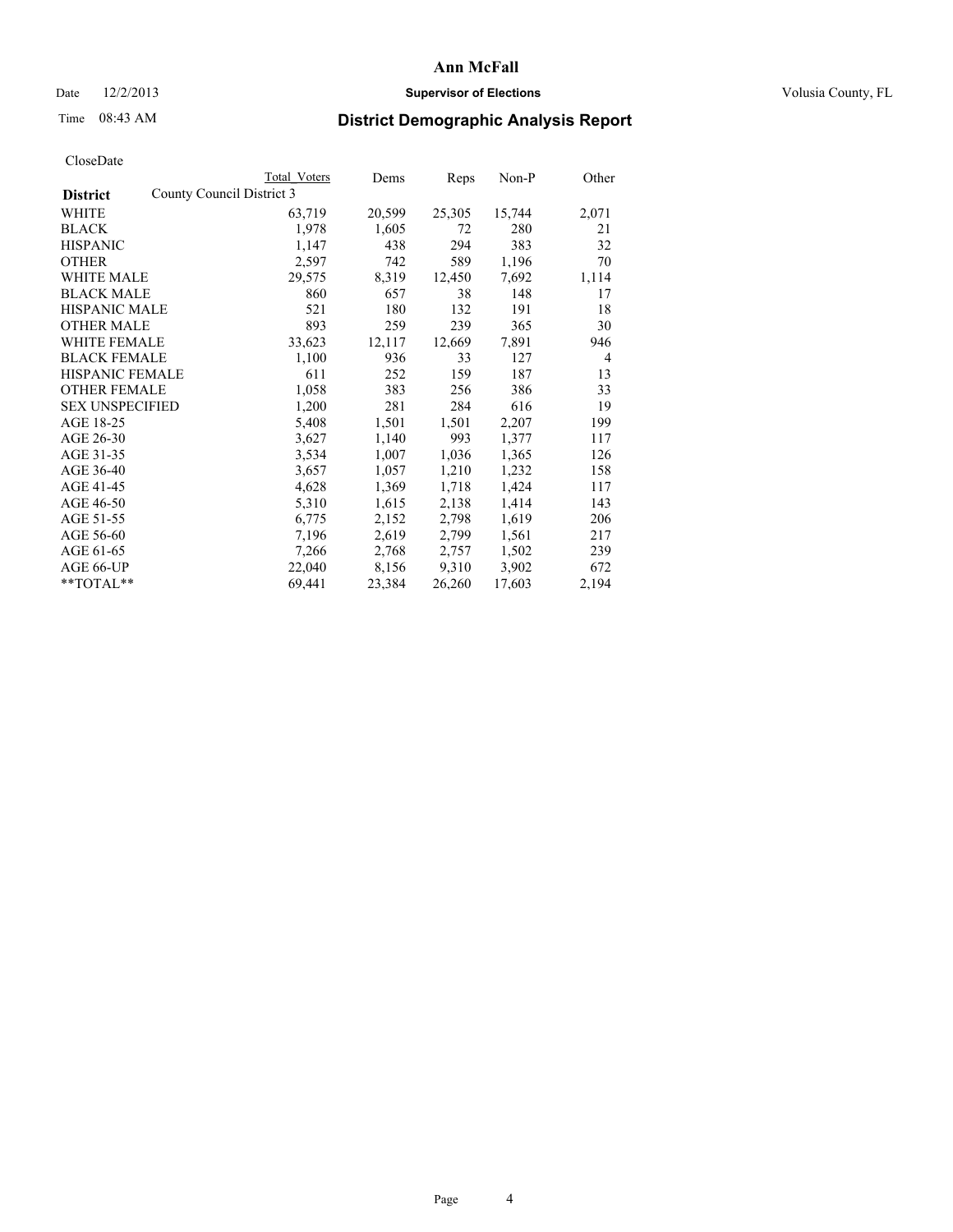## Date  $12/2/2013$  **Supervisor of Elections Supervisor of Elections** Volusia County, FL

## Time 08:43 AM **District Demographic Analysis Report**

|                           | Dems   | Reps                | Non-P  | Other |
|---------------------------|--------|---------------------|--------|-------|
| County Council District 4 |        |                     |        |       |
| 53,041                    | 17,618 | 21,134              | 12,416 | 1,873 |
| 6,019                     | 4,928  | 173                 | 841    | 77    |
| 1,507                     | 644    | 333                 | 500    | 30    |
| 3,260                     | 1,073  | 743                 | 1,367  | 77    |
| 24,311                    | 7,031  | 10,208              | 6,071  | 1,001 |
| 2,313                     | 1,776  | 88                  | 404    | 45    |
| 656                       | 251    | 163                 | 221    | 21    |
| 1,168                     | 370    | 293                 | 466    | 39    |
| 28,331                    | 10,486 | 10,787              | 6,202  | 856   |
| 3,641                     | 3,099  | 85                  | 425    | 32    |
| 834                       | 389    | 164                 | 272    | 9     |
| 1,369                     | 525    | 350                 | 461    | 33    |
| 1,204                     | 336    | 245                 | 602    | 21    |
| 5,928                     | 2,246  | 1,420               | 2,105  | 157   |
| 3,939                     | 1,488  | 1,018               | 1,310  | 123   |
| 3,318                     | 1,261  | 831                 | 1,099  | 127   |
| 3,354                     | 1,178  | 1,005               | 1,051  | 120   |
| 4,113                     | 1,402  | 1,411               | 1,150  | 150   |
| 5,126                     | 1,782  | 1,887               | 1,290  | 167   |
| 5,998                     | 2,206  | 2,228               | 1,364  | 200   |
| 6,358                     | 2,524  | 2,358               | 1,287  | 189   |
| 6,325                     | 2,505  | 2,269               | 1,338  | 213   |
| 19,368                    | 7,671  | 7,956               | 3,130  | 611   |
| 63,827                    | 24,263 | 22,383              | 15,124 | 2,057 |
|                           |        | <b>Total Voters</b> |        |       |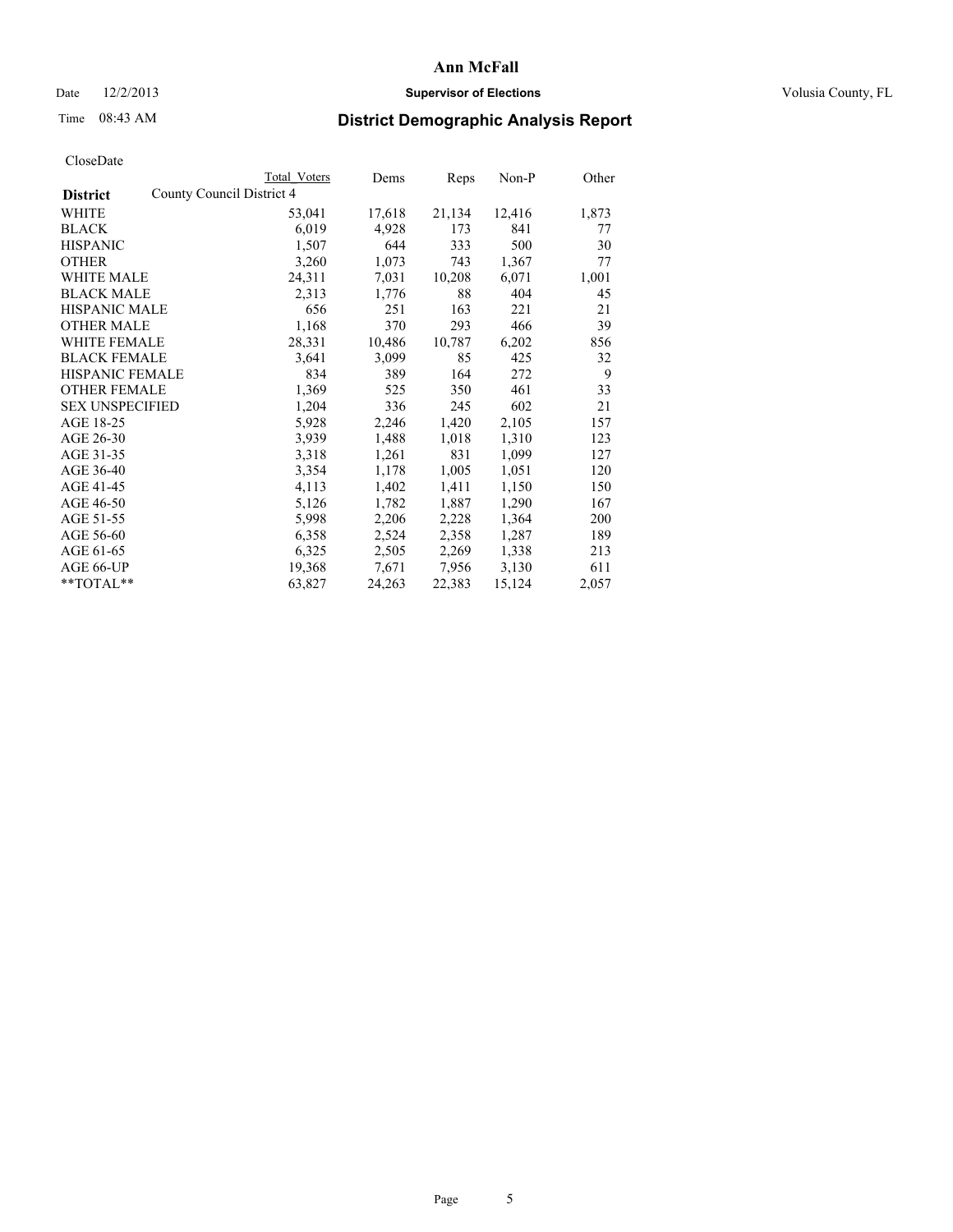## Date  $12/2/2013$  **Supervisor of Elections Supervisor of Elections** Volusia County, FL

# Time 08:43 AM **District Demographic Analysis Report**

|                                              | Total Voters | Dems   | Reps   | Non-P  | Other |
|----------------------------------------------|--------------|--------|--------|--------|-------|
| County Council District 5<br><b>District</b> |              |        |        |        |       |
| <b>WHITE</b>                                 | 40,229       | 12,355 | 15,999 | 10,067 | 1,808 |
| <b>BLACK</b>                                 | 5,249        | 4,037  | 244    | 871    | 97    |
| <b>HISPANIC</b>                              | 13,524       | 6,704  | 2,034  | 4,526  | 260   |
| <b>OTHER</b>                                 | 3,536        | 1,196  | 667    | 1,592  | 81    |
| WHITE MALE                                   | 18,770       | 5,048  | 7,830  | 4,914  | 978   |
| <b>BLACK MALE</b>                            | 2,299        | 1,655  | 141    | 442    | 61    |
| <b>HISPANIC MALE</b>                         | 6,337        | 3,023  | 1,017  | 2,149  | 148   |
| <b>OTHER MALE</b>                            | 1,216        | 435    | 261    | 483    | 37    |
| WHITE FEMALE                                 | 21,113       | 7,212  | 8,052  | 5,029  | 820   |
| <b>BLACK FEMALE</b>                          | 2,883        | 2,334  | 102    | 411    | 36    |
| HISPANIC FEMALE                              | 7,034        | 3,607  | 1,004  | 2,314  | 109   |
| <b>OTHER FEMALE</b>                          | 1,441        | 591    | 273    | 544    | 33    |
| <b>SEX UNSPECIFIED</b>                       | 1,445        | 387    | 264    | 770    | 24    |
| AGE 18-25                                    | 7,243        | 2,480  | 1,482  | 2,999  | 282   |
| AGE 26-30                                    | 4,597        | 1,531  | 1,066  | 1,826  | 174   |
| AGE 31-35                                    | 4,739        | 1,739  | 1,108  | 1,681  | 211   |
| AGE 36-40                                    | 5,000        | 1,809  | 1,325  | 1,651  | 215   |
| AGE 41-45                                    | 5,317        | 1,894  | 1,701  | 1,519  | 203   |
| AGE 46-50                                    | 5,993        | 2,206  | 1,981  | 1,586  | 220   |
| AGE 51-55                                    | 6,389        | 2,426  | 2,269  | 1,499  | 195   |
| AGE 56-60                                    | 5,791        | 2,327  | 2,003  | 1,267  | 194   |
| AGE 61-65                                    | 5,053        | 2,124  | 1,715  | 1,051  | 163   |
| AGE 66-UP                                    | 12,416       | 5,756  | 4,294  | 1,977  | 389   |
| $*$ TOTAL $*$                                | 62,538       | 24,292 | 18,944 | 17,056 | 2,246 |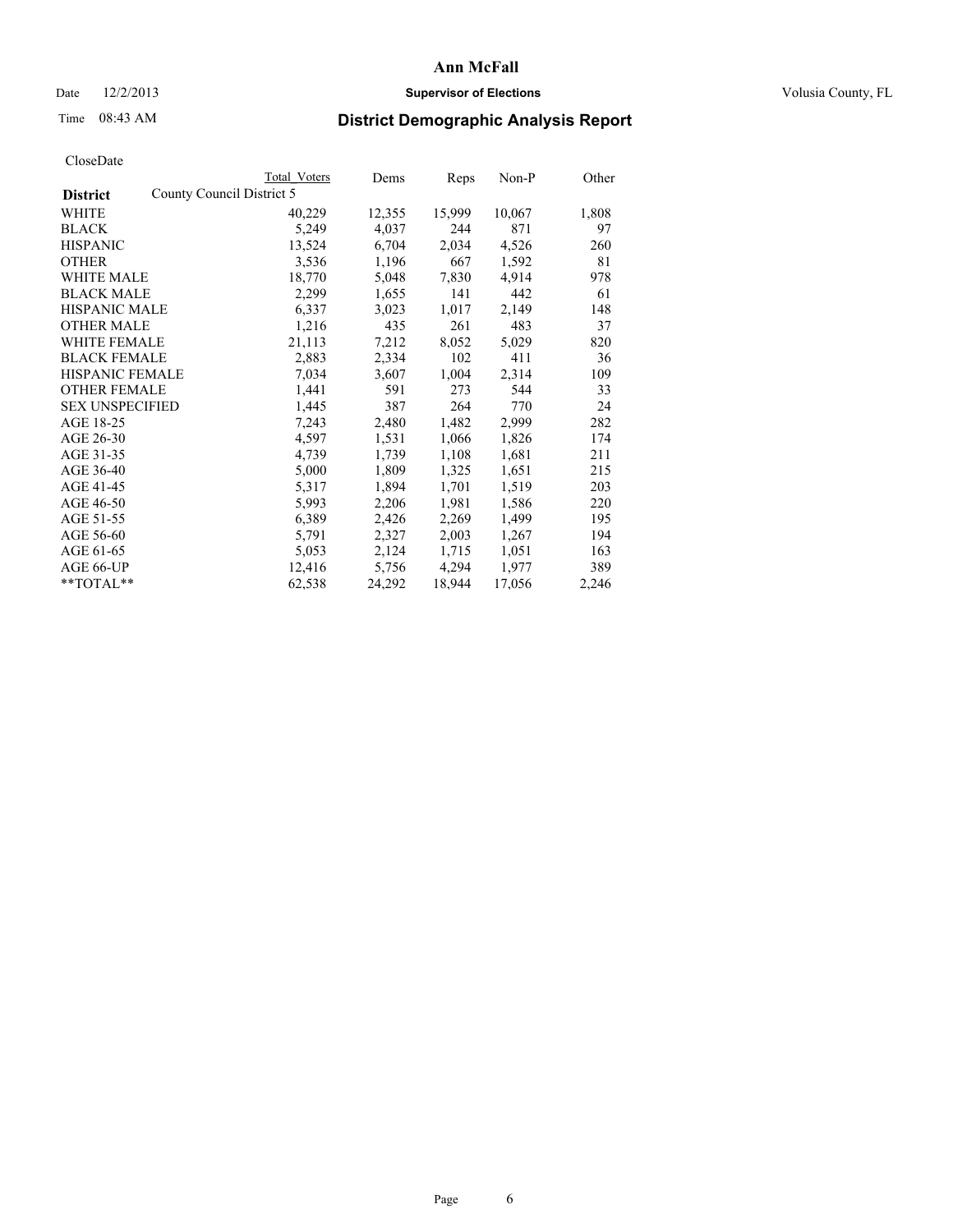## Date  $12/2/2013$  **Supervisor of Elections Supervisor of Elections** Volusia County, FL

# Time 08:43 AM **District Demographic Analysis Report**

|                        |                              | <b>Total Voters</b> | Dems | Reps           | Non-P | Other          |
|------------------------|------------------------------|---------------------|------|----------------|-------|----------------|
| <b>District</b>        | Indigo Community Development |                     |      |                |       |                |
| WHITE                  |                              | 894                 | 220  | 450            | 188   | 36             |
| <b>BLACK</b>           |                              | 91                  | 68   | 8              | 14    | 1              |
| <b>HISPANIC</b>        |                              | 44                  | 20   | 7              | 15    | 2              |
| <b>OTHER</b>           |                              | 88                  | 24   | 28             | 35    |                |
| WHITE MALE             |                              | 431                 | 92   | 224            | 94    | 21             |
| <b>BLACK MALE</b>      |                              | 41                  | 28   | 5              | 7     | 1              |
| <b>HISPANIC MALE</b>   |                              | 13                  | 5    | $\overline{c}$ | 5     |                |
| <b>OTHER MALE</b>      |                              | 30                  | 6    | 11             | 12    |                |
| WHITE FEMALE           |                              | 455                 | 127  | 223            | 91    | 14             |
| <b>BLACK FEMALE</b>    |                              | 50                  | 40   | 3              | 7     | $\theta$       |
| <b>HISPANIC FEMALE</b> |                              | 31                  | 15   | 5              | 10    |                |
| <b>OTHER FEMALE</b>    |                              | 45                  | 12   | 14             | 19    | 0              |
| <b>SEX UNSPECIFIED</b> |                              | 21                  | 7    | 6              | 7     | 1              |
| AGE 18-25              |                              | 84                  | 17   | 31             | 30    | 6              |
| AGE 26-30              |                              | 102                 | 24   | 40             | 32    | 6              |
| AGE 31-35              |                              | 88                  | 26   | 28             | 32    | $\overline{c}$ |
| AGE 36-40              |                              | 74                  | 25   | 30             | 17    | $\overline{c}$ |
| AGE 41-45              |                              | 71                  | 21   | 33             | 17    | $\theta$       |
| AGE 46-50              |                              | 85                  | 23   | 41             | 16    | 5              |
| AGE 51-55              |                              | 102                 | 35   | 50             | 16    |                |
| AGE 56-60              |                              | 120                 | 42   | 59             | 18    |                |
| AGE 61-65              |                              | 131                 | 42   | 55             | 29    | 5              |
| AGE 66-UP              |                              | 260                 | 77   | 126            | 45    | 12             |
| **TOTAL**              |                              | 1,117               | 332  | 493            | 252   | 40             |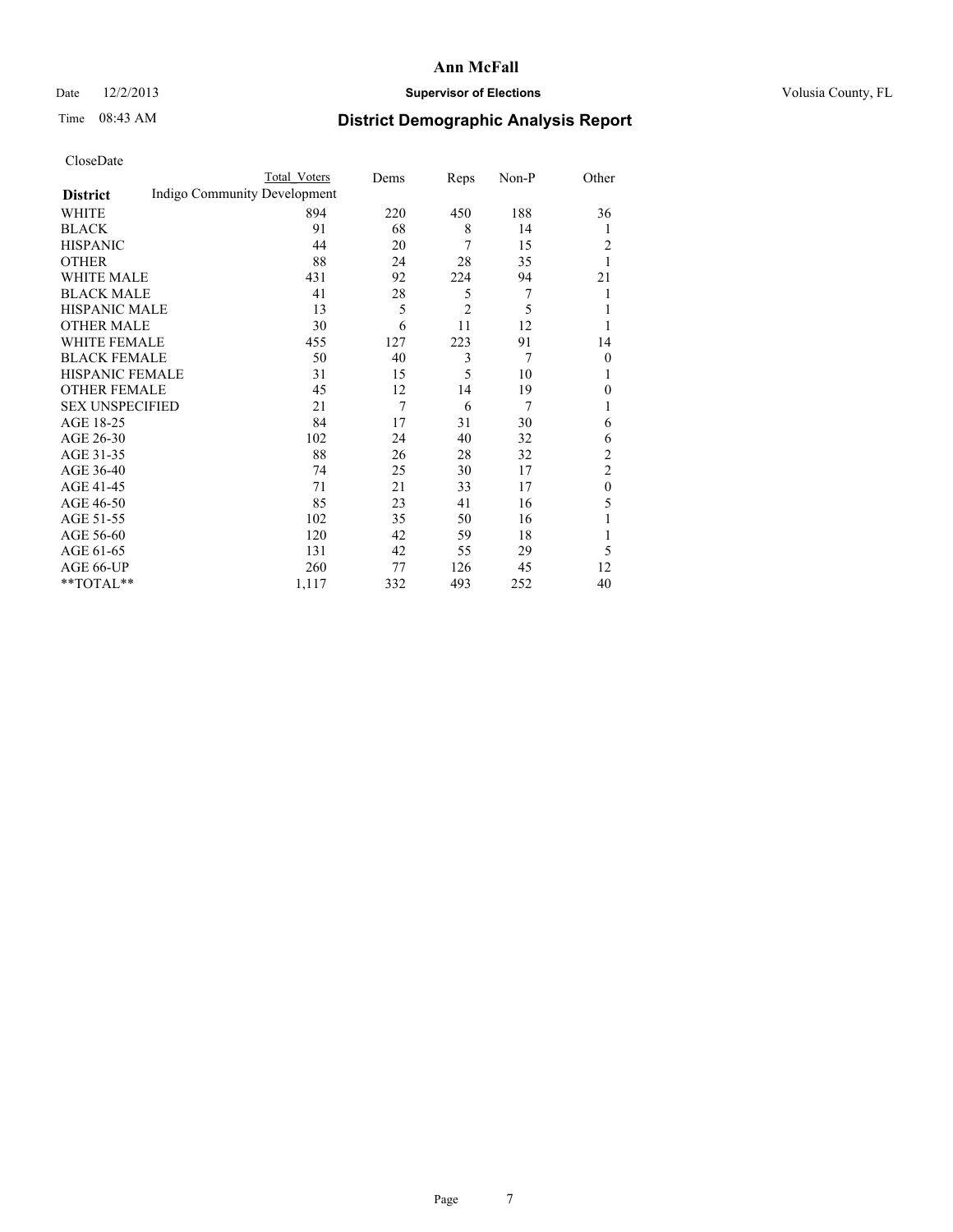## Date  $12/2/2013$  **Supervisor of Elections Supervisor of Elections** Volusia County, FL

## Time 08:43 AM **District Demographic Analysis Report**

|                                             | Total Voters | Dems   | Reps   | Non-P  | Other |
|---------------------------------------------|--------------|--------|--------|--------|-------|
| Congressional District 6<br><b>District</b> |              |        |        |        |       |
| WHITE                                       | 198,378      | 65,577 | 78,671 | 46,924 | 7,206 |
| <b>BLACK</b>                                | 22,320       | 18,419 | 626    | 3,037  | 238   |
| <b>HISPANIC</b>                             | 6,514        | 2,753  | 1,328  | 2,264  | 169   |
| <b>OTHER</b>                                | 11,183       | 3,660  | 2,417  | 4,820  | 286   |
| <b>WHITE MALE</b>                           | 91,516       | 26,356 | 38,358 | 22,885 | 3,917 |
| <b>BLACK MALE</b>                           | 8,697        | 6,841  | 313    | 1,403  | 140   |
| <b>HISPANIC MALE</b>                        | 2,893        | 1,144  | 615    | 1,037  | 97    |
| <b>OTHER MALE</b>                           | 3,845        | 1,239  | 932    | 1,544  | 130   |
| <b>WHITE FEMALE</b>                         | 105,268      | 38,750 | 39,761 | 23,521 | 3,236 |
| <b>BLACK FEMALE</b>                         | 13,326       | 11,348 | 305    | 1,576  | 97    |
| HISPANIC FEMALE                             | 3,525        | 1,571  | 695    | 1,190  | 69    |
| <b>OTHER FEMALE</b>                         | 4,683        | 1,833  | 1,075  | 1,656  | 119   |
| <b>SEX UNSPECIFIED</b>                      | 4,642        | 1,327  | 988    | 2,233  | 94    |
| AGE 18-25                                   | 22,964       | 8,904  | 5,178  | 8,177  | 705   |
| AGE 26-30                                   | 14,336       | 5,199  | 3,641  | 5,030  | 466   |
| AGE 31-35                                   | 12,908       | 4,629  | 3,357  | 4,427  | 495   |
| AGE 36-40                                   | 12,668       | 4,361  | 3,827  | 3,966  | 514   |
| AGE 41-45                                   | 15,357       | 5,231  | 5,254  | 4,376  | 496   |
| AGE 46-50                                   | 18,200       | 6,285  | 6,780  | 4,596  | 539   |
| AGE 51-55                                   | 22,247       | 8,118  | 8,450  | 4,967  | 712   |
| AGE 56-60                                   | 23,260       | 9,186  | 8,556  | 4,792  | 726   |
| AGE 61-65                                   | 23,780       | 9,484  | 8,575  | 4,900  | 821   |
| AGE 66-UP                                   | 72,675       | 29,012 | 29,424 | 11,814 | 2,425 |
| $*$ TOTAL $*$                               | 238,395      | 90,409 | 83,042 | 57,045 | 7,899 |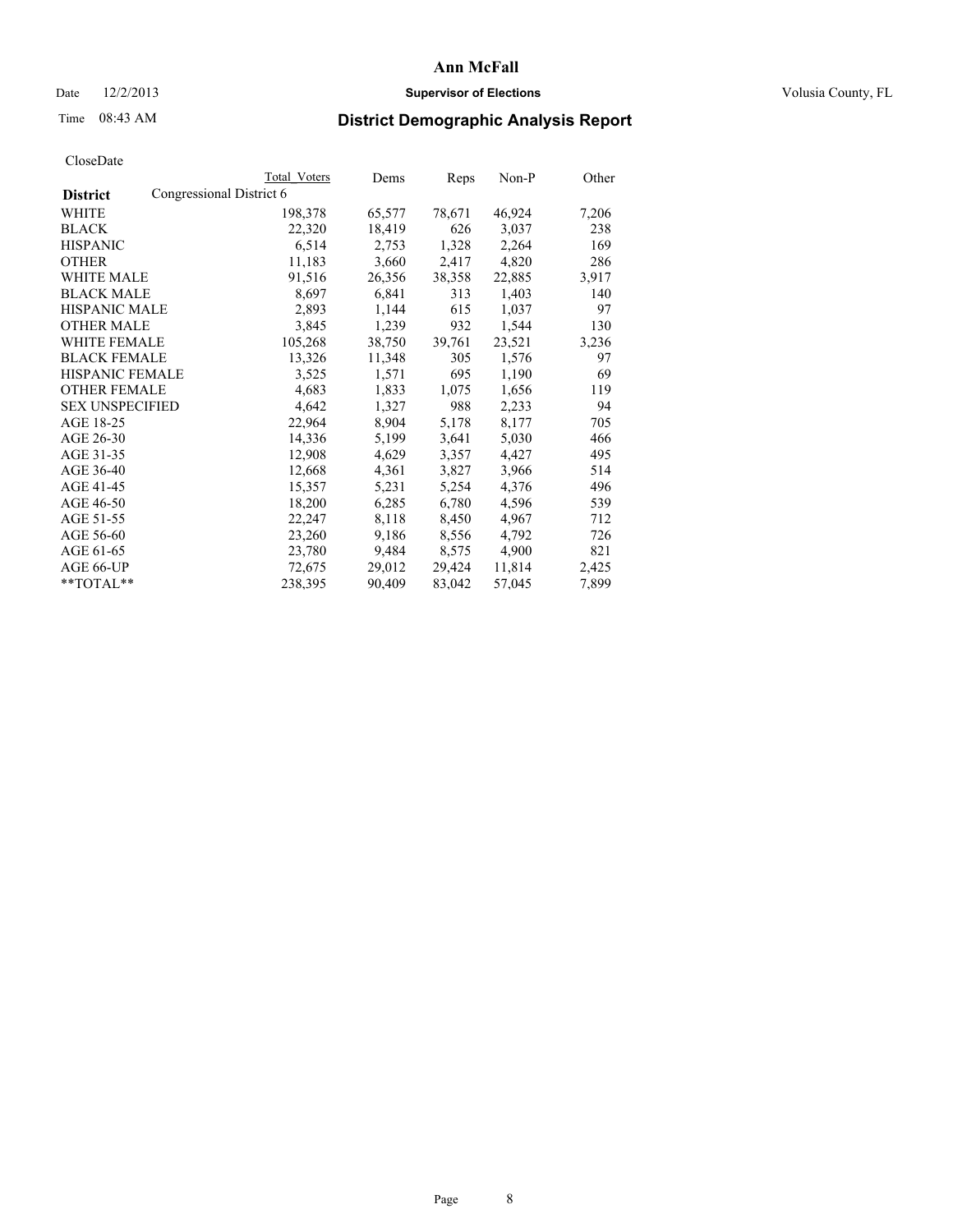## Date  $12/2/2013$  **Supervisor of Elections Supervisor of Elections** Volusia County, FL

# Time 08:43 AM **District Demographic Analysis Report**

|                                             | Total Voters | Dems   | <b>Reps</b> | Non-P  | Other |
|---------------------------------------------|--------------|--------|-------------|--------|-------|
| Congressional District 7<br><b>District</b> |              |        |             |        |       |
| WHITE                                       | 57,390       | 17,345 | 23,474      | 13,999 | 2,572 |
| <b>BLACK</b>                                | 6,084        | 4,694  | 275         | 1,001  | 114   |
| <b>HISPANIC</b>                             | 15,493       | 7,596  | 2,393       | 5,212  | 292   |
| <b>OTHER</b>                                | 4,571        | 1,507  | 924         | 2,032  | 108   |
| WHITE MALE                                  | 26,552       | 6,978  | 11,397      | 6,786  | 1,391 |
| <b>BLACK MALE</b>                           | 2,634        | 1,899  | 152         | 513    | 70    |
| <b>HISPANIC MALE</b>                        | 7,187        | 3,375  | 1,206       | 2,447  | 159   |
| <b>OTHER MALE</b>                           | 1,588        | 554    | 360         | 625    | 49    |
| WHITE FEMALE                                | 30,354       | 10,236 | 11,902      | 7,051  | 1,165 |
| <b>BLACK FEMALE</b>                         | 3,375        | 2,740  | 122         | 469    | 44    |
| <b>HISPANIC FEMALE</b>                      | 8,131        | 4,135  | 1,172       | 2,694  | 130   |
| <b>OTHER FEMALE</b>                         | 1,840        | 739    | 377         | 680    | 44    |
| <b>SEX UNSPECIFIED</b>                      | 1,877        | 486    | 378         | 979    | 34    |
| AGE 18-25                                   | 9,059        | 2,977  | 1,988       | 3,726  | 368   |
| AGE 26-30                                   | 5,795        | 1,879  | 1,426       | 2,275  | 215   |
| AGE 31-35                                   | 6,078        | 2,137  | 1,517       | 2,154  | 270   |
| AGE 36-40                                   | 6,181        | 2,169  | 1,718       | 2,028  | 266   |
| AGE 41-45                                   | 6,852        | 2,342  | 2,260       | 1,985  | 265   |
| AGE 46-50                                   | 7,768        | 2,735  | 2,691       | 2,048  | 294   |
| AGE 51-55                                   | 8,322        | 3,010  | 3,116       | 1,924  | 272   |
| AGE 56-60                                   | 7,740        | 3,005  | 2,803       | 1,676  | 256   |
| AGE 61-65                                   | 6,953        | 2,808  | 2,480       | 1,417  | 248   |
| AGE 66-UP                                   | 18,790       | 8,080  | 7,067       | 3,011  | 632   |
| $*$ TOTAL $*$                               | 83,538       | 31,142 | 27,066      | 22,244 | 3,086 |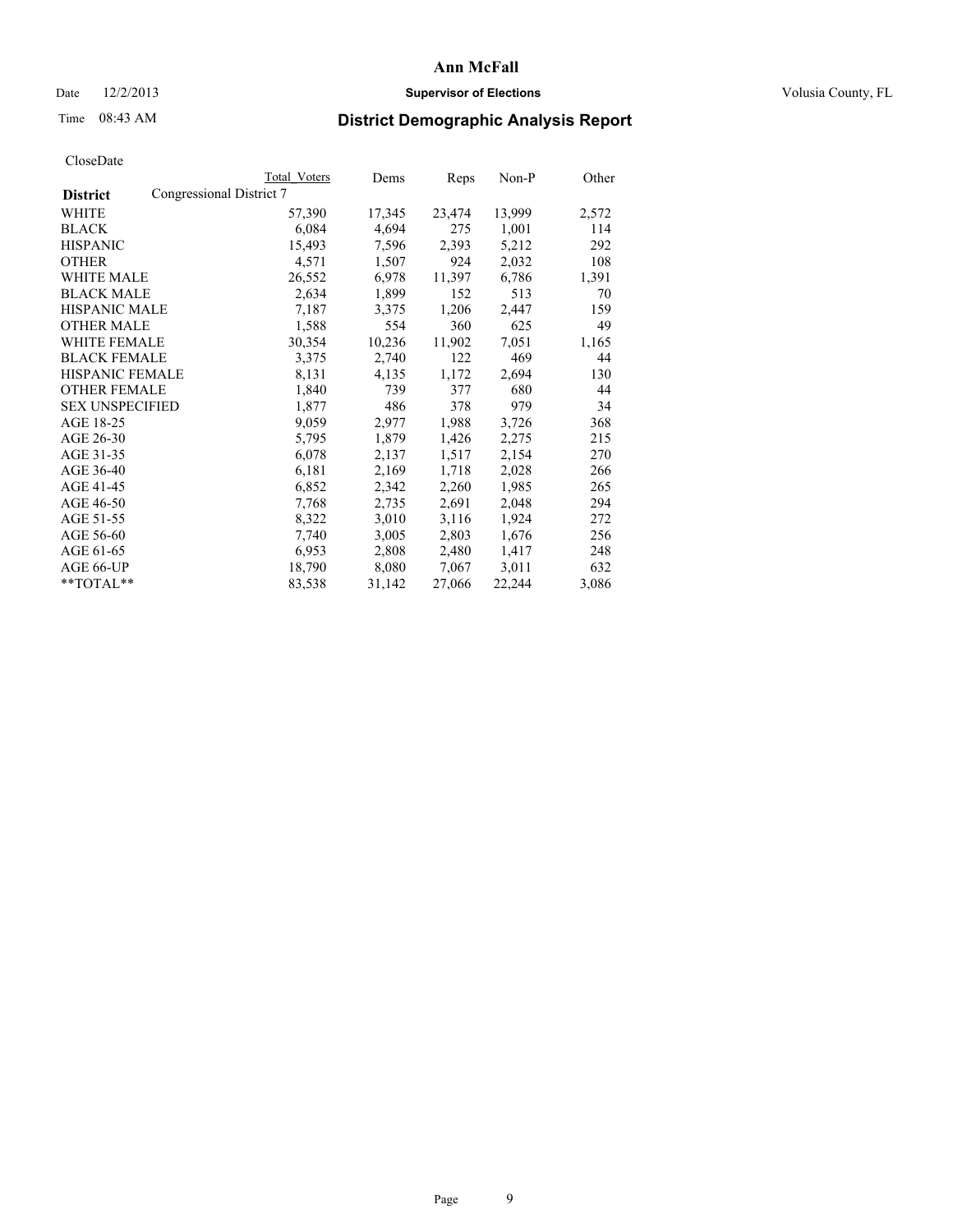## Date  $12/2/2013$  **Supervisor of Elections Supervisor of Elections** Volusia County, FL

# Time 08:43 AM **District Demographic Analysis Report**

|                        |                     | <b>Total Voters</b> | Dems     | Reps     | Non-P    | Other |
|------------------------|---------------------|---------------------|----------|----------|----------|-------|
| <b>District</b>        | Unincorporated Area |                     |          |          |          |       |
| <b>WHITE</b>           |                     | $\Omega$            | $\theta$ | $\theta$ | $\Omega$ | 0     |
| <b>BLACK</b>           |                     |                     |          | 0        | 0        |       |
| <b>HISPANIC</b>        |                     |                     |          | 0        | 0        |       |
| <b>OTHER</b>           |                     |                     |          |          |          |       |
| <b>WHITE MALE</b>      |                     |                     |          |          |          |       |
| <b>BLACK MALE</b>      |                     |                     |          |          |          |       |
| <b>HISPANIC MALE</b>   |                     |                     |          |          |          |       |
| <b>OTHER MALE</b>      |                     |                     |          |          |          |       |
| <b>WHITE FEMALE</b>    |                     |                     |          |          |          |       |
| <b>BLACK FEMALE</b>    |                     |                     |          | 0        |          | 0     |
| HISPANIC FEMALE        |                     |                     |          |          |          |       |
| <b>OTHER FEMALE</b>    |                     |                     |          |          |          |       |
| <b>SEX UNSPECIFIED</b> |                     |                     |          |          |          |       |
| AGE 18-25              |                     |                     |          |          |          |       |
| AGE 26-30              |                     |                     |          |          |          |       |
| AGE 31-35              |                     |                     |          |          |          |       |
| AGE 36-40              |                     |                     |          | 0        |          |       |
| AGE 41-45              |                     |                     |          |          |          |       |
| AGE 46-50              |                     |                     |          |          |          |       |
| AGE 51-55              |                     |                     |          |          |          |       |
| AGE 56-60              |                     |                     |          |          |          |       |
| AGE 61-65              |                     |                     |          |          |          |       |
| AGE 66-UP              |                     |                     |          |          |          |       |
| **TOTAL**              |                     |                     |          | 0        | 0        | 0     |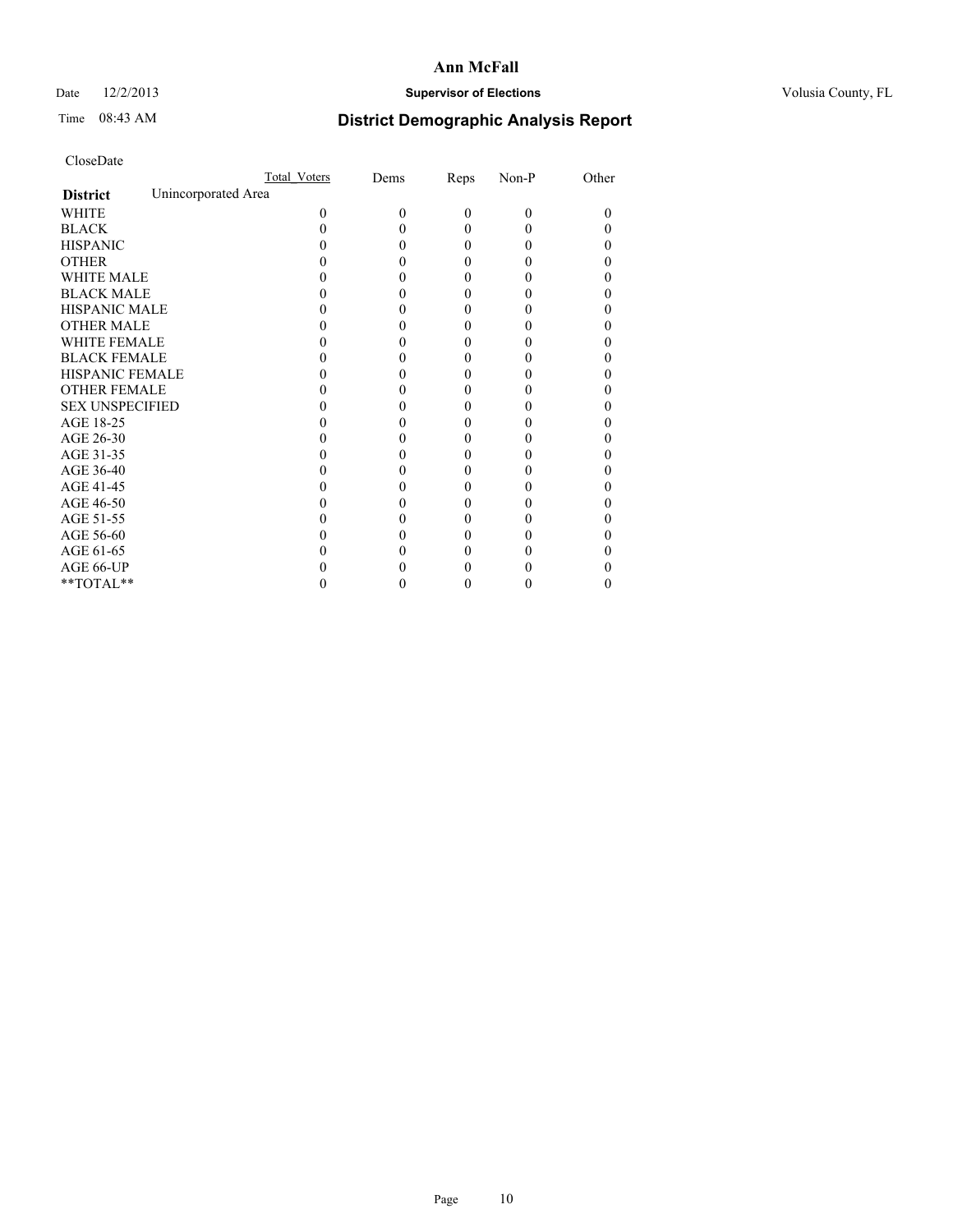## Date  $12/2/2013$  **Supervisor of Elections Supervisor of Elections** Volusia County, FL

# Time 08:43 AM **District Demographic Analysis Report**

| Total Voters | Dems   | Reps  | Non-P | Other |
|--------------|--------|-------|-------|-------|
|              |        |       |       |       |
| 20,679       | 7,331  | 7,477 | 5,071 | 800   |
| 12,850       | 10,801 | 275   | 1,667 | 107   |
| 1,059        | 522    | 172   | 344   | 21    |
| 2,328        | 985    | 317   | 975   | 51    |
| 9,880        | 3,041  | 3,822 | 2,527 | 490   |
| 4,863        | 3,923  | 139   | 743   | 58    |
| 485          | 222    | 80    | 167   | 16    |
| 744          | 304    | 118   | 299   | 23    |
| 10,634       | 4,227  | 3,617 | 2,485 | 305   |
| 7.797        | 6,725  | 134   | 889   | 49    |
| 561          | 296    | 91    | 169   | 5     |
| 1,042        | 509    | 153   | 360   | 20    |
| 910          | 392    | 87    | 418   | 13    |
| 6,224        | 3,786  | 625   | 1,707 | 106   |
| 3,045        | 1,556  | 511   | 889   | 89    |
| 2,389        | 1,236  | 386   | 692   | 75    |
| 1,999        | 1,035  | 373   | 549   | 42    |
| 2,213        | 1,133  | 473   | 547   | 60    |
| 2,596        | 1,342  | 570   | 619   | 65    |
| 3,110        | 1,634  | 786   | 589   | 101   |
| 3,192        | 1,691  | 823   | 595   | 83    |
| 3,147        | 1,571  | 856   | 634   | 86    |
| 9,001        | 4,655  | 2,838 | 1,236 | 272   |
| 36,916       | 19,639 | 8,241 | 8,057 | 979   |
|              |        |       |       |       |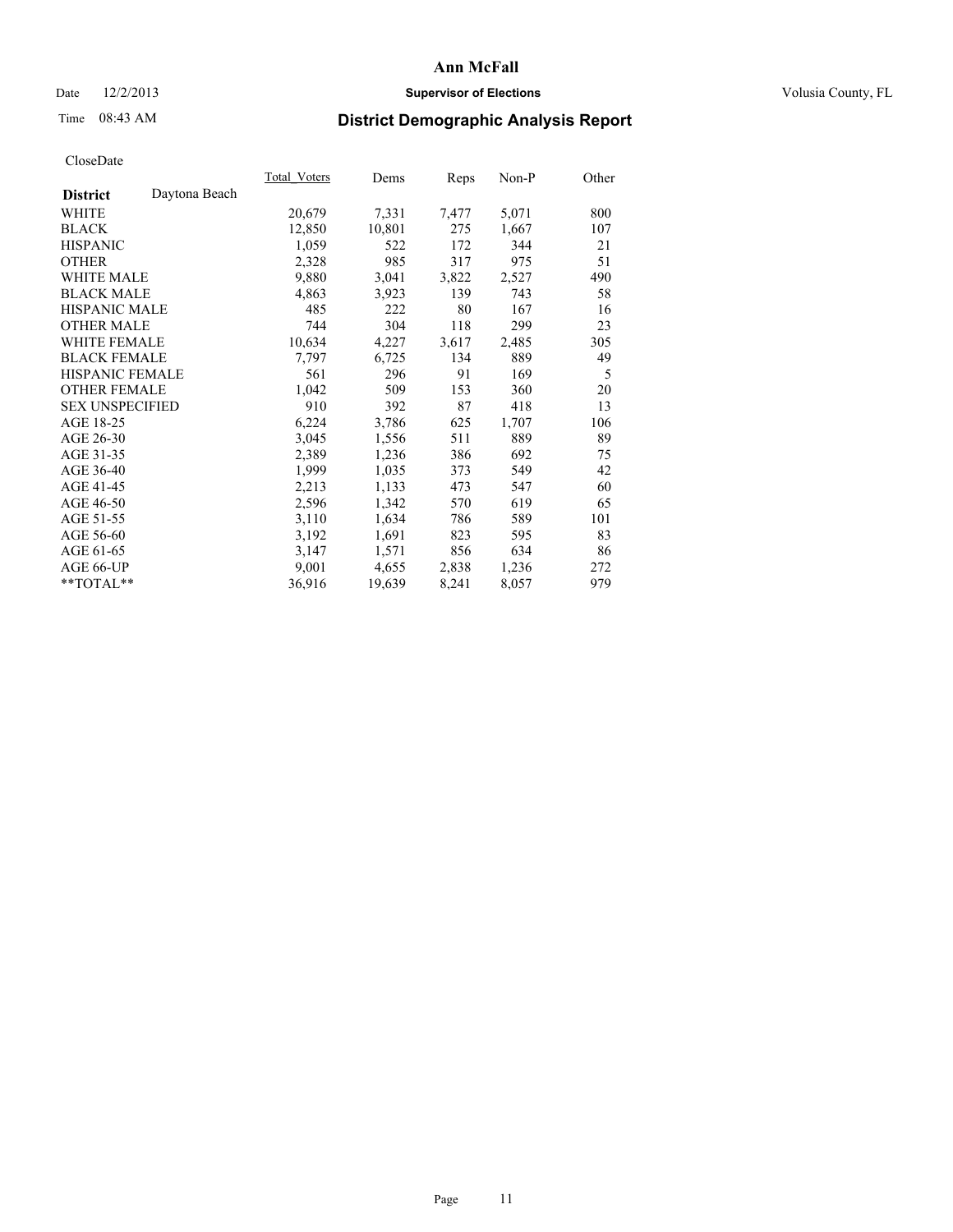## Date  $12/2/2013$  **Supervisor of Elections** Volusia County, FL

# Time 08:43 AM **District Demographic Analysis Report**

|                        | <b>Total Voters</b>  | Dems | Reps  | Non-P | Other          |
|------------------------|----------------------|------|-------|-------|----------------|
| <b>District</b>        | Daytona Beach Shores |      |       |       |                |
| WHITE                  | 3,368                | 890  | 1,577 | 780   | 121            |
| <b>BLACK</b>           | 45                   | 25   | 4     | 13    | 3              |
| <b>HISPANIC</b>        | 68                   | 13   | 30    | 23    | 2              |
| <b>OTHER</b>           | 184                  | 49   | 62    | 67    | 6              |
| <b>WHITE MALE</b>      | 1,595                | 379  | 753   | 402   | 61             |
| <b>BLACK MALE</b>      | 21                   | 12   | 1     | 6     | 2              |
| <b>HISPANIC MALE</b>   | 32                   | 5    | 16    | 11    | $\theta$       |
| <b>OTHER MALE</b>      | 68                   | 19   | 26    | 22    | 1              |
| <b>WHITE FEMALE</b>    | 1,741                | 503  | 809   | 372   | 57             |
| <b>BLACK FEMALE</b>    | 23                   | 13   | 3     | 6     | 1              |
| <b>HISPANIC FEMALE</b> | 35                   | 8    | 13    | 12    | $\overline{c}$ |
| <b>OTHER FEMALE</b>    | 89                   | 25   | 27    | 32    | 5              |
| <b>SEX UNSPECIFIED</b> | 61                   | 13   | 25    | 20    | 3              |
| AGE 18-25              | 116                  | 20   | 44    | 47    | 5              |
| AGE 26-30              | 100                  | 29   | 36    | 33    | $\overline{c}$ |
| AGE 31-35              | 85                   | 22   | 27    | 28    | 8              |
| AGE 36-40              | 94                   | 26   | 28    | 34    | 6              |
| AGE 41-45              | 120                  | 35   | 36    | 48    |                |
| AGE 46-50              | 178                  | 41   | 76    | 56    | 5              |
| AGE 51-55              | 269                  | 58   | 124   | 79    | 8              |
| AGE 56-60              | 311                  | 92   | 140   | 71    | 8              |
| AGE 61-65              | 448                  | 113  | 197   | 117   | 21             |
| AGE 66-UP              | 1,944                | 541  | 965   | 370   | 68             |
| **TOTAL**              | 3,665                | 977  | 1,673 | 883   | 132            |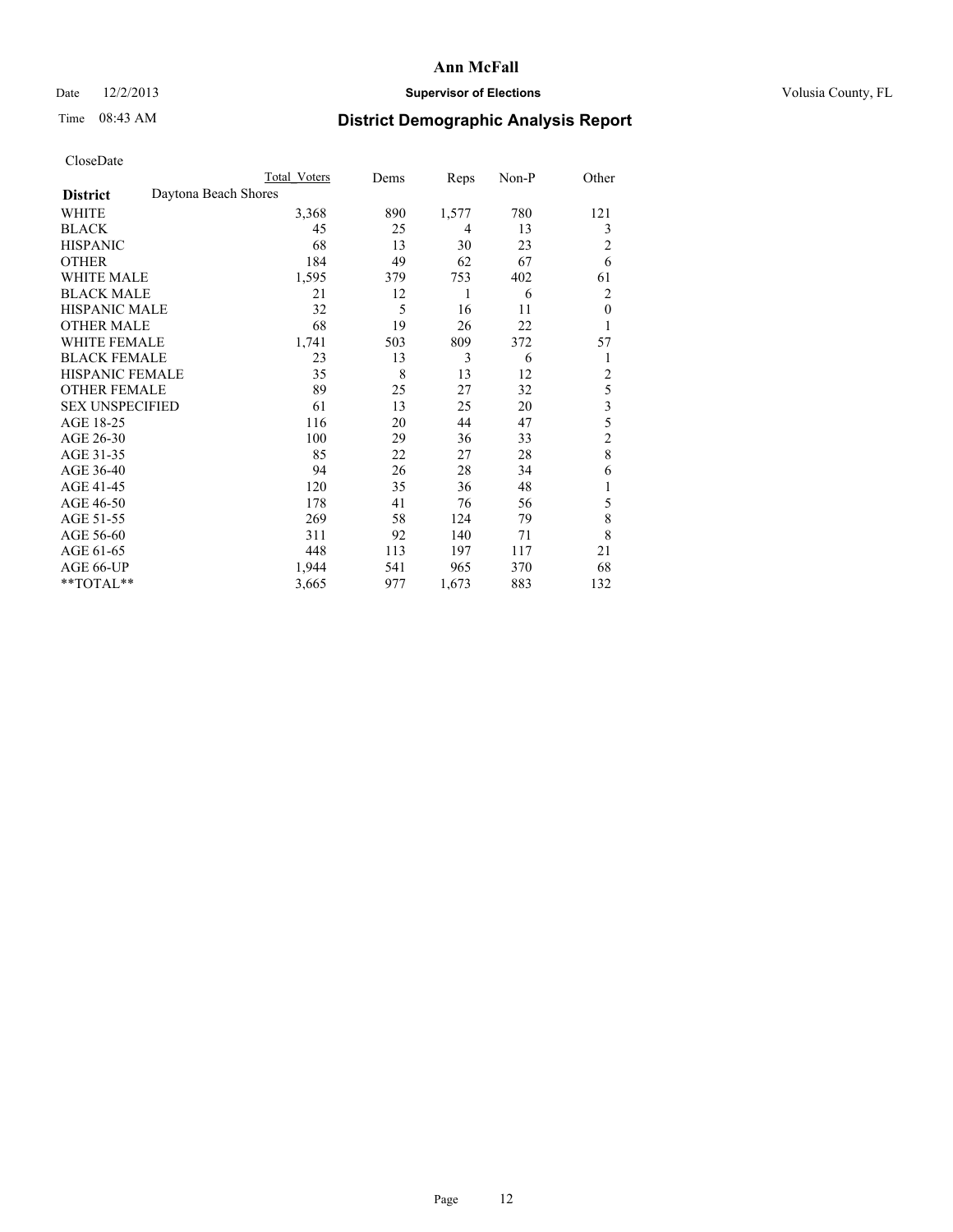## Date  $12/2/2013$  **Supervisor of Elections Supervisor of Elections** Volusia County, FL

# Time 08:43 AM **District Demographic Analysis Report**

|                           | <b>Total Voters</b> | Dems  | <b>Reps</b> | Non-P | Other |
|---------------------------|---------------------|-------|-------------|-------|-------|
| DeBary<br><b>District</b> |                     |       |             |       |       |
| WHITE                     | 11,408              | 3,079 | 5,312       | 2,535 | 482   |
| <b>BLACK</b>              | 441                 | 339   | 24          | 66    | 12    |
| <b>HISPANIC</b>           | 869                 | 373   | 218         | 261   | 17    |
| <b>OTHER</b>              | 709                 | 205   | 185         | 303   | 16    |
| <b>WHITE MALE</b>         | 5,347               | 1,224 | 2,609       | 1,260 | 254   |
| <b>BLACK MALE</b>         | 202                 | 141   | 8           | 45    | 8     |
| HISPANIC MALE             | 386                 | 152   | 107         | 117   | 10    |
| <b>OTHER MALE</b>         | 230                 | 65    | 70          | 89    | 6     |
| <b>WHITE FEMALE</b>       | 5,961               | 1,831 | 2,663       | 1,244 | 223   |
| <b>BLACK FEMALE</b>       | 233                 | 193   | 16          | 20    | 4     |
| <b>HISPANIC FEMALE</b>    | 472                 | 216   | 110         | 139   | 7     |
| <b>OTHER FEMALE</b>       | 304                 | 106   | 82          | 108   | 8     |
| <b>SEX UNSPECIFIED</b>    | 292                 | 68    | 74          | 143   | 7     |
| AGE 18-25                 | 1,052               | 274   | 329         | 411   | 38    |
| AGE 26-30                 | 692                 | 171   | 245         | 249   | 27    |
| AGE 31-35                 | 769                 | 214   | 268         | 256   | 31    |
| AGE 36-40                 | 778                 | 211   | 293         | 241   | 33    |
| AGE 41-45                 | 1,014               | 276   | 403         | 282   | 53    |
| AGE 46-50                 | 1,181               | 320   | 528         | 285   | 48    |
| AGE 51-55                 | 1,334               | 365   | 631         | 293   | 45    |
| AGE 56-60                 | 1,365               | 429   | 613         | 280   | 43    |
| AGE 61-65                 | 1,353               | 455   | 609         | 240   | 49    |
| AGE 66-UP                 | 3,889               | 1,281 | 1,820       | 628   | 160   |
| **TOTAL**                 | 13,427              | 3,996 | 5,739       | 3,165 | 527   |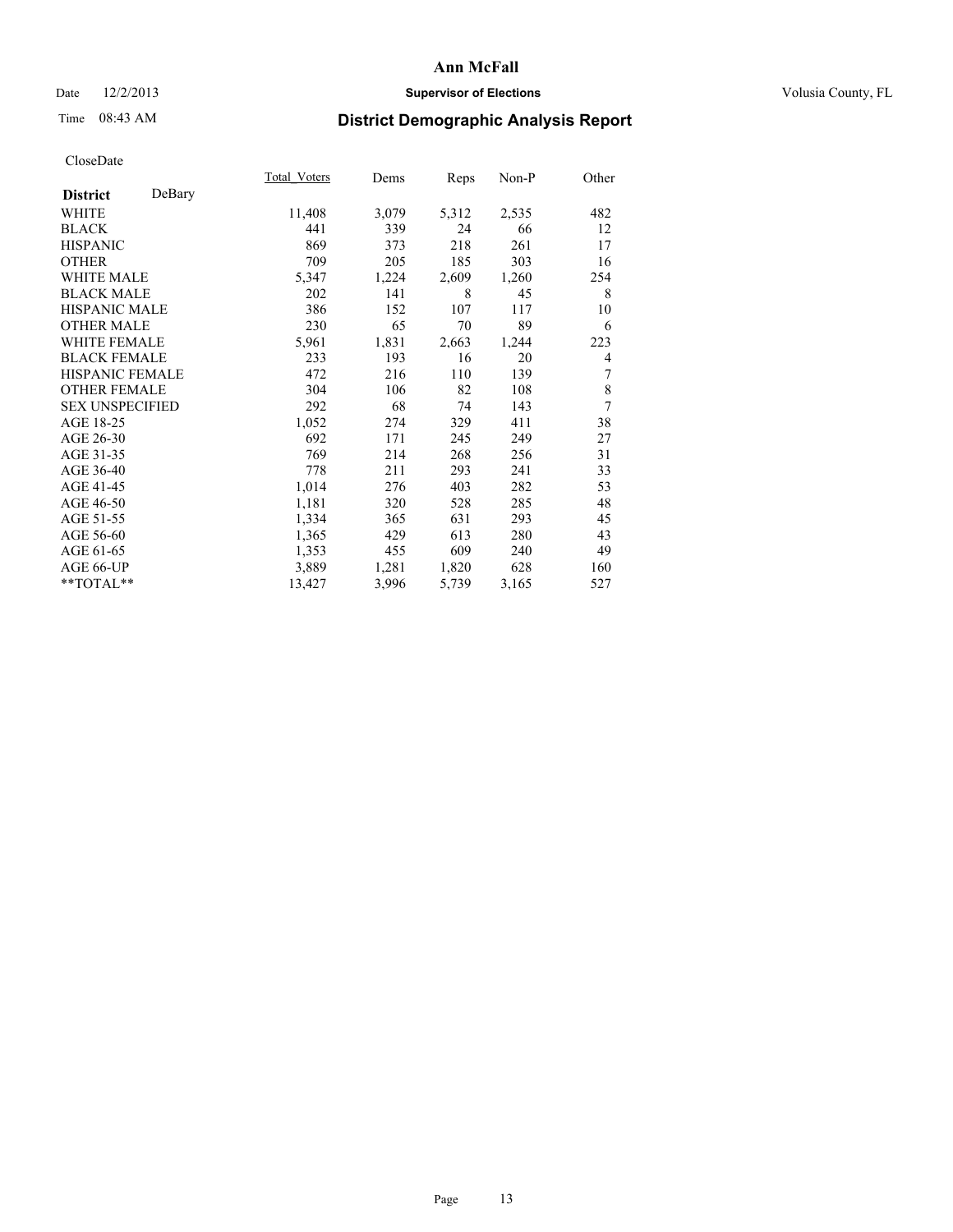## Date  $12/2/2013$  **Supervisor of Elections** Volusia County, FL

# Time 08:43 AM **District Demographic Analysis Report**

|                        |        | Total Voters | Dems  | <b>Reps</b> | Non-P | Other |
|------------------------|--------|--------------|-------|-------------|-------|-------|
| <b>District</b>        | DeLand |              |       |             |       |       |
| <b>WHITE</b>           |        | 11,925       | 3,864 | 4,899       | 2,624 | 538   |
| <b>BLACK</b>           |        | 2,401        | 1,957 | 84          | 324   | 36    |
| <b>HISPANIC</b>        |        | 1,058        | 465   | 170         | 389   | 34    |
| <b>OTHER</b>           |        | 844          | 291   | 163         | 362   | 28    |
| <b>WHITE MALE</b>      |        | 5,214        | 1,473 | 2,230       | 1,240 | 271   |
| <b>BLACK MALE</b>      |        | 912          | 707   | 38          | 143   | 24    |
| HISPANIC MALE          |        | 421          | 176   | 77          | 153   | 15    |
| <b>OTHER MALE</b>      |        | 280          | 104   | 57          | 108   | 11    |
| <b>WHITE FEMALE</b>    |        | 6,630        | 2,372 | 2,639       | 1,355 | 264   |
| <b>BLACK FEMALE</b>    |        | 1,457        | 1,229 | 43          | 174   | 11    |
| <b>HISPANIC FEMALE</b> |        | 627          | 286   | 91          | 232   | 18    |
| <b>OTHER FEMALE</b>    |        | 338          | 133   | 64          | 128   | 13    |
| <b>SEX UNSPECIFIED</b> |        | 349          | 97    | 77          | 166   | 9     |
| AGE 18-25              |        | 1,989        | 764   | 428         | 731   | 66    |
| AGE 26-30              |        | 1,023        | 378   | 243         | 362   | 40    |
| AGE 31-35              |        | 1,016        | 386   | 271         | 314   | 45    |
| AGE 36-40              |        | 1,149        | 436   | 321         | 322   | 70    |
| AGE 41-45              |        | 1,157        | 452   | 371         | 297   | 37    |
| AGE 46-50              |        | 1,193        | 450   | 441         | 255   | 47    |
| AGE 51-55              |        | 1,316        | 574   | 440         | 258   | 44    |
| AGE 56-60              |        | 1,304        | 567   | 438         | 250   | 49    |
| AGE 61-65              |        | 1,423        | 645   | 475         | 246   | 57    |
| AGE 66-UP              |        | 4,658        | 1,925 | 1,888       | 664   | 181   |
| **TOTAL**              |        | 16,228       | 6,577 | 5,316       | 3,699 | 636   |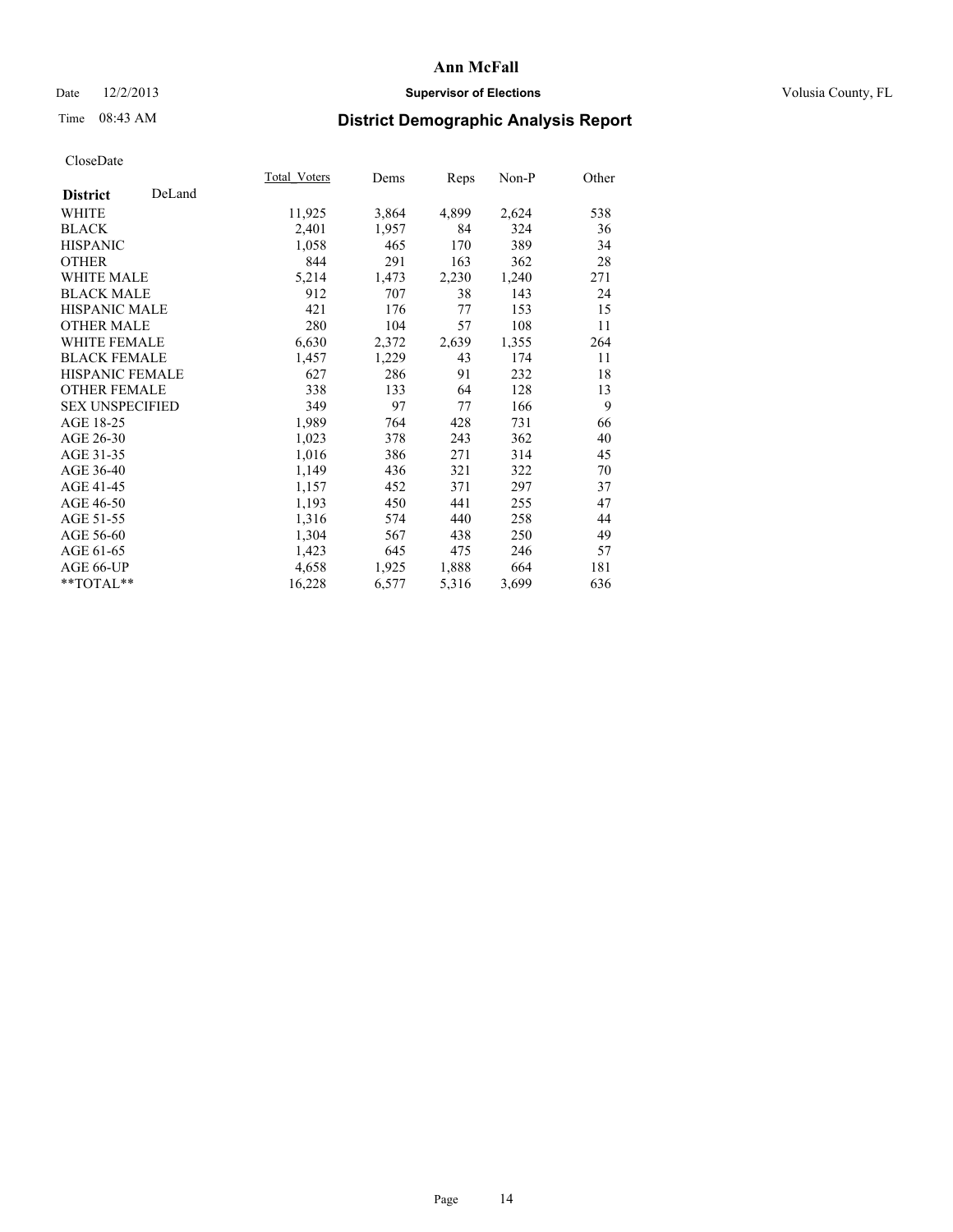## Date  $12/2/2013$  **Supervisor of Elections Supervisor of Elections** Volusia County, FL

# Time 08:43 AM **District Demographic Analysis Report**

|                        |         | Total Voters | Dems   | Reps   | Non-P  | Other |
|------------------------|---------|--------------|--------|--------|--------|-------|
| <b>District</b>        | Deltona |              |        |        |        |       |
| <b>WHITE</b>           |         | 31,860       | 10,036 | 12,233 | 8,123  | 1,468 |
| <b>BLACK</b>           |         | 4,893        | 3,768  | 215    | 818    | 92    |
| <b>HISPANIC</b>        |         | 12,881       | 6,449  | 1,873  | 4,320  | 239   |
| <b>OTHER</b>           |         | 3,032        | 1,055  | 539    | 1,374  | 64    |
| <b>WHITE MALE</b>      |         | 14,758       | 4,102  | 5,947  | 3,920  | 789   |
| <b>BLACK MALE</b>      |         | 2,133        | 1,545  | 127    | 403    | 58    |
| <b>HISPANIC MALE</b>   |         | 6,021        | 2,900  | 939    | 2,048  | 134   |
| <b>OTHER MALE</b>      |         | 1,049        | 393    | 205    | 421    | 30    |
| <b>WHITE FEMALE</b>    |         | 16,836       | 5,859  | 6,197  | 4,109  | 671   |
| <b>BLACK FEMALE</b>    |         | 2,696        | 2,177  | 87     | 398    | 34    |
| HISPANIC FEMALE        |         | 6,715        | 3,479  | 922    | 2,212  | 102   |
| <b>OTHER FEMALE</b>    |         | 1,232        | 518    | 220    | 467    | 27    |
| <b>SEX UNSPECIFIED</b> |         | 1,226        | 335    | 216    | 657    | 18    |
| AGE 18-25              |         | 6,331        | 2,242  | 1,198  | 2,644  | 247   |
| AGE 26-30              |         | 3,992        | 1,375  | 855    | 1,613  | 149   |
| AGE 31-35              |         | 4,130        | 1,559  | 907    | 1,485  | 179   |
| AGE 36-40              |         | 4,332        | 1,630  | 1,082  | 1,433  | 187   |
| AGE 41-45              |         | 4,461        | 1,659  | 1,356  | 1,285  | 161   |
| AGE 46-50              |         | 5,057        | 1,973  | 1,561  | 1,348  | 175   |
| AGE 51-55              |         | 5,277        | 2,108  | 1,769  | 1,244  | 156   |
| AGE 56-60              |         | 4,746        | 1,987  | 1,539  | 1,061  | 159   |
| AGE 61-65              |         | 4,116        | 1,831  | 1,284  | 868    | 133   |
| AGE 66-UP              |         | 10,224       | 4,944  | 3,309  | 1,654  | 317   |
| **TOTAL**              |         | 52,666       | 21,308 | 14,860 | 14,635 | 1,863 |
|                        |         |              |        |        |        |       |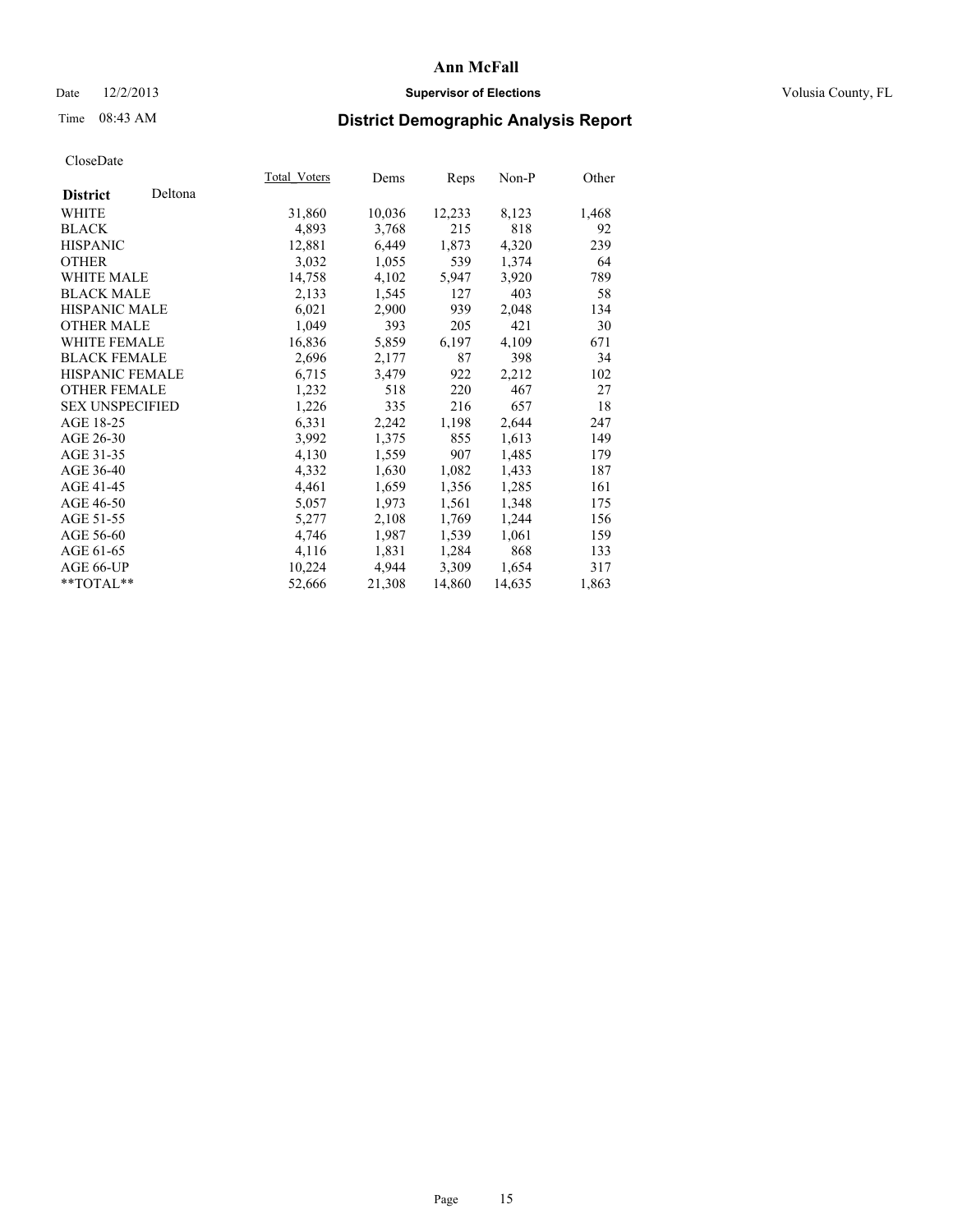## Date  $12/2/2013$  **Supervisor of Elections** Volusia County, FL

# Time 08:43 AM **District Demographic Analysis Report**

|                        |           | Total Voters | Dems  | Reps  | Non-P | Other          |
|------------------------|-----------|--------------|-------|-------|-------|----------------|
| <b>District</b>        | Edgewater |              |       |       |       |                |
| WHITE                  |           | 12,917       | 4,640 | 4,373 | 3,520 | 384            |
| <b>BLACK</b>           |           | 288          | 217   | 13    | 56    | 2              |
| <b>HISPANIC</b>        |           | 193          | 82    | 43    | 62    | 6              |
| <b>OTHER</b>           |           | 437          | 142   | 82    | 208   | 5              |
| WHITE MALE             |           | 5,848        | 1,843 | 2,151 | 1,650 | 204            |
| <b>BLACK MALE</b>      |           | 128          | 91    | 8     | 27    | $\overline{2}$ |
| <b>HISPANIC MALE</b>   |           | 83           | 36    | 16    | 27    | 4              |
| <b>OTHER MALE</b>      |           | 138          | 49    | 35    | 52    | $\overline{2}$ |
| <b>WHITE FEMALE</b>    |           | 6,980        | 2,766 | 2,191 | 1,843 | 180            |
| <b>BLACK FEMALE</b>    |           | 157          | 124   | 5     | 28    | $\overline{0}$ |
| <b>HISPANIC FEMALE</b> |           | 107          | 45    | 27    | 33    | $\overline{c}$ |
| <b>OTHER FEMALE</b>    |           | 178          | 68    | 39    | 68    | 3              |
| <b>SEX UNSPECIFIED</b> |           | 216          | 59    | 39    | 118   | $\theta$       |
| AGE 18-25              |           | 1,139        | 333   | 264   | 508   | 34             |
| AGE 26-30              |           | 818          | 251   | 200   | 344   | 23             |
| AGE 31-35              |           | 857          | 257   | 220   | 351   | 29             |
| AGE 36-40              |           | 874          | 270   | 249   | 321   | 34             |
| AGE 41-45              |           | 983          | 343   | 297   | 320   | 23             |
| AGE 46-50              |           | 1,005        | 355   | 347   | 278   | 25             |
| AGE 51-55              |           | 1,334        | 478   | 476   | 348   | 32             |
| AGE 56-60              |           | 1,390        | 516   | 493   | 346   | 35             |
| AGE 61-65              |           | 1,374        | 569   | 470   | 291   | 44             |
| AGE 66-UP              |           | 4,061        | 1,709 | 1,495 | 739   | 118            |
| **TOTAL**              |           | 13,835       | 5,081 | 4,511 | 3,846 | 397            |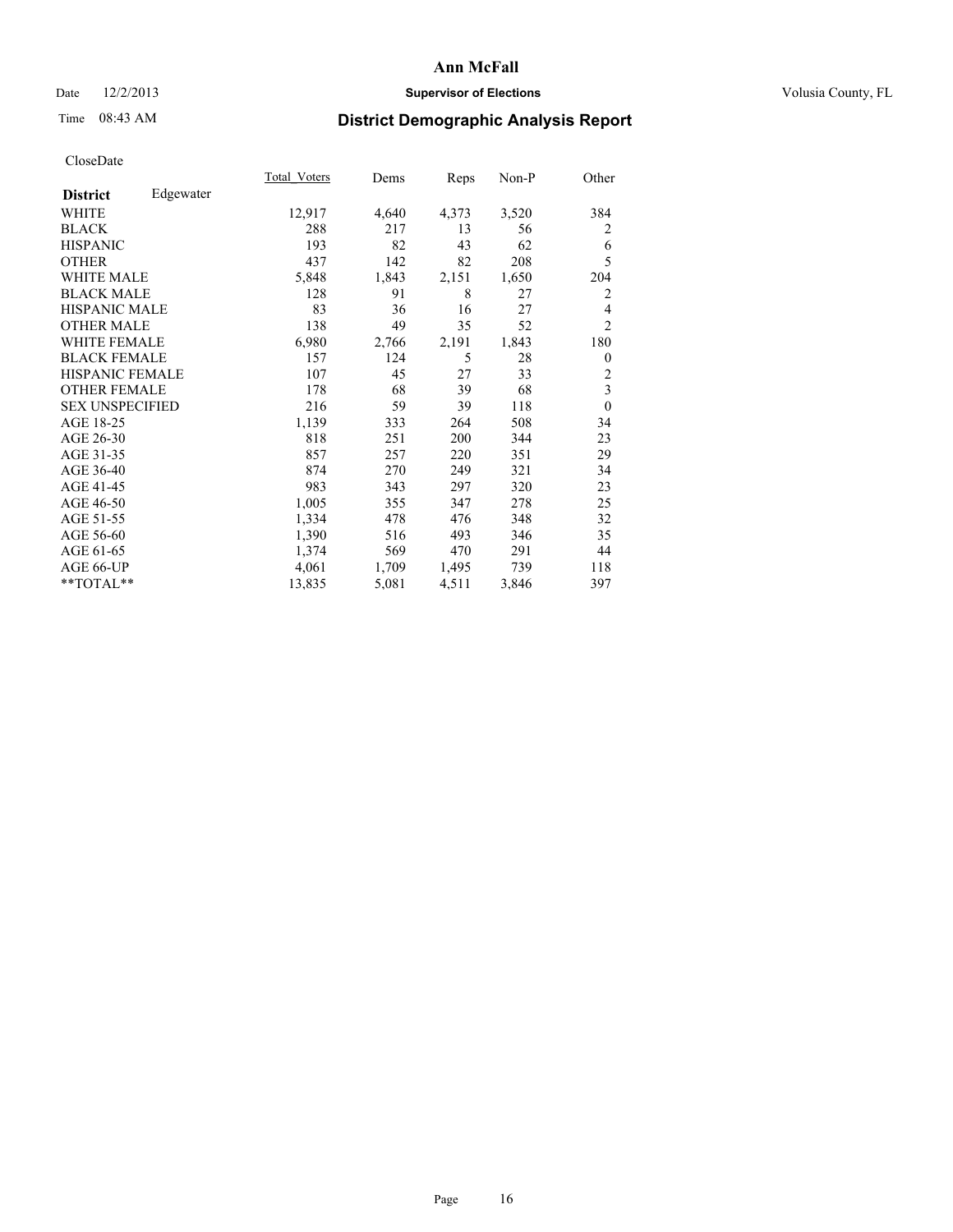## Date  $12/2/2013$  **Supervisor of Elections Supervisor of Elections** Volusia County, FL

# Time 08:43 AM **District Demographic Analysis Report**

|                        |            | Total Voters | Dems  | Reps  | Non-P | Other          |
|------------------------|------------|--------------|-------|-------|-------|----------------|
| <b>District</b>        | Holly Hill |              |       |       |       |                |
| WHITE                  |            | 5,342        | 2,109 | 1,623 | 1,408 | 202            |
| <b>BLACK</b>           |            | 778          | 625   | 23    | 124   | 6              |
| <b>HISPANIC</b>        |            | 175          | 82    | 25    | 67    | 1              |
| <b>OTHER</b>           |            | 312          | 123   | 40    | 140   | 9              |
| <b>WHITE MALE</b>      |            | 2,431        | 849   | 787   | 693   | 102            |
| <b>BLACK MALE</b>      |            | 264          | 193   | 13    | 54    | 4              |
| <b>HISPANIC MALE</b>   |            | 69           | 27    | 14    | 28    | $\mathbf{0}$   |
| <b>OTHER MALE</b>      |            | 99           | 39    | 15    | 38    | 7              |
| <b>WHITE FEMALE</b>    |            | 2,868        | 1,246 | 824   | 700   | 98             |
| <b>BLACK FEMALE</b>    |            | 508          | 426   | 10    | 70    | $\overline{c}$ |
| <b>HISPANIC FEMALE</b> |            | 106          | 55    | 11    | 39    | 1              |
| <b>OTHER FEMALE</b>    |            | 128          | 62    | 23    | 42    | 1              |
| <b>SEX UNSPECIFIED</b> |            | 134          | 42    | 14    | 75    | 3              |
| AGE 18-25              |            | 623          | 261   | 108   | 243   | 11             |
| AGE 26-30              |            | 456          | 197   | 86    | 161   | 12             |
| AGE 31-35              |            | 412          | 190   | 74    | 130   | 18             |
| AGE 36-40              |            | 363          | 160   | 68    | 127   | 8              |
| AGE 41-45              |            | 461          | 185   | 111   | 149   | 16             |
| AGE 46-50              |            | 620          | 242   | 167   | 187   | 24             |
| AGE 51-55              |            | 697          | 283   | 197   | 179   | 38             |
| AGE 56-60              |            | 648          | 298   | 167   | 162   | 21             |
| AGE 61-65              |            | 594          | 271   | 161   | 142   | 20             |
| AGE 66-UP              |            | 1,733        | 852   | 572   | 259   | 50             |
| **TOTAL**              |            | 6,607        | 2,939 | 1,711 | 1,739 | 218            |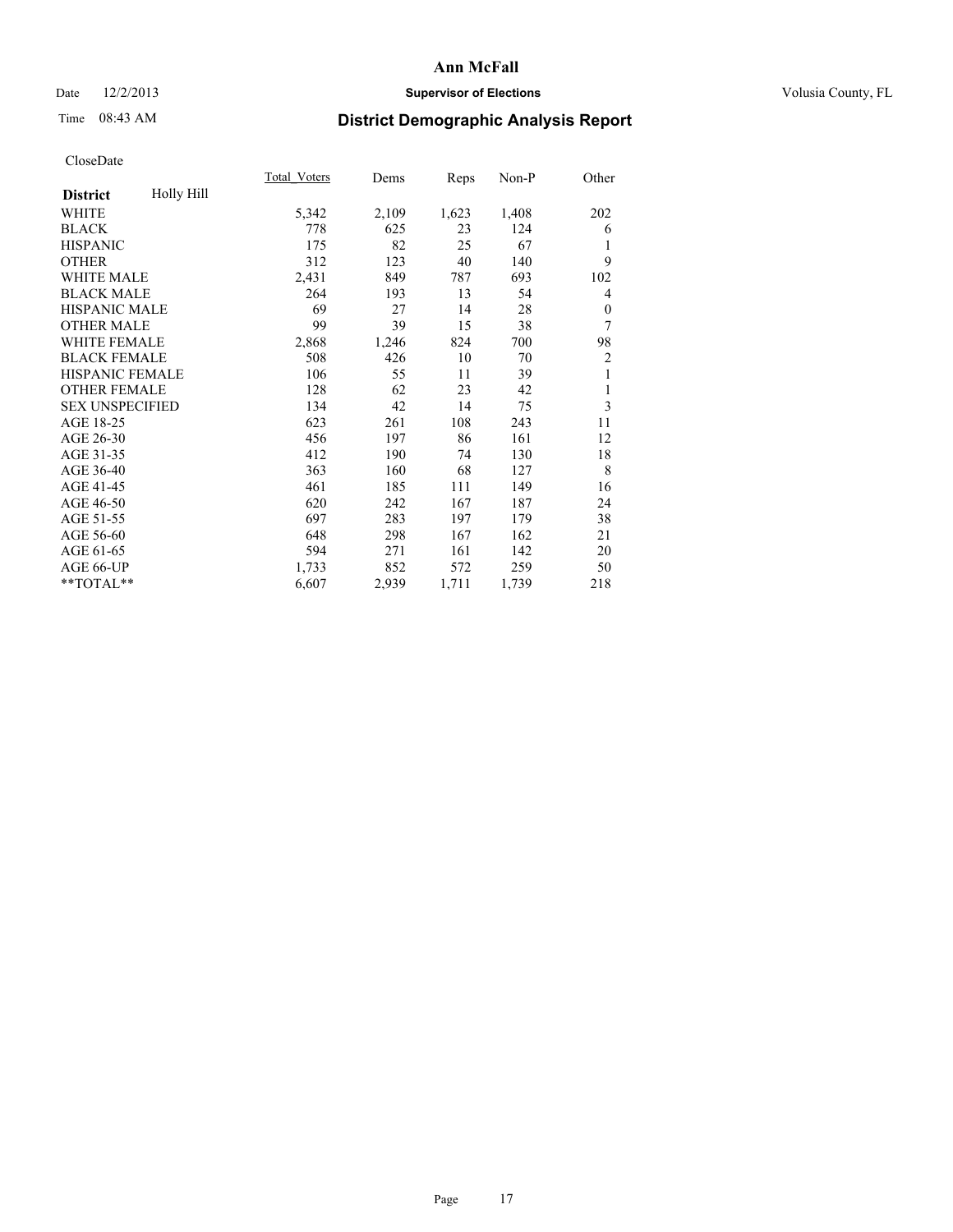## Date  $12/2/2013$  **Supervisor of Elections** Volusia County, FL

# Time 08:43 AM **District Demographic Analysis Report**

|                        |            | Total Voters | Dems | Reps         | Non-P          | Other          |
|------------------------|------------|--------------|------|--------------|----------------|----------------|
| <b>District</b>        | Lake Helen |              |      |              |                |                |
| <b>WHITE</b>           |            | 1,599        | 578  | 586          | 369            | 66             |
| <b>BLACK</b>           |            | 180          | 159  | 3            | 15             | 3              |
| <b>HISPANIC</b>        |            | 40           | 11   | 16           | 10             | 3              |
| <b>OTHER</b>           |            | 53           | 18   | 13           | 21             |                |
| WHITE MALE             |            | 726          | 231  | 287          | 175            | 33             |
| <b>BLACK MALE</b>      |            | 81           | 72   | 2            | 6              |                |
| <b>HISPANIC MALE</b>   |            | 14           | 3    | 6            | $\overline{4}$ |                |
| <b>OTHER MALE</b>      |            | 17           | 9    | $\mathbf{0}$ | 8              | $\overline{0}$ |
| <b>WHITE FEMALE</b>    |            | 858          | 343  | 293          | 189            | 33             |
| <b>BLACK FEMALE</b>    |            | 97           | 85   | 1            | 9              | $\overline{2}$ |
| HISPANIC FEMALE        |            | 26           | 8    | 10           | 6              | $\overline{2}$ |
| <b>OTHER FEMALE</b>    |            | 22           | 8    | 5            | 8              | 1              |
| <b>SEX UNSPECIFIED</b> |            | 31           | 7    | 14           | 10             | $\mathbf{0}$   |
| AGE 18-25              |            | 163          | 55   | 40           | 60             | 8              |
| AGE 26-30              |            | 124          | 38   | 35           | 46             | 5              |
| AGE 31-35              |            | 109          | 40   | 29           | 37             | 3              |
| AGE 36-40              |            | 98           | 23   | 32           | 33             | 10             |
| AGE 41-45              |            | 144          | 56   | 39           | 38             | 11             |
| AGE 46-50              |            | 139          | 49   | 56           | 29             | 5              |
| AGE 51-55              |            | 212          | 81   | 86           | 36             | 9              |
| AGE 56-60              |            | 219          | 87   | 81           | 41             | 10             |
| AGE 61-65              |            | 186          | 92   | 57           | 32             | 5              |
| AGE 66-UP              |            | 478          | 245  | 163          | 63             | 7              |
| **TOTAL**              |            | 1,872        | 766  | 618          | 415            | 73             |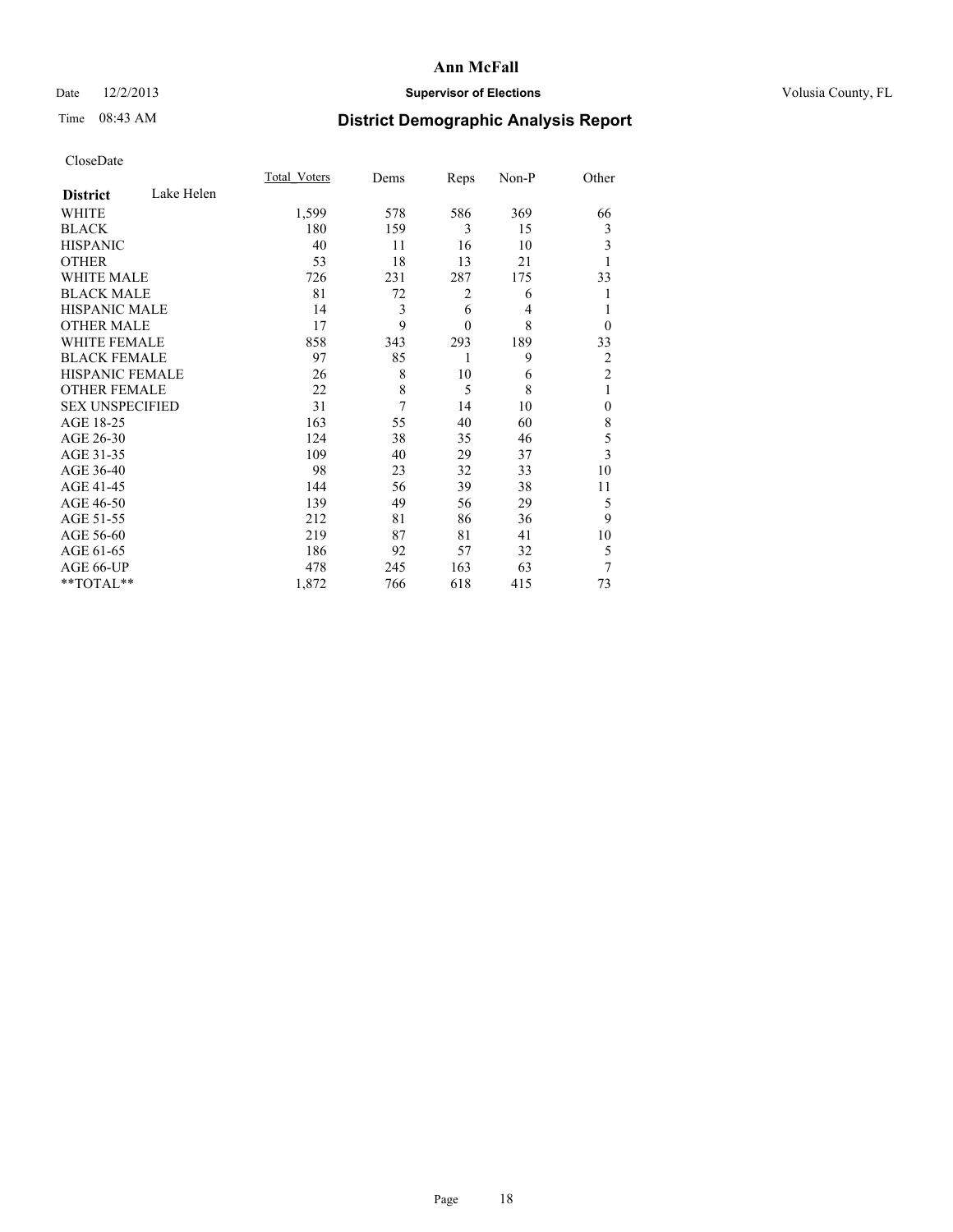## Date  $12/2/2013$  **Supervisor of Elections Supervisor of Elections** Volusia County, FL

# Time 08:43 AM **District Demographic Analysis Report**

|                                     | <b>Total Voters</b> | Dems  | Reps  | Non-P | Other          |
|-------------------------------------|---------------------|-------|-------|-------|----------------|
| New Smyrna Beach<br><b>District</b> |                     |       |       |       |                |
| WHITE                               | 16,030              | 5,060 | 6,597 | 3,868 | 505            |
| <b>BLACK</b>                        | 758                 | 635   | 17    | 97    | 9              |
| <b>HISPANIC</b>                     | 233                 | 81    | 69    | 77    | 6              |
| <b>OTHER</b>                        | 608                 | 165   | 139   | 289   | 15             |
| <b>WHITE MALE</b>                   | 7,366               | 1,988 | 3,178 | 1,924 | 276            |
| <b>BLACK MALE</b>                   | 316                 | 253   | 5     | 50    | 8              |
| <b>HISPANIC MALE</b>                | 112                 | 32    | 33    | 45    | $\overline{c}$ |
| <b>OTHER MALE</b>                   | 196                 | 52    | 52    | 89    | 3              |
| <b>WHITE FEMALE</b>                 | 8,542               | 3,029 | 3,376 | 1,909 | 228            |
| <b>BLACK FEMALE</b>                 | 437                 | 378   | 12    | 46    | 1              |
| <b>HISPANIC FEMALE</b>              | 120                 | 49    | 36    | 31    | $\overline{4}$ |
| <b>OTHER FEMALE</b>                 | 247                 | 94    | 62    | 80    | 11             |
| <b>SEX UNSPECIFIED</b>              | 293                 | 66    | 68    | 157   | $\overline{2}$ |
| AGE 18-25                           | 1,116               | 338   | 276   | 460   | 42             |
| AGE 26-30                           | 899                 | 305   | 235   | 330   | 29             |
| AGE 31-35                           | 819                 | 223   | 242   | 324   | 30             |
| AGE 36-40                           | 824                 | 264   | 263   | 262   | 35             |
| AGE 41-45                           | 971                 | 296   | 342   | 308   | 25             |
| AGE 46-50                           | 1,126               | 340   | 472   | 286   | 28             |
| AGE 51-55                           | 1,553               | 501   | 621   | 380   | 51             |
| AGE 56-60                           | 1,809               | 669   | 681   | 403   | 56             |
| AGE 61-65                           | 1,958               | 694   | 767   | 437   | 60             |
| AGE 66-UP                           | 6,554               | 2,311 | 2,923 | 1,141 | 179            |
| **TOTAL**                           | 17,629              | 5,941 | 6,822 | 4,331 | 535            |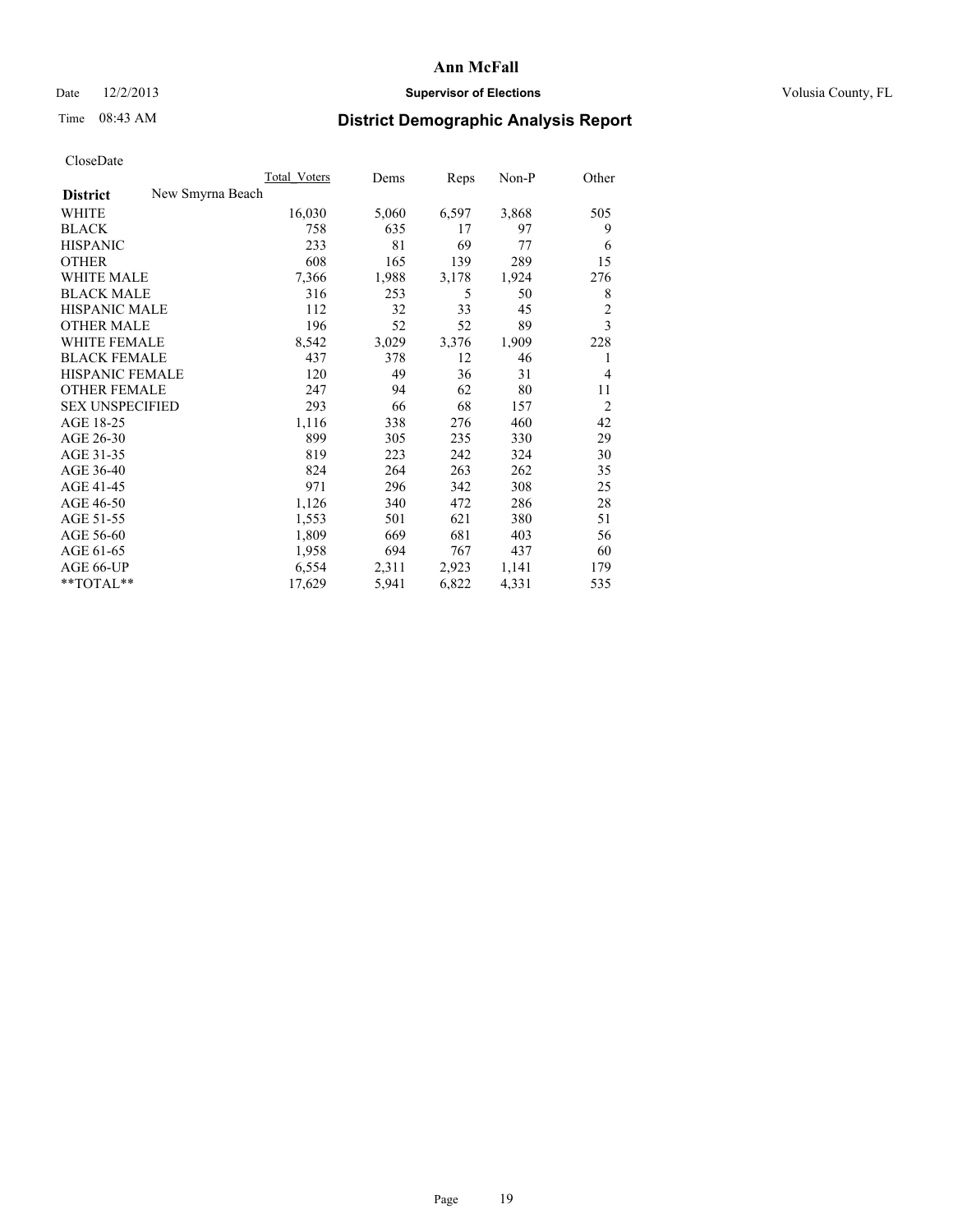## Date  $12/2/2013$  **Supervisor of Elections** Volusia County, FL

# Time 08:43 AM **District Demographic Analysis Report**

|                        |          | <b>Total Voters</b> | Dems           | Reps           | Non-P          | Other          |
|------------------------|----------|---------------------|----------------|----------------|----------------|----------------|
| <b>District</b>        | Oak Hill |                     |                |                |                |                |
| WHITE                  |          | 1,113               | 391            | 415            | 277            | 30             |
| <b>BLACK</b>           |          | 172                 | 148            | $\overline{4}$ | 19             |                |
| <b>HISPANIC</b>        |          | 6                   | 3              | $\overline{2}$ | 1              | $\theta$       |
| <b>OTHER</b>           |          | 33                  | 6              | 9              | 15             | 3              |
| WHITE MALE             |          | 564                 | 186            | 209            | 149            | 20             |
| <b>BLACK MALE</b>      |          | 71                  | 58             | $\overline{2}$ | 10             | 1              |
| <b>HISPANIC MALE</b>   |          | $\overline{2}$      | $\theta$       | $\overline{2}$ | $\theta$       | $\mathbf{0}$   |
| <b>OTHER MALE</b>      |          | 14                  | $\overline{c}$ | 5              | 6              | 1              |
| WHITE FEMALE           |          | 541                 | 204            | 202            | 125            | 10             |
| <b>BLACK FEMALE</b>    |          | 100                 | 89             | $\overline{2}$ | 9              | $\theta$       |
| <b>HISPANIC FEMALE</b> |          | 4                   | 3              | $\mathbf{0}$   | 1              | $\theta$       |
| <b>OTHER FEMALE</b>    |          | 11                  | 4              | 3              | $\overline{c}$ | $\overline{c}$ |
| <b>SEX UNSPECIFIED</b> |          | 17                  | $\overline{2}$ | 5              | 10             | $\mathbf{0}$   |
| AGE 18-25              |          | 94                  | 38             | 21             | 34             |                |
| AGE 26-30              |          | 68                  | 26             | 14             | 27             |                |
| AGE 31-35              |          | 62                  | 24             | 19             | 18             |                |
| AGE 36-40              |          | 56                  | 20             | 15             | 18             | 3              |
| AGE 41-45              |          | 70                  | 28             | 19             | 20             | 3              |
| AGE 46-50              |          | 95                  | 35             | 34             | 22             | 4              |
| AGE 51-55              |          | 135                 | 60             | 44             | 30             | 1              |
| AGE 56-60              |          | 140                 | 62             | 46             | 27             | 5              |
| AGE 61-65              |          | 150                 | 68             | 45             | 34             | 3              |
| AGE 66-UP              |          | 454                 | 187            | 173            | 82             | 12             |
| **TOTAL**              |          | 1,324               | 548            | 430            | 312            | 34             |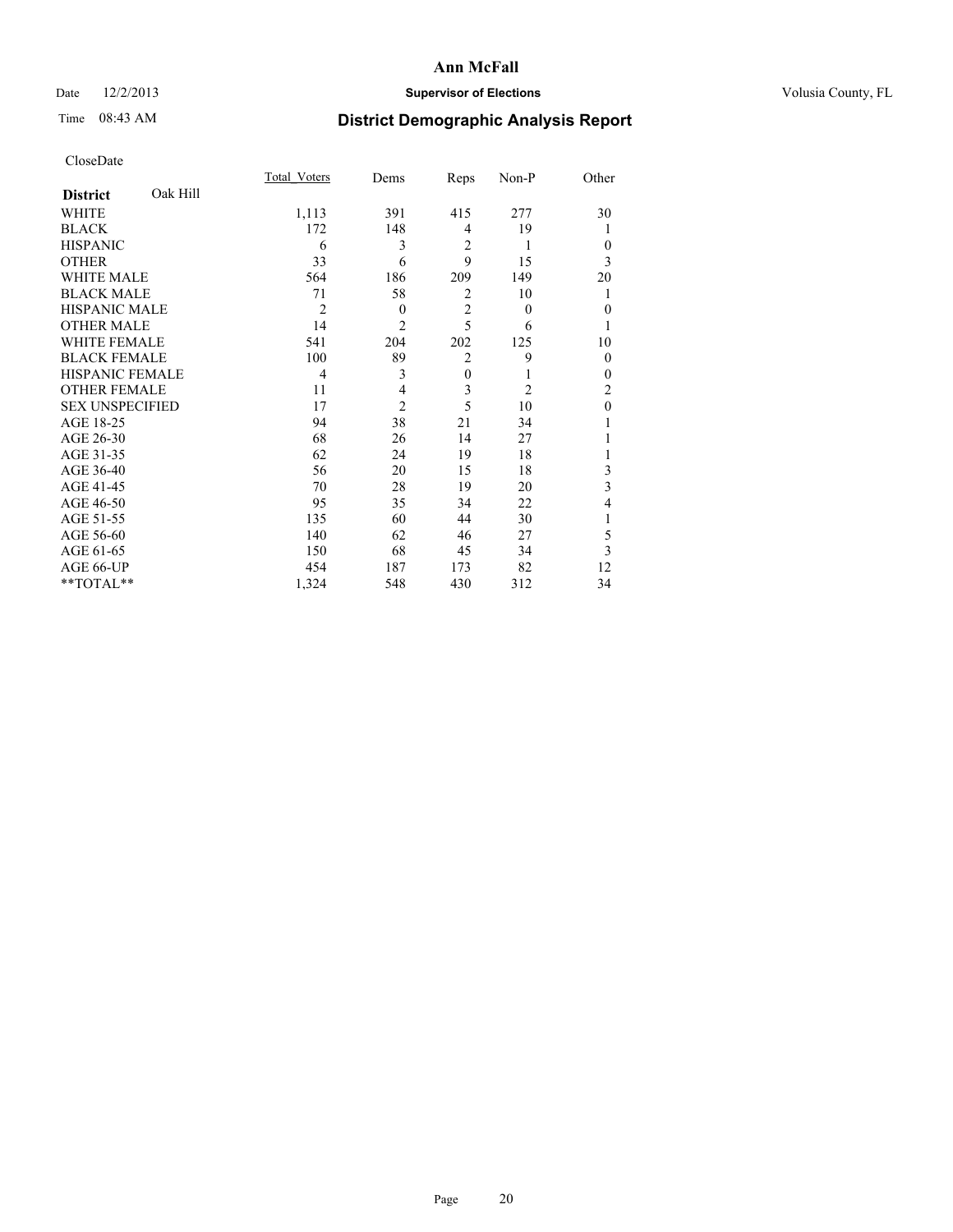## Date  $12/2/2013$  **Supervisor of Elections Supervisor of Elections** Volusia County, FL

# Time 08:43 AM **District Demographic Analysis Report**

|                        |             | Total Voters | Dems  | Reps  | $Non-P$ | Other          |
|------------------------|-------------|--------------|-------|-------|---------|----------------|
| <b>District</b>        | Orange City |              |       |       |         |                |
| <b>WHITE</b>           |             | 5,047        | 1,595 | 2,049 | 1,181   | 222            |
| <b>BLACK</b>           |             | 374          | 300   | 11    | 58      | 5              |
| <b>HISPANIC</b>        |             | 816          | 397   | 123   | 284     | 12             |
| <b>OTHER</b>           |             | 291          | 94    | 63    | 125     | 9              |
| <b>WHITE MALE</b>      |             | 2,177        | 594   | 901   | 559     | 123            |
| <b>BLACK MALE</b>      |             | 143          | 107   | 7     | 27      | $\overline{2}$ |
| HISPANIC MALE          |             | 336          | 152   | 63    | 117     | 4              |
| <b>OTHER MALE</b>      |             | 103          | 37    | 26    | 37      | 3              |
| <b>WHITE FEMALE</b>    |             | 2,834        | 988   | 1,135 | 612     | 99             |
| <b>BLACK FEMALE</b>    |             | 228          | 190   | 4     | 31      | 3              |
| <b>HISPANIC FEMALE</b> |             | 474          | 243   | 59    | 164     | 8              |
| <b>OTHER FEMALE</b>    |             | 114          | 45    | 23    | 42      | $\overline{4}$ |
| <b>SEX UNSPECIFIED</b> |             | 119          | 30    | 28    | 59      | $\overline{2}$ |
| AGE 18-25              |             | 514          | 162   | 108   | 211     | 33             |
| AGE 26-30              |             | 358          | 143   | 83    | 125     | $\tau$         |
| AGE 31-35              |             | 425          | 143   | 115   | 145     | 22             |
| AGE 36-40              |             | 352          | 105   | 114   | 126     | $\tau$         |
| AGE 41-45              |             | 417          | 143   | 119   | 139     | 16             |
| AGE 46-50              |             | 462          | 160   | 144   | 142     | 16             |
| AGE 51-55              |             | 491          | 176   | 169   | 125     | 21             |
| AGE 56-60              |             | 530          | 219   | 176   | 124     | 11             |
| AGE 61-65              |             | 532          | 204   | 186   | 121     | 21             |
| AGE 66-UP              |             | 2,447        | 931   | 1,032 | 390     | 94             |
| **TOTAL**              |             | 6,528        | 2,386 | 2,246 | 1,648   | 248            |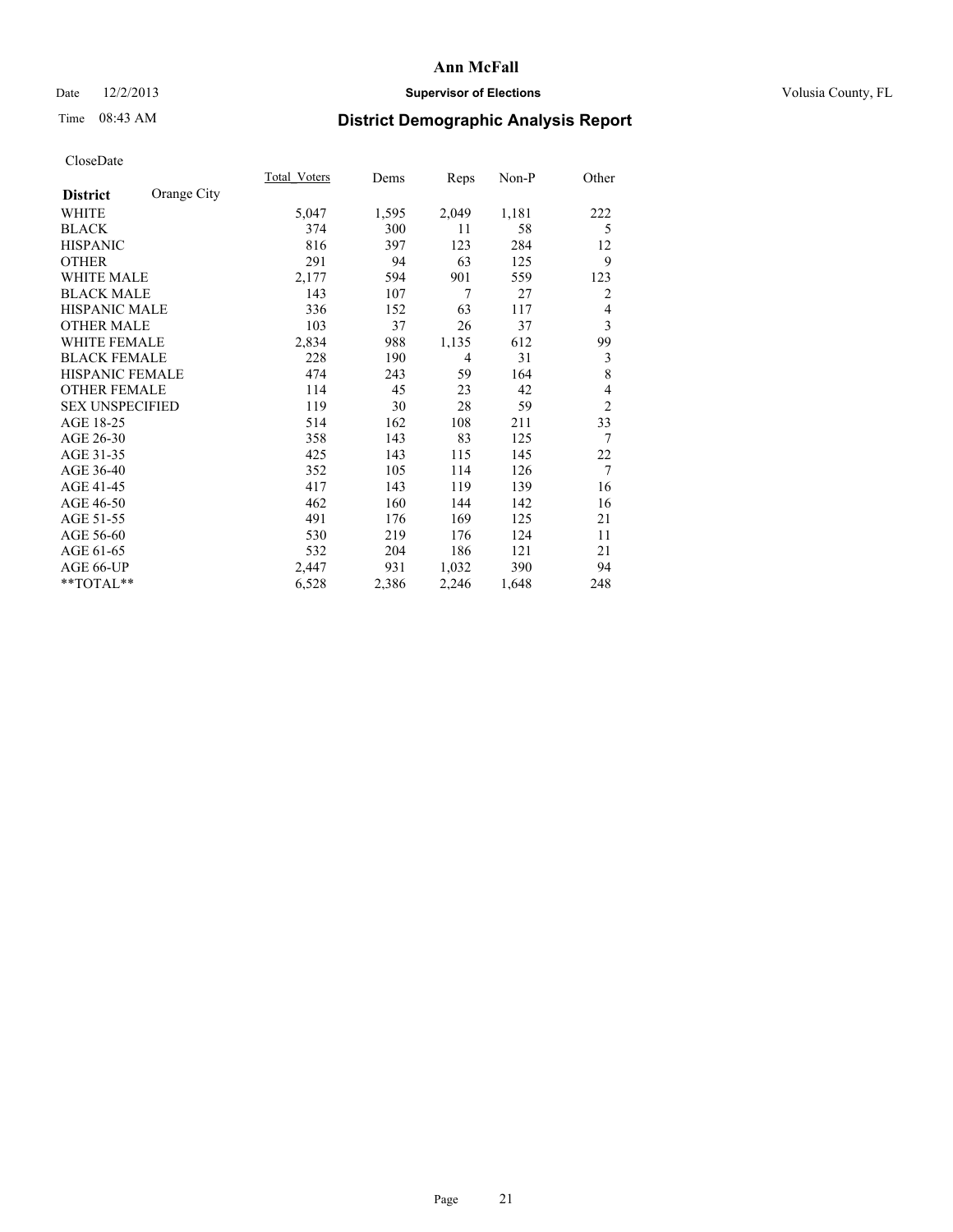## Date  $12/2/2013$  **Supervisor of Elections Supervisor of Elections** Volusia County, FL

## Time 08:43 AM **District Demographic Analysis Report**

| Total Voters | Dems  | <b>Reps</b> | Non-P | Other          |
|--------------|-------|-------------|-------|----------------|
|              |       |             |       |                |
| 25,750       | 8,380 | 10,881      | 5,634 | 855            |
| 910          | 696   | 49          | 141   | 24             |
| 598          | 245   | 152         | 190   | 11             |
| 1,463        | 455   | 374         | 597   | 37             |
| 11,658       | 3,336 | 5,136       | 2,741 | 445            |
| 392          | 277   | 24          | 78    | 13             |
| 268          | 89    | 86          | 84    | 9              |
| 550          | 167   | 147         | 217   | 19             |
| 13,910       | 4,994 | 5,694       | 2,821 | 401            |
| 509          | 414   | 25          | 59    | 11             |
| 323          | 154   | 64          | 103   | $\overline{2}$ |
| 614          | 222   | 174         | 202   | 16             |
| 497          | 123   | 106         | 257   | 11             |
| 2,347        | 702   | 742         | 834   | 69             |
| 1,557        | 486   | 502         | 525   | 44             |
| 1,345        | 392   | 437         | 465   | 51             |
| 1,453        | 420   | 515         | 448   | 70             |
| 1,888        | 565   | 778         | 480   | 65             |
| 2,321        | 666   | 1,012       | 573   | 70             |
| 2,620        | 881   | 1,085       | 588   | 66             |
| 2,903        | 1,039 | 1,211       | 567   | 86             |
| 2,852        | 1,088 | 1,106       | 567   | 91             |
| 9.435        | 3,537 | 4,068       | 1,515 | 315            |
| 28,721       | 9,776 | 11,456      | 6,562 | 927            |
|              |       |             |       |                |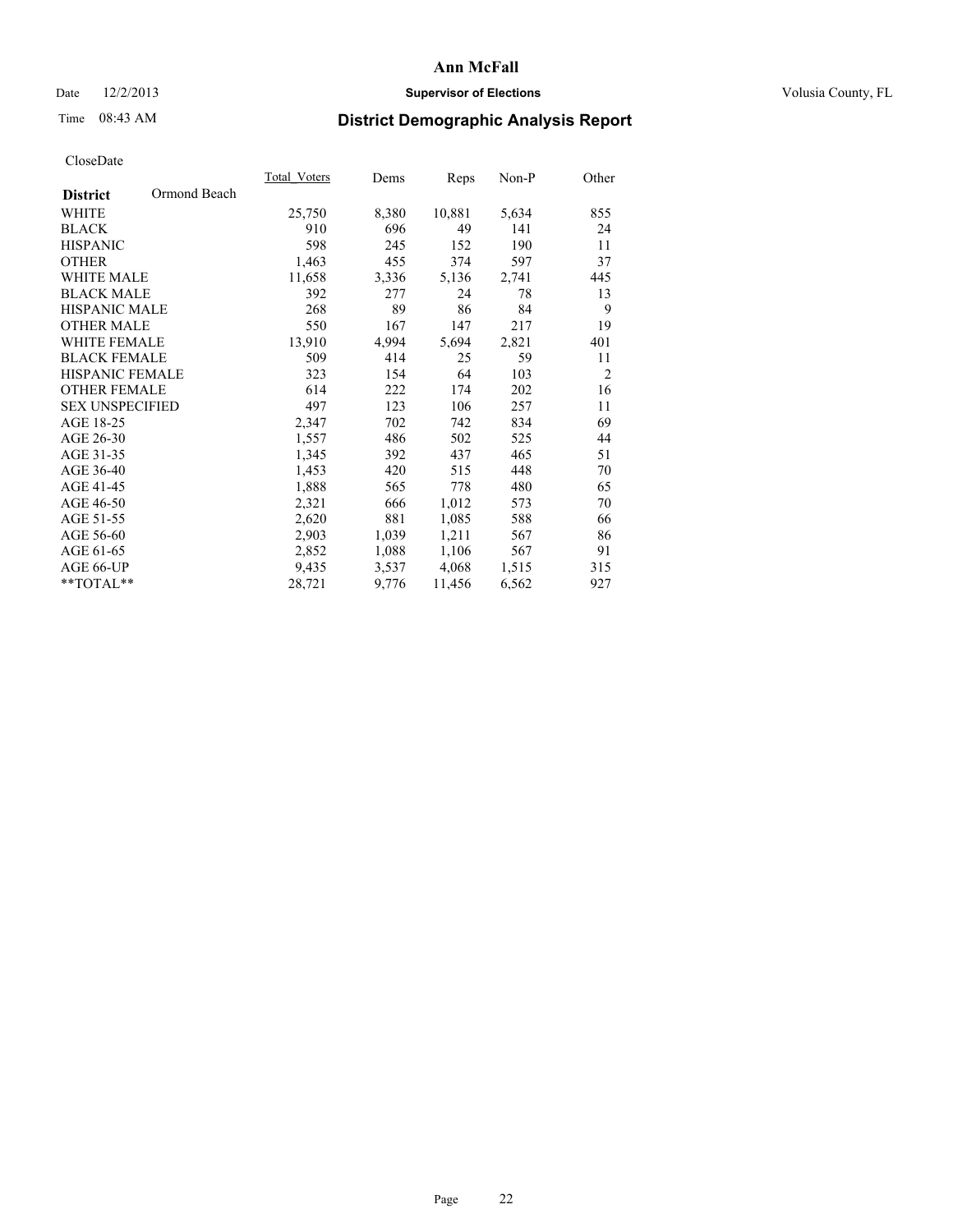## Date  $12/2/2013$  **Supervisor of Elections** Volusia County, FL

# Time 08:43 AM **District Demographic Analysis Report**

|                        |         | <b>Total Voters</b> | Dems           | Reps           | Non-P          | Other          |
|------------------------|---------|---------------------|----------------|----------------|----------------|----------------|
| <b>District</b>        | Pierson |                     |                |                |                |                |
| WHITE                  |         | 540                 | 199            | 236            | 91             | 14             |
| <b>BLACK</b>           |         | 50                  | 43             | $\overline{2}$ | 5              | $\mathbf{0}$   |
| <b>HISPANIC</b>        |         | 122                 | 58             | 6              | 54             | 4              |
| <b>OTHER</b>           |         | 20                  | 5              | 5              | 10             | $\theta$       |
| WHITE MALE             |         | 261                 | 92             | 120            | 38             | 11             |
| <b>BLACK MALE</b>      |         | 22                  | 18             | 1              | 3              | $\mathbf{0}$   |
| <b>HISPANIC MALE</b>   |         | 51                  | 30             | 1              | 19             | 1              |
| <b>OTHER MALE</b>      |         | 9                   | 3              | $\overline{c}$ | $\overline{4}$ | 0              |
| <b>WHITE FEMALE</b>    |         | 275                 | 106            | 114            | 52             | 3              |
| <b>BLACK FEMALE</b>    |         | 28                  | 25             | 1              | $\overline{2}$ | $\mathbf{0}$   |
| <b>HISPANIC FEMALE</b> |         | 70                  | 28             | 5              | 34             | 3              |
| <b>OTHER FEMALE</b>    |         | 5                   | $\overline{c}$ | $\overline{c}$ | 1              | $\theta$       |
| <b>SEX UNSPECIFIED</b> |         | 11                  | 1              | $\overline{3}$ | 7              | $\theta$       |
| AGE 18-25              |         | 103                 | 43             | 22             | 37             |                |
| AGE 26-30              |         | 55                  | 13             | 15             | 27             | $\mathbf{0}$   |
| AGE 31-35              |         | 51                  | 14             | 17             | 18             | $\overline{c}$ |
| AGE 36-40              |         | 50                  | 16             | 17             | 15             | $\overline{c}$ |
| AGE 41-45              |         | 49                  | 18             | 17             | 12             | $\overline{c}$ |
| AGE 46-50              |         | 55                  | 25             | 19             | 8              | 3              |
| AGE 51-55              |         | 67                  | 30             | 21             | 13             | 3              |
| AGE 56-60              |         | 93                  | 41             | 38             | 12             | $\overline{c}$ |
| AGE 61-65              |         | 46                  | 20             | 22             | 4              | $\mathbf{0}$   |
| AGE 66-UP              |         | 163                 | 85             | 61             | 14             | 3              |
| **TOTAL**              |         | 732                 | 305            | 249            | 160            | 18             |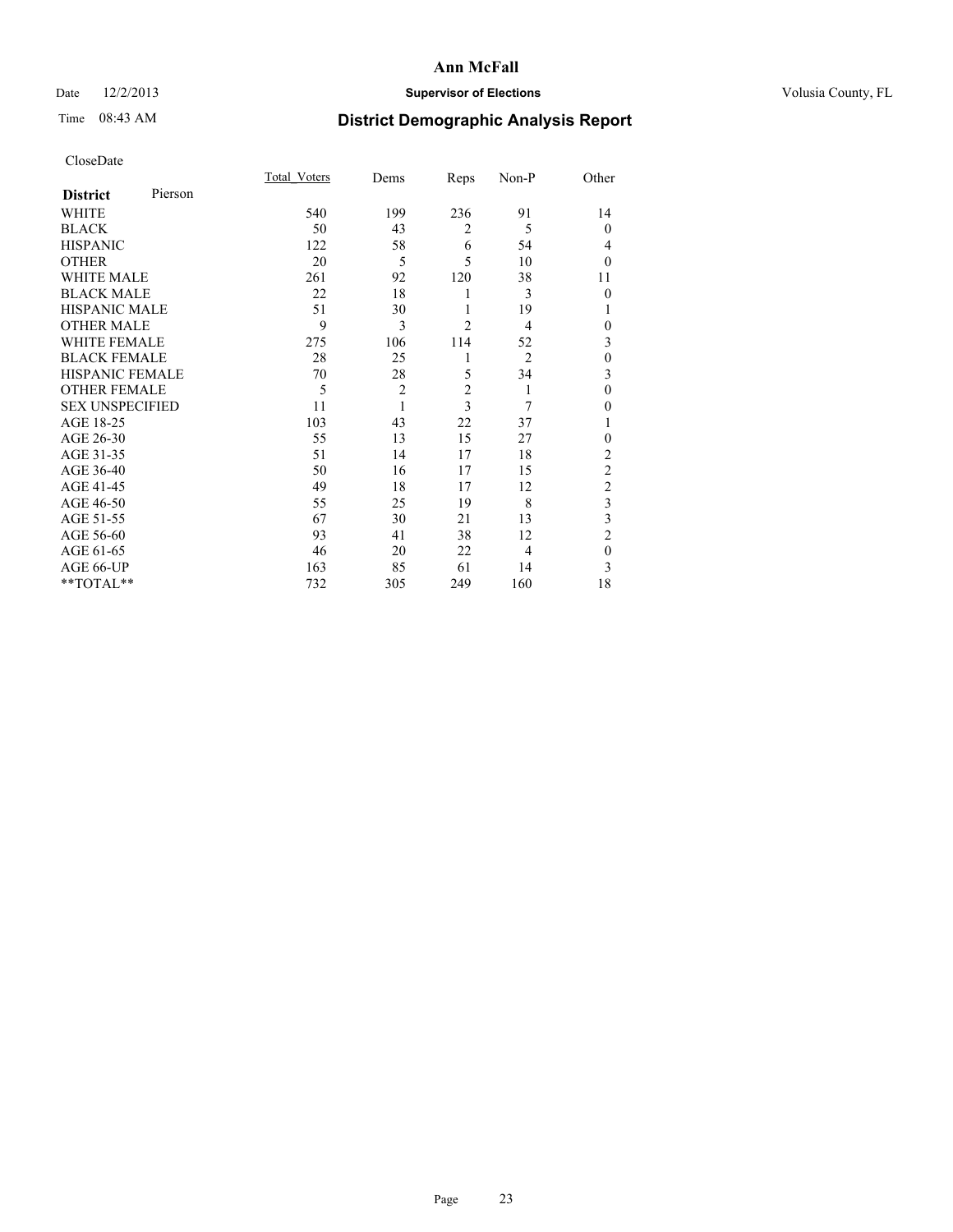## Date  $12/2/2013$  **Supervisor of Elections** Volusia County, FL

# Time 08:43 AM **District Demographic Analysis Report**

|                        |             | <b>Total Voters</b> | Dems           | Reps             | Non-P          | Other          |
|------------------------|-------------|---------------------|----------------|------------------|----------------|----------------|
| <b>District</b>        | Ponce Inlet |                     |                |                  |                |                |
| WHITE                  |             | 2,680               | 632            | 1,370            | 594            | 84             |
| <b>BLACK</b>           |             | 4                   | 1              | 1                | $\overline{2}$ | $\Omega$       |
| <b>HISPANIC</b>        |             | 41                  | 11             | 19               | 10             |                |
| <b>OTHER</b>           |             | 99                  | 26             | 32               | 38             | 3              |
| WHITE MALE             |             | 1,278               | 256            | 671              | 307            | 44             |
| <b>BLACK MALE</b>      |             | 1                   | $\overline{0}$ | $\boldsymbol{0}$ | 1              | $\overline{0}$ |
| <b>HISPANIC MALE</b>   |             | 17                  | 6              | 7                | $\overline{4}$ | $\overline{0}$ |
| <b>OTHER MALE</b>      |             | 35                  | 7              | 15               | 10             | 3              |
| <b>WHITE FEMALE</b>    |             | 1,381               | 371            | 693              | 278            | 39             |
| <b>BLACK FEMALE</b>    |             | 3                   |                | 1                | 1              | $\overline{0}$ |
| <b>HISPANIC FEMALE</b> |             | 24                  | 5              | 12               | 6              |                |
| <b>OTHER FEMALE</b>    |             | 47                  | 15             | 13               | 19             | $\theta$       |
| <b>SEX UNSPECIFIED</b> |             | 38                  | 9              | 10               | 18             |                |
| AGE 18-25              |             | 139                 | 29             | 47               | 55             | 8              |
| AGE 26-30              |             | 71                  | 19             | 28               | 22             | $\overline{2}$ |
| AGE 31-35              |             | 80                  | 16             | 30               | 30             | 4              |
| AGE 36-40              |             | 92                  | 13             | 43               | 33             | 3              |
| AGE 41-45              |             | 107                 | 18             | 52               | 35             | $\overline{c}$ |
| AGE 46-50              |             | 166                 | 42             | 82               | 40             | $\overline{2}$ |
| AGE 51-55              |             | 245                 | 45             | 139              | 57             | $\overline{4}$ |
| AGE 56-60              |             | 316                 | 79             | 157              | 71             | 9              |
| AGE 61-65              |             | 388                 | 93             | 179              | 98             | 18             |
| AGE 66-UP              |             | 1,220               | 316            | 665              | 203            | 36             |
| **TOTAL**              |             | 2,824               | 670            | 1,422            | 644            | 88             |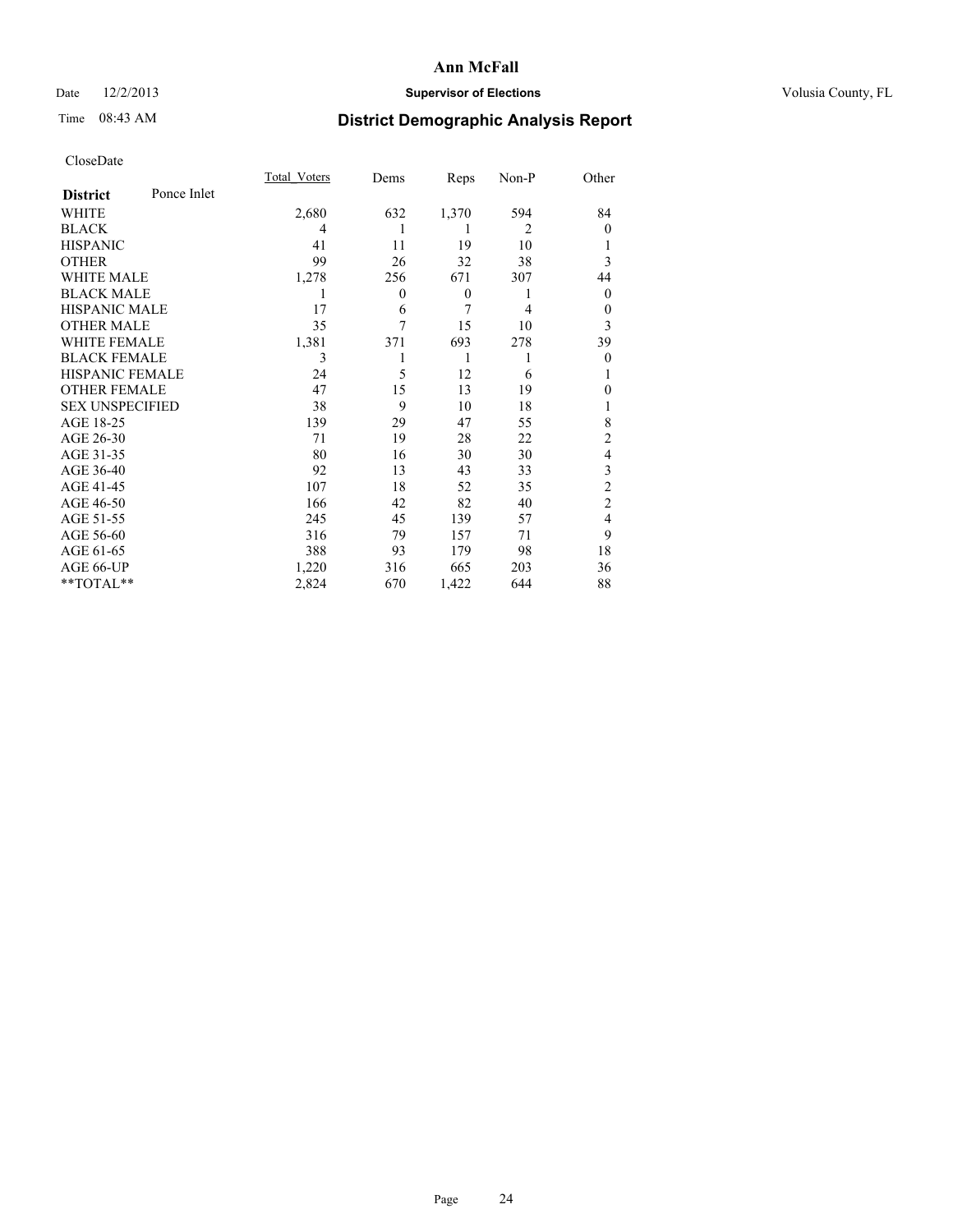## Date  $12/2/2013$  **Supervisor of Elections Supervisor of Elections** Volusia County, FL

# Time 08:43 AM **District Demographic Analysis Report**

| Total Voters | Dems   | Reps   | Non-P | Other |
|--------------|--------|--------|-------|-------|
|              |        |        |       |       |
| 34,009       | 11,155 | 13,057 | 8,542 | 1,255 |
| 1,060        | 812    | 56     | 171   | 21    |
| 981          | 383    | 213    | 355   | 30    |
| 1,821        | 557    | 405    | 807   | 52    |
| 15,458       | 4,406  | 6,317  | 4,077 | 658   |
| 451          | 323    | 34     | 85    | 9     |
| 444          | 166    | 98     | 163   | 17    |
| 676          | 206    | 155    | 284   | 31    |
| 18,202       | 6,648  | 6,617  | 4,358 | 579   |
| 597          | 480    | 21     | 84    | 12    |
| 520          | 212    | 111    | 184   | 13    |
| 767          | 274    | 184    | 292   | 17    |
| 756          | 192    | 194    | 348   | 22    |
| 3,274        | 960    | 900    | 1,282 | 132   |
| 2,338        | 739    | 645    | 876   | 78    |
| 2,241        | 686    | 656    | 817   | 82    |
| 2,153        | 654    | 711    | 688   | 100   |
| 2,656        | 799    | 991    | 793   | 73    |
| 3,009        | 933    | 1,150  | 831   | 95    |
| 3,561        | 1,157  | 1,453  | 840   | 111   |
| 3,584        | 1,309  | 1,387  | 777   | 111   |
| 3,589        | 1,378  | 1,293  | 799   | 119   |
| 11,466       | 4,292  | 4,545  | 2,172 | 457   |
| 37,871       | 12,907 | 13,731 | 9,875 | 1,358 |
|              |        |        |       |       |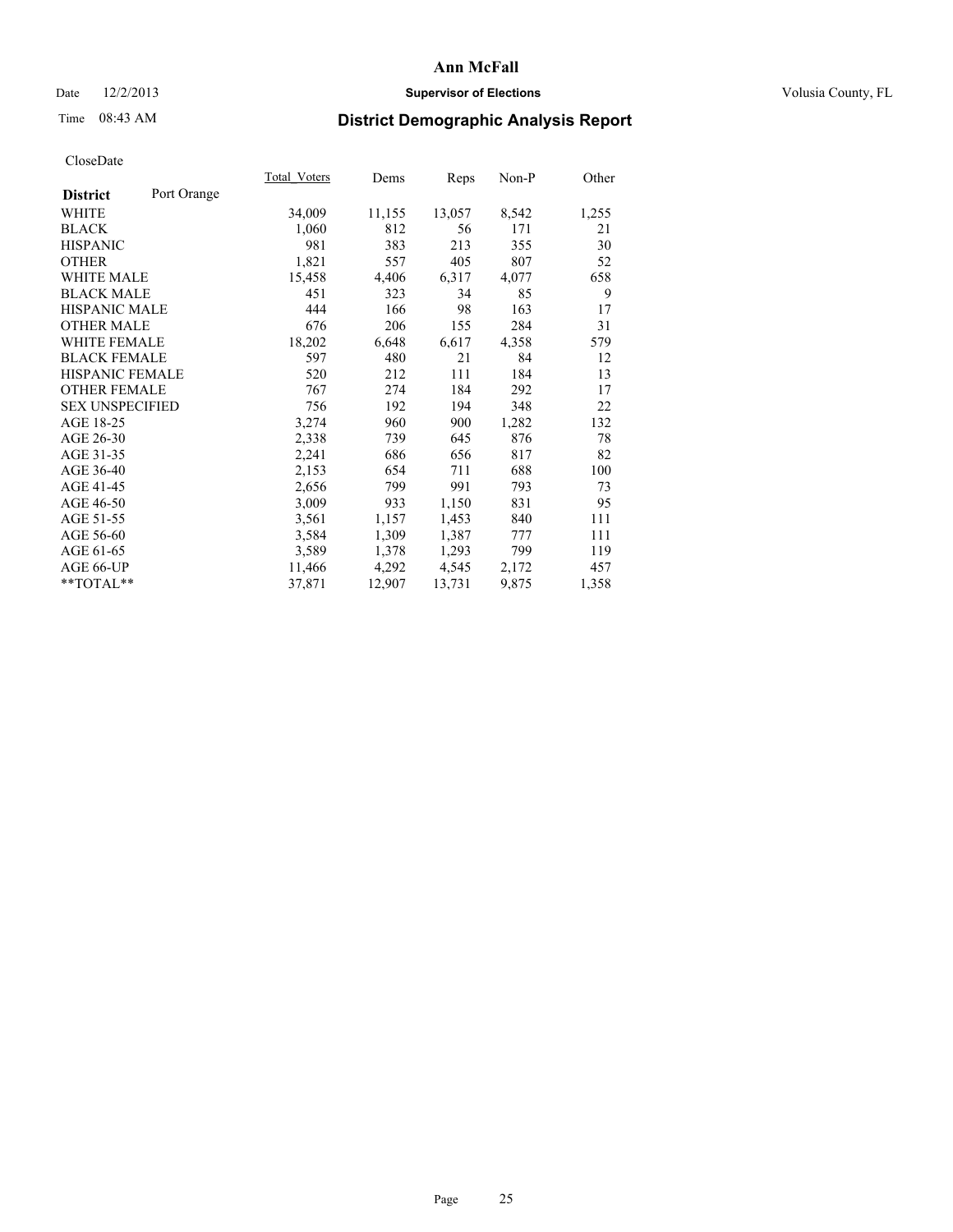## Date  $12/2/2013$  **Supervisor of Elections** Volusia County, FL

# Time 08:43 AM **District Demographic Analysis Report**

|                        |               | Total Voters | Dems  | Reps  | $Non-P$ | Other        |
|------------------------|---------------|--------------|-------|-------|---------|--------------|
| <b>District</b>        | South Daytona |              |       |       |         |              |
| WHITE                  |               | 6,477        | 2,461 | 2,222 | 1,582   | 212          |
| <b>BLACK</b>           |               | 631          | 513   | 18    | 95      | 5            |
| <b>HISPANIC</b>        |               | 185          | 89    | 32    | 59      | 5            |
| <b>OTHER</b>           |               | 357          | 134   | 61    | 158     | 4            |
| WHITE MALE             |               | 2,950        | 969   | 1,092 | 758     | 131          |
| <b>BLACK MALE</b>      |               | 246          | 193   | 4     | 46      | 3            |
| <b>HISPANIC MALE</b>   |               | 90           | 38    | 17    | 31      | 4            |
| <b>OTHER MALE</b>      |               | 103          | 40    | 18    | 44      | 1            |
| <b>WHITE FEMALE</b>    |               | 3,482        | 1,472 | 1,119 | 810     | 81           |
| <b>BLACK FEMALE</b>    |               | 371          | 310   | 13    | 46      | 2            |
| <b>HISPANIC FEMALE</b> |               | 90           | 47    | 15    | 27      | 1            |
| <b>OTHER FEMALE</b>    |               | 162          | 71    | 32    | 56      | 3            |
| <b>SEX UNSPECIFIED</b> |               | 156          | 57    | 23    | 76      | $\mathbf{0}$ |
| AGE 18-25              |               | 696          | 269   | 155   | 254     | 18           |
| AGE 26-30              |               | 560          | 217   | 140   | 186     | 17           |
| AGE 31-35              |               | 487          | 197   | 100   | 169     | 21           |
| AGE 36-40              |               | 413          | 151   | 121   | 128     | 13           |
| AGE 41-45              |               | 556          | 233   | 150   | 161     | 12           |
| AGE 46-50              |               | 656          | 237   | 239   | 166     | 14           |
| AGE 51-55              |               | 778          | 309   | 263   | 183     | 23           |
| AGE 56-60              |               | 763          | 339   | 245   | 155     | 24           |
| AGE 61-65              |               | 769          | 329   | 236   | 174     | 30           |
| AGE 66-UP              |               | 1,972        | 916   | 684   | 318     | 54           |
| **TOTAL**              |               | 7,650        | 3,197 | 2,333 | 1,894   | 226          |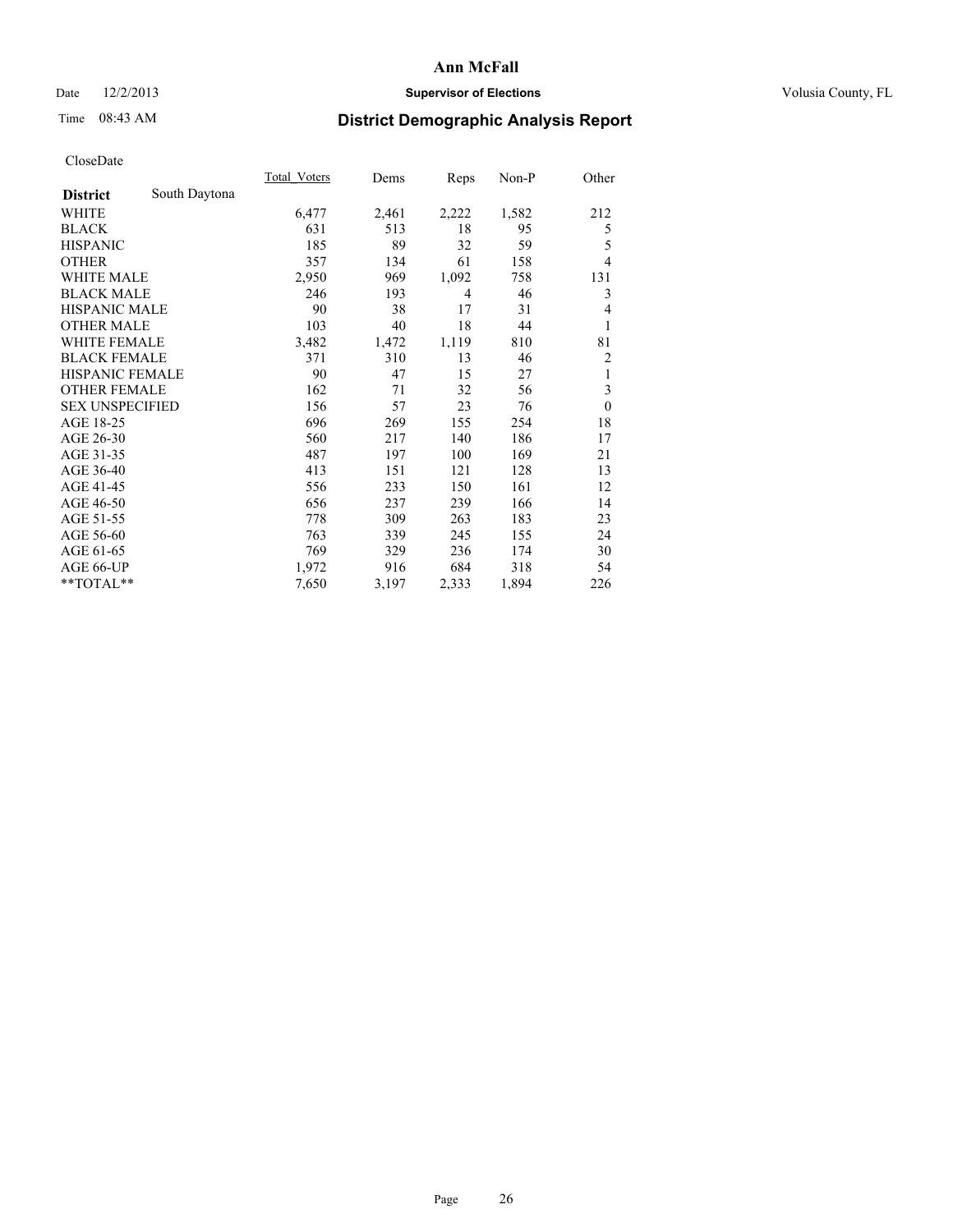## Date  $12/2/2013$  **Supervisor of Elections** Volusia County, FL

# Time 08:43 AM **District Demographic Analysis Report**

|                        |               | Total Voters | Dems     | Reps     | Non-P    | Other |
|------------------------|---------------|--------------|----------|----------|----------|-------|
| <b>District</b>        | Flagler Beach |              |          |          |          |       |
| <b>WHITE</b>           |               | 54           | 21       | 16       | 16       |       |
| <b>BLACK</b>           |               | 0            | $\Omega$ | $\Omega$ | $\theta$ |       |
| <b>HISPANIC</b>        |               |              | 0        | 0        |          | 0     |
| <b>OTHER</b>           |               |              |          | 2        |          |       |
| WHITE MALE             |               | 24           | 8        | 7        | 8        |       |
| <b>BLACK MALE</b>      |               | 0            | 0        | 0        |          | 0     |
| <b>HISPANIC MALE</b>   |               |              |          | 0        |          | 0     |
| <b>OTHER MALE</b>      |               | 2            |          |          |          | 0     |
| <b>WHITE FEMALE</b>    |               | 30           | 13       | 9        | 8        |       |
| <b>BLACK FEMALE</b>    |               | 0            | $\Omega$ | 0        | 0        | 0     |
| <b>HISPANIC FEMALE</b> |               |              | $\theta$ |          |          |       |
| <b>OTHER FEMALE</b>    |               |              | 0        |          |          | 0     |
| <b>SEX UNSPECIFIED</b> |               |              |          | 0        |          | 0     |
| AGE 18-25              |               |              |          | 0        |          | 0     |
| AGE 26-30              |               |              |          | 0        | 0        | 0     |
| AGE 31-35              |               |              |          | 0        |          |       |
| AGE 36-40              |               |              | $\theta$ | 0        |          | 0     |
| AGE 41-45              |               |              |          | 0        |          | 0     |
| AGE 46-50              |               |              |          | 0        |          | 0     |
| AGE 51-55              |               |              |          | 2        |          |       |
| AGE 56-60              |               |              | 0        | 3        | 0        | 0     |
| AGE 61-65              |               | 9            | 3        |          |          |       |
| AGE 66-UP              |               | 37           | 17       | 12       |          |       |
| **TOTAL**              |               | 57           | 22       | 18       | 16       |       |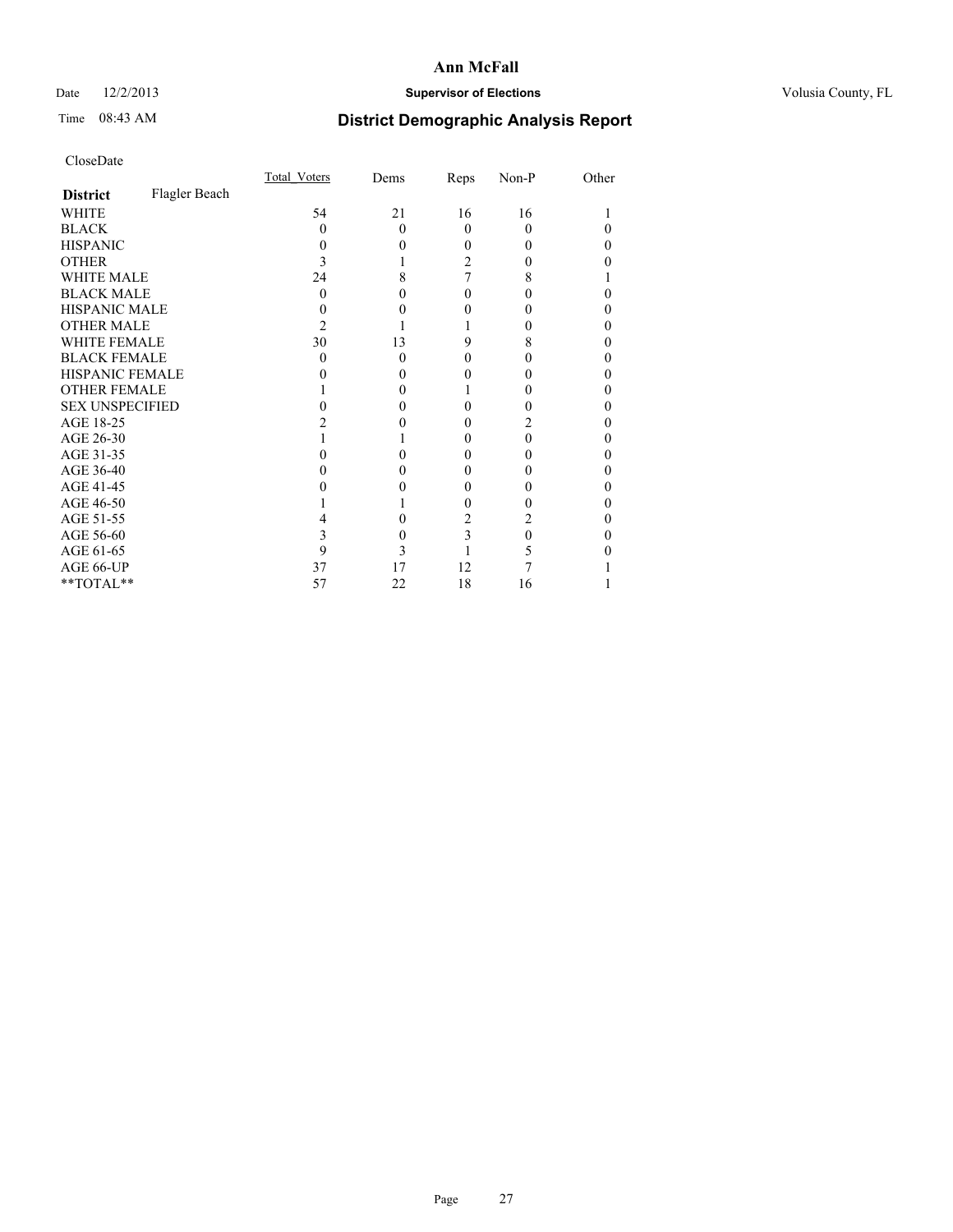## Date  $12/2/2013$  **Supervisor of Elections Supervisor of Elections** Volusia County, FL

# Time 08:43 AM **District Demographic Analysis Report**

|                        |                           | Total Voters | Dems   | Reps   | Non-P  | Other |
|------------------------|---------------------------|--------------|--------|--------|--------|-------|
| <b>District</b>        | <b>Hospital Authority</b> |              |        |        |        |       |
| <b>WHITE</b>           |                           | 95,212       | 29,440 | 39,594 | 21,999 | 4,179 |
| <b>BLACK</b>           |                           | 10,010       | 7.911  | 409    | 1,528  | 162   |
| <b>HISPANIC</b>        |                           | 17,893       | 8,619  | 2,801  | 6,104  | 369   |
| <b>OTHER</b>           |                           | 6,744        | 2,158  | 1,463  | 2,950  | 173   |
| <b>WHITE MALE</b>      |                           | 43,913       | 11,829 | 19,187 | 10,645 | 2,252 |
| <b>BLACK MALE</b>      |                           | 4,184        | 3,118  | 217    | 748    | 101   |
| <b>HISPANIC MALE</b>   |                           | 8,228        | 3,804  | 1,387  | 2,841  | 196   |
| <b>OTHER MALE</b>      |                           | 2,311        | 781    | 555    | 900    | 75    |
| <b>WHITE FEMALE</b>    |                           | 50,540       | 17,410 | 20,120 | 11,107 | 1,903 |
| <b>BLACK FEMALE</b>    |                           | 5,704        | 4,706  | 187    | 751    | 60    |
| <b>HISPANIC FEMALE</b> |                           | 9,454        | 4,711  | 1,394  | 3,182  | 167   |
| <b>OTHER FEMALE</b>    |                           | 2,690        | 1,040  | 589    | 993    | 68    |
| <b>SEX UNSPECIFIED</b> |                           | 2,835        | 729    | 631    | 1,414  | 61    |
| AGE 18-25              |                           | 13,864       | 4,480  | 3,295  | 5,533  | 556   |
| AGE 26-30              |                           | 8,598        | 2,773  | 2,220  | 3,280  | 325   |
| AGE 31-35              |                           | 8,808        | 3,073  | 2,307  | 3,036  | 392   |
| AGE 36-40              |                           | 8,979        | 3,054  | 2,643  | 2,858  | 424   |
| AGE 41-45              |                           | 10,128       | 3,387  | 3,520  | 2,820  | 401   |
| AGE 46-50              |                           | 11,610       | 3,980  | 4,319  | 2,896  | 415   |
| AGE 51-55              |                           | 12,782       | 4,620  | 4,909  | 2,816  | 437   |
| AGE 56-60              |                           | 12,164       | 4,732  | 4,550  | 2,463  | 419   |
| AGE 61-65              |                           | 11,475       | 4,658  | 4,211  | 2,171  | 435   |
| AGE 66-UP              |                           | 31,451       | 13,371 | 12,293 | 4,708  | 1,079 |
| $*$ $TOTAL**$          |                           | 129,859      | 48,128 | 44,267 | 32,581 | 4,883 |
|                        |                           |              |        |        |        |       |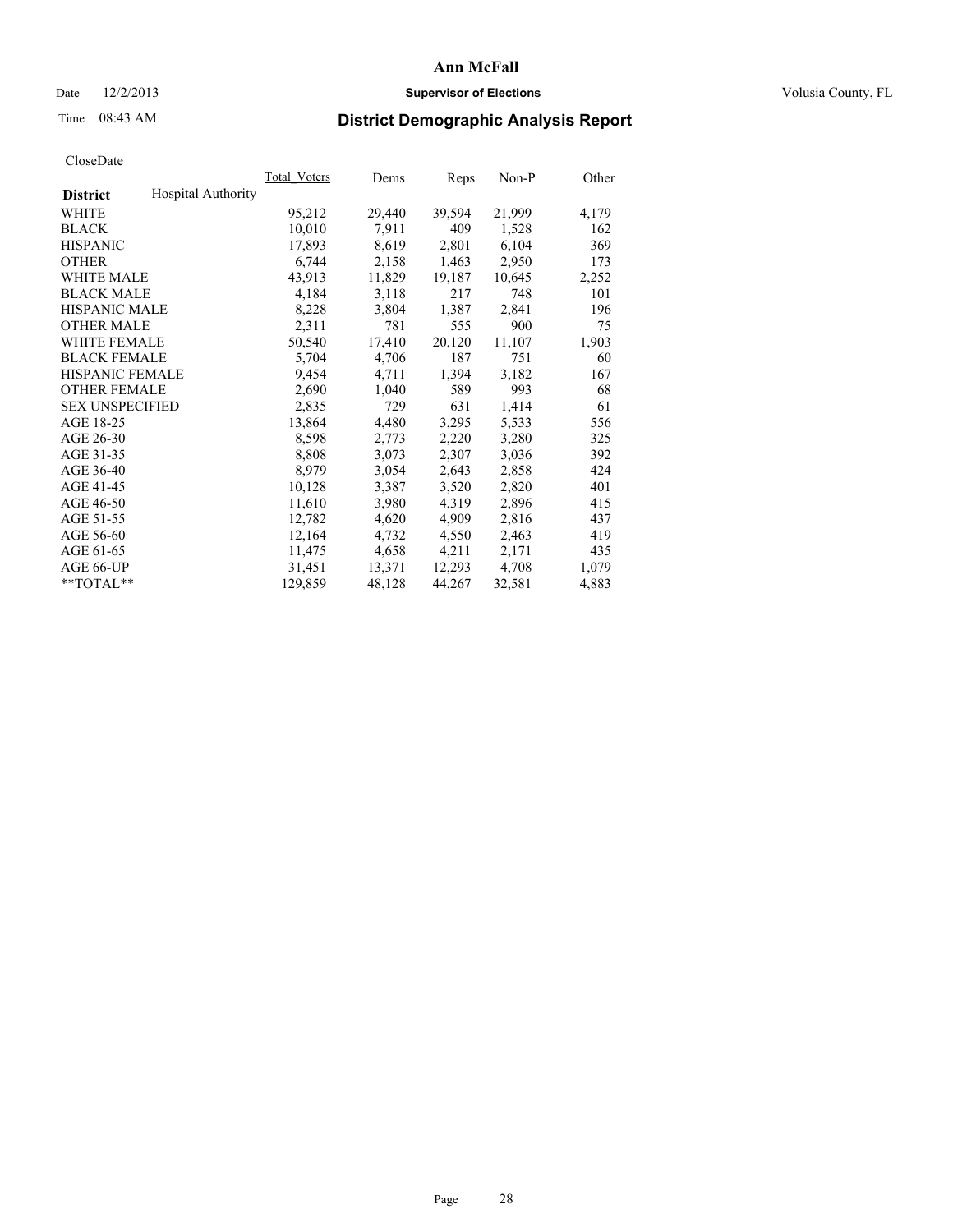## Date  $12/2/2013$  **Supervisor of Elections** Volusia County, FL

# Time 08:43 AM **District Demographic Analysis Report**

|                                          | <b>Total Voters</b> | Dems  | Reps  | Non-P | Other          |
|------------------------------------------|---------------------|-------|-------|-------|----------------|
| Florida House Seat 24<br><b>District</b> |                     |       |       |       |                |
| WHITE                                    | 17,355              | 5,253 | 7,610 | 3,771 | 721            |
| <b>BLACK</b>                             | 433                 | 348   | 20    | 56    | 9              |
| <b>HISPANIC</b>                          | 872                 | 367   | 155   | 330   | 20             |
| <b>OTHER</b>                             | 844                 | 211   | 271   | 337   | 25             |
| WHITE MALE                               | 8,068               | 2,120 | 3,703 | 1,851 | 394            |
| <b>BLACK MALE</b>                        | 196                 | 150   | 14    | 26    | 6              |
| <b>HISPANIC MALE</b>                     | 396                 | 167   | 62    | 156   | 11             |
| <b>OTHER MALE</b>                        | 295                 | 71    | 106   | 106   | 12             |
| WHITE FEMALE                             | 9,142               | 3,102 | 3,844 | 1,872 | 324            |
| <b>BLACK FEMALE</b>                      | 234                 | 195   | 6     | 30    | 3              |
| <b>HISPANIC FEMALE</b>                   | 460                 | 192   | 91    | 168   | 9              |
| <b>OTHER FEMALE</b>                      | 323                 | 100   | 111   | 105   | $\overline{7}$ |
| <b>SEX UNSPECIFIED</b>                   | 390                 | 82    | 119   | 180   | 9              |
| AGE 18-25                                | 1,421               | 352   | 458   | 556   | 55             |
| AGE 26-30                                | 875                 | 237   | 269   | 333   | 36             |
| AGE 31-35                                | 772                 | 206   | 247   | 274   | 45             |
| AGE 36-40                                | 809                 | 213   | 320   | 248   | 28             |
| AGE 41-45                                | 1,057               | 266   | 437   | 305   | 49             |
| AGE 46-50                                | 1,352               | 372   | 618   | 319   | 43             |
| AGE 51-55                                | 1,820               | 549   | 799   | 403   | 69             |
| AGE 56-60                                | 2,007               | 687   | 851   | 384   | 85             |
| AGE 61-65                                | 2,317               | 806   | 924   | 479   | 108            |
| AGE 66-UP                                | 7,074               | 2,491 | 3,133 | 1,193 | 257            |
| $*$ $TOTAL**$                            | 19,504              | 6,179 | 8,056 | 4,494 | 775            |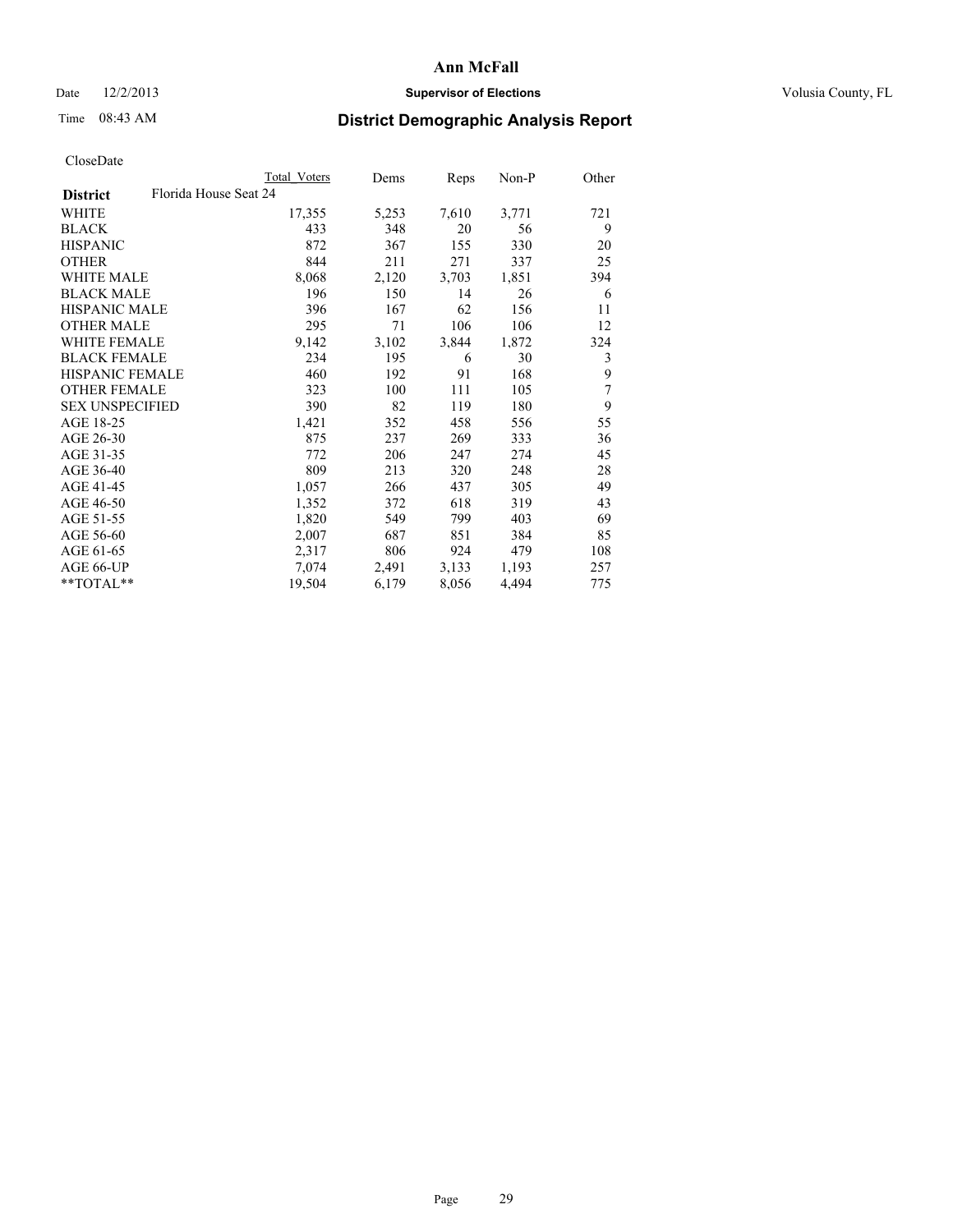## Date  $12/2/2013$  **Supervisor of Elections Supervisor of Elections** Volusia County, FL

## Time 08:43 AM **District Demographic Analysis Report**

|                                          | Total Voters | Dems   | Reps   | Non-P  | Other |
|------------------------------------------|--------------|--------|--------|--------|-------|
| Florida House Seat 25<br><b>District</b> |              |        |        |        |       |
| WHITE                                    | 101,353      | 32,620 | 41,277 | 23,988 | 3,468 |
| <b>BLACK</b>                             | 2,950        | 2,291  | 135    | 458    | 66    |
| <b>HISPANIC</b>                          | 2,260        | 866    | 577    | 760    | 57    |
| <b>OTHER</b>                             | 5,010        | 1,498  | 1,219  | 2,158  | 135   |
| <b>WHITE MALE</b>                        | 46,796       | 13,141 | 20,037 | 11,759 | 1,859 |
| <b>BLACK MALE</b>                        | 1,274        | 925    | 69     | 243    | 37    |
| <b>HISPANIC MALE</b>                     | 1,027        | 359    | 280    | 353    | 35    |
| <b>OTHER MALE</b>                        | 1,835        | 546    | 477    | 748    | 64    |
| WHITE FEMALE                             | 53,689       | 19,219 | 20,951 | 11,946 | 1,573 |
| <b>BLACK FEMALE</b>                      | 1,646        | 1,345  | 65     | 207    | 29    |
| <b>HISPANIC FEMALE</b>                   | 1,203        | 498    | 288    | 395    | 22    |
| <b>OTHER FEMALE</b>                      | 2,126        | 757    | 552    | 762    | 55    |
| <b>SEX UNSPECIFIED</b>                   | 1,977        | 485    | 489    | 951    | 52    |
| AGE 18-25                                | 8,486        | 2,415  | 2,504  | 3,248  | 319   |
| AGE 26-30                                | 6,061        | 1,869  | 1,766  | 2,229  | 197   |
| AGE 31-35                                | 5,524        | 1,642  | 1,673  | 2,006  | 203   |
| AGE 36-40                                | 5,579        | 1,634  | 1,886  | 1,820  | 239   |
| AGE 41-45                                | 7,040        | 2,074  | 2,659  | 2,093  | 214   |
| AGE 46-50                                | 8,497        | 2,534  | 3,486  | 2,227  | 250   |
| AGE 51-55                                | 10,468       | 3,361  | 4,364  | 2,432  | 311   |
| AGE 56-60                                | 11,250       | 4,008  | 4,493  | 2,411  | 338   |
| AGE 61-65                                | 11,566       | 4,260  | 4,425  | 2,505  | 376   |
| AGE 66-UP                                | 37,102       | 13,478 | 15,952 | 6,393  | 1,279 |
| $*$ TOTAL $*$                            | 111,573      | 37,275 | 43,208 | 27,364 | 3,726 |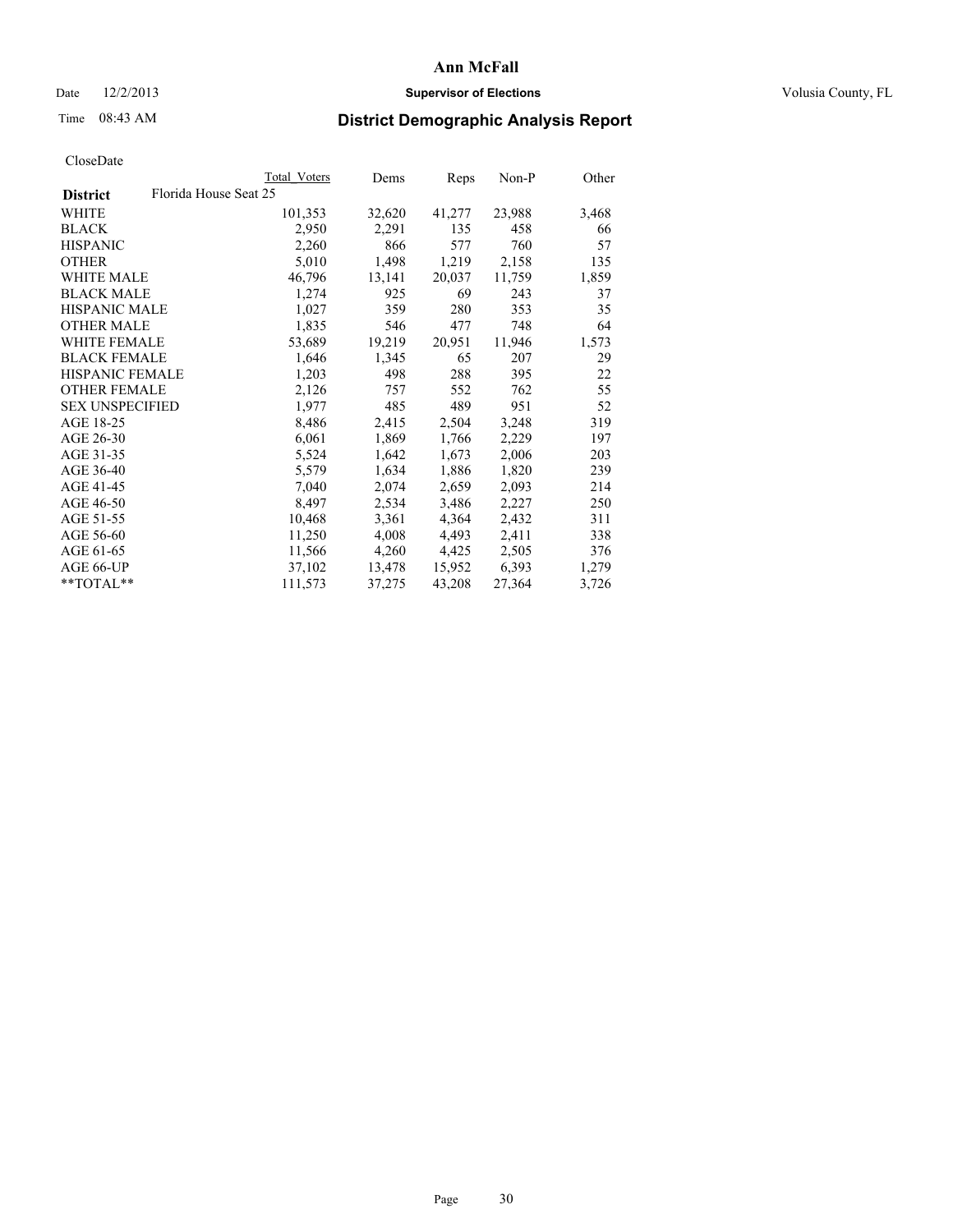## Date  $12/2/2013$  **Supervisor of Elections Supervisor of Elections** Volusia County, FL

## Time 08:43 AM **District Demographic Analysis Report**

|                        | Total Voters          | Dems   | Reps   | Non-P  | Other |
|------------------------|-----------------------|--------|--------|--------|-------|
| <b>District</b>        | Florida House Seat 26 |        |        |        |       |
| <b>WHITE</b>           | 63,927                | 22,077 | 24,145 | 15,121 | 2,584 |
| <b>BLACK</b>           | 18,647                | 15,542 | 464    | 2,478  | 163   |
| <b>HISPANIC</b>        | 3,582                 | 1,621  | 594    | 1,275  | 92    |
| <b>OTHER</b>           | 4,930                 | 1,843  | 850    | 2,125  | 112   |
| <b>WHITE MALE</b>      | 29,366                | 8,756  | 11,823 | 7,345  | 1,442 |
| <b>BLACK MALE</b>      | 7,098                 | 5,656  | 226    | 1,119  | 97    |
| <b>HISPANIC MALE</b>   | 1,568                 | 669    | 283    | 570    | 46    |
| <b>OTHER MALE</b>      | 1,590                 | 587    | 317    | 636    | 50    |
| WHITE FEMALE           | 34,086                | 13,174 | 12,162 | 7,621  | 1,129 |
| <b>BLACK FEMALE</b>    | 11,287                | 9,682  | 231    | 1,309  | 65    |
| HISPANIC FEMALE        | 1,960                 | 928    | 303    | 686    | 43    |
| <b>OTHER FEMALE</b>    | 2,050                 | 918    | 372    | 715    | 45    |
| <b>SEX UNSPECIFIED</b> | 2,081                 | 713    | 336    | 998    | 34    |
| AGE 18-25              | 11,963                | 5,827  | 1,940  | 3,896  | 300   |
| AGE 26-30              | 6,745                 | 2,892  | 1,449  | 2,185  | 219   |
| AGE 31-35              | 5,986                 | 2,617  | 1,279  | 1,863  | 227   |
| AGE 36-40              | 5,465                 | 2,281  | 1,374  | 1,601  | 209   |
| AGE 41-45              | 6,306                 | 2,569  | 1,815  | 1,707  | 215   |
| AGE 46-50              | 7,278                 | 3,013  | 2,271  | 1,771  | 223   |
| AGE 51-55              | 8,453                 | 3,664  | 2,723  | 1,764  | 302   |
| AGE 56-60              | 8,294                 | 3,863  | 2,597  | 1,579  | 255   |
| AGE 61-65              | 8,066                 | 3,675  | 2,580  | 1,528  | 283   |
| AGE 66-UP              | 22,530                | 10,682 | 8,025  | 3,105  | 718   |
| **TOTAL**              | 91,086                | 41,083 | 26,053 | 20,999 | 2,951 |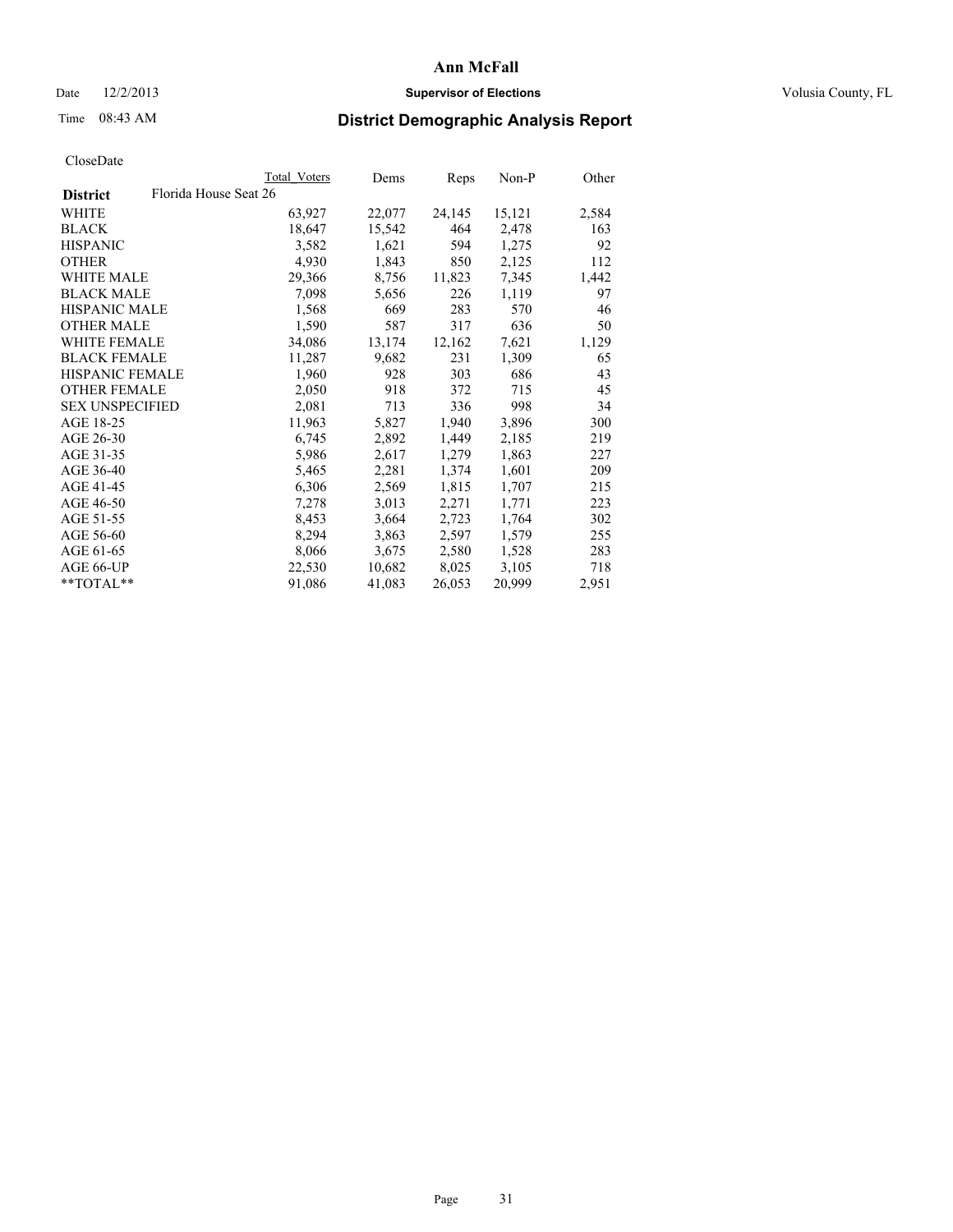## Date  $12/2/2013$  **Supervisor of Elections Supervisor of Elections** Volusia County, FL

## Time 08:43 AM **District Demographic Analysis Report**

|                        |                       | Total Voters | Dems   | <b>Reps</b> | Non-P  | Other |
|------------------------|-----------------------|--------------|--------|-------------|--------|-------|
| <b>District</b>        | Florida House Seat 27 |              |        |             |        |       |
| WHITE                  |                       | 73,133       | 22,972 | 29,113      | 18,043 | 3,005 |
| <b>BLACK</b>           |                       | 6,374        | 4,932  | 282         | 1,046  | 114   |
| <b>HISPANIC</b>        |                       | 15,293       | 7,495  | 2,395       | 5,111  | 292   |
| <b>OTHER</b>           |                       | 4,970        | 1,615  | 1,001       | 2,232  | 122   |
| WHITE MALE             |                       | 33,838       | 9,317  | 14,192      | 8,716  | 1,613 |
| <b>BLACK MALE</b>      |                       | 2,763        | 2,009  | 156         | 528    | 70    |
| <b>HISPANIC MALE</b>   |                       | 7,089        | 3,324  | 1,196       | 2,405  | 164   |
| <b>OTHER MALE</b>      |                       | 1,713        | 589    | 392         | 679    | 53    |
| <b>WHITE FEMALE</b>    |                       | 38,705       | 13,491 | 14,706      | 9,133  | 1,375 |
| <b>BLACK FEMALE</b>    |                       | 3,534        | 2,866  | 125         | 499    | 44    |
| HISPANIC FEMALE        |                       | 8,033        | 4,088  | 1,185       | 2,635  | 125   |
| <b>OTHER FEMALE</b>    |                       | 2,024        | 797    | 417         | 754    | 56    |
| <b>SEX UNSPECIFIED</b> |                       | 2,071        | 533    | 422         | 1,083  | 33    |
| AGE 18-25              |                       | 10,153       | 3,287  | 2,264       | 4,203  | 399   |
| AGE 26-30              |                       | 6,450        | 2,080  | 1,583       | 2,558  | 229   |
| AGE 31-35              |                       | 6,704        | 2,301  | 1,675       | 2,438  | 290   |
| AGE 36-40              |                       | 6,996        | 2,402  | 1,965       | 2,325  | 304   |
| AGE 41-45              |                       | 7,806        | 2,664  | 2,603       | 2,256  | 283   |
| AGE 46-50              |                       | 8,841        | 3,101  | 3,096       | 2,327  | 317   |
| AGE 51-55              |                       | 9,828        | 3,554  | 3,680       | 2,292  | 302   |
| AGE 56-60              |                       | 9,449        | 3,633  | 3,418       | 2,094  | 304   |
| AGE 61-65              |                       | 8,784        | 3,551  | 3,126       | 1,805  | 302   |
| AGE 66-UP              |                       | 24,759       | 10,441 | 9,381       | 4,134  | 803   |
| $*$ $TOTAL**$          |                       | 99,770       | 37,014 | 32,791      | 26,432 | 3,533 |
|                        |                       |              |        |             |        |       |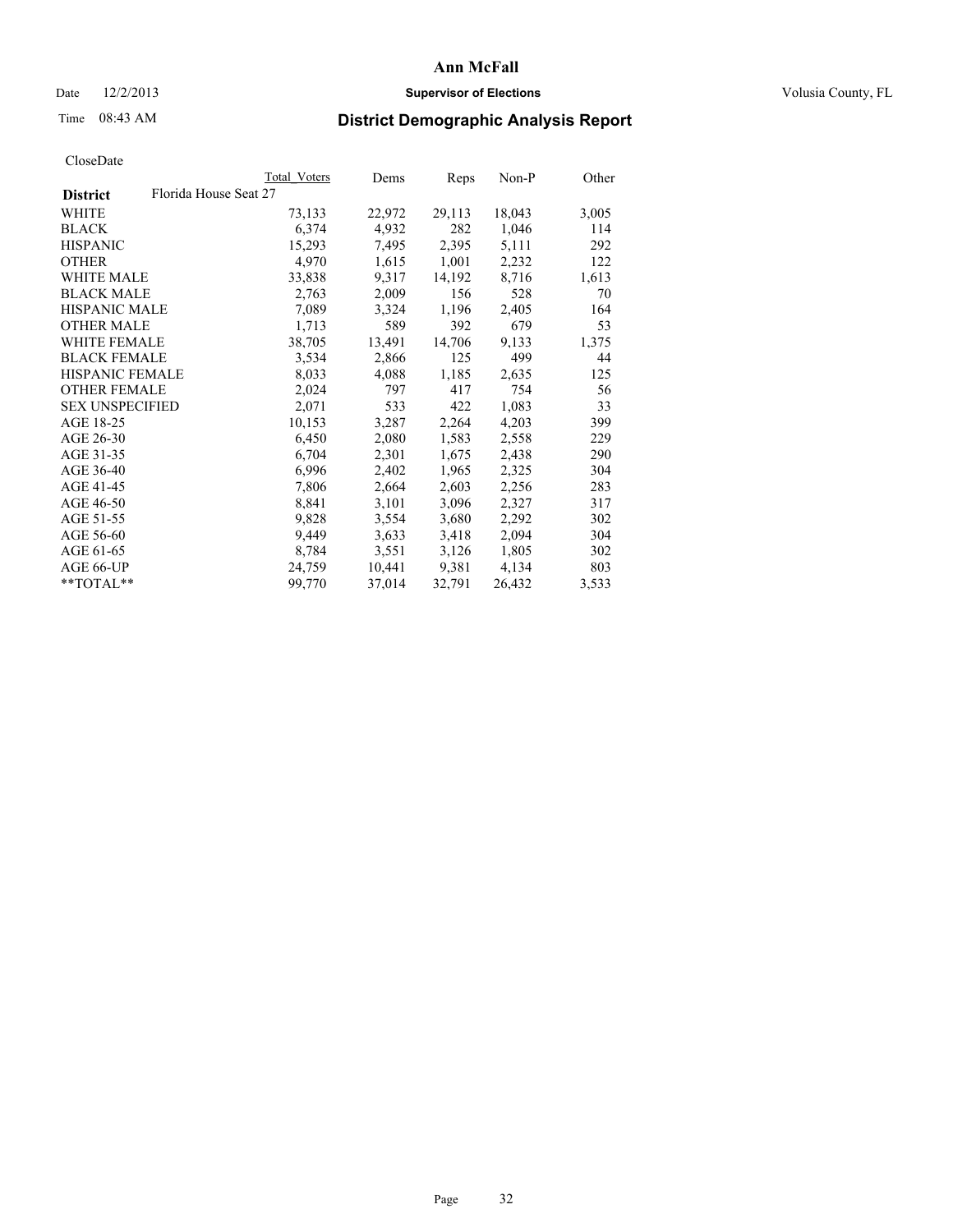## Date  $12/2/2013$  **Supervisor of Elections Supervisor of Elections** Volusia County, FL

## Time 08:43 AM **District Demographic Analysis Report**

|                        |                         | <b>Total Voters</b> | Dems   | Reps   | Non-P  | Other |
|------------------------|-------------------------|---------------------|--------|--------|--------|-------|
| <b>District</b>        | School Board District 1 |                     |        |        |        |       |
| <b>WHITE</b>           |                         | 52,675              | 16,293 | 22,670 | 11,457 | 2,255 |
| <b>BLACK</b>           |                         | 4,702               | 3,822  | 171    | 644    | 65    |
| <b>HISPANIC</b>        |                         | 4,283               | 1,869  | 790    | 1,518  | 106   |
| <b>OTHER</b>           |                         | 3,124               | 958    | 764    | 1,314  | 88    |
| <b>WHITE MALE</b>      |                         | 24,119              | 6,449  | 10,918 | 5,545  | 1,207 |
| <b>BLACK MALE</b>      |                         | 1,862               | 1,445  | 74     | 304    | 39    |
| <b>HISPANIC MALE</b>   |                         | 1,866               | 768    | 382    | 669    | 47    |
| <b>OTHER MALE</b>      |                         | 1,055               | 339    | 281    | 400    | 35    |
| <b>WHITE FEMALE</b>    |                         | 28,143              | 9,740  | 11,584 | 5,786  | 1,033 |
| <b>BLACK FEMALE</b>    |                         | 2,783               | 2,336  | 93     | 329    | 25    |
| <b>HISPANIC FEMALE</b> |                         | 2,364               | 1,076  | 400    | 831    | 57    |
| <b>OTHER FEMALE</b>    |                         | 1,234               | 450    | 310    | 439    | 35    |
| <b>SEX UNSPECIFIED</b> |                         | 1,358               | 339    | 353    | 630    | 36    |
| AGE 18-25              |                         | 6,277               | 1,955  | 1,665  | 2,399  | 258   |
| AGE 26-30              |                         | 3,882               | 1,210  | 1,131  | 1,395  | 146   |
| AGE 31-35              |                         | 4,002               | 1,341  | 1,185  | 1,302  | 174   |
| AGE 36-40              |                         | 3,935               | 1,245  | 1,306  | 1,190  | 194   |
| AGE 41-45              |                         | 4,711               | 1,491  | 1,735  | 1,289  | 196   |
| AGE 46-50              |                         | 5,314               | 1,689  | 2,188  | 1,242  | 195   |
| AGE 51-55              |                         | 6,118               | 2,092  | 2,531  | 1,270  | 225   |
| AGE 56-60              |                         | 6,128               | 2,291  | 2,450  | 1,172  | 215   |
| AGE 61-65              |                         | 6,156               | 2,407  | 2,424  | 1,075  | 250   |
| AGE 66-UP              |                         | 18,261              | 7,221  | 7,780  | 2,599  | 661   |
| $*$ $TOTAL**$          |                         | 64,784              | 22,942 | 24,395 | 14,933 | 2,514 |
|                        |                         |                     |        |        |        |       |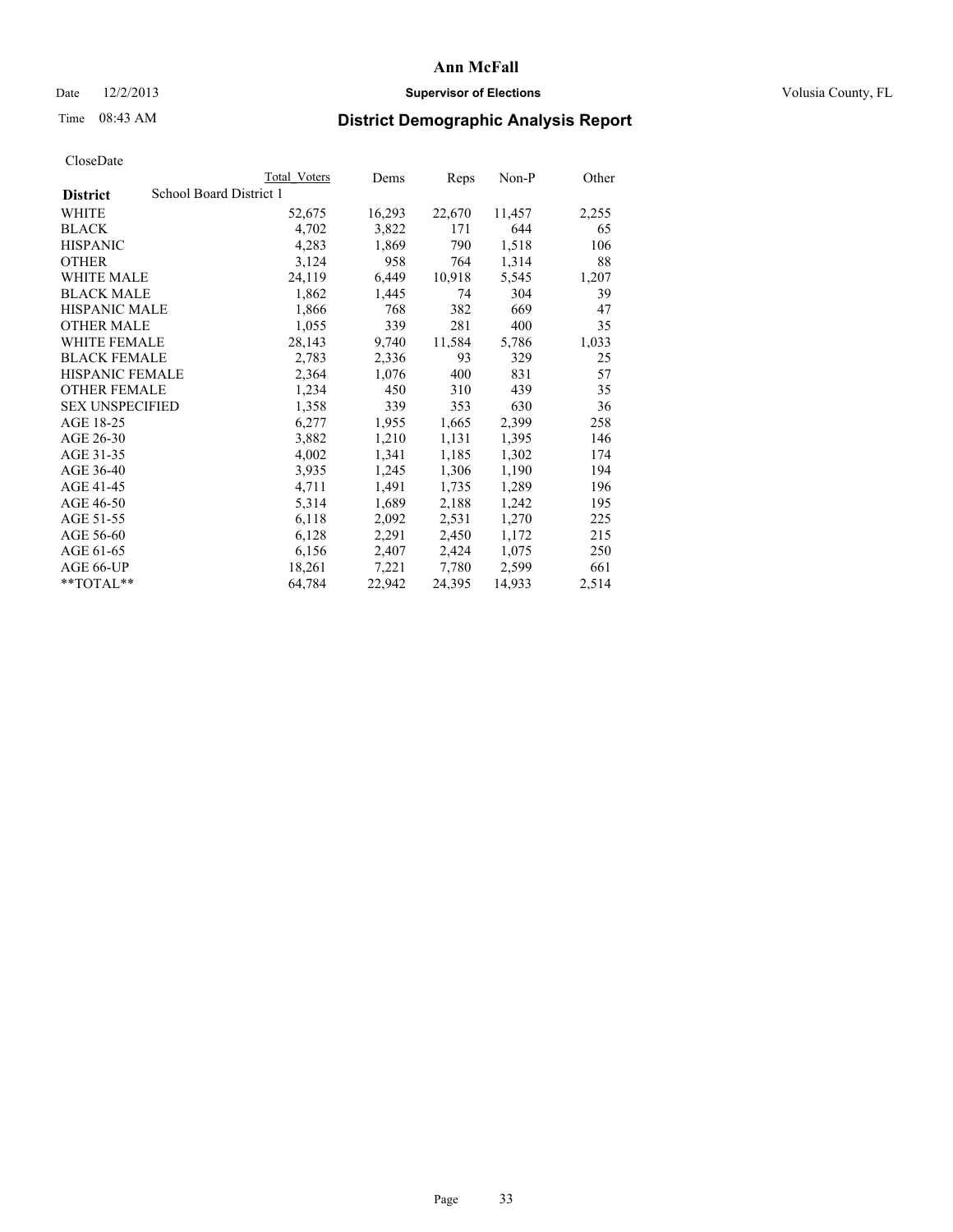## Date  $12/2/2013$  **Supervisor of Elections** Volusia County, FL

## Time 08:43 AM **District Demographic Analysis Report**

|                        |                         | <b>Total Voters</b> | Dems   | Reps   | $Non-P$ | Other |
|------------------------|-------------------------|---------------------|--------|--------|---------|-------|
| <b>District</b>        | School Board District 2 |                     |        |        |         |       |
| WHITE                  |                         | 45,332              | 15,630 | 16,747 | 11,241  | 1,714 |
| <b>BLACK</b>           |                         | 11,785              | 9,809  | 270    | 1,603   | 103   |
| <b>HISPANIC</b>        |                         | 1,666               | 739    | 328    | 562     | 37    |
| <b>OTHER</b>           |                         | 3,401               | 1,301  | 570    | 1,451   | 79    |
| WHITE MALE             |                         | 21,133              | 6,329  | 8,322  | 5,510   | 972   |
| <b>BLACK MALE</b>      |                         | 4,455               | 3,558  | 132    | 711     | 54    |
| <b>HISPANIC MALE</b>   |                         | 778                 | 321    | 157    | 276     | 24    |
| <b>OTHER MALE</b>      |                         | 1,125               | 412    | 211    | 465     | 37    |
| <b>WHITE FEMALE</b>    |                         | 23,791              | 9,156  | 8,307  | 5,600   | 728   |
| <b>BLACK FEMALE</b>    |                         | 7,146               | 6,107  | 135    | 855     | 49    |
| <b>HISPANIC FEMALE</b> |                         | 857                 | 406    | 167    | 271     | 13    |
| <b>OTHER FEMALE</b>    |                         | 1,506               | 677    | 267    | 532     | 30    |
| <b>SEX UNSPECIFIED</b> |                         | 1,393               | 513    | 217    | 637     | 26    |
| AGE 18-25              |                         | 7,860               | 4,119  | 1,139  | 2,416   | 186   |
| AGE 26-30              |                         | 4,427               | 1,898  | 915    | 1,472   | 142   |
| AGE 31-35              |                         | 3,605               | 1,572  | 734    | 1,165   | 134   |
| AGE 36-40              |                         | 3,111               | 1,322  | 743    | 948     | 98    |
| AGE 41-45              |                         | 3,640               | 1,513  | 980    | 1,034   | 113   |
| AGE 46-50              |                         | 4,473               | 1,851  | 1,329  | 1,179   | 114   |
| AGE 51-55              |                         | 5,563               | 2,374  | 1,798  | 1,216   | 175   |
| AGE 56-60              |                         | 5,666               | 2,519  | 1,798  | 1,179   | 170   |
| AGE 61-65              |                         | 5,870               | 2,466  | 1,890  | 1,327   | 187   |
| AGE 66-UP              |                         | 17,969              | 7,845  | 6,589  | 2,921   | 614   |
| $*$ $TOTAL**$          |                         | 62,184              | 27,479 | 17,915 | 14,857  | 1,933 |
|                        |                         |                     |        |        |         |       |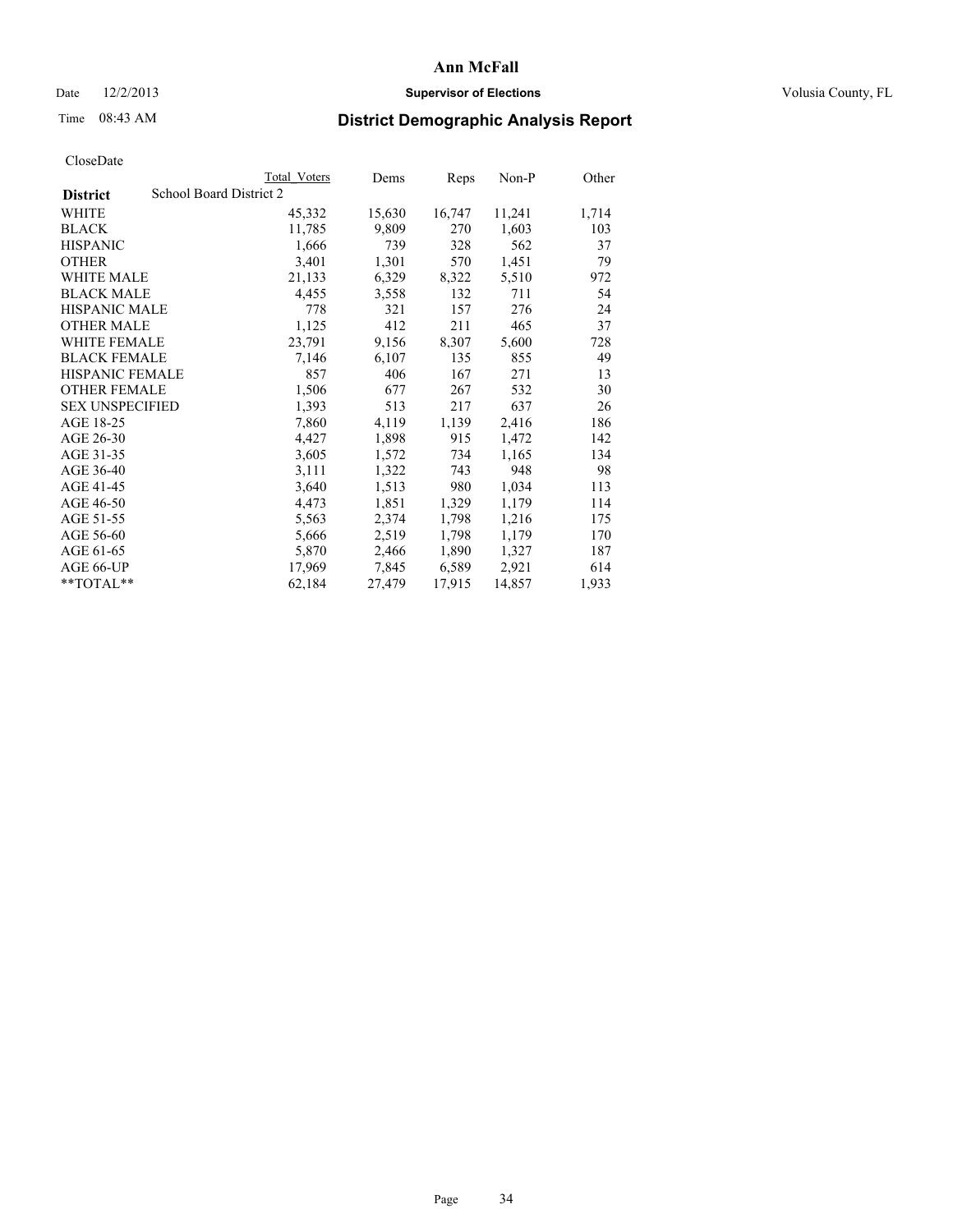## Date  $12/2/2013$  **Supervisor of Elections Supervisor of Elections** Volusia County, FL

## Time 08:43 AM **District Demographic Analysis Report**

|                        |                         | Total Voters | Dems   | <b>Reps</b> | Non-P  | Other |
|------------------------|-------------------------|--------------|--------|-------------|--------|-------|
| <b>District</b>        | School Board District 3 |              |        |             |        |       |
| WHITE                  |                         | 64,516       | 20,978 | 25,575      | 15,868 | 2,095 |
| <b>BLACK</b>           |                         | 1,985        | 1,617  | 73          | 270    | 25    |
| <b>HISPANIC</b>        |                         | 1,114        | 428    | 282         | 372    | 32    |
| <b>OTHER</b>           |                         | 2,626        | 743    | 604         | 1,208  | 71    |
| <b>WHITE MALE</b>      |                         | 29,840       | 8,449  | 12,525      | 7.731  | 1,135 |
| <b>BLACK MALE</b>      |                         | 867          | 667    | 39          | 143    | 18    |
| <b>HISPANIC MALE</b>   |                         | 506          | 181    | 126         | 181    | 18    |
| <b>OTHER MALE</b>      |                         | 913          | 265    | 242         | 375    | 31    |
| <b>WHITE FEMALE</b>    |                         | 34,147       | 12,371 | 12,863      | 7,969  | 944   |
| <b>BLACK FEMALE</b>    |                         | 1,099        | 936    | 33          | 123    | 7     |
| <b>HISPANIC FEMALE</b> |                         | 594          | 242    | 153         | 185    | 14    |
| <b>OTHER FEMALE</b>    |                         | 1,077        | 380    | 269         | 395    | 33    |
| <b>SEX UNSPECIFIED</b> |                         | 1,198        | 275    | 284         | 616    | 23    |
| AGE 18-25              |                         | 5,284        | 1,505  | 1,443       | 2,140  | 196   |
| AGE 26-30              |                         | 3,612        | 1,149  | 979         | 1,379  | 105   |
| AGE 31-35              |                         | 3,556        | 1,014  | 1,056       | 1,363  | 123   |
| AGE 36-40              |                         | 3,638        | 1,089  | 1,201       | 1,201  | 147   |
| AGE 41-45              |                         | 4,606        | 1,393  | 1,683       | 1,423  | 107   |
| AGE 46-50              |                         | 5,132        | 1,583  | 2,049       | 1,357  | 143   |
| AGE 51-55              |                         | 6,589        | 2,105  | 2,728       | 1,568  | 188   |
| AGE 56-60              |                         | 7,166        | 2,594  | 2,770       | 1,592  | 210   |
| AGE 61-65              |                         | 7,349        | 2,802  | 2,772       | 1,538  | 237   |
| AGE 66-UP              |                         | 23,309       | 8,532  | 9,853       | 4,157  | 767   |
| $*$ $TOTAL**$          |                         | 70,241       | 23,766 | 26,534      | 17,718 | 2,223 |
|                        |                         |              |        |             |        |       |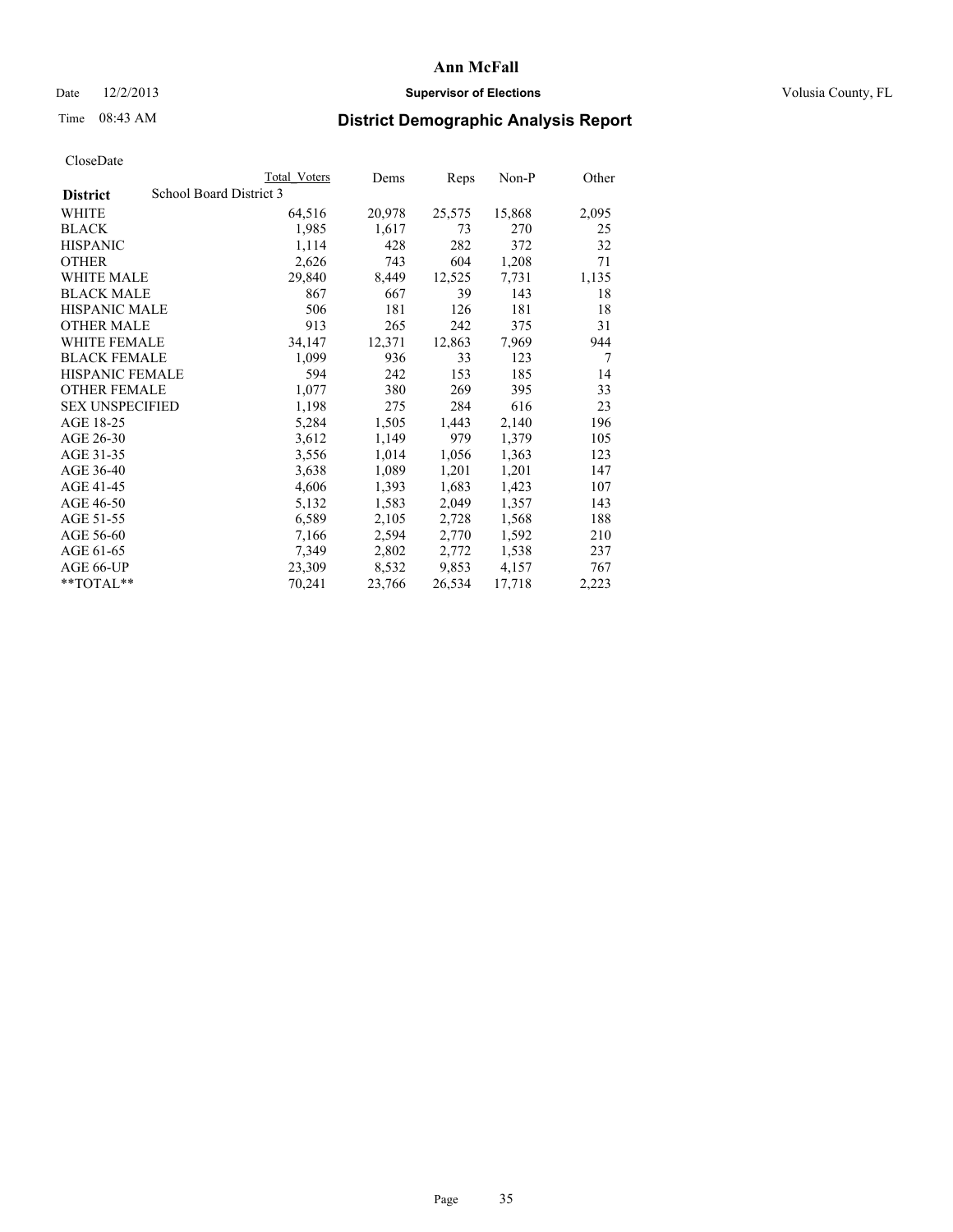## Date  $12/2/2013$  **Supervisor of Elections Supervisor of Elections** Volusia County, FL

## Time 08:43 AM **District Demographic Analysis Report**

|                        |                         | Total Voters | Dems   | Reps   | Non-P  | Other |
|------------------------|-------------------------|--------------|--------|--------|--------|-------|
| <b>District</b>        | School Board District 4 |              |        |        |        |       |
| <b>WHITE</b>           |                         | 54,807       | 18,186 | 21,934 | 12,716 | 1,971 |
| <b>BLACK</b>           |                         | 4,753        | 3,879  | 155    | 654    | 65    |
| <b>HISPANIC</b>        |                         | 1,623        | 690    | 347    | 557    | 29    |
| <b>OTHER</b>           |                         | 3,213        | 1,017  | 766    | 1,353  | 77    |
| <b>WHITE MALE</b>      |                         | 25,063       | 7,255  | 10,543 | 6,210  | 1,055 |
| <b>BLACK MALE</b>      |                         | 1,880        | 1,437  | 83     | 320    | 40    |
| <b>HISPANIC MALE</b>   |                         | 697          | 270    | 166    | 241    | 20    |
| <b>OTHER MALE</b>      |                         | 1,159        | 350    | 306    | 463    | 40    |
| <b>WHITE FEMALE</b>    |                         | 29,339       | 10,827 | 11,250 | 6,361  | 901   |
| <b>BLACK FEMALE</b>    |                         | 2,826        | 2,402  | 72     | 327    | 25    |
| <b>HISPANIC FEMALE</b> |                         | 905          | 412    | 175    | 309    | 9     |
| <b>OTHER FEMALE</b>    |                         | 1,336        | 502    | 352    | 450    | 32    |
| <b>SEX UNSPECIFIED</b> |                         | 1,191        | 317    | 255    | 599    | 20    |
| AGE 18-25              |                         | 5,495        | 1,890  | 1,441  | 2,010  | 154   |
| AGE 26-30              |                         | 3,755        | 1,327  | 1,028  | 1,282  | 118   |
| AGE 31-35              |                         | 3,238        | 1,164  | 846    | 1,101  | 127   |
| AGE 36-40              |                         | 3,349        | 1,124  | 1,038  | 1,060  | 127   |
| AGE 41-45              |                         | 4,147        | 1,359  | 1,470  | 1,158  | 160   |
| AGE 46-50              |                         | 5,177        | 1,728  | 1,961  | 1,319  | 169   |
| AGE 51-55              |                         | 6,118        | 2,185  | 2,334  | 1,398  | 201   |
| AGE 56-60              |                         | 6,456        | 2,508  | 2,434  | 1,317  | 197   |
| AGE 61-65              |                         | 6,501        | 2,546  | 2,358  | 1,370  | 227   |
| AGE 66-UP              |                         | 20,160       | 7,941  | 8,292  | 3,265  | 662   |
| $*$ $TOTAL**$          |                         | 64,396       | 23,772 | 23,202 | 15,280 | 2,142 |
|                        |                         |              |        |        |        |       |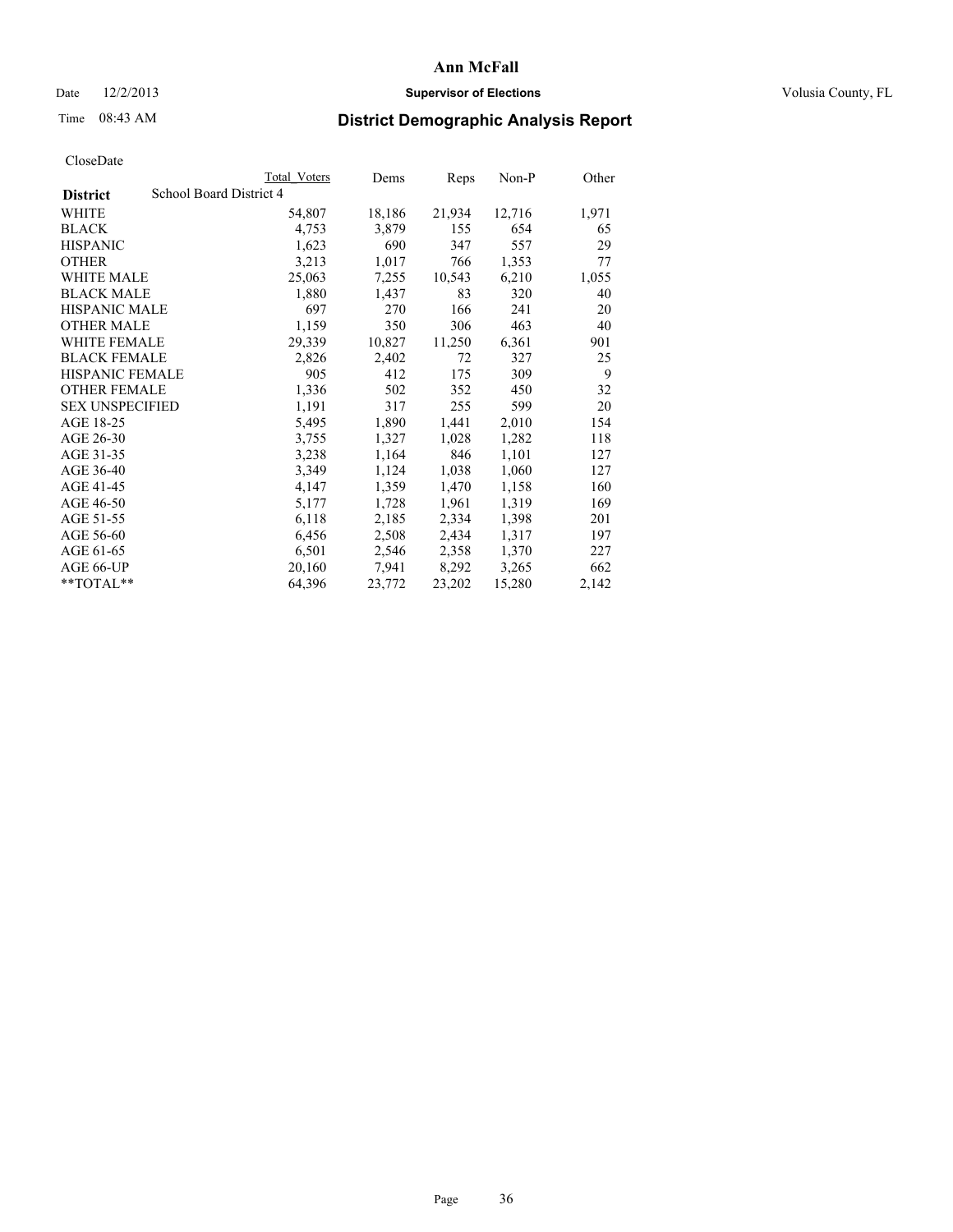## Date  $12/2/2013$  **Supervisor of Elections Supervisor of Elections** Volusia County, FL

# Time 08:43 AM **District Demographic Analysis Report**

|                        |                         | <b>Total Voters</b> | Dems   | Reps   | Non-P  | Other |
|------------------------|-------------------------|---------------------|--------|--------|--------|-------|
| <b>District</b>        | School Board District 5 |                     |        |        |        |       |
| WHITE                  |                         | 38,438              | 11,835 | 15,219 | 9,641  | 1,743 |
| <b>BLACK</b>           |                         | 5,179               | 3,986  | 232    | 867    | 94    |
| <b>HISPANIC</b>        |                         | 13,321              | 6,623  | 1,974  | 4,467  | 257   |
| <b>OTHER</b>           |                         | 3,390               | 1,148  | 637    | 1,526  | 79    |
| WHITE MALE             |                         | 17,913              | 4,852  | 7,447  | 4,675  | 939   |
| <b>BLACK MALE</b>      |                         | 2,267               | 1,633  | 137    | 438    | 59    |
| <b>HISPANIC MALE</b>   |                         | 6,233               | 2,979  | 990    | 2,117  | 147   |
| <b>OTHER MALE</b>      |                         | 1,181               | 427    | 252    | 466    | 36    |
| <b>WHITE FEMALE</b>    |                         | 20,202              | 6,892  | 7,659  | 4,856  | 795   |
| <b>BLACK FEMALE</b>    |                         | 2,847               | 2,307  | 94     | 411    | 35    |
| HISPANIC FEMALE        |                         | 6,936               | 3,570  | 972    | 2,288  | 106   |
| <b>OTHER FEMALE</b>    |                         | 1,370               | 563    | 254    | 520    | 33    |
| <b>SEX UNSPECIFIED</b> |                         | 1,379               | 369    | 257    | 730    | 23    |
| AGE 18-25              |                         | 7,107               | 2,412  | 1,478  | 2,938  | 279   |
| AGE 26-30              |                         | 4,455               | 1,494  | 1,014  | 1,777  | 170   |
| AGE 31-35              |                         | 4,585               | 1,675  | 1,053  | 1,650  | 207   |
| AGE 36-40              |                         | 4,816               | 1,750  | 1,257  | 1,595  | 214   |
| AGE 41-45              |                         | 5,105               | 1,817  | 1,646  | 1,457  | 185   |
| AGE 46-50              |                         | 5,872               | 2,169  | 1,944  | 1,547  | 212   |
| AGE 51-55              |                         | 6,181               | 2,372  | 2,175  | 1,439  | 195   |
| AGE 56-60              |                         | 5,584               | 2,279  | 1,907  | 1,208  | 190   |
| AGE 61-65              |                         | 4,857               | 2,071  | 1,611  | 1,007  | 168   |
| AGE 66-UP              |                         | 11,766              | 5,553  | 3,977  | 1,883  | 353   |
| $*$ $TOTAL**$          |                         | 60,328              | 23,592 | 18,062 | 16,501 | 2,173 |
|                        |                         |                     |        |        |        |       |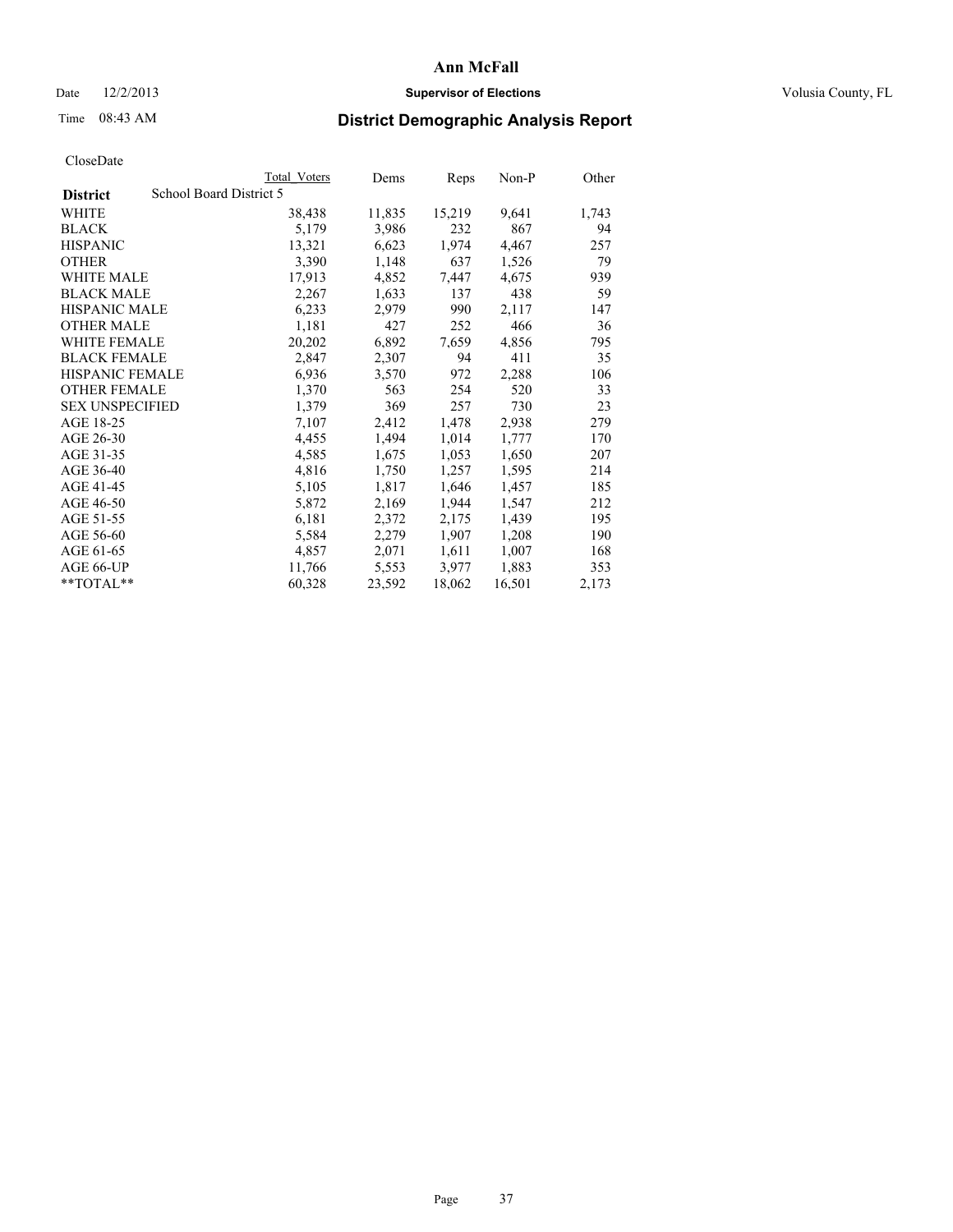## Date  $12/2/2013$  **Supervisor of Elections Supervisor of Elections** Volusia County, FL

# Time 08:43 AM **District Demographic Analysis Report**

|                        |                       | Total Voters | Dems   | Reps   | Non-P  | Other |
|------------------------|-----------------------|--------------|--------|--------|--------|-------|
| <b>District</b>        | Florida Senate Seat 6 |              |        |        |        |       |
| WHITE                  |                       | 56,074       | 18,918 | 22,062 | 13,113 | 1,981 |
| <b>BLACK</b>           |                       | 10,853       | 9,026  | 269    | 1,447  | 111   |
| <b>HISPANIC</b>        |                       | 1,671        | 735    | 357    | 544    | 35    |
| <b>OTHER</b>           |                       | 3,889        | 1,393  | 789    | 1,624  | 83    |
| WHITE MALE             |                       | 25,810       | 7,617  | 10,694 | 6,424  | 1,075 |
| <b>BLACK MALE</b>      |                       | 4,142        | 3,272  | 133    | 678    | 59    |
| <b>HISPANIC MALE</b>   |                       | 730          | 288    | 167    | 247    | 28    |
| <b>OTHER MALE</b>      |                       | 1,331        | 463    | 309    | 516    | 43    |
| <b>WHITE FEMALE</b>    |                       | 29,836       | 11,180 | 11,223 | 6,542  | 891   |
| <b>BLACK FEMALE</b>    |                       | 6,553        | 5,626  | 136    | 739    | 52    |
| <b>HISPANIC FEMALE</b> |                       | 925          | 443    | 184    | 291    | 7     |
| <b>OTHER FEMALE</b>    |                       | 1,662        | 700    | 377    | 549    | 36    |
| <b>SEX UNSPECIFIED</b> |                       | 1,498        | 483    | 254    | 742    | 19    |
| AGE 18-25              |                       | 8,223        | 3,992  | 1,468  | 2,585  | 178   |
| AGE 26-30              |                       | 4,566        | 1,882  | 1,078  | 1,477  | 129   |
| AGE 31-35              |                       | 3,755        | 1,543  | 868    | 1,203  | 141   |
| AGE 36-40              |                       | 3,756        | 1,435  | 1,054  | 1,145  | 122   |
| AGE 41-45              |                       | 4,576        | 1,701  | 1,465  | 1,254  | 156   |
| AGE 46-50              |                       | 5,691        | 2,131  | 1,964  | 1,412  | 184   |
| AGE 51-55              |                       | 6,710        | 2,663  | 2,355  | 1,472  | 220   |
| AGE 56-60              |                       | 6,982        | 2,922  | 2,453  | 1,404  | 203   |
| AGE 61-65              |                       | 6,964        | 2,927  | 2,358  | 1,455  | 224   |
| AGE 66-UP              |                       | 21,264       | 8,876  | 8,414  | 3,321  | 653   |
| $*$ TOTAL $*$          |                       | 72,487       | 30,072 | 23,477 | 16,728 | 2,210 |
|                        |                       |              |        |        |        |       |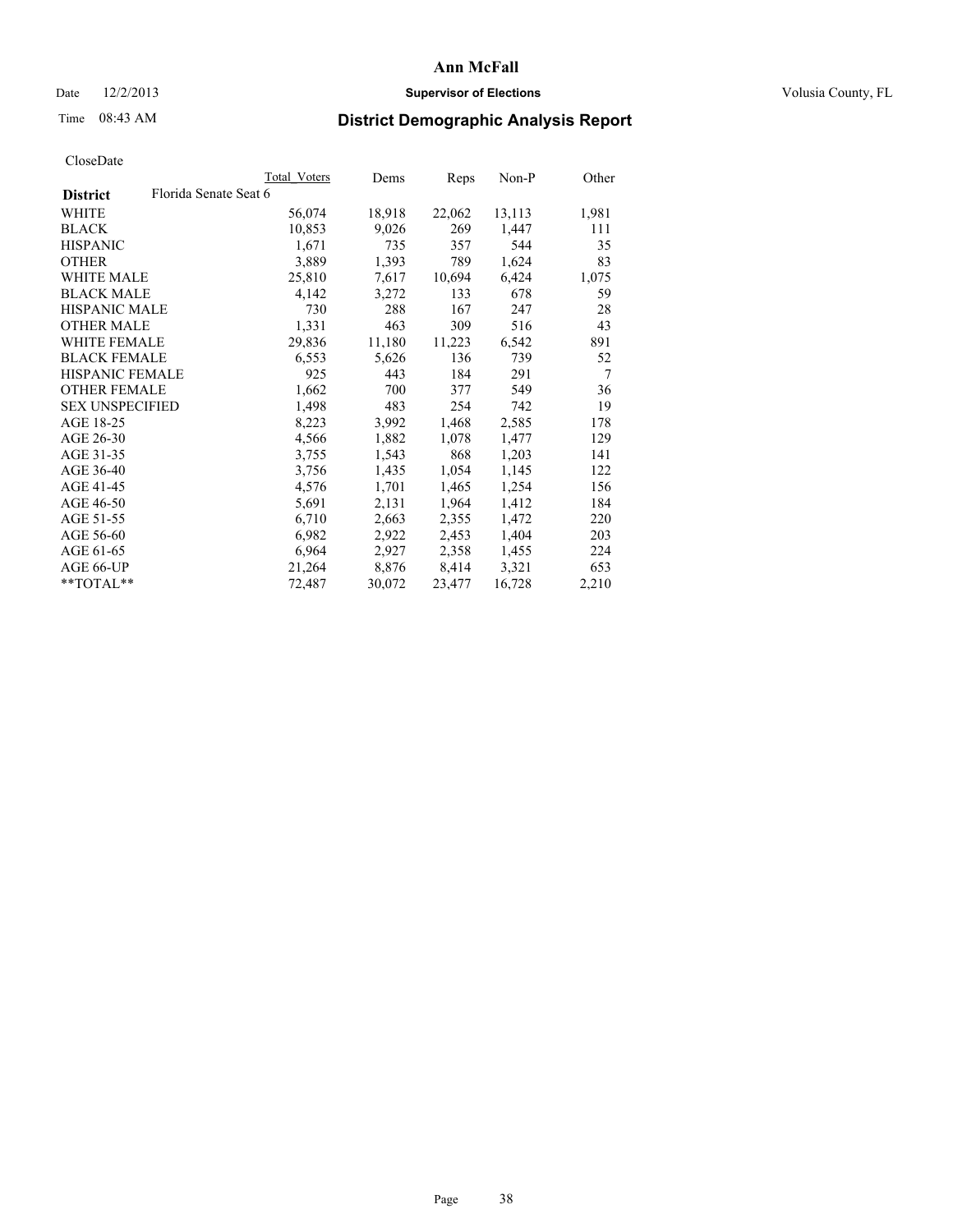## Date  $12/2/2013$  **Supervisor of Elections Supervisor of Elections** Volusia County, FL

# Time 08:43 AM **District Demographic Analysis Report**

|                                          | Total Voters | Dems   | <b>Reps</b> | Non-P  | Other |
|------------------------------------------|--------------|--------|-------------|--------|-------|
| Florida Senate Seat 8<br><b>District</b> |              |        |             |        |       |
| WHITE                                    | 176,867      | 57,646 | 69,857      | 42,516 | 6,848 |
| <b>BLACK</b>                             | 15,787       | 12,726 | 536         | 2,314  | 211   |
| <b>HISPANIC</b>                          | 16,067       | 7,575  | 2,652       | 5,513  | 327   |
| <b>OTHER</b>                             | 10,198       | 3,244  | 2,151       | 4,526  | 277   |
| <b>WHITE MALE</b>                        | 81,524       | 23,149 | 34,013      | 20,623 | 3,739 |
| <b>BLACK MALE</b>                        | 6,397        | 4,899  | 286         | 1,081  | 131   |
| <b>HISPANIC MALE</b>                     | 7,377        | 3,338  | 1,289       | 2,568  | 182   |
| <b>OTHER MALE</b>                        | 3,520        | 1,142  | 824         | 1,432  | 122   |
| <b>WHITE FEMALE</b>                      | 93,898       | 34,071 | 35,345      | 21,420 | 3,062 |
| <b>BLACK FEMALE</b>                      | 9,195        | 7,685  | 241         | 1,190  | 79    |
| HISPANIC FEMALE                          | 8,498        | 4,147  | 1,340       | 2,872  | 139   |
| <b>OTHER FEMALE</b>                      | 4,181        | 1,607  | 912         | 1,549  | 113   |
| <b>SEX UNSPECIFIED</b>                   | 4,329        | 1,153  | 946         | 2,134  | 96    |
| AGE 18-25                                | 20,850       | 7,015  | 4,921       | 8,125  | 789   |
| AGE 26-30                                | 13,653       | 4,619  | 3.433       | 5,117  | 484   |
| AGE 31-35                                | 13,251       | 4,619  | 3,394       | 4,704  | 534   |
| AGE 36-40                                | 13,046       | 4,452  | 3,863       | 4,155  | 576   |
| AGE 41-45                                | 15,184       | 5,118  | 5,127       | 4,441  | 498   |
| AGE 46-50                                | 17,438       | 5,990  | 6,390       | 4,527  | 531   |
| AGE 51-55                                | 20,699       | 7.451  | 7,869       | 4,721  | 658   |
| AGE 56-60                                | 21,088       | 8,230  | 7,716       | 4,456  | 686   |
| AGE 61-65                                | 20,930       | 8,311  | 7,540       | 4,320  | 759   |
| AGE 66-UP                                | 62,780       | 25,386 | 24,943      | 10,303 | 2,148 |
| $*$ $TOTAI.**$                           | 218,919      | 81,191 | 75,196      | 54,869 | 7,663 |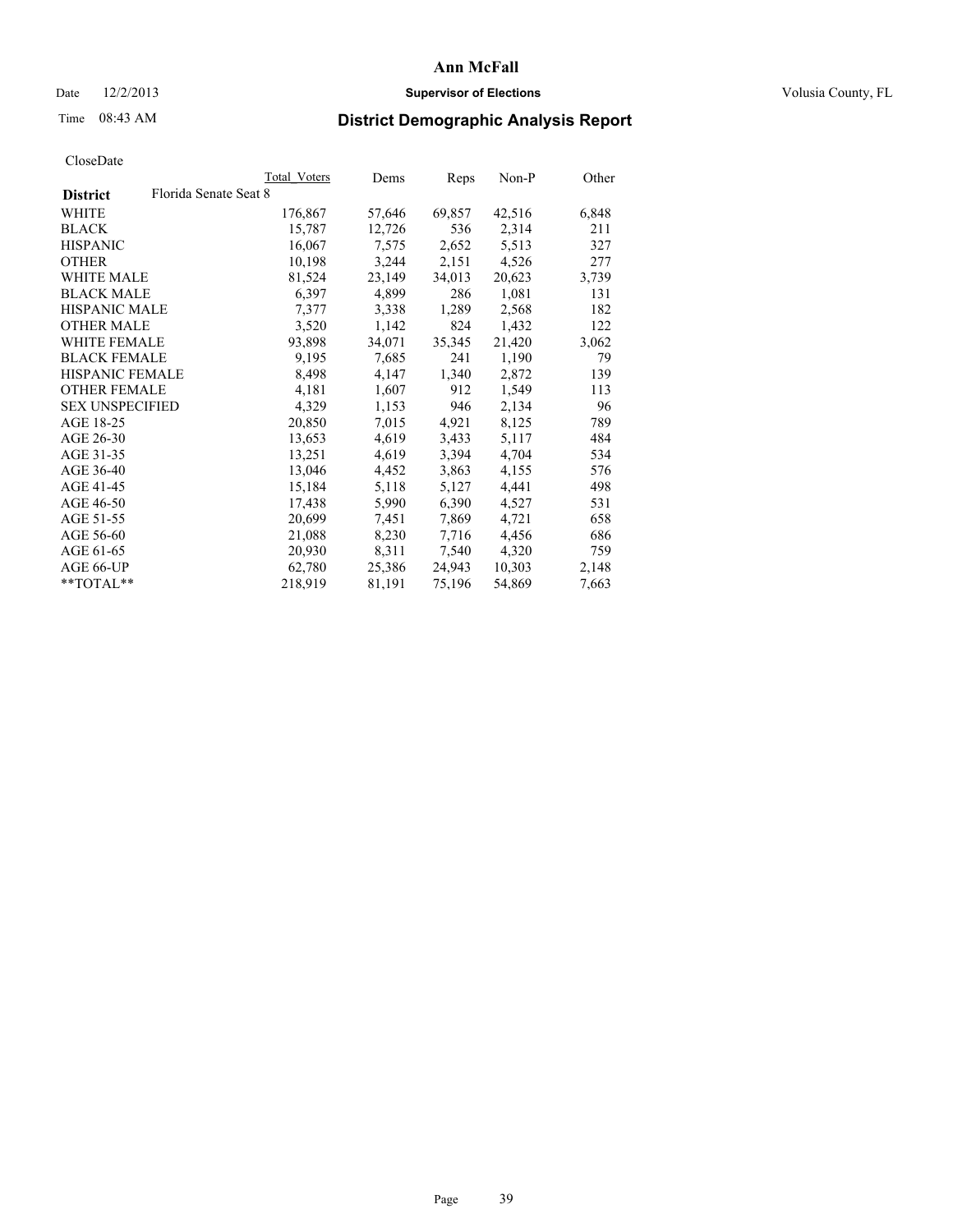## Date  $12/2/2013$  **Supervisor of Elections Supervisor of Elections** Volusia County, FL

# Time 08:43 AM **District Demographic Analysis Report**

|                                           | Total Voters | Dems   | Reps   | Non-P | Other |
|-------------------------------------------|--------------|--------|--------|-------|-------|
| Florida Senate Seat 10<br><b>District</b> |              |        |        |       |       |
| WHITE                                     | 22,827       | 6,358  | 10,226 | 5,294 | 949   |
| <b>BLACK</b>                              | 1,764        | 1,361  | 96     | 277   | 30    |
| <b>HISPANIC</b>                           | 4,269        | 2,039  | 712    | 1,419 | 99    |
| <b>OTHER</b>                              | 1,667        | 530    | 401    | 702   | 34    |
| <b>WHITE MALE</b>                         | 10,734       | 2,568  | 5,048  | 2,624 | 494   |
| <b>BLACK MALE</b>                         | 792          | 569    | 46     | 157   | 20    |
| <b>HISPANIC MALE</b>                      | 1,973        | 893    | 365    | 669   | 46    |
| <b>OTHER MALE</b>                         | 582          | 188    | 159    | 221   | 14    |
| <b>WHITE FEMALE</b>                       | 11,888       | 3,735  | 5,095  | 2,610 | 448   |
| <b>BLACK FEMALE</b>                       | 953          | 777    | 50     | 116   | 10    |
| <b>HISPANIC FEMALE</b>                    | 2,233        | 1,116  | 343    | 721   | 53    |
| <b>OTHER FEMALE</b>                       | 680          | 265    | 163    | 238   | 14    |
| <b>SEX UNSPECIFIED</b>                    | 692          | 177    | 166    | 336   | 13    |
| AGE 18-25                                 | 2,950        | 874    | 777    | 1,193 | 106   |
| AGE 26-30                                 | 1,912        | 577    | 556    | 711   | 68    |
| AGE 31-35                                 | 1,980        | 604    | 612    | 674   | 90    |
| AGE 36-40                                 | 2,047        | 643    | 628    | 694   | 82    |
| AGE 41-45                                 | 2,449        | 754    | 922    | 666   | 107   |
| AGE 46-50                                 | 2,839        | 899    | 1,117  | 705   | 118   |
| AGE 51-55                                 | 3,160        | 1,014  | 1,342  | 698   | 106   |
| AGE 56-60                                 | 2,930        | 1,039  | 1,190  | 608   | 93    |
| AGE 61-65                                 | 2,839        | 1,054  | 1,157  | 542   | 86    |
| AGE 66-UP                                 | 7,421        | 2,830  | 3,134  | 1,201 | 256   |
| **TOTAL**                                 | 30,527       | 10,288 | 11,435 | 7,692 | 1,112 |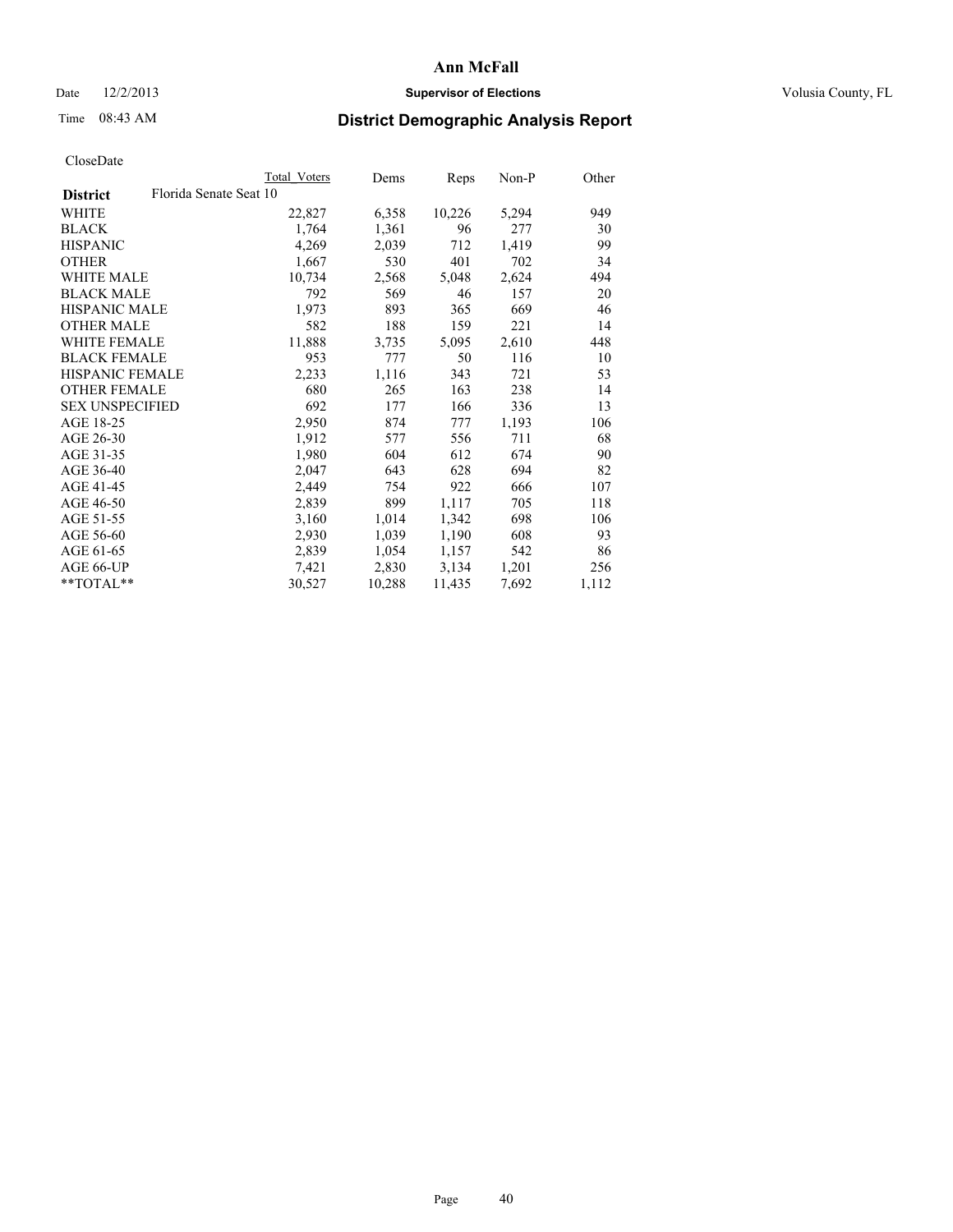# Date  $12/2/2013$  **Supervisor of Elections** Volusia County, FL

# Time 08:43 AM **District Demographic Analysis Report**

|                                         | Total Voters | Dems  | Reps  | Non-P | Other          |
|-----------------------------------------|--------------|-------|-------|-------|----------------|
| Daytona Beach Zone 1<br><b>District</b> |              |       |       |       |                |
| WHITE                                   | 4,381        | 1,611 | 1,531 | 1,065 | 174            |
| <b>BLACK</b>                            | 1,127        | 912   | 26    | 178   | 11             |
| <b>HISPANIC</b>                         | 181          | 80    | 40    | 58    | 3              |
| <b>OTHER</b>                            | 370          | 138   | 66    | 154   | 12             |
| <b>WHITE MALE</b>                       | 2,053        | 659   | 763   | 533   | 98             |
| <b>BLACK MALE</b>                       | 450          | 349   | 16    | 77    | 8              |
| HISPANIC MALE                           | 79           | 29    | 21    | 27    | $\overline{c}$ |
| <b>OTHER MALE</b>                       | 130          | 43    | 26    | 55    | 6              |
| WHITE FEMALE                            | 2,297        | 943   | 759   | 520   | 75             |
| <b>BLACK FEMALE</b>                     | 668          | 556   | 10    | 99    | 3              |
| HISPANIC FEMALE                         | 96           | 49    | 18    | 28    | 1              |
| <b>OTHER FEMALE</b>                     | 169          | 82    | 30    | 53    | 4              |
| <b>SEX UNSPECIFIED</b>                  | 117          | 31    | 20    | 63    | 3              |
| AGE 18-25                               | 774          | 395   | 107   | 257   | 15             |
| AGE 26-30                               | 434          | 199   | 78    | 144   | 13             |
| AGE 31-35                               | 342          | 154   | 66    | 106   | 16             |
| AGE 36-40                               | 290          | 122   | 61    | 96    | 11             |
| AGE 41-45                               | 369          | 149   | 110   | 96    | 14             |
| AGE 46-50                               | 446          | 179   | 133   | 120   | 14             |
| AGE 51-55                               | 503          | 212   | 167   | 101   | 23             |
| AGE 56-60                               | 578          | 243   | 178   | 135   | 22             |
| AGE 61-65                               | 556          | 254   | 165   | 127   | 10             |
| AGE 66-UP                               | 1,767        | 834   | 598   | 273   | 62             |
| **TOTAL**                               | 6,059        | 2,741 | 1,663 | 1,455 | 200            |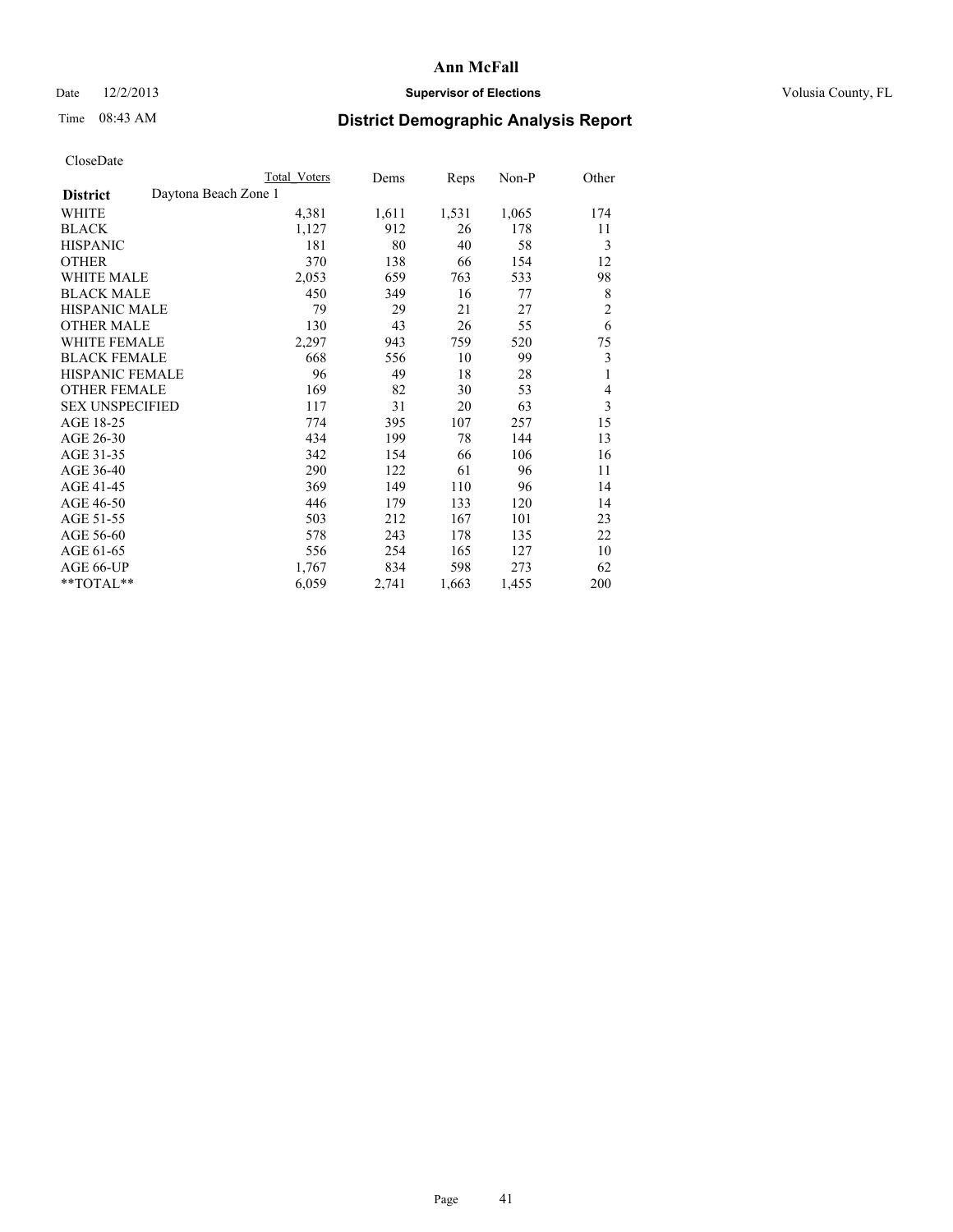# Date  $12/2/2013$  **Supervisor of Elections** Volusia County, FL

# Time 08:43 AM **District Demographic Analysis Report**

|                                         | <b>Total Voters</b> | Dems  | Reps  | Non-P | Other            |
|-----------------------------------------|---------------------|-------|-------|-------|------------------|
| Daytona Beach Zone 2<br><b>District</b> |                     |       |       |       |                  |
| WHITE                                   | 3,991               | 1,522 | 1,386 | 937   | 146              |
| <b>BLACK</b>                            | 1,375               | 1,143 | 32    | 189   | 11               |
| <b>HISPANIC</b>                         | 144                 | 61    | 26    | 52    | 5                |
| <b>OTHER</b>                            | 327                 | 140   | 52    | 128   | 7                |
| <b>WHITE MALE</b>                       | 1,944               | 680   | 715   | 460   | 89               |
| <b>BLACK MALE</b>                       | 536                 | 419   | 13    | 100   | 4                |
| <b>HISPANIC MALE</b>                    | 77                  | 34    | 10    | 28    | 5                |
| <b>OTHER MALE</b>                       | 105                 | 41    | 16    | 45    | 3                |
| <b>WHITE FEMALE</b>                     | 2,006               | 822   | 661   | 466   | 57               |
| <b>BLACK FEMALE</b>                     | 828                 | 715   | 19    | 87    | 7                |
| <b>HISPANIC FEMALE</b>                  | 66                  | 26    | 16    | 24    | $\mathbf{0}$     |
| <b>OTHER FEMALE</b>                     | 165                 | 81    | 32    | 48    | 4                |
| <b>SEX UNSPECIFIED</b>                  | 110                 | 48    | 14    | 48    | $\boldsymbol{0}$ |
| AGE 18-25                               | 589                 | 312   | 85    | 173   | 19               |
| AGE 26-30                               | 410                 | 186   | 80    | 130   | 14               |
| AGE 31-35                               | 319                 | 154   | 56    | 100   | 9                |
| AGE 36-40                               | 303                 | 148   | 62    | 86    | 7                |
| AGE 41-45                               | 360                 | 166   | 80    | 106   | 8                |
| AGE 46-50                               | 484                 | 211   | 127   | 128   | 18               |
| AGE 51-55                               | 627                 | 299   | 181   | 123   | 24               |
| AGE 56-60                               | 569                 | 283   | 151   | 122   | 13               |
| AGE 61-65                               | 563                 | 288   | 138   | 123   | 14               |
| AGE 66-UP                               | 1,613               | 819   | 536   | 215   | 43               |
| **TOTAL**                               | 5,837               | 2,866 | 1,496 | 1,306 | 169              |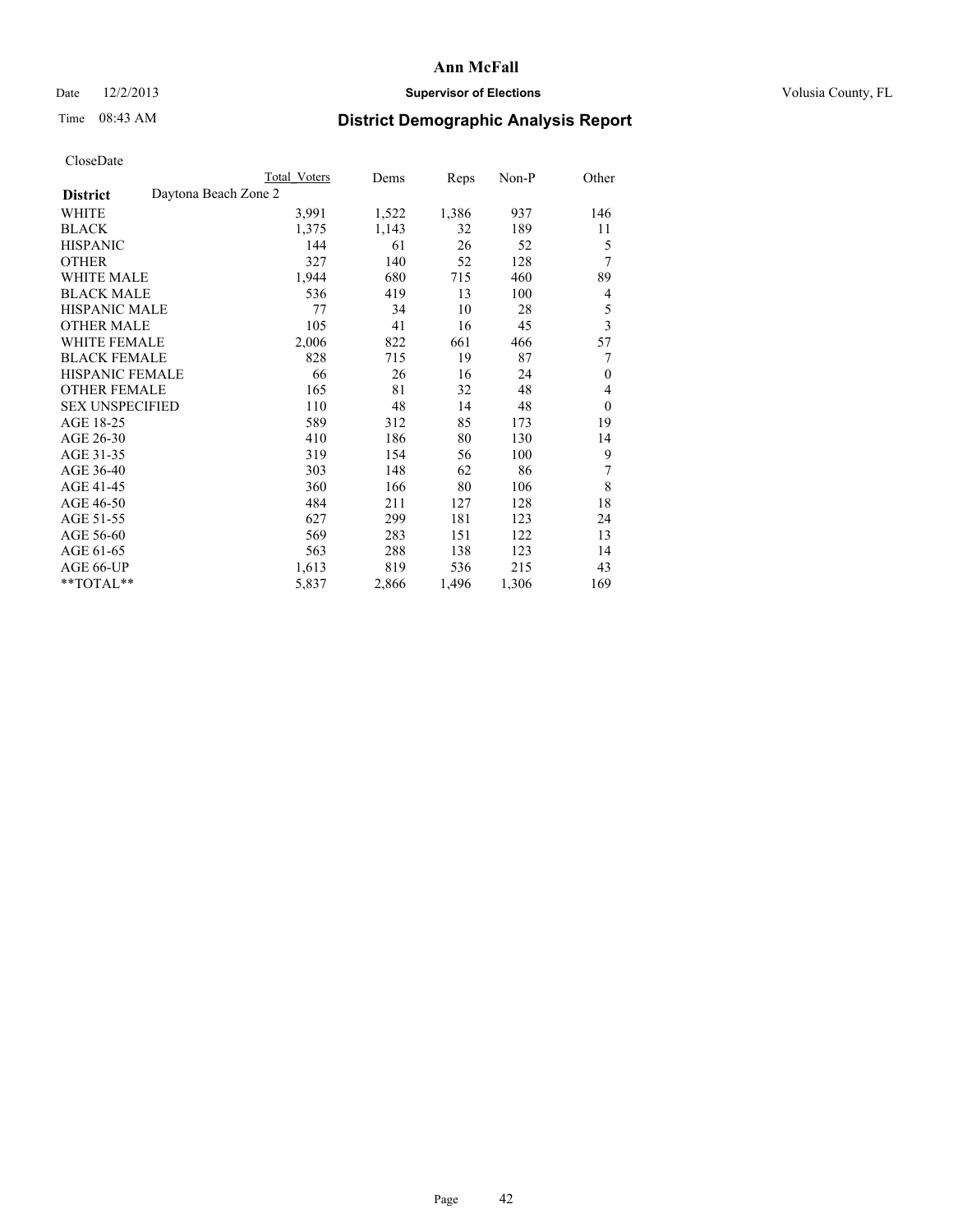# Date  $12/2/2013$  **Supervisor of Elections** Volusia County, FL

# Time 08:43 AM **District Demographic Analysis Report**

|                                         | Total Voters | Dems  | <b>Reps</b> | Non-P | Other          |
|-----------------------------------------|--------------|-------|-------------|-------|----------------|
| Daytona Beach Zone 3<br><b>District</b> |              |       |             |       |                |
| WHITE                                   | 3,375        | 1,290 | 994         | 945   | 146            |
| <b>BLACK</b>                            | 1,815        | 1,533 | 31          | 239   | 12             |
| <b>HISPANIC</b>                         | 154          | 85    | 22          | 45    | $\overline{2}$ |
| <b>OTHER</b>                            | 463          | 197   | 41          | 213   | 12             |
| <b>WHITE MALE</b>                       | 1,712        | 569   | 540         | 504   | 99             |
| <b>BLACK MALE</b>                       | 509          | 431   | 13          | 59    | 6              |
| <b>HISPANIC MALE</b>                    | 79           | 43    | 11          | 23    | $\overline{c}$ |
| <b>OTHER MALE</b>                       | 108          | 46    | 17          | 40    | 5              |
| <b>WHITE FEMALE</b>                     | 1,630        | 711   | 448         | 424   | 47             |
| <b>BLACK FEMALE</b>                     | 1,264        | 1,073 | 18          | 167   | 6              |
| <b>HISPANIC FEMALE</b>                  | 74           | 42    | 11          | 21    | $\theta$       |
| <b>OTHER FEMALE</b>                     | 210          | 112   | 14          | 80    | 4              |
| <b>SEX UNSPECIFIED</b>                  | 221          | 78    | 16          | 124   | 3              |
| AGE 18-25                               | 1,633        | 1,166 | 73          | 378   | 16             |
| AGE 26-30                               | 381          | 181   | 51          | 133   | 16             |
| AGE 31-35                               | 273          | 119   | 46          | 95    | 13             |
| AGE 36-40                               | 242          | 111   | 38          | 86    | 7              |
| AGE 41-45                               | 247          | 100   | 56          | 83    | 8              |
| AGE 46-50                               | 341          | 153   | 74          | 106   | 8              |
| AGE 51-55                               | 435          | 189   | 111         | 120   | 15             |
| AGE 56-60                               | 541          | 280   | 136         | 109   | 16             |
| AGE 61-65                               | 512          | 225   | 151         | 119   | 17             |
| AGE 66-UP                               | 1,202        | 581   | 352         | 213   | 56             |
| **TOTAL**                               | 5,807        | 3,105 | 1,088       | 1,442 | 172            |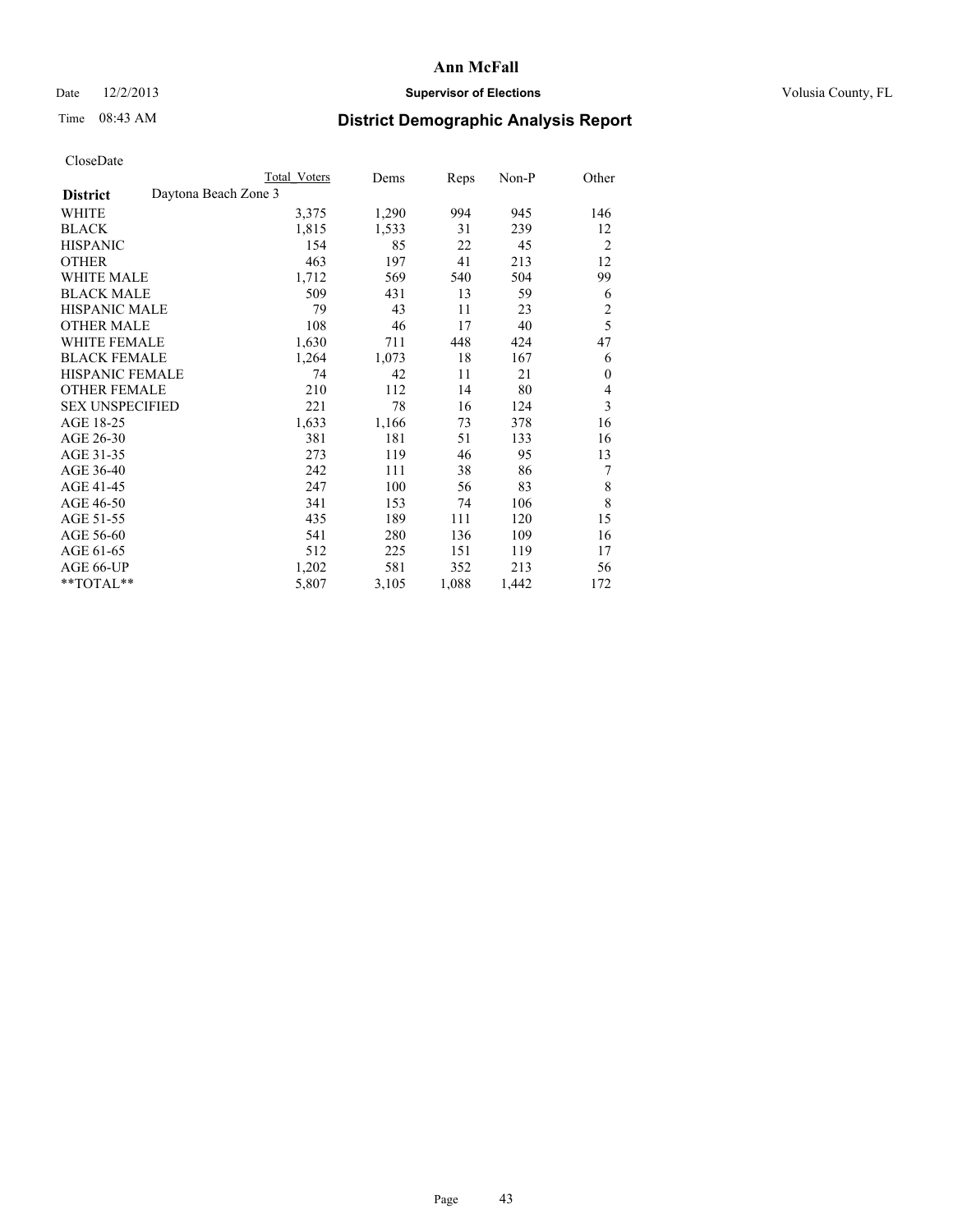# Date  $12/2/2013$  **Supervisor of Elections** Volusia County, FL

# Time 08:43 AM **District Demographic Analysis Report**

|                        | Total Voters         | Dems  | Reps  | Non-P | Other          |
|------------------------|----------------------|-------|-------|-------|----------------|
| <b>District</b>        | Daytona Beach Zone 4 |       |       |       |                |
| WHITE                  | 5,815                | 1,747 | 2,570 | 1,289 | 209            |
| <b>BLACK</b>           | 932                  | 741   | 24    | 155   | 12             |
| <b>HISPANIC</b>        | 232                  | 112   | 41    | 76    | 3              |
| <b>OTHER</b>           | 399                  | 106   | 98    | 185   | 10             |
| WHITE MALE             | 2,688                | 677   | 1,266 | 622   | 123            |
| <b>BLACK MALE</b>      | 383                  | 290   | 18    | 68    | 7              |
| <b>HISPANIC MALE</b>   | 90                   | 40    | 18    | 30    | $\overline{2}$ |
| <b>OTHER MALE</b>      | 140                  | 30    | 39    | 67    | $\overline{4}$ |
| WHITE FEMALE           | 3,088                | 1,055 | 1,294 | 656   | 83             |
| <b>BLACK FEMALE</b>    | 540                  | 443   | 6     | 86    | 5              |
| <b>HISPANIC FEMALE</b> | 141                  | 72    | 23    | 45    | 1              |
| <b>OTHER FEMALE</b>    | 196                  | 61    | 45    | 85    | 5              |
| <b>SEX UNSPECIFIED</b> | 112                  | 38    | 24    | 46    | $\overline{4}$ |
| AGE 18-25              | 832                  | 356   | 184   | 270   | 22             |
| AGE 26-30              | 623                  | 223   | 183   | 193   | 24             |
| AGE 31-35              | 504                  | 194   | 136   | 158   | 16             |
| AGE 36-40              | 408                  | 156   | 137   | 110   | 5              |
| AGE 41-45              | 433                  | 156   | 145   | 122   | 10             |
| AGE 46-50              | 431                  | 158   | 147   | 117   | 9              |
| AGE 51-55              | 552                  | 210   | 217   | 107   | 18             |
| AGE 56-60              | 588                  | 215   | 242   | 117   | 14             |
| AGE 61-65              | 699                  | 235   | 276   | 156   | 32             |
| AGE 66-UP              | 2,308                | 803   | 1,066 | 355   | 84             |
| **TOTAL**              | 7,378                | 2,706 | 2,733 | 1,705 | 234            |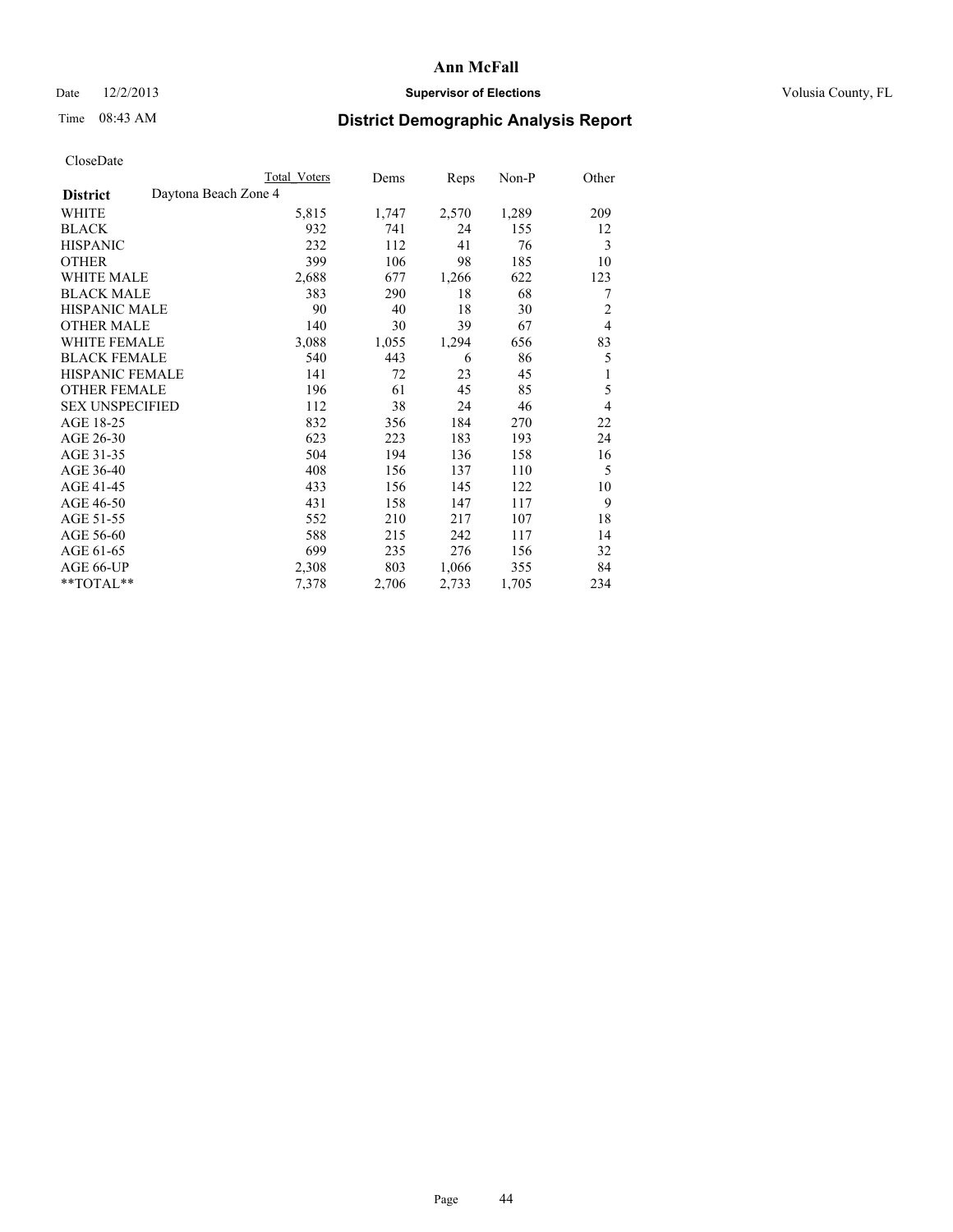# Date  $12/2/2013$  **Supervisor of Elections** Volusia County, FL

# Time 08:43 AM **District Demographic Analysis Report**

|                                         | Total Voters | Dems  | <b>Reps</b>    | Non-P | Other          |
|-----------------------------------------|--------------|-------|----------------|-------|----------------|
| Daytona Beach Zone 5<br><b>District</b> |              |       |                |       |                |
| WHITE                                   | 1,954        | 717   | 646            | 521   | 70             |
| <b>BLACK</b>                            | 3,850        | 3,289 | 78             | 448   | 35             |
| <b>HISPANIC</b>                         | 180          | 95    | 24             | 55    | 6              |
| <b>OTHER</b>                            | 401          | 208   | 35             | 151   | 7              |
| <b>WHITE MALE</b>                       | 905          | 282   | 342            | 239   | 42             |
| <b>BLACK MALE</b>                       | 1,410        | 1,153 | 32             | 203   | 22             |
| <b>HISPANIC MALE</b>                    | 83           | 40    | 13             | 25    | 5              |
| <b>OTHER MALE</b>                       | 119          | 67    | $\overline{4}$ | 44    | $\overline{4}$ |
| <b>WHITE FEMALE</b>                     | 1,039        | 431   | 303            | 277   | 28             |
| <b>BLACK FEMALE</b>                     | 2,392        | 2,095 | 46             | 238   | 13             |
| <b>HISPANIC FEMALE</b>                  | 97           | 55    | 11             | 30    | 1              |
| <b>OTHER FEMALE</b>                     | 177          | 93    | 25             | 57    | $\overline{2}$ |
| <b>SEX UNSPECIFIED</b>                  | 163          | 93    | $\overline{7}$ | 62    | 1              |
| AGE 18-25                               | 1,146        | 728   | 95             | 301   | 22             |
| AGE 26-30                               | 691          | 446   | 69             | 163   | 13             |
| AGE 31-35                               | 521          | 334   | 50             | 125   | 12             |
| AGE 36-40                               | 434          | 280   | 51             | 96    | 7              |
| AGE 41-45                               | 455          | 310   | 47             | 87    | 11             |
| AGE 46-50                               | 522          | 365   | 66             | 83    | 8              |
| AGE 51-55                               | 514          | 370   | 60             | 73    | 11             |
| AGE 56-60                               | 495          | 358   | 70             | 55    | 12             |
| AGE 61-65                               | 459          | 313   | 74             | 65    | 7              |
| AGE 66-UP                               | 1,148        | 805   | 201            | 127   | 15             |
| **TOTAL**                               | 6,385        | 4,309 | 783            | 1,175 | 118            |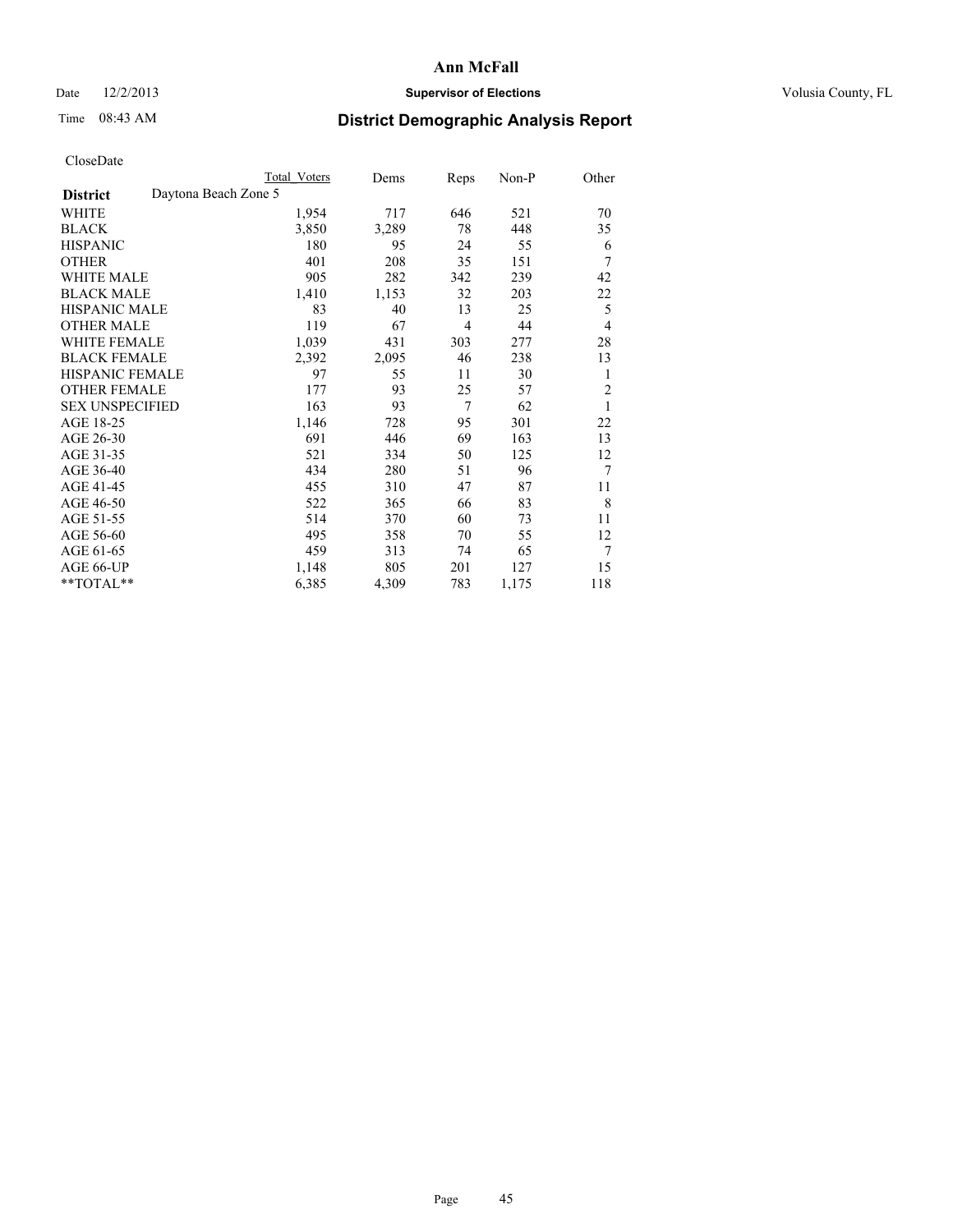# Date  $12/2/2013$  **Supervisor of Elections** Volusia County, FL

# Time 08:43 AM **District Demographic Analysis Report**

|                        |                      | <b>Total Voters</b> | Dems  | Reps           | Non-P | Other          |
|------------------------|----------------------|---------------------|-------|----------------|-------|----------------|
| <b>District</b>        | Daytona Beach Zone 6 |                     |       |                |       |                |
| WHITE                  |                      | 1,163               | 444   | 350            | 314   | 55             |
| <b>BLACK</b>           |                      | 3,751               | 3,183 | 84             | 458   | 26             |
| <b>HISPANIC</b>        |                      | 168                 | 89    | 19             | 58    | $\overline{c}$ |
| <b>OTHER</b>           |                      | 368                 | 196   | 25             | 144   | 3              |
| WHITE MALE             |                      | 578                 | 174   | 196            | 169   | 39             |
| <b>BLACK MALE</b>      |                      | 1,575               | 1,281 | 47             | 236   | 11             |
| <b>HISPANIC MALE</b>   |                      | 77                  | 36    | $\overline{7}$ | 34    | $\theta$       |
| <b>OTHER MALE</b>      |                      | 142                 | 77    | 16             | 48    | 1              |
| WHITE FEMALE           |                      | 574                 | 265   | 152            | 142   | 15             |
| <b>BLACK FEMALE</b>    |                      | 2,105               | 1,843 | 35             | 212   | 15             |
| <b>HISPANIC FEMALE</b> |                      | 87                  | 52    | 12             | 21    | $\overline{c}$ |
| <b>OTHER FEMALE</b>    |                      | 125                 | 80    | 7              | 37    | 1              |
| <b>SEX UNSPECIFIED</b> |                      | 187                 | 104   | 6              | 75    | $\overline{c}$ |
| AGE 18-25              |                      | 1,250               | 829   | 81             | 328   | 12             |
| AGE 26-30              |                      | 506                 | 321   | 50             | 126   | 9              |
| AGE 31-35              |                      | 430                 | 281   | 32             | 108   | 9              |
| AGE 36-40              |                      | 322                 | 218   | 24             | 75    | 5              |
| AGE 41-45              |                      | 349                 | 252   | 35             | 53    | 9              |
| AGE 46-50              |                      | 372                 | 276   | 23             | 65    | 8              |
| AGE 51-55              |                      | 479                 | 354   | 50             | 65    | 10             |
| AGE 56-60              |                      | 421                 | 312   | 46             | 57    | 6              |
| AGE 61-65              |                      | 358                 | 256   | 52             | 44    | 6              |
| AGE 66-UP              |                      | 963                 | 813   | 85             | 53    | 12             |
| **TOTAL**              |                      | 5,450               | 3,912 | 478            | 974   | 86             |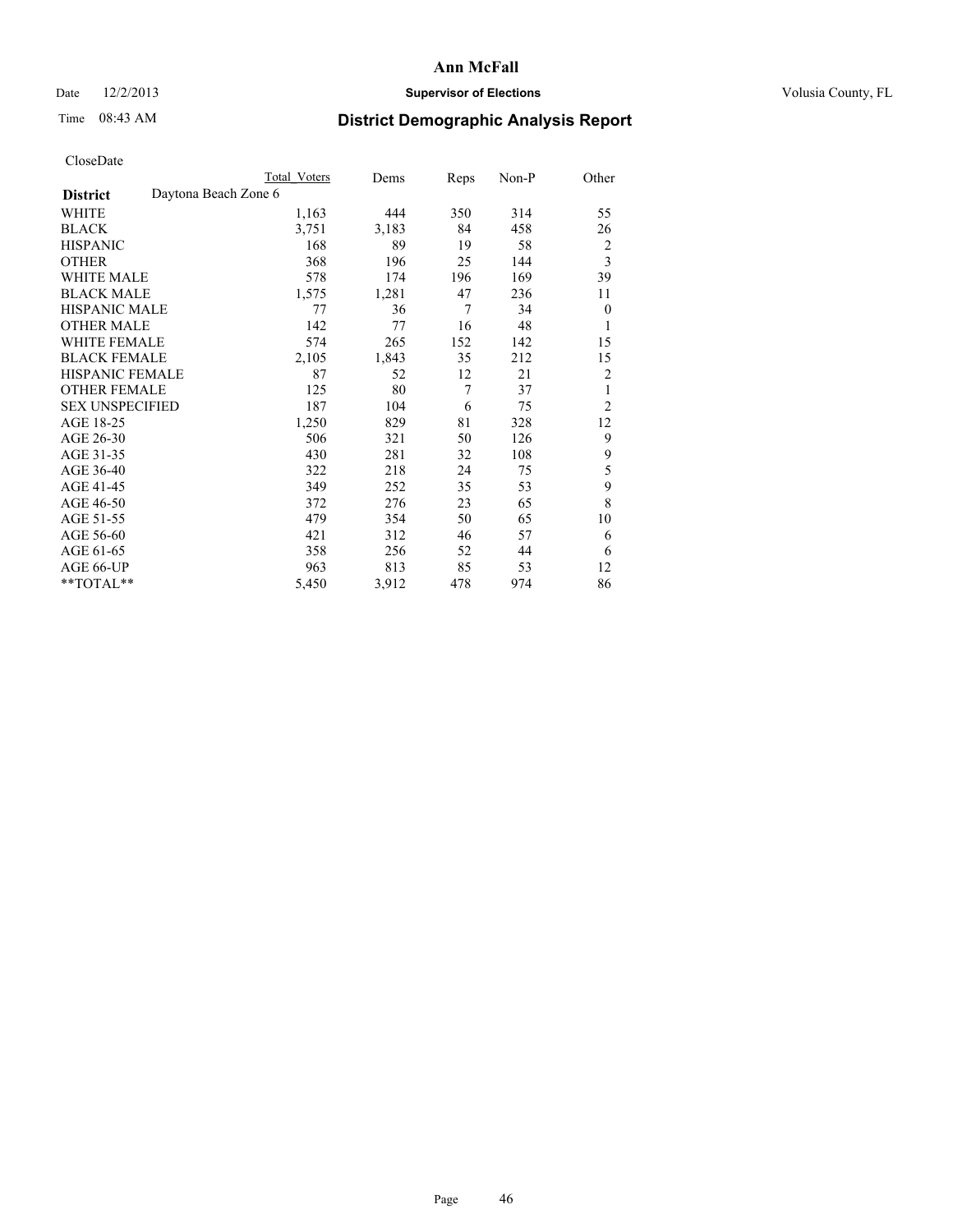# Date  $12/2/2013$  **Supervisor of Elections** Volusia County, FL

# Time 08:43 AM **District Demographic Analysis Report**

|                        | <b>Total Voters</b>  | Dems | Reps  | Non-P | Other          |
|------------------------|----------------------|------|-------|-------|----------------|
| <b>District</b>        | Daytona Beach Shores |      |       |       |                |
| WHITE                  | 3,368                | 890  | 1,577 | 780   | 121            |
| <b>BLACK</b>           | 45                   | 25   | 4     | 13    | 3              |
| <b>HISPANIC</b>        | 68                   | 13   | 30    | 23    | 2              |
| <b>OTHER</b>           | 184                  | 49   | 62    | 67    | 6              |
| <b>WHITE MALE</b>      | 1,595                | 379  | 753   | 402   | 61             |
| <b>BLACK MALE</b>      | 21                   | 12   | 1     | 6     | 2              |
| <b>HISPANIC MALE</b>   | 32                   | 5    | 16    | 11    | $\theta$       |
| <b>OTHER MALE</b>      | 68                   | 19   | 26    | 22    | 1              |
| <b>WHITE FEMALE</b>    | 1,741                | 503  | 809   | 372   | 57             |
| <b>BLACK FEMALE</b>    | 23                   | 13   | 3     | 6     | 1              |
| <b>HISPANIC FEMALE</b> | 35                   | 8    | 13    | 12    | $\overline{c}$ |
| <b>OTHER FEMALE</b>    | 89                   | 25   | 27    | 32    | 5              |
| <b>SEX UNSPECIFIED</b> | 61                   | 13   | 25    | 20    | 3              |
| AGE 18-25              | 116                  | 20   | 44    | 47    | 5              |
| AGE 26-30              | 100                  | 29   | 36    | 33    | $\overline{c}$ |
| AGE 31-35              | 85                   | 22   | 27    | 28    | 8              |
| AGE 36-40              | 94                   | 26   | 28    | 34    | 6              |
| AGE 41-45              | 120                  | 35   | 36    | 48    |                |
| AGE 46-50              | 178                  | 41   | 76    | 56    | 5              |
| AGE 51-55              | 269                  | 58   | 124   | 79    | 8              |
| AGE 56-60              | 311                  | 92   | 140   | 71    | 8              |
| AGE 61-65              | 448                  | 113  | 197   | 117   | 21             |
| AGE 66-UP              | 1,944                | 541  | 965   | 370   | 68             |
| **TOTAL**              | 3,665                | 977  | 1,673 | 883   | 132            |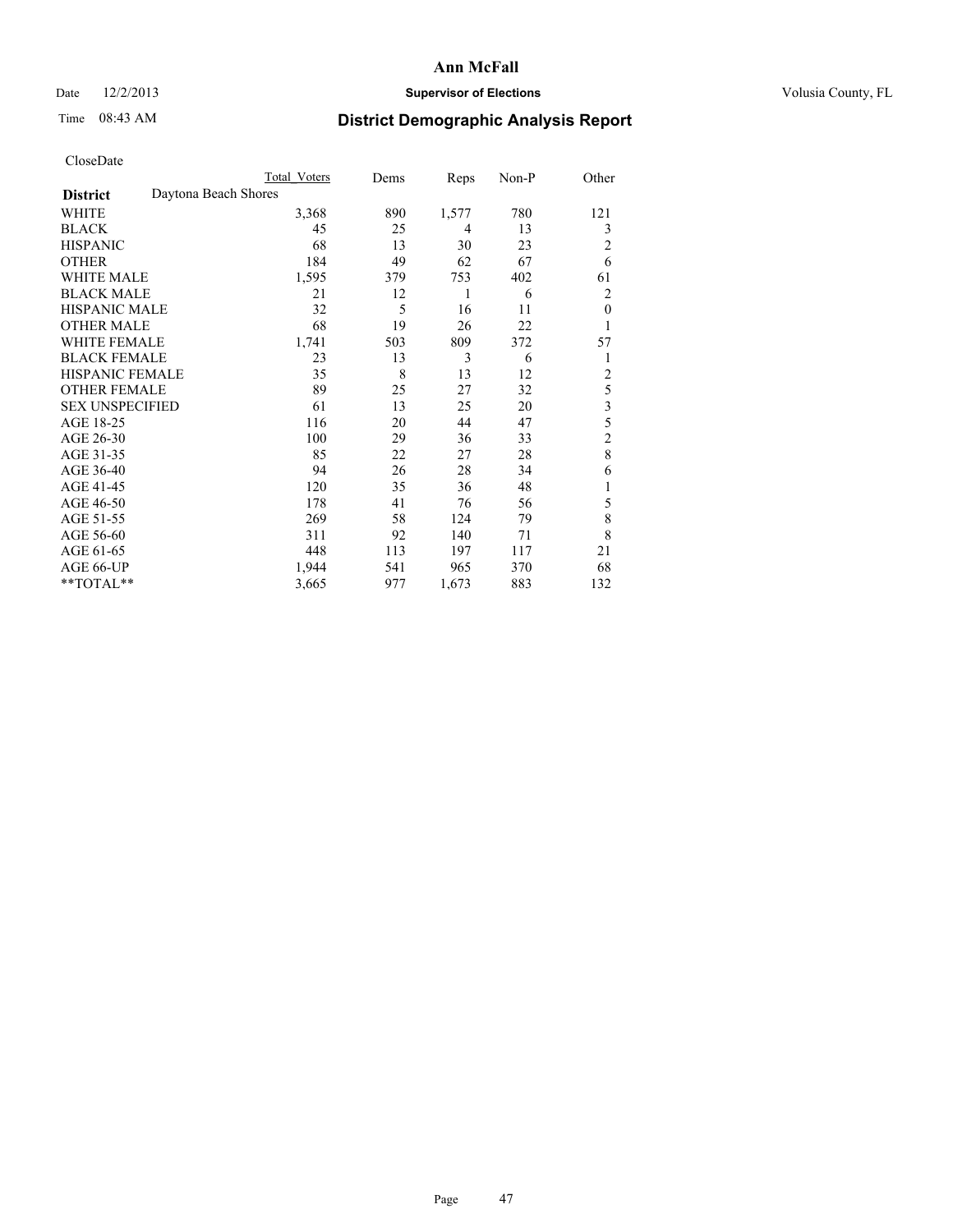## Date  $12/2/2013$  **Supervisor of Elections Supervisor of Elections** Volusia County, FL

# Time 08:43 AM **District Demographic Analysis Report**

|                        |        | Total Voters | Dems  | Reps  | Non-P | Other |
|------------------------|--------|--------------|-------|-------|-------|-------|
| <b>District</b>        | DeBary |              |       |       |       |       |
| WHITE                  |        | 11,408       | 3,079 | 5,312 | 2,535 | 482   |
| <b>BLACK</b>           |        | 441          | 339   | 24    | 66    | 12    |
| <b>HISPANIC</b>        |        | 869          | 373   | 218   | 261   | 17    |
| <b>OTHER</b>           |        | 709          | 205   | 185   | 303   | 16    |
| WHITE MALE             |        | 5,347        | 1,224 | 2,609 | 1,260 | 254   |
| <b>BLACK MALE</b>      |        | 202          | 141   | 8     | 45    | 8     |
| <b>HISPANIC MALE</b>   |        | 386          | 152   | 107   | 117   | 10    |
| <b>OTHER MALE</b>      |        | 230          | 65    | 70    | 89    | 6     |
| <b>WHITE FEMALE</b>    |        | 5,961        | 1,831 | 2,663 | 1,244 | 223   |
| <b>BLACK FEMALE</b>    |        | 233          | 193   | 16    | 20    | 4     |
| <b>HISPANIC FEMALE</b> |        | 472          | 216   | 110   | 139   | 7     |
| <b>OTHER FEMALE</b>    |        | 304          | 106   | 82    | 108   | 8     |
| <b>SEX UNSPECIFIED</b> |        | 292          | 68    | 74    | 143   | 7     |
| AGE 18-25              |        | 1,052        | 274   | 329   | 411   | 38    |
| AGE 26-30              |        | 692          | 171   | 245   | 249   | 27    |
| AGE 31-35              |        | 769          | 214   | 268   | 256   | 31    |
| AGE 36-40              |        | 778          | 211   | 293   | 241   | 33    |
| AGE 41-45              |        | 1,014        | 276   | 403   | 282   | 53    |
| AGE 46-50              |        | 1,181        | 320   | 528   | 285   | 48    |
| AGE 51-55              |        | 1,334        | 365   | 631   | 293   | 45    |
| AGE 56-60              |        | 1,365        | 429   | 613   | 280   | 43    |
| AGE 61-65              |        | 1,353        | 455   | 609   | 240   | 49    |
| AGE 66-UP              |        | 3,889        | 1,281 | 1,820 | 628   | 160   |
| **TOTAL**              |        | 13,427       | 3,996 | 5,739 | 3,165 | 527   |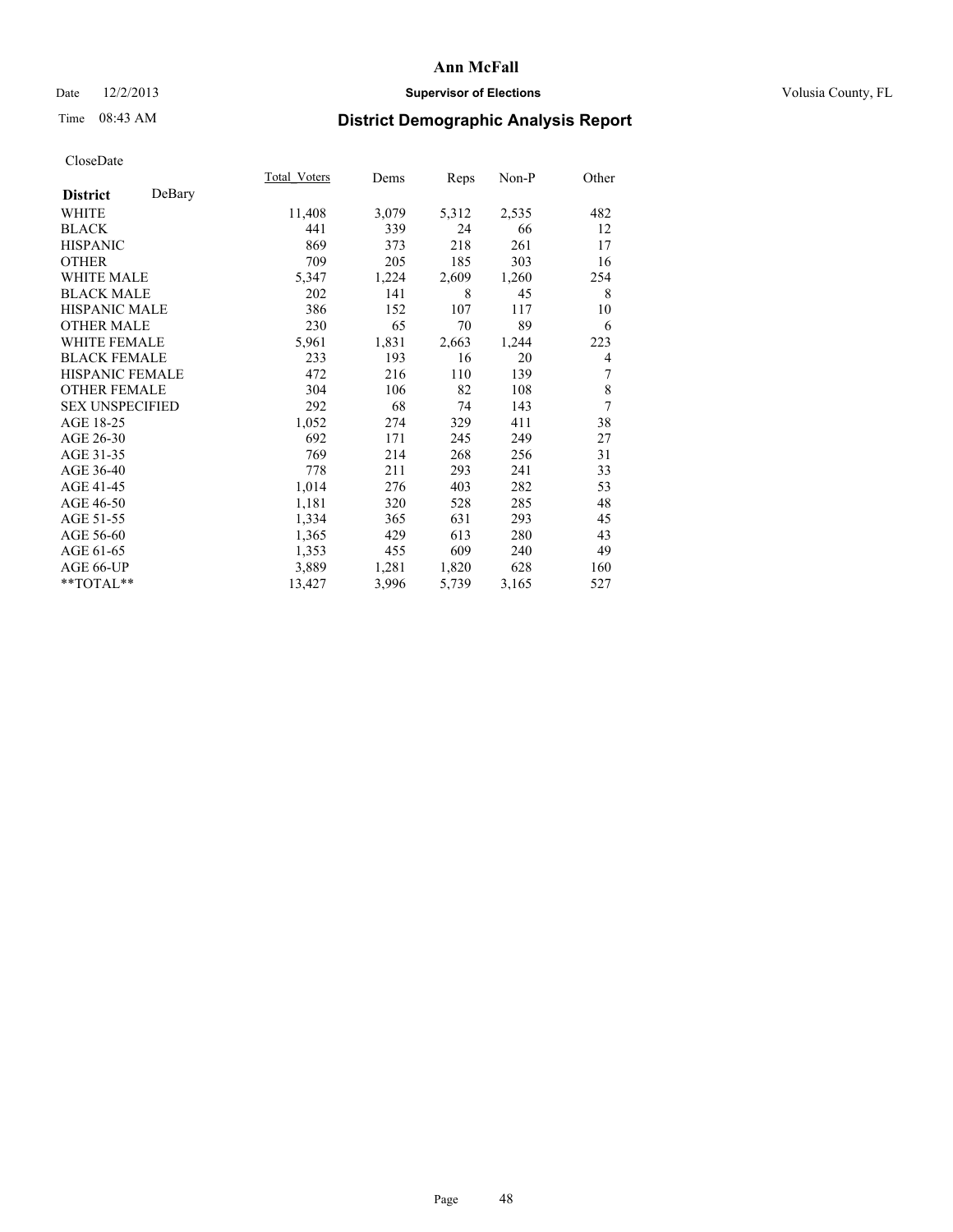# Date  $12/2/2013$  **Supervisor of Elections** Volusia County, FL

# Time 08:43 AM **District Demographic Analysis Report**

|                        |        | Total Voters | Dems  | <b>Reps</b> | Non-P | Other |
|------------------------|--------|--------------|-------|-------------|-------|-------|
| <b>District</b>        | DeLand |              |       |             |       |       |
| <b>WHITE</b>           |        | 11,925       | 3,864 | 4,899       | 2,624 | 538   |
| <b>BLACK</b>           |        | 2,401        | 1,957 | 84          | 324   | 36    |
| <b>HISPANIC</b>        |        | 1,058        | 465   | 170         | 389   | 34    |
| <b>OTHER</b>           |        | 844          | 291   | 163         | 362   | 28    |
| <b>WHITE MALE</b>      |        | 5,214        | 1,473 | 2,230       | 1,240 | 271   |
| <b>BLACK MALE</b>      |        | 912          | 707   | 38          | 143   | 24    |
| HISPANIC MALE          |        | 421          | 176   | 77          | 153   | 15    |
| <b>OTHER MALE</b>      |        | 280          | 104   | 57          | 108   | 11    |
| <b>WHITE FEMALE</b>    |        | 6,630        | 2,372 | 2,639       | 1,355 | 264   |
| <b>BLACK FEMALE</b>    |        | 1,457        | 1,229 | 43          | 174   | 11    |
| <b>HISPANIC FEMALE</b> |        | 627          | 286   | 91          | 232   | 18    |
| <b>OTHER FEMALE</b>    |        | 338          | 133   | 64          | 128   | 13    |
| <b>SEX UNSPECIFIED</b> |        | 349          | 97    | 77          | 166   | 9     |
| AGE 18-25              |        | 1,989        | 764   | 428         | 731   | 66    |
| AGE 26-30              |        | 1,023        | 378   | 243         | 362   | 40    |
| AGE 31-35              |        | 1,016        | 386   | 271         | 314   | 45    |
| AGE 36-40              |        | 1,149        | 436   | 321         | 322   | 70    |
| AGE 41-45              |        | 1,157        | 452   | 371         | 297   | 37    |
| AGE 46-50              |        | 1,193        | 450   | 441         | 255   | 47    |
| AGE 51-55              |        | 1,316        | 574   | 440         | 258   | 44    |
| AGE 56-60              |        | 1,304        | 567   | 438         | 250   | 49    |
| AGE 61-65              |        | 1,423        | 645   | 475         | 246   | 57    |
| AGE 66-UP              |        | 4,658        | 1,925 | 1,888       | 664   | 181   |
| **TOTAL**              |        | 16,228       | 6,577 | 5,316       | 3,699 | 636   |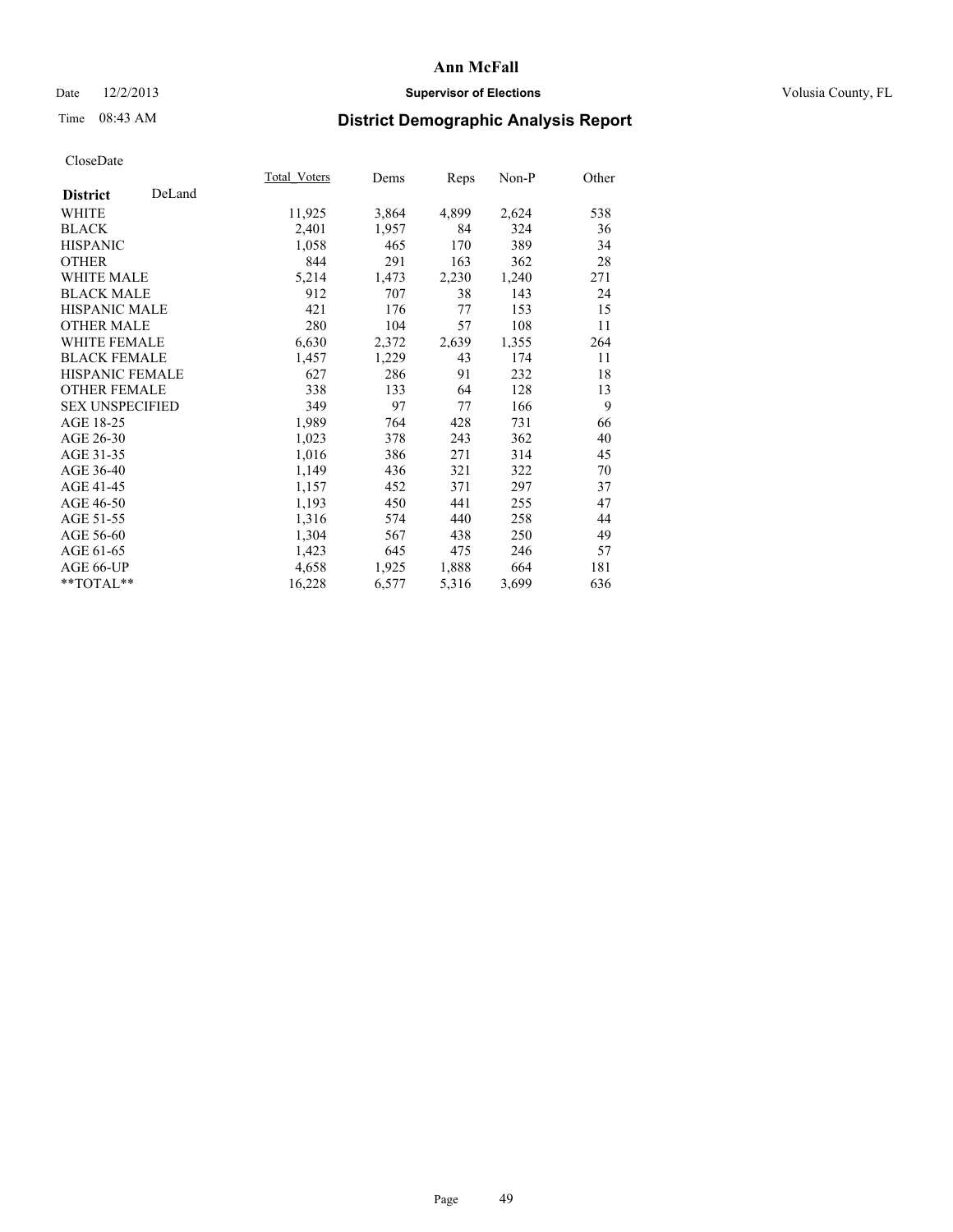## Date  $12/2/2013$  **Supervisor of Elections Supervisor of Elections** Volusia County, FL

# Time 08:43 AM **District Demographic Analysis Report**

|                                   | Total Voters | Dems  | Reps  | Non-P | Other          |
|-----------------------------------|--------------|-------|-------|-------|----------------|
| Deltona Zone 1<br><b>District</b> |              |       |       |       |                |
| WHITE                             | 4,749        | 1,527 | 1,704 | 1,288 | 230            |
| <b>BLACK</b>                      | 936          | 715   | 42    | 161   | 18             |
| <b>HISPANIC</b>                   | 2,000        | 1,032 | 265   | 677   | 26             |
| <b>OTHER</b>                      | 505          | 170   | 85    | 238   | 12             |
| <b>WHITE MALE</b>                 | 2,226        | 628   | 826   | 644   | 128            |
| <b>BLACK MALE</b>                 | 411          | 291   | 23    | 84    | 13             |
| <b>HISPANIC MALE</b>              | 920          | 465   | 127   | 316   | 12             |
| <b>OTHER MALE</b>                 | 166          | 58    | 34    | 68    | 6              |
| <b>WHITE FEMALE</b>               | 2,481        | 889   | 866   | 625   | 101            |
| <b>BLACK FEMALE</b>               | 516          | 420   | 18    | 73    | 5              |
| HISPANIC FEMALE                   | 1,055        | 554   | 136   | 351   | 14             |
| <b>OTHER FEMALE</b>               | 207          | 82    | 36    | 84    | 5              |
| <b>SEX UNSPECIFIED</b>            | 208          | 57    | 30    | 119   | $\overline{2}$ |
| AGE 18-25                         | 1,127        | 423   | 186   | 473   | 45             |
| AGE 26-30                         | 684          | 234   | 157   | 269   | 24             |
| AGE 31-35                         | 776          | 322   | 159   | 270   | 25             |
| AGE 36-40                         | 727          | 286   | 163   | 254   | 24             |
| AGE 41-45                         | 753          | 283   | 219   | 221   | 30             |
| AGE 46-50                         | 824          | 327   | 253   | 216   | 28             |
| AGE 51-55                         | 801          | 329   | 257   | 190   | 25             |
| AGE 56-60                         | 717          | 305   | 222   | 159   | 31             |
| AGE 61-65                         | 593          | 291   | 154   | 129   | 19             |
| AGE 66-UP                         | 1,188        | 644   | 326   | 183   | 35             |
| **TOTAL**                         | 8,190        | 3,444 | 2,096 | 2,364 | 286            |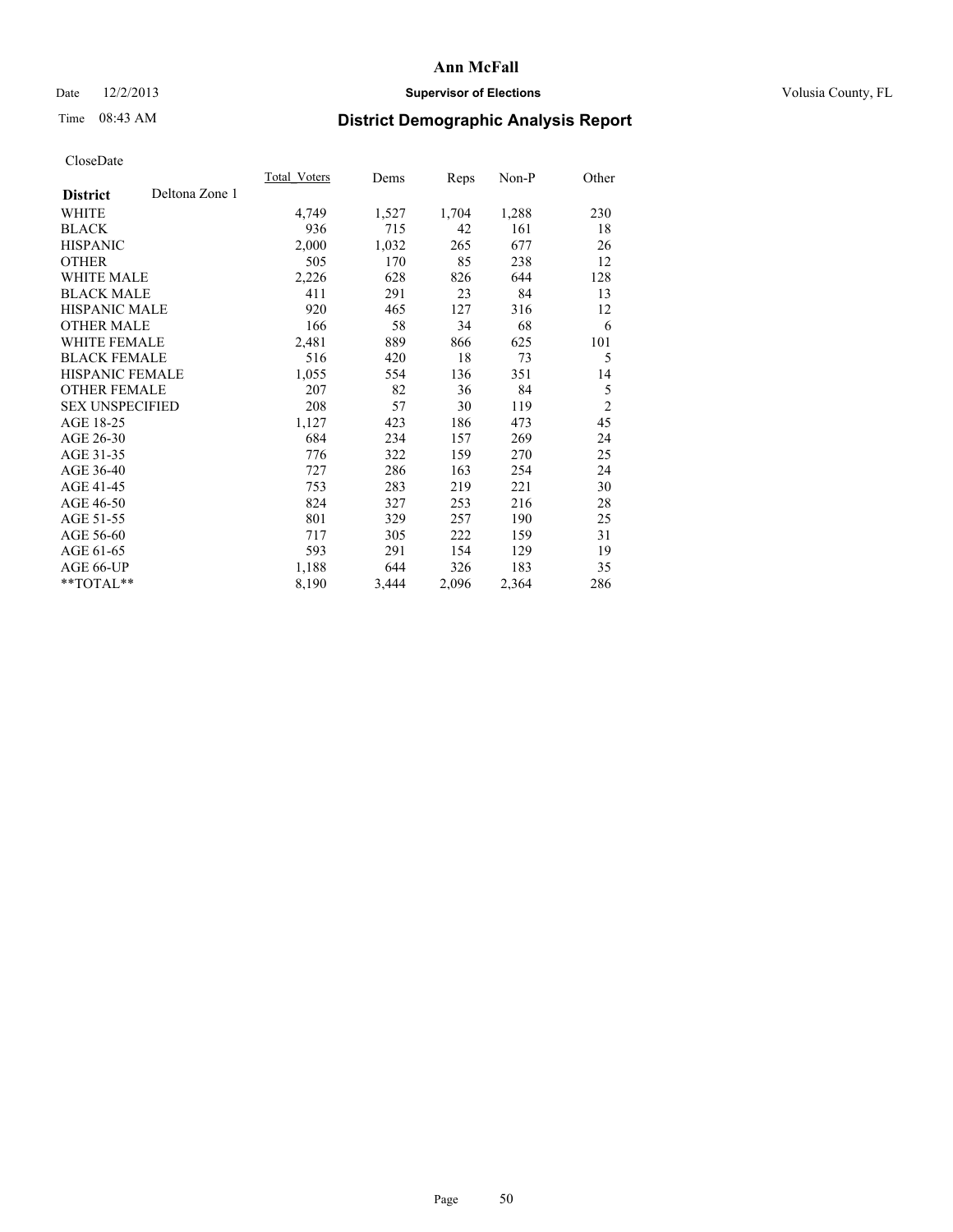# Date  $12/2/2013$  **Supervisor of Elections** Volusia County, FL

# Time 08:43 AM **District Demographic Analysis Report**

|                                   | <b>Total Voters</b> | Dems  | <b>Reps</b> | $Non-P$ | Other          |
|-----------------------------------|---------------------|-------|-------------|---------|----------------|
| Deltona Zone 2<br><b>District</b> |                     |       |             |         |                |
| WHITE                             | 5,970               | 1,829 | 2,388       | 1,487   | 266            |
| <b>BLACK</b>                      | 779                 | 605   | 36          | 120     | 18             |
| <b>HISPANIC</b>                   | 2,121               | 1,041 | 359         | 692     | 29             |
| <b>OTHER</b>                      | 513                 | 189   | 89          | 220     | 15             |
| <b>WHITE MALE</b>                 | 2,724               | 738   | 1,131       | 718     | 137            |
| <b>BLACK MALE</b>                 | 348                 | 247   | 27          | 64      | 10             |
| <b>HISPANIC MALE</b>              | 1,005               | 480   | 176         | 333     | 16             |
| <b>OTHER MALE</b>                 | 184                 | 75    | 28          | 73      | 8              |
| WHITE FEMALE                      | 3,200               | 1,078 | 1,246       | 747     | 129            |
| <b>BLACK FEMALE</b>               | 417                 | 348   | 9           | 52      | 8              |
| HISPANIC FEMALE                   | 1,093               | 552   | 178         | 352     | 11             |
| <b>OTHER FEMALE</b>               | 211                 | 92    | 41          | 71      | 7              |
| <b>SEX UNSPECIFIED</b>            | 201                 | 54    | 36          | 109     | $\overline{2}$ |
| AGE 18-25                         | 1,023               | 350   | 217         | 405     | 51             |
| AGE 26-30                         | 683                 | 236   | 160         | 260     | 27             |
| AGE 31-35                         | 670                 | 232   | 167         | 247     | 24             |
| AGE 36-40                         | 730                 | 267   | 189         | 233     | 41             |
| AGE 41-45                         | 766                 | 275   | 226         | 241     | 24             |
| AGE 46-50                         | 903                 | 314   | 283         | 275     | 31             |
| AGE 51-55                         | 922                 | 369   | 331         | 200     | 22             |
| AGE 56-60                         | 863                 | 343   | 307         | 190     | 23             |
| AGE 61-65                         | 773                 | 328   | 258         | 160     | 27             |
| AGE 66-UP                         | 2,050               | 950   | 734         | 308     | 58             |
| **TOTAL**                         | 9,383               | 3,664 | 2,872       | 2,519   | 328            |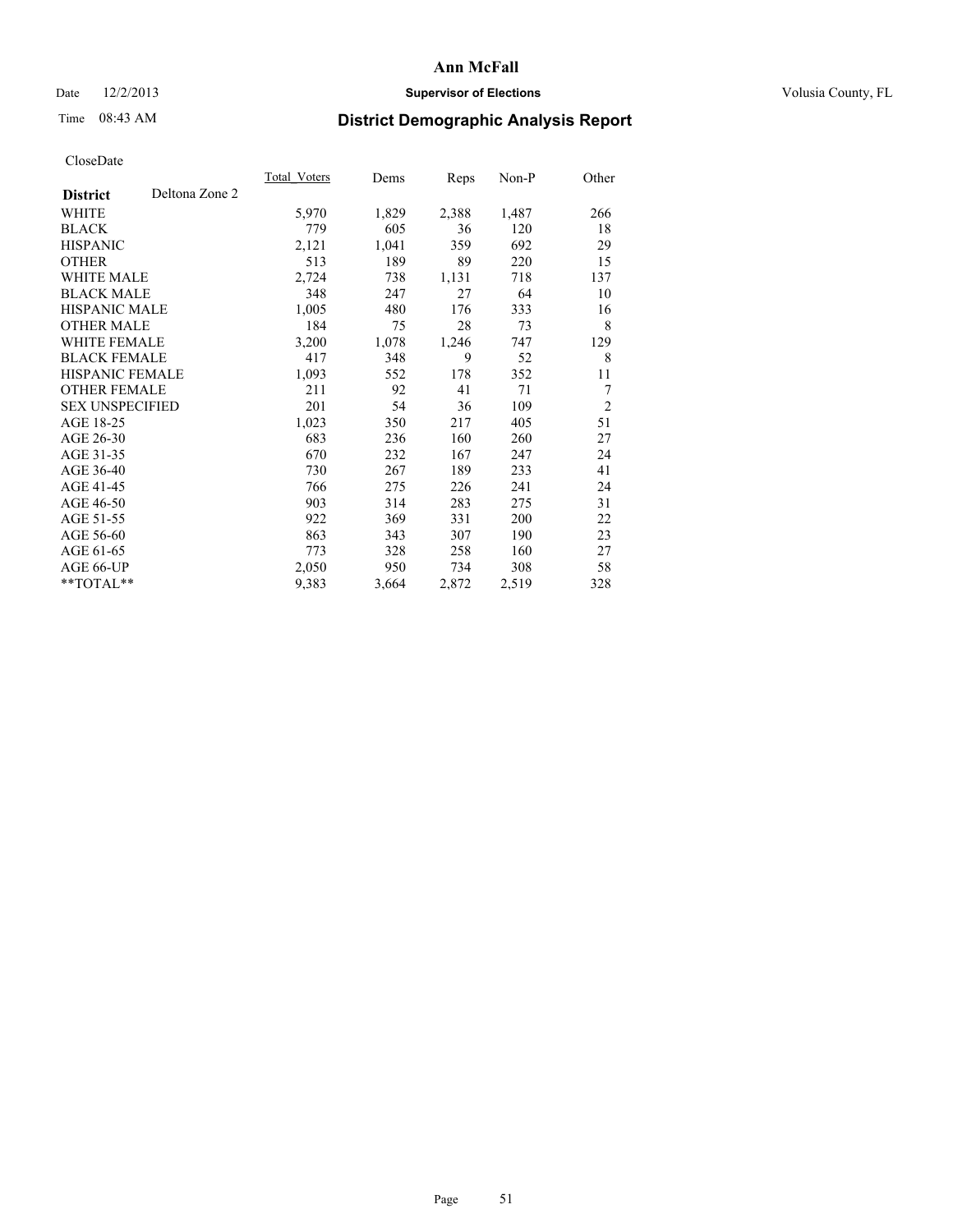## Date  $12/2/2013$  **Supervisor of Elections Supervisor of Elections** Volusia County, FL

# Time 08:43 AM **District Demographic Analysis Report**

|                        |                | Total Voters | Dems  | <b>Reps</b> | Non-P | Other          |
|------------------------|----------------|--------------|-------|-------------|-------|----------------|
| <b>District</b>        | Deltona Zone 3 |              |       |             |       |                |
| WHITE                  |                | 5,006        | 1,582 | 1,879       | 1,326 | 219            |
| <b>BLACK</b>           |                | 697          | 542   | 25          | 119   | 11             |
| <b>HISPANIC</b>        |                | 2,319        | 1,156 | 351         | 759   | 53             |
| <b>OTHER</b>           |                | 509          | 195   | 79          | 231   | $\overline{4}$ |
| WHITE MALE             |                | 2,297        | 643   | 909         | 626   | 119            |
| <b>BLACK MALE</b>      |                | 306          | 222   | 14          | 62    | 8              |
| <b>HISPANIC MALE</b>   |                | 1,077        | 524   | 179         | 348   | 26             |
| <b>OTHER MALE</b>      |                | 179          | 69    | 27          | 81    | $\overline{2}$ |
| WHITE FEMALE           |                | 2,662        | 922   | 959         | 684   | 97             |
| <b>BLACK FEMALE</b>    |                | 383          | 315   | 11          | 54    | 3              |
| <b>HISPANIC FEMALE</b> |                | 1,208        | 614   | 171         | 396   | 27             |
| <b>OTHER FEMALE</b>    |                | 221          | 104   | 36          | 80    | 1              |
| <b>SEX UNSPECIFIED</b> |                | 198          | 62    | 28          | 104   | $\overline{4}$ |
| AGE 18-25              |                | 923          | 362   | 137         | 384   | 40             |
| AGE 26-30              |                | 649          | 237   | 132         | 264   | 16             |
| AGE 31-35              |                | 668          | 232   | 145         | 252   | 39             |
| AGE 36-40              |                | 687          | 243   | 172         | 251   | 21             |
| AGE 41-45              |                | 725          | 267   | 236         | 198   | 24             |
| AGE 46-50              |                | 766          | 318   | 210         | 211   | 27             |
| AGE 51-55              |                | 823          | 333   | 257         | 210   | 23             |
| AGE 56-60              |                | 729          | 308   | 211         | 182   | 28             |
| AGE 61-65              |                | 672          | 291   | 204         | 156   | 21             |
| AGE 66-UP              |                | 1,889        | 884   | 630         | 327   | 48             |
| **TOTAL**              |                | 8,531        | 3,475 | 2,334       | 2,435 | 287            |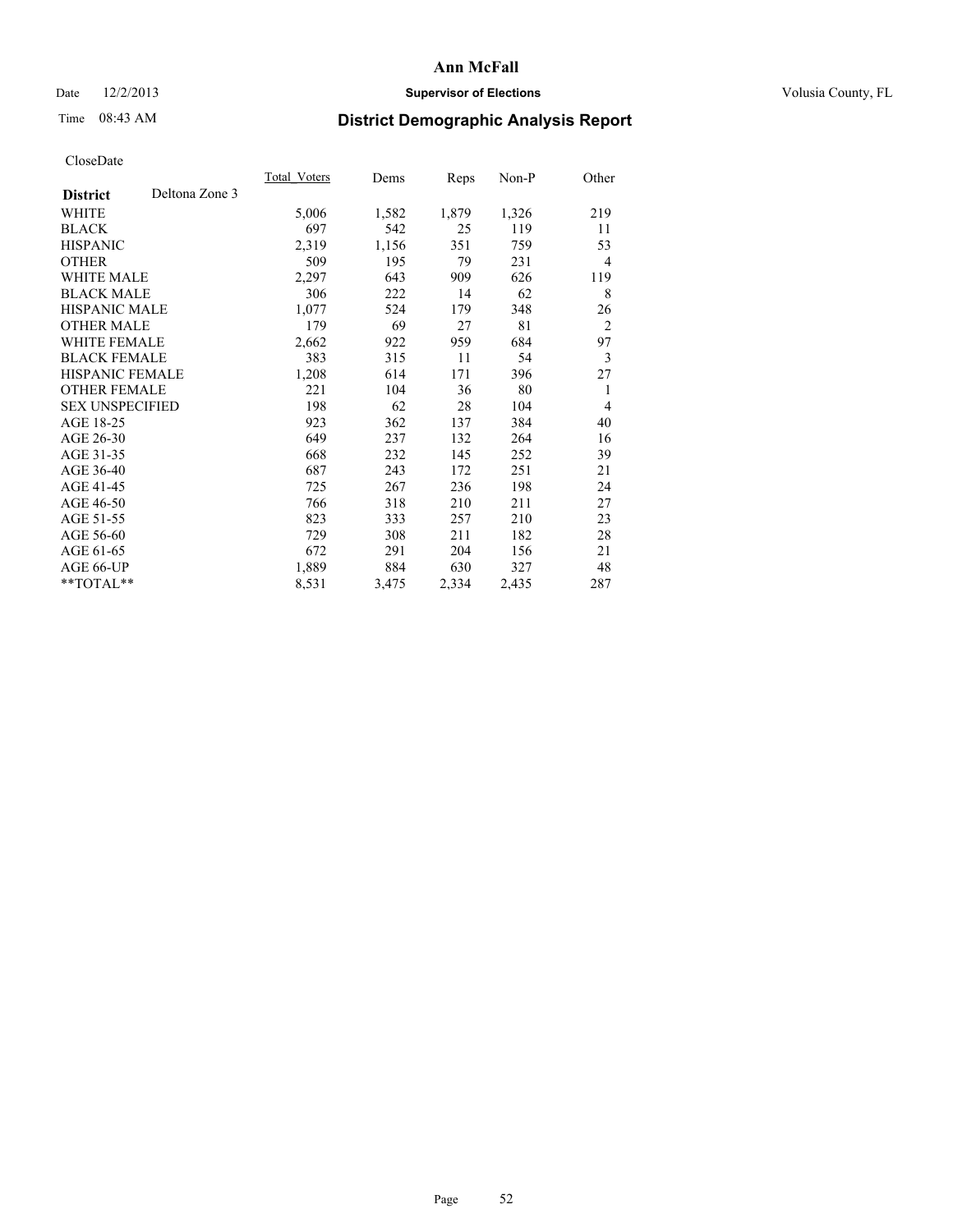# Date  $12/2/2013$  **Supervisor of Elections** Volusia County, FL

# Time 08:43 AM **District Demographic Analysis Report**

|                                   | Total Voters | Dems  | Reps  | Non-P | Other          |
|-----------------------------------|--------------|-------|-------|-------|----------------|
| Deltona Zone 4<br><b>District</b> |              |       |       |       |                |
| WHITE                             | 5,174        | 1,747 | 1,955 | 1,227 | 245            |
| <b>BLACK</b>                      | 736          | 565   | 24    | 132   | 15             |
| <b>HISPANIC</b>                   | 2,428        | 1,254 | 322   | 800   | 52             |
| <b>OTHER</b>                      | 525          | 185   | 93    | 236   | 11             |
| <b>WHITE MALE</b>                 | 2,372        | 722   | 933   | 583   | 134            |
| <b>BLACK MALE</b>                 | 301          | 218   | 16    | 59    | 8              |
| <b>HISPANIC MALE</b>              | 1,124        | 533   | 168   | 390   | 33             |
| <b>OTHER MALE</b>                 | 162          | 60    | 35    | 65    | $\overline{2}$ |
| <b>WHITE FEMALE</b>               | 2,757        | 1,008 | 1,006 | 633   | 110            |
| <b>BLACK FEMALE</b>               | 421          | 336   | 8     | 70    | 7              |
| <b>HISPANIC FEMALE</b>            | 1,289        | 712   | 154   | 404   | 19             |
| <b>OTHER FEMALE</b>               | 212          | 96    | 36    | 74    | 6              |
| <b>SEX UNSPECIFIED</b>            | 225          | 66    | 38    | 117   | $\overline{4}$ |
| AGE 18-25                         | 1,020        | 368   | 175   | 444   | 33             |
| AGE 26-30                         | 636          | 226   | 110   | 270   | 30             |
| AGE 31-35                         | 656          | 269   | 141   | 213   | 33             |
| AGE 36-40                         | 727          | 289   | 182   | 225   | 31             |
| AGE 41-45                         | 691          | 276   | 189   | 200   | 26             |
| AGE 46-50                         | 815          | 322   | 242   | 233   | 18             |
| AGE 51-55                         | 831          | 374   | 246   | 181   | 30             |
| AGE 56-60                         | 809          | 348   | 240   | 191   | 30             |
| AGE 61-65                         | 715          | 318   | 242   | 133   | 22             |
| AGE 66-UP                         | 1,963        | 961   | 627   | 305   | 70             |
| **TOTAL**                         | 8,863        | 3,751 | 2,394 | 2,395 | 323            |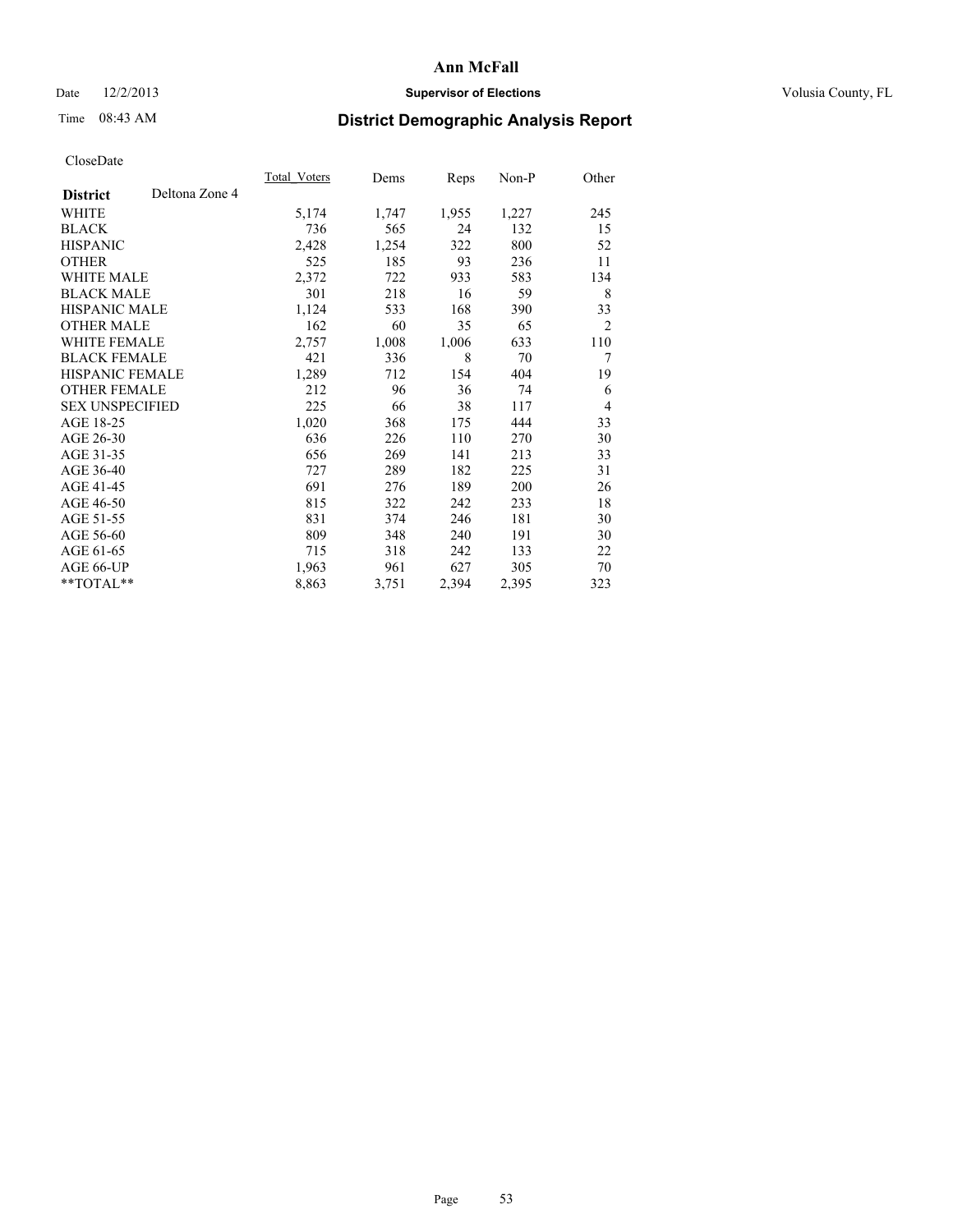# Date  $12/2/2013$  **Supervisor of Elections** Volusia County, FL

# Time 08:43 AM **District Demographic Analysis Report**

|                        |                | Total Voters | Dems  | Reps  | Non-P | Other          |
|------------------------|----------------|--------------|-------|-------|-------|----------------|
| <b>District</b>        | Deltona Zone 5 |              |       |       |       |                |
| WHITE                  |                | 5,257        | 1,678 | 1,980 | 1,351 | 248            |
| <b>BLACK</b>           |                | 921          | 720   | 46    | 144   | 11             |
| <b>HISPANIC</b>        |                | 2,181        | 1,082 | 326   | 736   | 37             |
| <b>OTHER</b>           |                | 511          | 175   | 89    | 236   | 11             |
| <b>WHITE MALE</b>      |                | 2,465        | 693   | 997   | 634   | 141            |
| <b>BLACK MALE</b>      |                | 392          | 289   | 24    | 72    | 7              |
| <b>HISPANIC MALE</b>   |                | 1,041        | 506   | 161   | 349   | 25             |
| <b>OTHER MALE</b>      |                | 170          | 71    | 38    | 55    | 6              |
| <b>WHITE FEMALE</b>    |                | 2,754        | 977   | 967   | 704   | 106            |
| <b>BLACK FEMALE</b>    |                | 521          | 424   | 22    | 71    | $\overline{4}$ |
| <b>HISPANIC FEMALE</b> |                | 1,124        | 567   | 164   | 381   | 12             |
| <b>OTHER FEMALE</b>    |                | 209          | 83    | 32    | 90    | $\overline{4}$ |
| <b>SEX UNSPECIFIED</b> |                | 194          | 45    | 36    | 111   | $\overline{2}$ |
| AGE 18-25              |                | 1,116        | 375   | 237   | 463   | 41             |
| AGE 26-30              |                | 665          | 236   | 137   | 266   | 26             |
| AGE 31-35              |                | 699          | 280   | 118   | 270   | 31             |
| AGE 36-40              |                | 743          | 302   | 175   | 235   | 31             |
| AGE 41-45              |                | 722          | 292   | 205   | 204   | 21             |
| AGE 46-50              |                | 852          | 349   | 272   | 202   | 29             |
| AGE 51-55              |                | 906          | 340   | 314   | 232   | 20             |
| AGE 56-60              |                | 818          | 344   | 274   | 178   | 22             |
| AGE 61-65              |                | 654          | 287   | 186   | 151   | 30             |
| AGE 66-UP              |                | 1,695        | 850   | 523   | 266   | 56             |
| **TOTAL**              |                | 8,870        | 3,655 | 2,441 | 2,467 | 307            |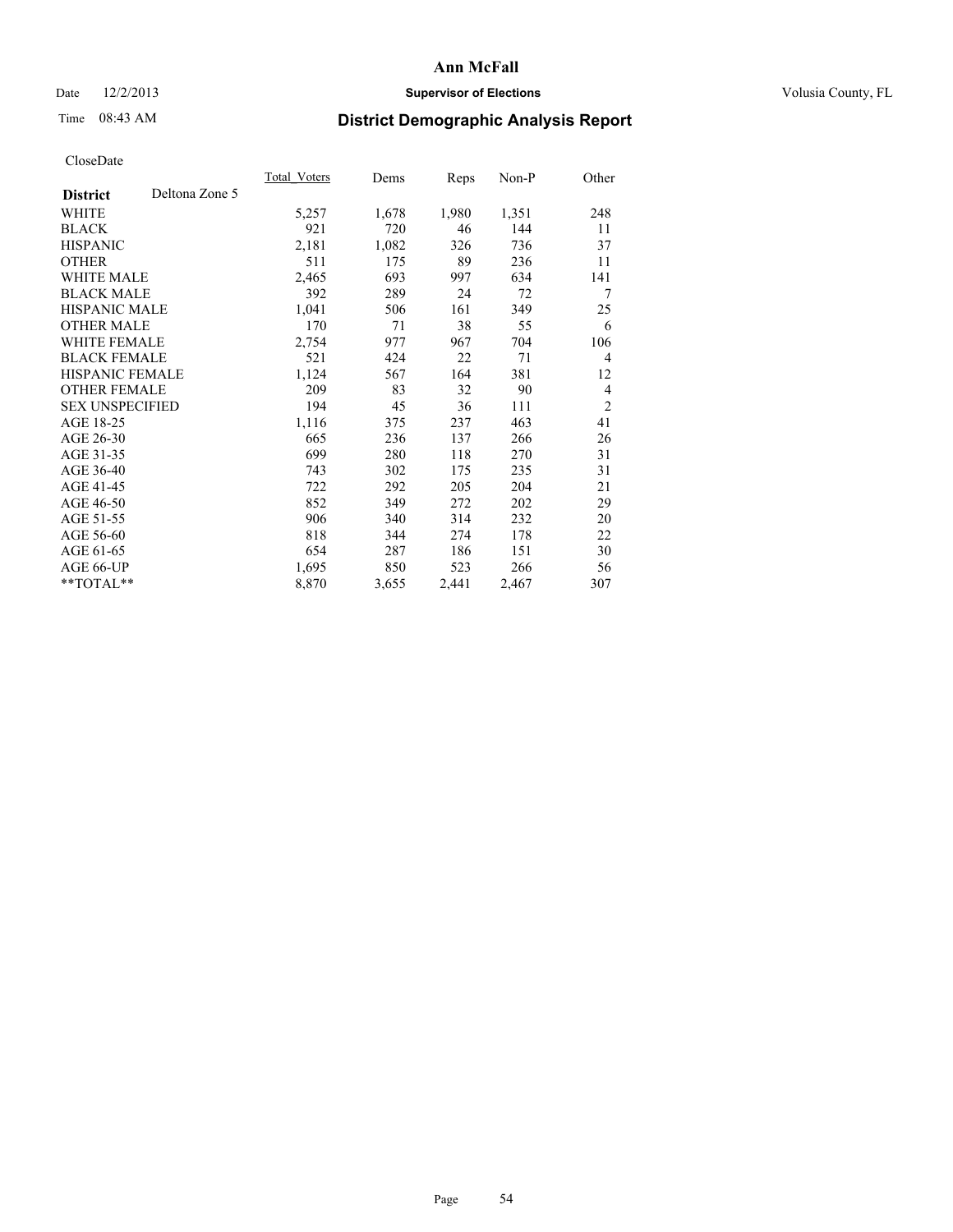# Date  $12/2/2013$  **Supervisor of Elections** Volusia County, FL

# Time 08:43 AM **District Demographic Analysis Report**

|                                   | Total Voters | Dems  | <b>Reps</b> | Non-P | Other |
|-----------------------------------|--------------|-------|-------------|-------|-------|
| Deltona Zone 6<br><b>District</b> |              |       |             |       |       |
| WHITE                             | 5,704        | 1,673 | 2,327       | 1,444 | 260   |
| <b>BLACK</b>                      | 824          | 621   | 42          | 142   | 19    |
| <b>HISPANIC</b>                   | 1,832        | 884   | 250         | 656   | 42    |
| <b>OTHER</b>                      | 469          | 141   | 104         | 213   | 11    |
| <b>WHITE MALE</b>                 | 2,674        | 678   | 1,151       | 715   | 130   |
| <b>BLACK MALE</b>                 | 375          | 278   | 23          | 62    | 12    |
| <b>HISPANIC MALE</b>              | 854          | 392   | 128         | 312   | 22    |
| <b>OTHER MALE</b>                 | 188          | 60    | 43          | 79    | 6     |
| <b>WHITE FEMALE</b>               | 2,982        | 985   | 1,153       | 716   | 128   |
| <b>BLACK FEMALE</b>               | 438          | 334   | 19          | 78    | 7     |
| <b>HISPANIC FEMALE</b>            | 946          | 480   | 119         | 328   | 19    |
| <b>OTHER FEMALE</b>               | 172          | 61    | 39          | 68    | 4     |
| <b>SEX UNSPECIFIED</b>            | 200          | 51    | 48          | 97    | 4     |
| AGE 18-25                         | 1,122        | 364   | 246         | 475   | 37    |
| AGE 26-30                         | 675          | 206   | 159         | 284   | 26    |
| AGE 31-35                         | 661          | 224   | 177         | 233   | 27    |
| AGE 36-40                         | 718          | 243   | 201         | 235   | 39    |
| AGE 41-45                         | 804          | 266   | 281         | 221   | 36    |
| AGE 46-50                         | 897          | 343   | 301         | 211   | 42    |
| AGE 51-55                         | 994          | 363   | 364         | 231   | 36    |
| AGE 56-60                         | 810          | 339   | 285         | 161   | 25    |
| AGE 61-65                         | 709          | 316   | 240         | 139   | 14    |
| AGE 66-UP                         | 1,439        | 655   | 469         | 265   | 50    |
| **TOTAL**                         | 8,829        | 3,319 | 2,723       | 2,455 | 332   |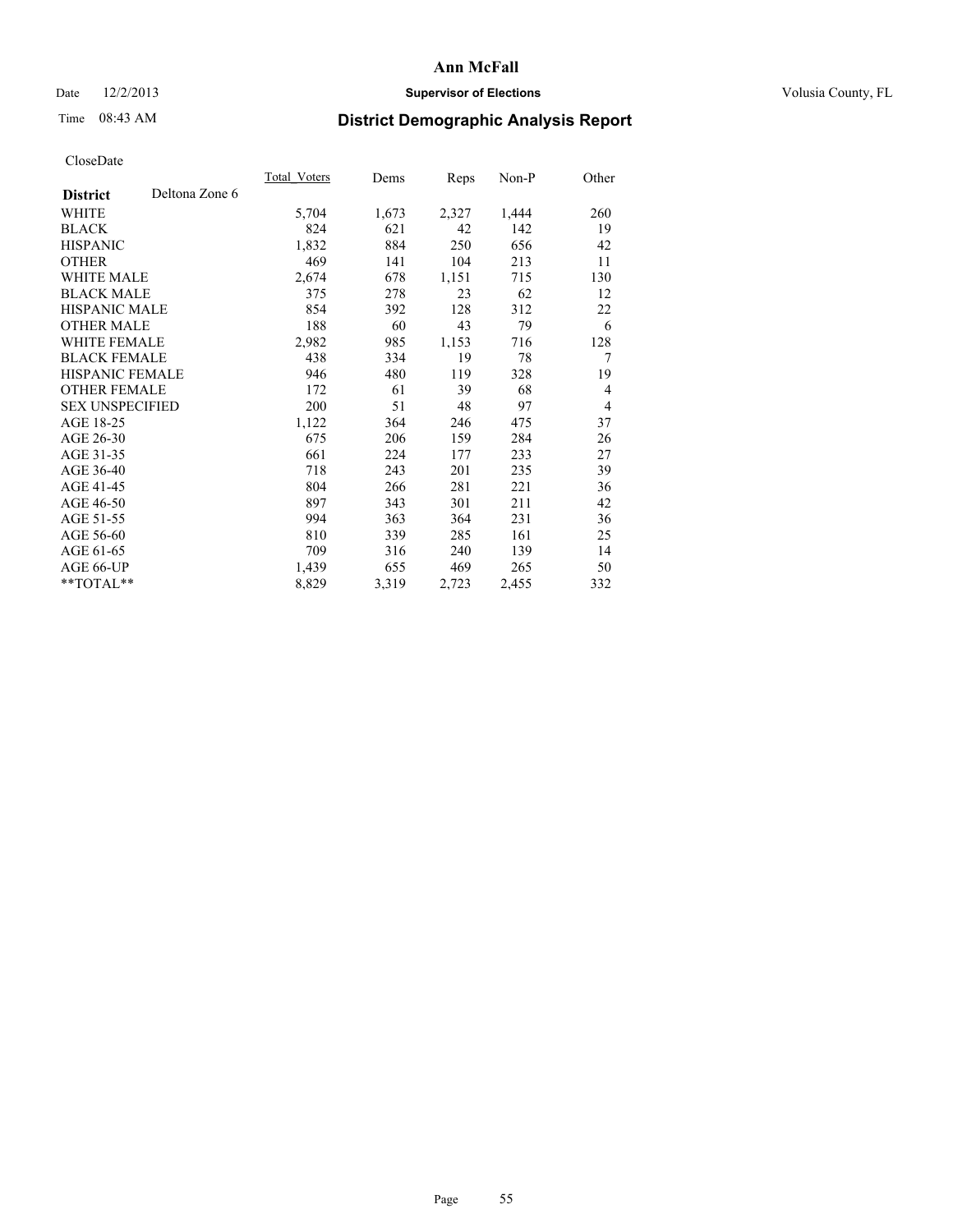# Date  $12/2/2013$  **Supervisor of Elections** Volusia County, FL

# Time 08:43 AM **District Demographic Analysis Report**

|                        |                  | <b>Total Voters</b> | Dems  | Reps     | Non-P | Other          |
|------------------------|------------------|---------------------|-------|----------|-------|----------------|
| <b>District</b>        | Edgewater Zone 1 |                     |       |          |       |                |
| WHITE                  |                  | 3,148               | 1,177 | 1,041    | 831   | 99             |
| <b>BLACK</b>           |                  | 70                  | 46    | 3        | 19    | $\overline{2}$ |
| <b>HISPANIC</b>        |                  | 48                  | 22    | 12       | 12    | $\overline{c}$ |
| <b>OTHER</b>           |                  | 108                 | 41    | 22       | 44    | 1              |
| WHITE MALE             |                  | 1,403               | 450   | 501      | 397   | 55             |
| <b>BLACK MALE</b>      |                  | 37                  | 21    | 3        | 11    | $\overline{2}$ |
| <b>HISPANIC MALE</b>   |                  | 20                  | 10    | 4        | 5     | 1              |
| <b>OTHER MALE</b>      |                  | 29                  | 14    | 9        | 6     | $\Omega$       |
| <b>WHITE FEMALE</b>    |                  | 1,714               | 713   | 527      | 430   | 44             |
| <b>BLACK FEMALE</b>    |                  | 32                  | 24    | $\theta$ | 8     | $\overline{0}$ |
| <b>HISPANIC FEMALE</b> |                  | 28                  | 12    | 8        | 7     |                |
| <b>OTHER FEMALE</b>    |                  | 48                  | 21    | 9        | 17    |                |
| <b>SEX UNSPECIFIED</b> |                  | 63                  | 21    | 17       | 25    | $\theta$       |
| AGE 18-25              |                  | 291                 | 88    | 57       | 132   | 14             |
| AGE 26-30              |                  | 199                 | 62    | 50       | 84    | 3              |
| AGE 31-35              |                  | 221                 | 85    | 51       | 77    | 8              |
| AGE 36-40              |                  | 179                 | 55    | 51       | 65    | 8              |
| AGE 41-45              |                  | 209                 | 69    | 67       | 66    | 7              |
| AGE 46-50              |                  | 241                 | 84    | 82       | 68    | 7              |
| AGE 51-55              |                  | 352                 | 128   | 121      | 92    | 11             |
| AGE 56-60              |                  | 380                 | 139   | 129      | 101   | 11             |
| AGE 61-65              |                  | 345                 | 150   | 107      | 77    | 11             |
| AGE 66-UP              |                  | 957                 | 426   | 363      | 144   | 24             |
| **TOTAL**              |                  | 3,374               | 1,286 | 1,078    | 906   | 104            |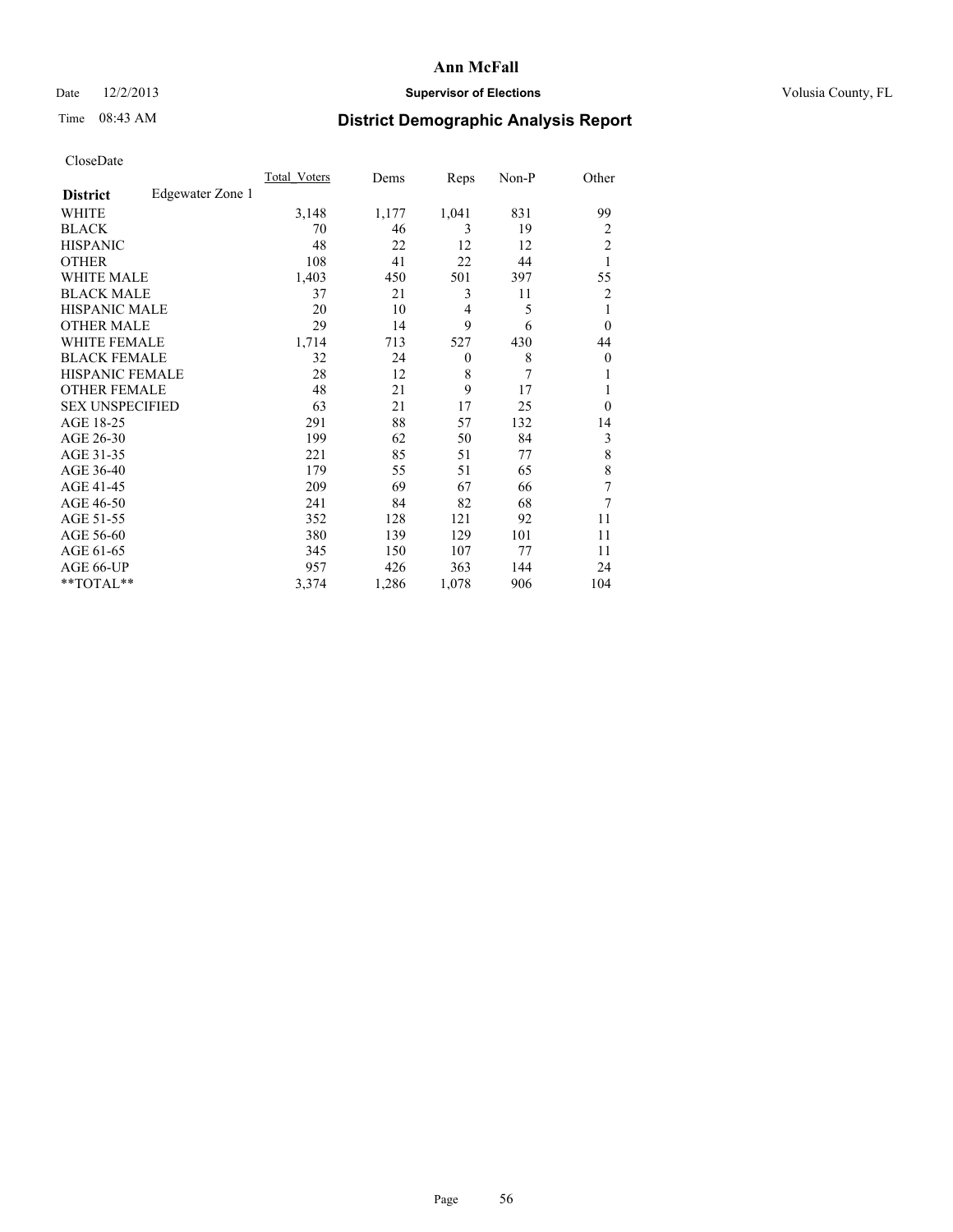# Date  $12/2/2013$  **Supervisor of Elections** Volusia County, FL

# Time 08:43 AM **District Demographic Analysis Report**

|                        |                  | <b>Total Voters</b> | Dems  | Reps           | Non-P | Other          |
|------------------------|------------------|---------------------|-------|----------------|-------|----------------|
| <b>District</b>        | Edgewater Zone 2 |                     |       |                |       |                |
| WHITE                  |                  | 3,389               | 1,193 | 1,157          | 964   | 75             |
| <b>BLACK</b>           |                  | 56                  | 40    | 4              | 12    | $\Omega$       |
| <b>HISPANIC</b>        |                  | 49                  | 18    | 9              | 21    |                |
| <b>OTHER</b>           |                  | 107                 | 28    | 27             | 51    |                |
| WHITE MALE             |                  | 1,551               | 495   | 593            | 419   | 44             |
| <b>BLACK MALE</b>      |                  | 21                  | 15    | 1              | 5     | $\overline{0}$ |
| <b>HISPANIC MALE</b>   |                  | 25                  | 11    | $\overline{4}$ | 9     |                |
| <b>OTHER MALE</b>      |                  | 35                  | 10    | 9              | 15    |                |
| <b>WHITE FEMALE</b>    |                  | 1,819               | 693   | 558            | 537   | 31             |
| <b>BLACK FEMALE</b>    |                  | 35                  | 25    | 3              | 7     | $\overline{0}$ |
| <b>HISPANIC FEMALE</b> |                  | 22                  | 7     | 5              | 10    | $\Omega$       |
| <b>OTHER FEMALE</b>    |                  | 46                  | 15    | 16             | 15    | $\Omega$       |
| <b>SEX UNSPECIFIED</b> |                  | 47                  | 8     | 8              | 31    | $\overline{0}$ |
| AGE 18-25              |                  | 312                 | 91    | 81             | 131   | 9              |
| AGE 26-30              |                  | 213                 | 69    | 51             | 87    | 6              |
| AGE 31-35              |                  | 222                 | 56    | 55             | 106   | 5              |
| AGE 36-40              |                  | 244                 | 77    | 65             | 97    | 5              |
| AGE 41-45              |                  | 296                 | 91    | 91             | 108   | 6              |
| AGE 46-50              |                  | 256                 | 88    | 85             | 78    | 5              |
| AGE 51-55              |                  | 359                 | 117   | 138            | 93    | 11             |
| AGE 56-60              |                  | 354                 | 127   | 139            | 83    | 5              |
| AGE 61-65              |                  | 364                 | 139   | 140            | 77    | 8              |
| AGE 66-UP              |                  | 981                 | 424   | 352            | 188   | 17             |
| **TOTAL**              |                  | 3,601               | 1,279 | 1,197          | 1,048 | 77             |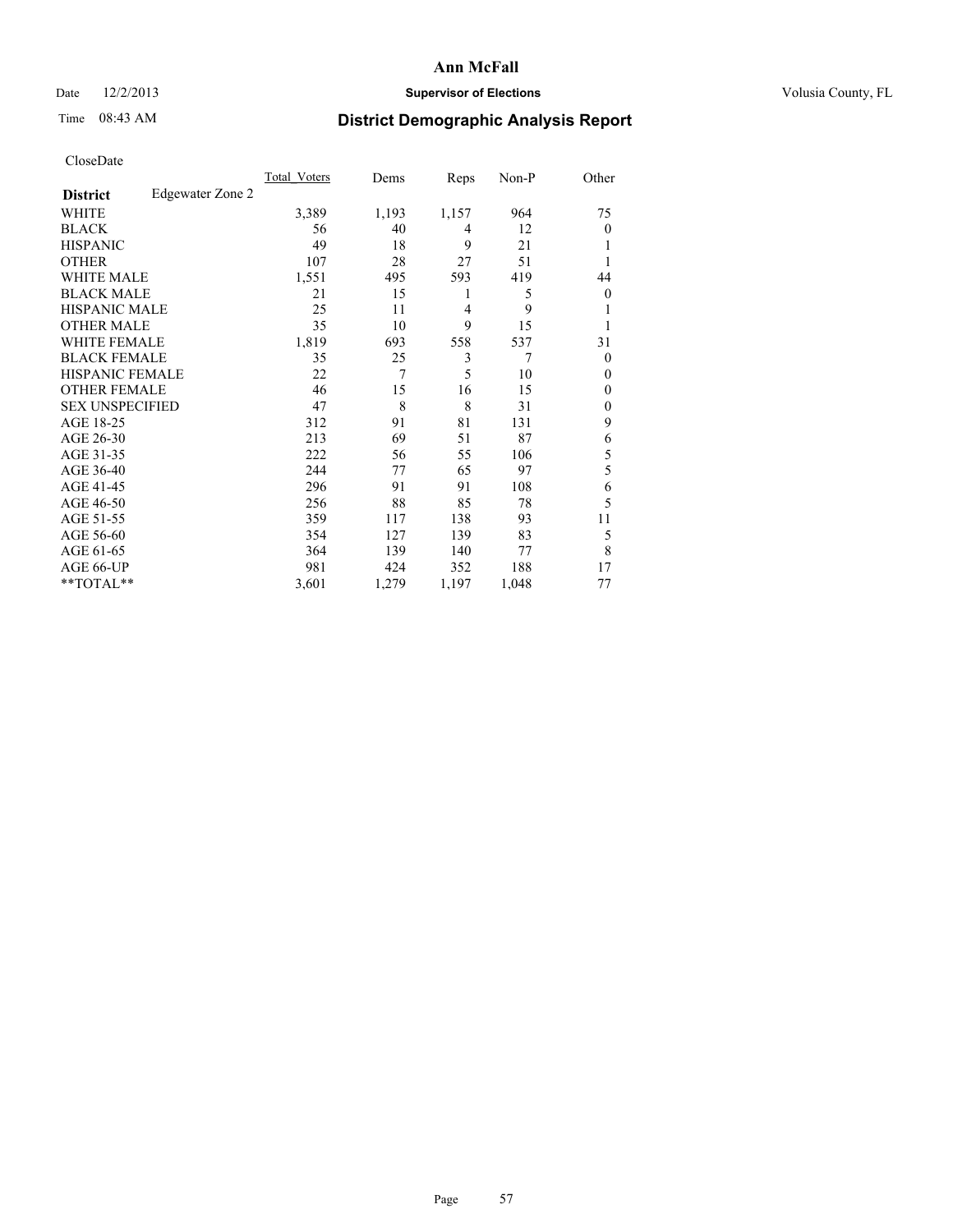# Date  $12/2/2013$  **Supervisor of Elections** Volusia County, FL

# Time 08:43 AM **District Demographic Analysis Report**

|                        |                  | Total Voters | Dems  | Reps           | Non-P | Other          |
|------------------------|------------------|--------------|-------|----------------|-------|----------------|
| <b>District</b>        | Edgewater Zone 3 |              |       |                |       |                |
| WHITE                  |                  | 3,133        | 1,145 | 1,050          | 844   | 94             |
| <b>BLACK</b>           |                  | 88           | 70    | $\overline{2}$ | 16    | $\Omega$       |
| <b>HISPANIC</b>        |                  | 45           | 14    | 9              | 21    | 1              |
| <b>OTHER</b>           |                  | 132          | 42    | 21             | 66    | 3              |
| WHITE MALE             |                  | 1,407        | 438   | 494            | 419   | 56             |
| <b>BLACK MALE</b>      |                  | 38           | 29    | $\overline{2}$ | 7     | $\overline{0}$ |
| <b>HISPANIC MALE</b>   |                  | 21           | 6     | $\overline{4}$ | 10    |                |
| <b>OTHER MALE</b>      |                  | 42           | 13    | 10             | 18    | 1              |
| <b>WHITE FEMALE</b>    |                  | 1,710        | 703   | 550            | 419   | 38             |
| <b>BLACK FEMALE</b>    |                  | 49           | 41    | $\theta$       | 8     | $\overline{0}$ |
| <b>HISPANIC FEMALE</b> |                  | 23           | 7     | 5              | 11    | $\Omega$       |
| <b>OTHER FEMALE</b>    |                  | 54           | 18    | 10             | 24    | 2              |
| <b>SEX UNSPECIFIED</b> |                  | 54           | 16    | $\overline{7}$ | 31    | $\mathbf{0}$   |
| AGE 18-25              |                  | 303          | 92    | 66             | 139   | 6              |
| AGE 26-30              |                  | 219          | 61    | 55             | 98    | 5              |
| AGE 31-35              |                  | 205          | 56    | 58             | 85    | 6              |
| AGE 36-40              |                  | 223          | 59    | 72             | 80    | 12             |
| AGE 41-45              |                  | 238          | 92    | 71             | 67    | 8              |
| AGE 46-50              |                  | 259          | 85    | 97             | 71    | 6              |
| AGE 51-55              |                  | 309          | 131   | 93             | 81    | $\overline{4}$ |
| AGE 56-60              |                  | 333          | 131   | 113            | 80    | 9              |
| AGE 61-65              |                  | 344          | 140   | 125            | 66    | 13             |
| AGE 66-UP              |                  | 965          | 424   | 332            | 180   | 29             |
| **TOTAL**              |                  | 3,398        | 1,271 | 1,082          | 947   | 98             |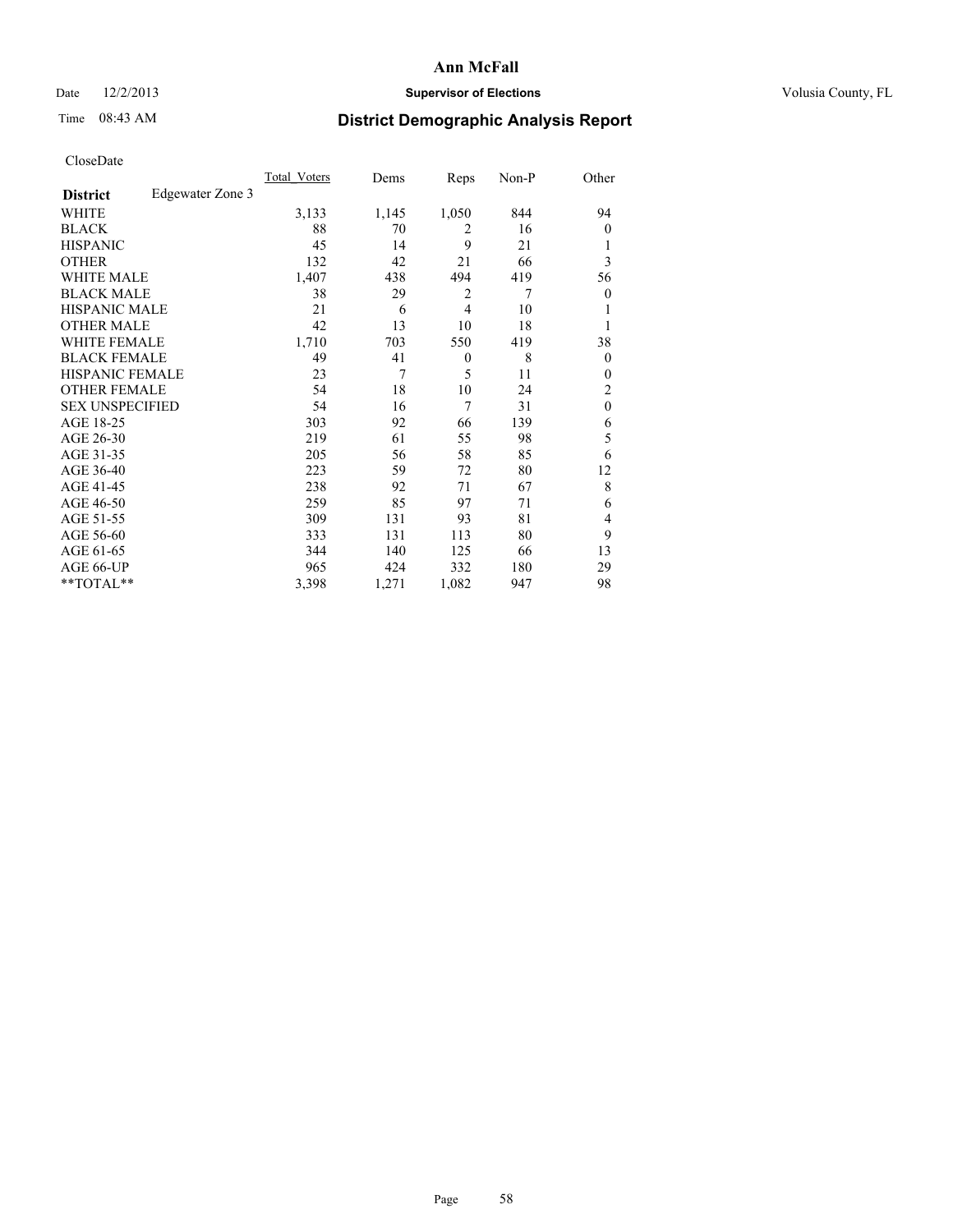# Date  $12/2/2013$  **Supervisor of Elections** Volusia County, FL

# Time 08:43 AM **District Demographic Analysis Report**

|                        |                  | Total Voters | Dems  | Reps           | Non-P | Other            |
|------------------------|------------------|--------------|-------|----------------|-------|------------------|
| <b>District</b>        | Edgewater Zone 4 |              |       |                |       |                  |
| WHITE                  |                  | 3,247        | 1,125 | 1,125          | 881   | 116              |
| <b>BLACK</b>           |                  | 74           | 61    | 4              | 9     | $\theta$         |
| <b>HISPANIC</b>        |                  | 51           | 28    | 13             | 8     | 2                |
| <b>OTHER</b>           |                  | 90           | 31    | 12             | 47    | $\theta$         |
| WHITE MALE             |                  | 1,487        | 460   | 563            | 415   | 49               |
| <b>BLACK MALE</b>      |                  | 32           | 26    | 2              | 4     | $\boldsymbol{0}$ |
| <b>HISPANIC MALE</b>   |                  | 17           | 9     | 4              | 3     | 1                |
| <b>OTHER MALE</b>      |                  | 32           | 12    | 7              | 13    | $\overline{0}$   |
| <b>WHITE FEMALE</b>    |                  | 1,737        | 657   | 556            | 457   | 67               |
| <b>BLACK FEMALE</b>    |                  | 41           | 34    | $\overline{2}$ | 5     | $\theta$         |
| <b>HISPANIC FEMALE</b> |                  | 34           | 19    | 9              | 5     | 1                |
| <b>OTHER FEMALE</b>    |                  | 30           | 14    | 4              | 12    | $\theta$         |
| <b>SEX UNSPECIFIED</b> |                  | 52           | 14    | 7              | 31    | $\mathbf{0}$     |
| AGE 18-25              |                  | 233          | 62    | 60             | 106   | 5                |
| AGE 26-30              |                  | 187          | 59    | 44             | 75    | 9                |
| AGE 31-35              |                  | 209          | 60    | 56             | 83    | 10               |
| AGE 36-40              |                  | 228          | 79    | 61             | 79    | 9                |
| AGE 41-45              |                  | 240          | 91    | 68             | 79    | $\overline{c}$   |
| AGE 46-50              |                  | 249          | 98    | 83             | 61    | 7                |
| AGE 51-55              |                  | 314          | 102   | 124            | 82    | 6                |
| AGE 56-60              |                  | 323          | 119   | 112            | 82    | 10               |
| AGE 61-65              |                  | 321          | 140   | 98             | 71    | 12               |
| AGE 66-UP              |                  | 1,158        | 435   | 448            | 227   | 48               |
| **TOTAL**              |                  | 3,462        | 1,245 | 1,154          | 945   | 118              |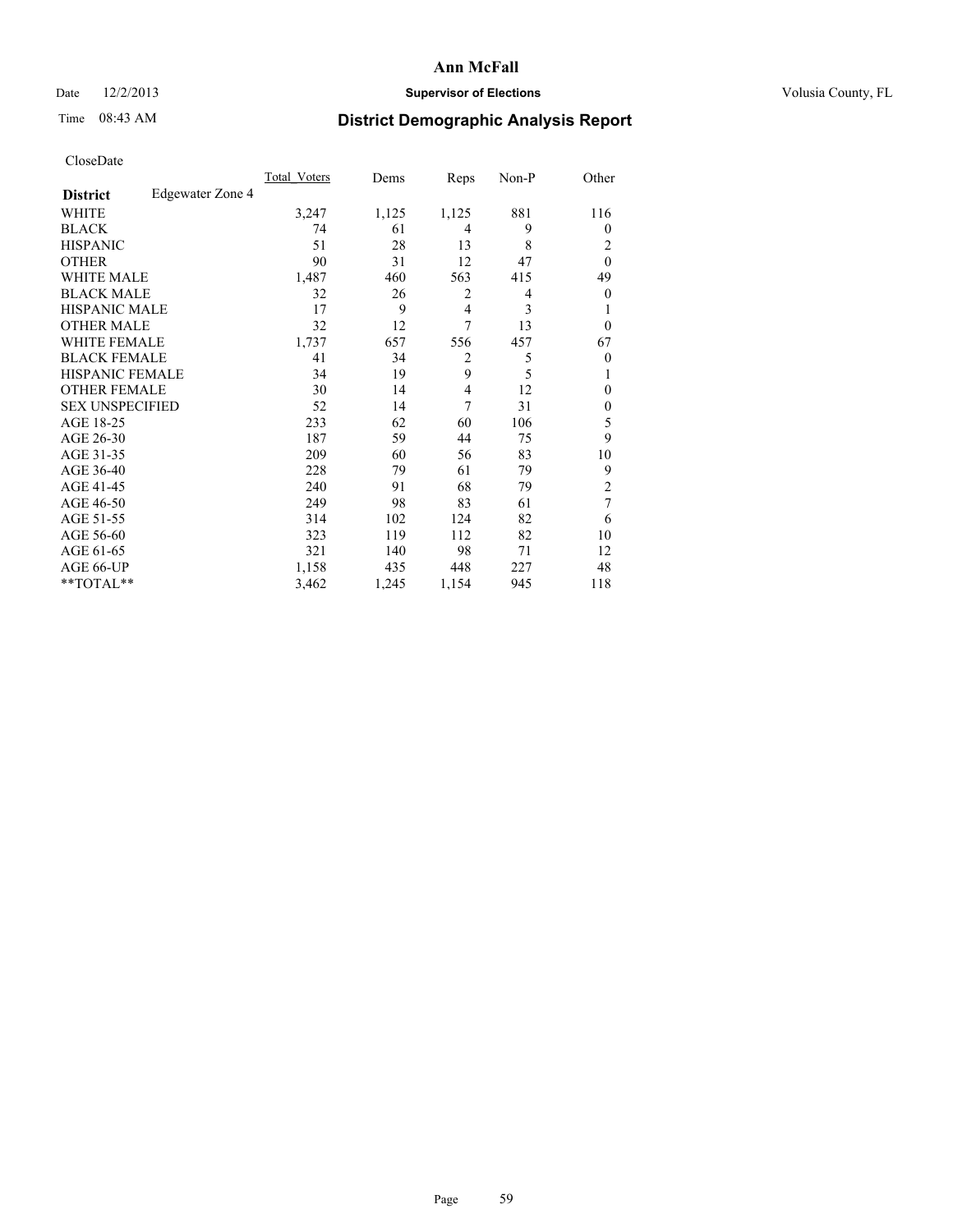## Date  $12/2/2013$  **Supervisor of Elections** Volusia County, FL

# Time 08:43 AM **District Demographic Analysis Report**

| Cioscivate             |                   |              |      |                |       |                |
|------------------------|-------------------|--------------|------|----------------|-------|----------------|
|                        |                   | Total Voters | Dems | Reps           | Non-P | Other          |
| <b>District</b>        | Holly Hill Zone 1 |              |      |                |       |                |
| <b>WHITE</b>           |                   | 1,217        | 467  | 341            | 359   | 50             |
| <b>BLACK</b>           |                   | 127          | 102  | $\overline{2}$ | 22    | 1              |
| <b>HISPANIC</b>        |                   | 51           | 25   | 5              | 21    | $\overline{0}$ |
| <b>OTHER</b>           |                   | 76           | 32   | 14             | 27    | 3              |
| WHITE MALE             |                   | 595          | 207  | 184            | 183   | 21             |
| <b>BLACK MALE</b>      |                   | 50           | 38   | 1              | 10    | 1              |
| <b>HISPANIC MALE</b>   |                   | 21           | 7    | 2              | 12    | $\overline{0}$ |
| <b>OTHER MALE</b>      |                   | 23           | 7    | 5              | 9     | $\overline{2}$ |
| <b>WHITE FEMALE</b>    |                   | 611          | 257  | 154            | 171   | 29             |
| <b>BLACK FEMALE</b>    |                   | 75           | 62   | 1              | 12    | $\theta$       |
| HISPANIC FEMALE        |                   | 30           | 18   | 3              | 9     | $\Omega$       |
| <b>OTHER FEMALE</b>    |                   | 35           | 19   | 9              | 7     | $\theta$       |
| <b>SEX UNSPECIFIED</b> |                   | 31           | 11   | 3              | 16    | 1              |
| AGE 18-25              |                   | 136          | 52   | 22             | 62    | $\theta$       |
| AGE 26-30              |                   | 103          | 45   | 17             | 38    | 3              |
| AGE 31-35              |                   | 80           | 38   | 10             | 26    | 6              |
| AGE 36-40              |                   | 79           | 31   | 21             | 25    | $\overline{c}$ |
| AGE 41-45              |                   | 103          | 41   | 25             | 34    | $\overline{3}$ |
| AGE 46-50              |                   | 180          | 68   | 44             | 61    | 7              |
| AGE 51-55              |                   | 171          | 65   | 47             | 48    | 11             |
| AGE 56-60              |                   | 151          | 60   | 33             | 51    | 7              |
| AGE 61-65              |                   | 152          | 72   | 37             | 38    | 5              |
| AGE 66-UP              |                   | 316          | 154  | 106            | 46    | 10             |
| **TOTAL**              |                   | 1,471        | 626  | 362            | 429   | 54             |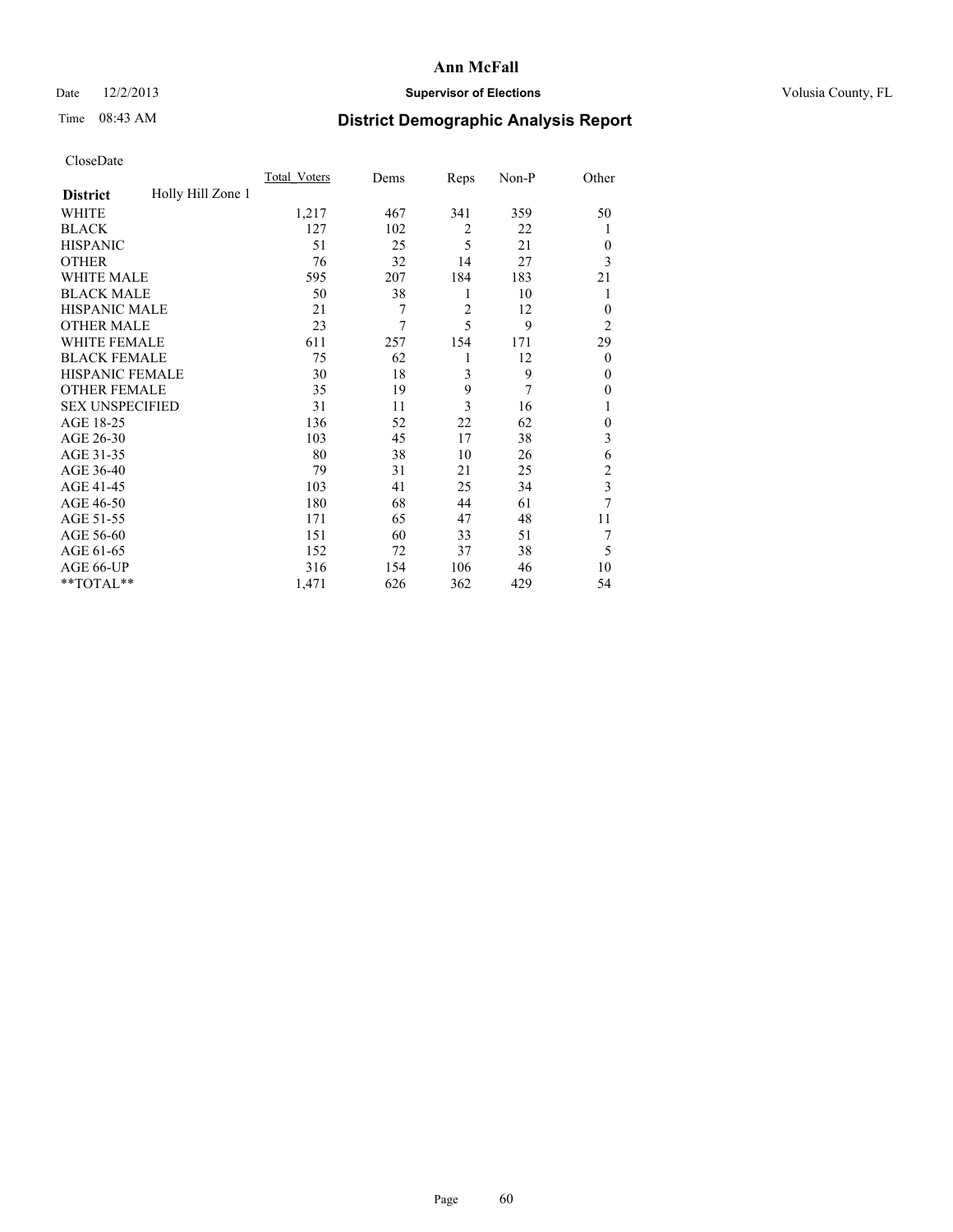# Date  $12/2/2013$  **Supervisor of Elections** Volusia County, FL

# Time 08:43 AM **District Demographic Analysis Report**

|                        |                   | Total Voters | Dems | Reps           | Non-P | Other            |
|------------------------|-------------------|--------------|------|----------------|-------|------------------|
| <b>District</b>        | Holly Hill Zone 2 |              |      |                |       |                  |
| WHITE                  |                   | 1,354        | 598  | 365            | 341   | 50               |
| <b>BLACK</b>           |                   | 234          | 179  | 10             | 42    | 3                |
| <b>HISPANIC</b>        |                   | 48           | 25   | 9              | 13    | 1                |
| <b>OTHER</b>           |                   | 93           | 35   | 11             | 44    | 3                |
| WHITE MALE             |                   | 643          | 258  | 188            | 172   | 25               |
| <b>BLACK MALE</b>      |                   | 89           | 63   | 4              | 21    | 1                |
| <b>HISPANIC MALE</b>   |                   | 16           | 5    | 7              | 4     | $\mathbf{0}$     |
| <b>OTHER MALE</b>      |                   | 32           | 10   | 5              | 14    | 3                |
| WHITE FEMALE           |                   | 701          | 338  | 174            | 166   | 23               |
| <b>BLACK FEMALE</b>    |                   | 144          | 115  | 6              | 21    | $\overline{c}$   |
| <b>HISPANIC FEMALE</b> |                   | 32           | 20   | $\overline{c}$ | 9     | 1                |
| <b>OTHER FEMALE</b>    |                   | 36           | 16   | 6              | 14    | $\theta$         |
| <b>SEX UNSPECIFIED</b> |                   | 36           | 12   | 3              | 19    | $\overline{2}$   |
| AGE 18-25              |                   | 179          | 73   | 32             | 67    | $\boldsymbol{7}$ |
| AGE 26-30              |                   | 123          | 57   | 21             | 42    | 3                |
| AGE 31-35              |                   | 128          | 63   | 22             | 35    | 8                |
| AGE 36-40              |                   | 110          | 51   | 14             | 43    | $\overline{c}$   |
| AGE 41-45              |                   | 157          | 68   | 40             | 44    | 5                |
| AGE 46-50              |                   | 171          | 68   | 50             | 45    | 8                |
| AGE 51-55              |                   | 210          | 109  | 46             | 45    | 10               |
| AGE 56-60              |                   | 173          | 92   | 39             | 40    | $\overline{2}$   |
| AGE 61-65              |                   | 151          | 68   | 39             | 37    | 7                |
| AGE 66-UP              |                   | 327          | 188  | 92             | 42    | 5                |
| **TOTAL**              |                   | 1,729        | 837  | 395            | 440   | 57               |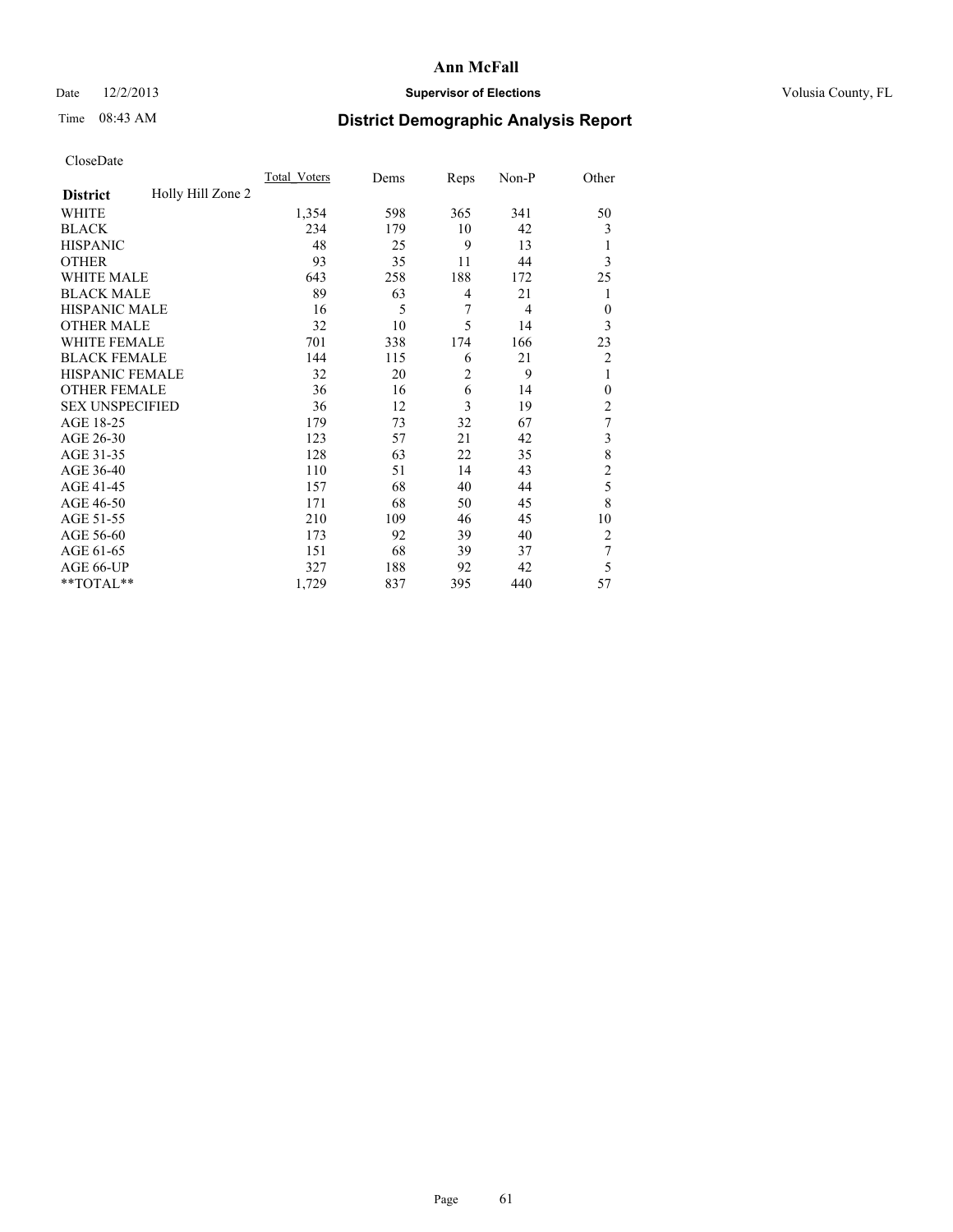# Date  $12/2/2013$  **Supervisor of Elections** Volusia County, FL

# Time 08:43 AM **District Demographic Analysis Report**

|                        |                   | <b>Total Voters</b> | Dems | Reps           | Non-P | Other        |
|------------------------|-------------------|---------------------|------|----------------|-------|--------------|
| <b>District</b>        | Holly Hill Zone 3 |                     |      |                |       |              |
| WHITE                  |                   | 1,439               | 551  | 460            | 369   | 59           |
| <b>BLACK</b>           |                   | 144                 | 125  | 3              | 15    | 1            |
| <b>HISPANIC</b>        |                   | 26                  | 6    | 6              | 14    | $\theta$     |
| <b>OTHER</b>           |                   | 73                  | 30   | $\overline{7}$ | 35    |              |
| WHITE MALE             |                   | 605                 | 197  | 205            | 173   | 30           |
| <b>BLACK MALE</b>      |                   | 58                  | 44   | 3              | 10    | 1            |
| <b>HISPANIC MALE</b>   |                   | 12                  | 3    | 3              | 6     | $\mathbf{0}$ |
| <b>OTHER MALE</b>      |                   | 24                  | 13   |                | 9     | 1            |
| WHITE FEMALE           |                   | 821                 | 348  | 251            | 193   | 29           |
| <b>BLACK FEMALE</b>    |                   | 85                  | 80   | $\overline{0}$ | 5     | $\theta$     |
| <b>HISPANIC FEMALE</b> |                   | 14                  | 3    | 3              | 8     | $\theta$     |
| <b>OTHER FEMALE</b>    |                   | 31                  | 12   | 6              | 13    | $\theta$     |
| <b>SEX UNSPECIFIED</b> |                   | 32                  | 12   | $\overline{4}$ | 16    | $\theta$     |
| AGE 18-25              |                   | 93                  | 34   | 18             | 40    | 1            |
| AGE 26-30              |                   | 80                  | 33   | 15             | 29    | 3            |
| AGE 31-35              |                   | 77                  | 30   | 15             | 29    | 3            |
| AGE 36-40              |                   | 69                  | 33   | 9              | 26    | 1            |
| AGE 41-45              |                   | 96                  | 26   | 24             | 42    | 4            |
| AGE 46-50              |                   | 125                 | 49   | 33             | 38    | 5            |
| AGE 51-55              |                   | 138                 | 55   | 35             | 41    | 7            |
| AGE 56-60              |                   | 159                 | 70   | 51             | 30    | 8            |
| AGE 61-65              |                   | 166                 | 69   | 51             | 42    | 4            |
| AGE 66-UP              |                   | 679                 | 313  | 225            | 116   | 25           |
| **TOTAL**              |                   | 1,682               | 712  | 476            | 433   | 61           |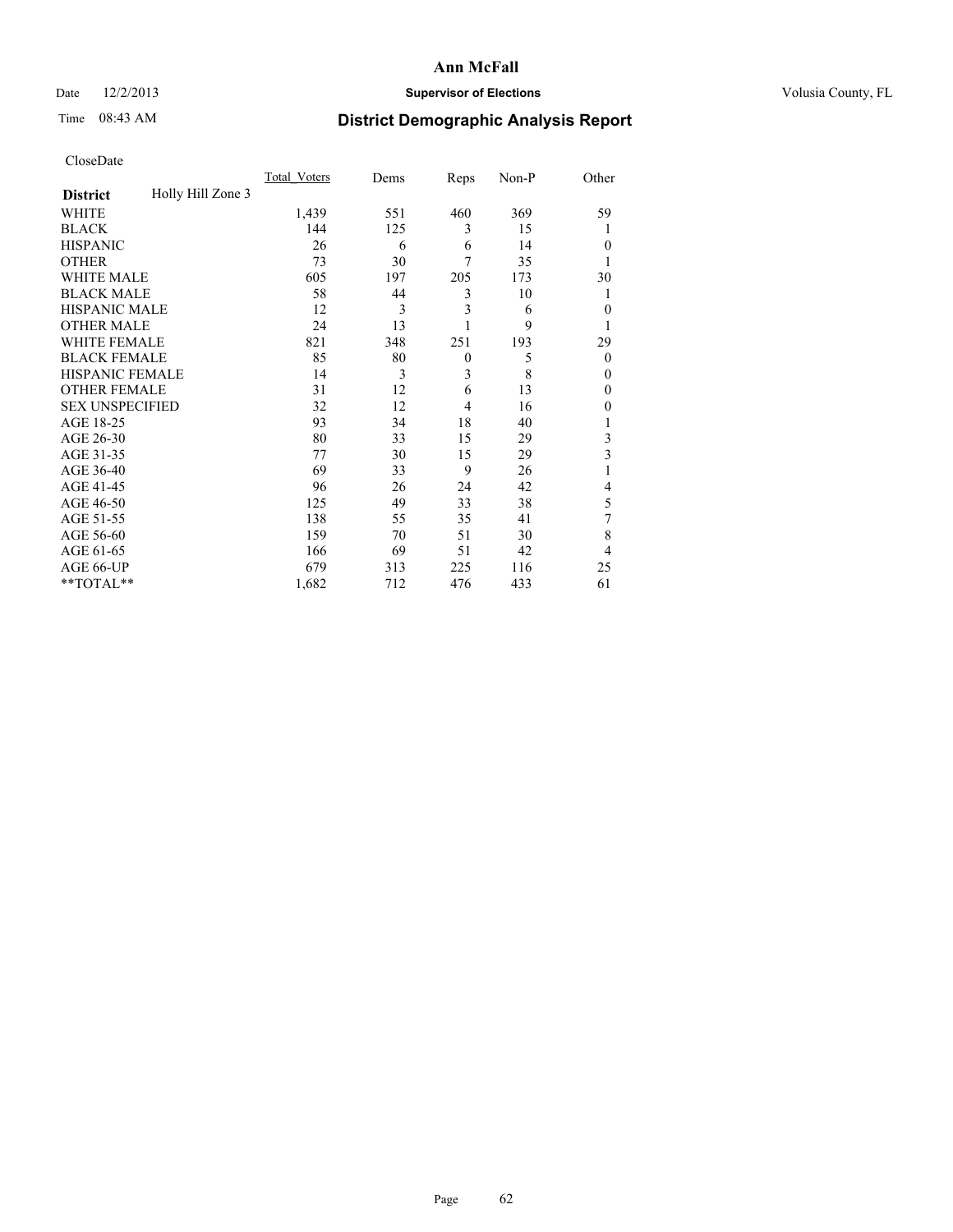# Date  $12/2/2013$  **Supervisor of Elections** Volusia County, FL

# Time 08:43 AM **District Demographic Analysis Report**

|                        |                   | <b>Total Voters</b> | Dems | Reps           | Non-P | Other          |
|------------------------|-------------------|---------------------|------|----------------|-------|----------------|
| <b>District</b>        | Holly Hill Zone 4 |                     |      |                |       |                |
| WHITE                  |                   | 1,332               | 493  | 457            | 339   | 43             |
| <b>BLACK</b>           |                   | 273                 | 219  | 8              | 45    | 1              |
| <b>HISPANIC</b>        |                   | 50                  | 26   | 5              | 19    | $\Omega$       |
| <b>OTHER</b>           |                   | 70                  | 26   | 8              | 34    | $\overline{2}$ |
| WHITE MALE             |                   | 588                 | 187  | 210            | 165   | 26             |
| <b>BLACK MALE</b>      |                   | 67                  | 48   | 5              | 13    | 1              |
| <b>HISPANIC MALE</b>   |                   | 20                  | 12   | $\overline{2}$ | 6     | $\theta$       |
| <b>OTHER MALE</b>      |                   | 20                  | 9    | $\overline{4}$ | 6     | 1              |
| WHITE FEMALE           |                   | 735                 | 303  | 245            | 170   | 17             |
| <b>BLACK FEMALE</b>    |                   | 204                 | 169  | 3              | 32    | $\overline{0}$ |
| <b>HISPANIC FEMALE</b> |                   | 30                  | 14   | 3              | 13    | $\Omega$       |
| <b>OTHER FEMALE</b>    |                   | 26                  | 15   | $\overline{c}$ | 8     |                |
| <b>SEX UNSPECIFIED</b> |                   | 35                  | 7    | $\overline{4}$ | 24    | $\theta$       |
| AGE 18-25              |                   | 215                 | 102  | 36             | 74    | 3              |
| AGE 26-30              |                   | 150                 | 62   | 33             | 52    | 3              |
| AGE 31-35              |                   | 127                 | 59   | 27             | 40    |                |
| AGE 36-40              |                   | 105                 | 45   | 24             | 33    | 3              |
| AGE 41-45              |                   | 105                 | 50   | 22             | 29    | $\overline{4}$ |
| AGE 46-50              |                   | 144                 | 57   | 40             | 43    | $\overline{4}$ |
| AGE 51-55              |                   | 178                 | 54   | 69             | 45    | 10             |
| AGE 56-60              |                   | 165                 | 76   | 44             | 41    | 4              |
| AGE 61-65              |                   | 125                 | 62   | 34             | 25    | $\overline{4}$ |
| AGE 66-UP              |                   | 411                 | 197  | 149            | 55    | 10             |
| **TOTAL**              |                   | 1,725               | 764  | 478            | 437   | 46             |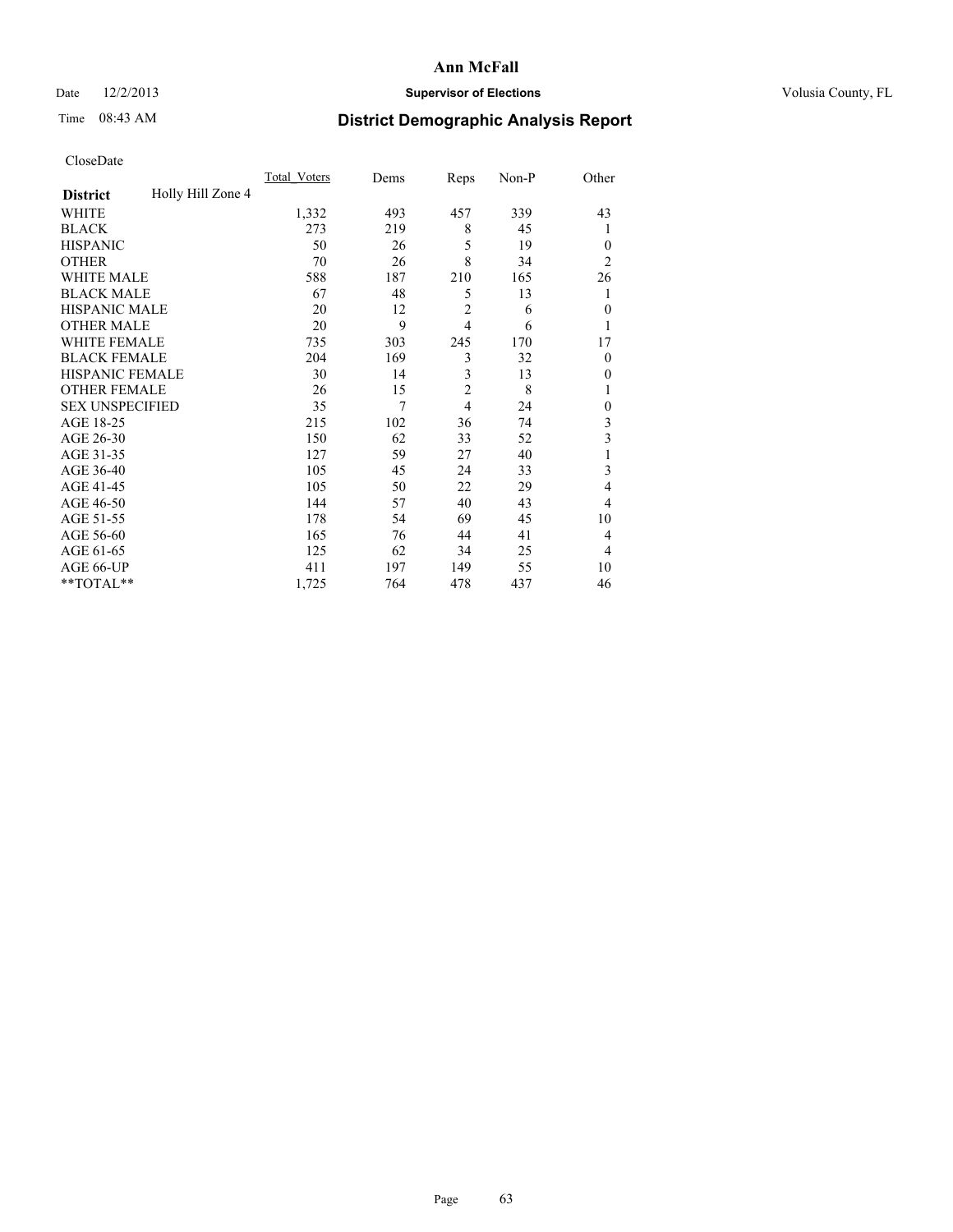# Date  $12/2/2013$  **Supervisor of Elections** Volusia County, FL

# Time 08:43 AM **District Demographic Analysis Report**

|                        |            | Total Voters | Dems | Reps         | Non-P          | Other          |
|------------------------|------------|--------------|------|--------------|----------------|----------------|
| <b>District</b>        | Lake Helen |              |      |              |                |                |
| <b>WHITE</b>           |            | 1,599        | 578  | 586          | 369            | 66             |
| <b>BLACK</b>           |            | 180          | 159  | 3            | 15             | 3              |
| <b>HISPANIC</b>        |            | 40           | 11   | 16           | 10             | 3              |
| <b>OTHER</b>           |            | 53           | 18   | 13           | 21             |                |
| WHITE MALE             |            | 726          | 231  | 287          | 175            | 33             |
| <b>BLACK MALE</b>      |            | 81           | 72   | 2            | 6              |                |
| <b>HISPANIC MALE</b>   |            | 14           | 3    | 6            | $\overline{4}$ |                |
| <b>OTHER MALE</b>      |            | 17           | 9    | $\mathbf{0}$ | 8              | $\overline{0}$ |
| <b>WHITE FEMALE</b>    |            | 858          | 343  | 293          | 189            | 33             |
| <b>BLACK FEMALE</b>    |            | 97           | 85   | 1            | 9              | $\overline{2}$ |
| HISPANIC FEMALE        |            | 26           | 8    | 10           | 6              | $\overline{2}$ |
| <b>OTHER FEMALE</b>    |            | 22           | 8    | 5            | 8              | 1              |
| <b>SEX UNSPECIFIED</b> |            | 31           | 7    | 14           | 10             | $\mathbf{0}$   |
| AGE 18-25              |            | 163          | 55   | 40           | 60             | 8              |
| AGE 26-30              |            | 124          | 38   | 35           | 46             | 5              |
| AGE 31-35              |            | 109          | 40   | 29           | 37             | 3              |
| AGE 36-40              |            | 98           | 23   | 32           | 33             | 10             |
| AGE 41-45              |            | 144          | 56   | 39           | 38             | 11             |
| AGE 46-50              |            | 139          | 49   | 56           | 29             | 5              |
| AGE 51-55              |            | 212          | 81   | 86           | 36             | 9              |
| AGE 56-60              |            | 219          | 87   | 81           | 41             | 10             |
| AGE 61-65              |            | 186          | 92   | 57           | 32             | 5              |
| AGE 66-UP              |            | 478          | 245  | 163          | 63             | 7              |
| **TOTAL**              |            | 1,872        | 766  | 618          | 415            | 73             |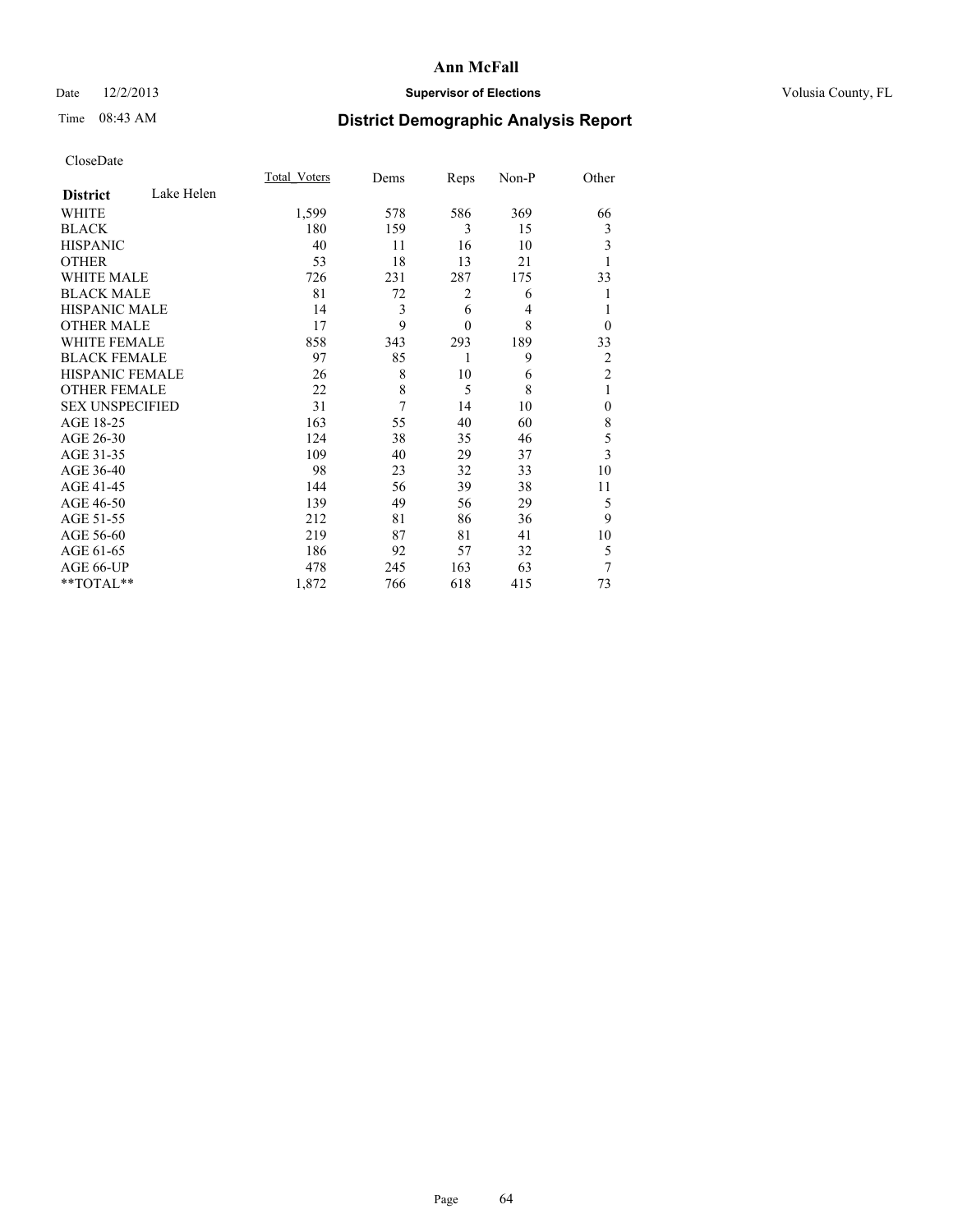# Date  $12/2/2013$  **Supervisor of Elections** Volusia County, FL

# Time 08:43 AM **District Demographic Analysis Report**

|                        | Total Voters         | Dems  | Reps  | Non-P | Other          |
|------------------------|----------------------|-------|-------|-------|----------------|
| <b>District</b>        | New Smyrna Bch Zne 1 |       |       |       |                |
| WHITE                  | 4,502                | 1,437 | 1,957 | 986   | 122            |
| <b>BLACK</b>           | 13                   | 8     | 2     | 3     | $\overline{0}$ |
| <b>HISPANIC</b>        | 59                   | 19    | 17    | 21    | 2              |
| <b>OTHER</b>           | 146                  | 34    | 43    | 65    | 4              |
| WHITE MALE             | 2,101                | 554   | 961   | 512   | 74             |
| <b>BLACK MALE</b>      | 6                    | 3     | 1     | 2     | $\mathbf{0}$   |
| <b>HISPANIC MALE</b>   | 28                   | 7     | 6     | 15    | $\theta$       |
| <b>OTHER MALE</b>      | 46                   | 9     | 17    | 19    | 1              |
| <b>WHITE FEMALE</b>    | 2,363                | 869   | 984   | 463   | 47             |
| <b>BLACK FEMALE</b>    | 7                    | 5     | 1     | 1     | $\overline{0}$ |
| HISPANIC FEMALE        | 31                   | 12    | 11    | 6     | $\overline{2}$ |
| <b>OTHER FEMALE</b>    | 56                   | 18    | 19    | 16    | 3              |
| <b>SEX UNSPECIFIED</b> | 82                   | 21    | 19    | 41    | 1              |
| AGE 18-25              | 248                  | 59    | 74    | 109   | 6              |
| AGE 26-30              | 232                  | 75    | 66    | 84    | 7              |
| AGE 31-35              | 171                  | 43    | 53    | 68    | 7              |
| AGE 36-40              | 189                  | 54    | 69    | 51    | 15             |
| AGE 41-45              | 234                  | 74    | 87    | 71    | 2              |
| AGE 46-50              | 289                  | 72    | 142   | 68    | 7              |
| AGE 51-55              | 430                  | 131   | 201   | 87    | 11             |
| AGE 56-60              | 502                  | 171   | 198   | 116   | 17             |
| AGE 61-65              | 592                  | 197   | 247   | 132   | 16             |
| AGE 66-UP              | 1,833                | 622   | 882   | 289   | 40             |
| **TOTAL**              | 4,720                | 1,498 | 2,019 | 1,075 | 128            |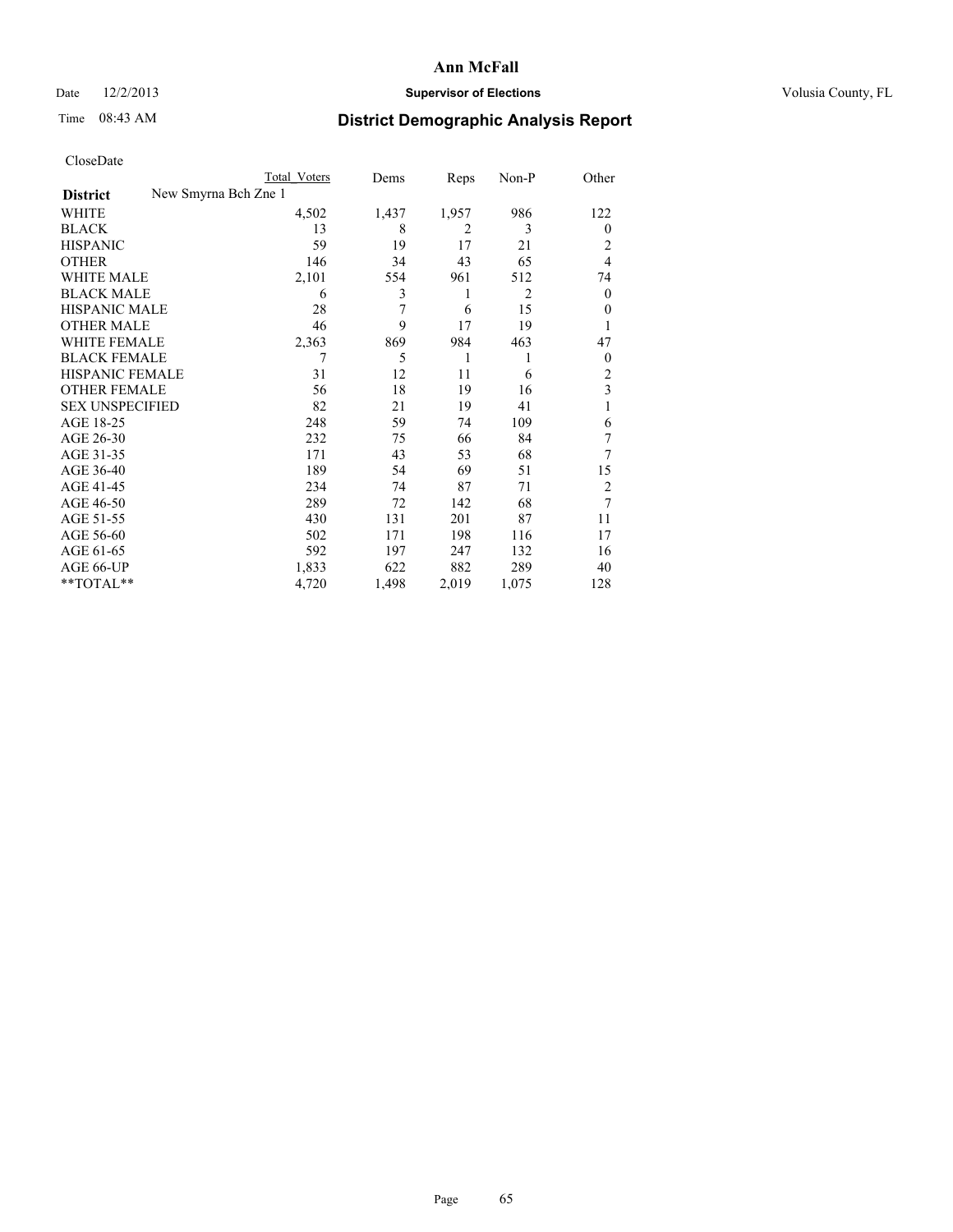## Date  $12/2/2013$  **Supervisor of Elections Supervisor of Elections** Volusia County, FL

# Time 08:43 AM **District Demographic Analysis Report**

|                                         | Total Voters | Dems           | Reps             | Non-P | Other          |
|-----------------------------------------|--------------|----------------|------------------|-------|----------------|
| New Smyrna Bch Zne 2<br><b>District</b> |              |                |                  |       |                |
| WHITE                                   | 3,841        | 1,303          | 1,414            | 992   | 132            |
| <b>BLACK</b>                            | 62           | 48             | 1                | 12    | 1              |
| <b>HISPANIC</b>                         | 52           | 17             | 15               | 20    | $\theta$       |
| <b>OTHER</b>                            | 131          | 35             | 33               | 61    | $\overline{2}$ |
| <b>WHITE MALE</b>                       | 1,744        | 516            | 662              | 493   | 73             |
| <b>BLACK MALE</b>                       | 24           | 20             | $\boldsymbol{0}$ | 4     | $\overline{0}$ |
| <b>HISPANIC MALE</b>                    | 26           | $\overline{4}$ | 8                | 14    | $\theta$       |
| <b>OTHER MALE</b>                       | 38           | 11             | 11               | 15    |                |
| <b>WHITE FEMALE</b>                     | 2,063        | 774            | 737              | 493   | 59             |
| <b>BLACK FEMALE</b>                     | 38           | 28             | 1                | 8     |                |
| <b>HISPANIC FEMALE</b>                  | 25           | 13             | 7                | 5     | $\mathbf{0}$   |
| <b>OTHER FEMALE</b>                     | 56           | 22             | 15               | 18    | 1              |
| <b>SEX UNSPECIFIED</b>                  | 72           | 15             | 22               | 35    | $\theta$       |
| AGE 18-25                               | 266          | 76             | 64               | 114   | 12             |
| AGE 26-30                               | 215          | 63             | 55               | 89    | 8              |
| AGE 31-35                               | 210          | 60             | 52               | 87    | 11             |
| AGE 36-40                               | 187          | 56             | 50               | 74    | 7              |
| AGE 41-45                               | 241          | 64             | 86               | 83    | 8              |
| AGE 46-50                               | 244          | 68             | 99               | 67    | 10             |
| AGE 51-55                               | 393          | 118            | 168              | 91    | 16             |
| AGE 56-60                               | 418          | 159            | 144              | 102   | 13             |
| AGE 61-65                               | 441          | 173            | 142              | 112   | 14             |
| AGE 66-UP                               | 1,471        | 566            | 603              | 266   | 36             |
| **TOTAL**                               | 4,086        | 1,403          | 1,463            | 1,085 | 135            |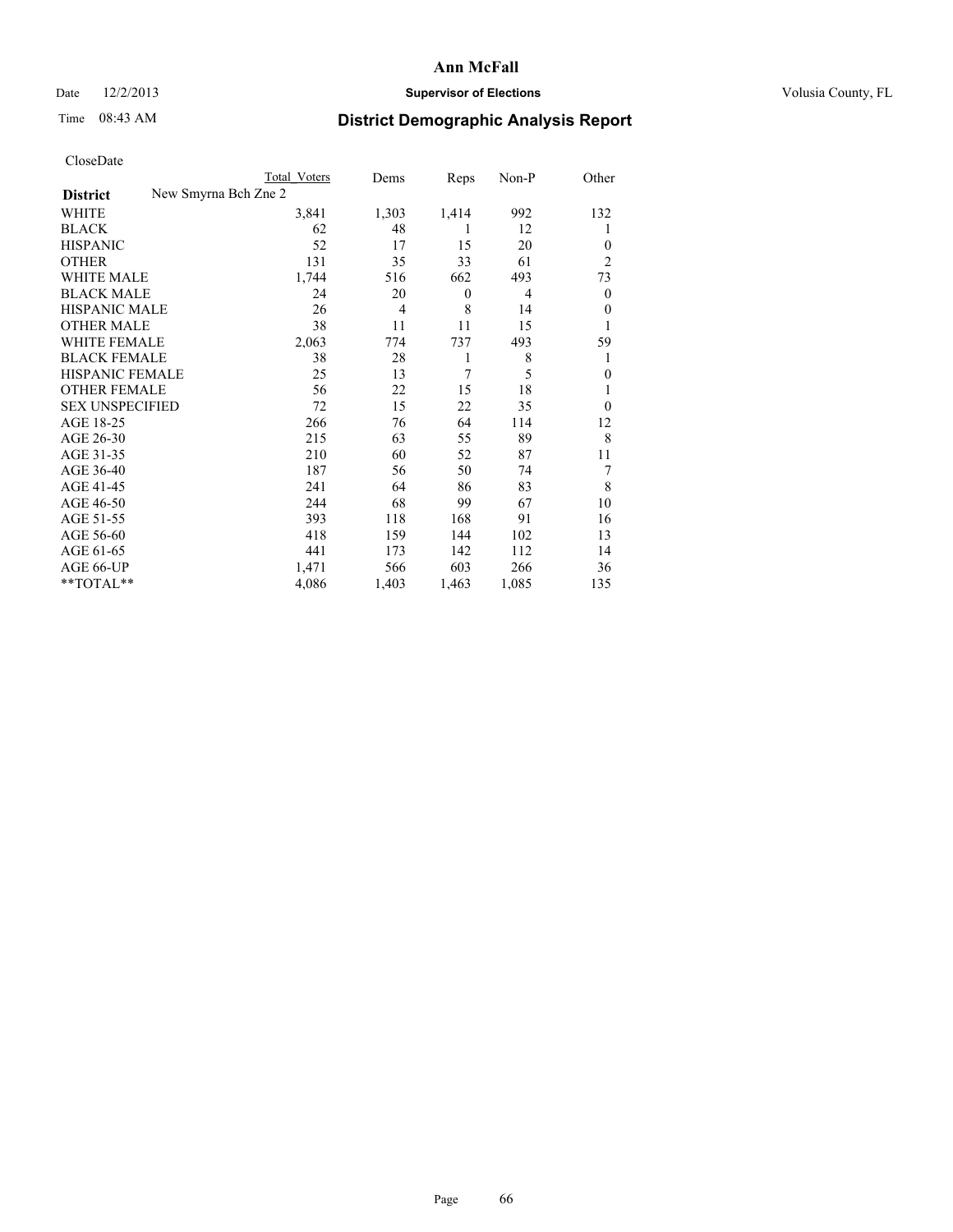# Date  $12/2/2013$  **Supervisor of Elections** Volusia County, FL

# Time 08:43 AM **District Demographic Analysis Report**

|                        | Total Voters         | Dems  | Reps           | Non-P          | Other          |
|------------------------|----------------------|-------|----------------|----------------|----------------|
| <b>District</b>        | New Smyrna Bch Zne 3 |       |                |                |                |
| WHITE                  | 4,390                | 1,324 | 1,873          | 1,049          | 144            |
| <b>BLACK</b>           | 34                   | 19    | 3              | 10             | 2              |
| <b>HISPANIC</b>        | 50                   | 18    | 11             | 20             | 1              |
| <b>OTHER</b>           | 149                  | 38    | 32             | 77             | $\overline{2}$ |
| WHITE MALE             | 2,018                | 523   | 902            | 514            | 79             |
| <b>BLACK MALE</b>      | 21                   | 10    | 1              | 8              | $\overline{2}$ |
| <b>HISPANIC MALE</b>   | 27                   | 10    | 8              | 8              | 1              |
| <b>OTHER MALE</b>      | 52                   | 14    | 13             | 25             | $\overline{0}$ |
| WHITE FEMALE           | 2,347                | 794   | 962            | 526            | 65             |
| <b>BLACK FEMALE</b>    | 13                   | 9     | $\overline{2}$ | $\overline{2}$ | $\overline{0}$ |
| <b>HISPANIC FEMALE</b> | 23                   | 8     | 3              | 12             | $\Omega$       |
| <b>OTHER FEMALE</b>    | 55                   | 21    | 13             | 19             | $\overline{2}$ |
| <b>SEX UNSPECIFIED</b> | 67                   | 10    | 15             | 42             | $\theta$       |
| AGE 18-25              | 229                  | 57    | 57             | 101            | 14             |
| AGE 26-30              | 211                  | 66    | 58             | 79             | 8              |
| AGE 31-35              | 211                  | 45    | 72             | 88             | 6              |
| AGE 36-40              | 186                  | 62    | 58             | 62             | 4              |
| AGE 41-45              | 217                  | 55    | 76             | 79             | 7              |
| AGE 46-50              | 320                  | 103   | 127            | 85             | 5              |
| AGE 51-55              | 367                  | 114   | 127            | 109            | 17             |
| AGE 56-60              | 446                  | 163   | 180            | 92             | 11             |
| AGE 61-65              | 466                  | 149   | 206            | 100            | 11             |
| AGE 66-UP              | 1,970                | 585   | 958            | 361            | 66             |
| **TOTAL**              | 4,623                | 1,399 | 1,919          | 1,156          | 149            |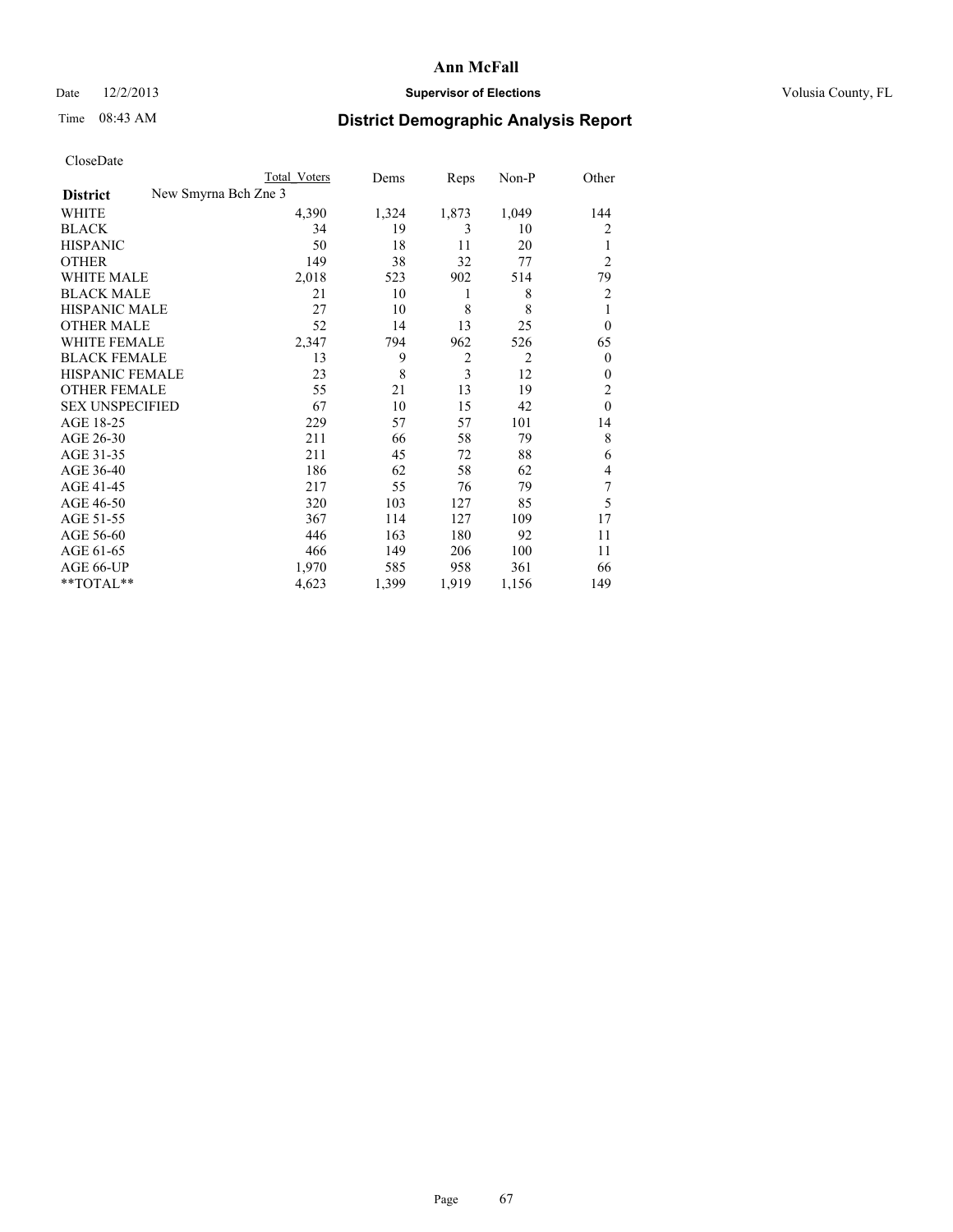# Date  $12/2/2013$  **Supervisor of Elections** Volusia County, FL

# Time 08:43 AM **District Demographic Analysis Report**

|                                         | <b>Total Voters</b> | Dems  | Reps  | Non-P | Other          |
|-----------------------------------------|---------------------|-------|-------|-------|----------------|
| New Smyrna Bch Zne 4<br><b>District</b> |                     |       |       |       |                |
| WHITE                                   | 3,297               | 996   | 1,353 | 841   | 107            |
| <b>BLACK</b>                            | 649                 | 560   | 11    | 72    | 6              |
| <b>HISPANIC</b>                         | 72                  | 27    | 26    | 16    | 3              |
| <b>OTHER</b>                            | 182                 | 58    | 31    | 86    | 7              |
| <b>WHITE MALE</b>                       | 1,503               | 395   | 653   | 405   | 50             |
| <b>BLACK MALE</b>                       | 265                 | 220   | 3     | 36    | 6              |
| <b>HISPANIC MALE</b>                    | 31                  | 11    | 11    | 8     |                |
| <b>OTHER MALE</b>                       | 60                  | 18    | 11    | 30    |                |
| <b>WHITE FEMALE</b>                     | 1,769               | 592   | 693   | 427   | 57             |
| <b>BLACK FEMALE</b>                     | 379                 | 336   | 8     | 35    | $\overline{0}$ |
| <b>HISPANIC FEMALE</b>                  | 41                  | 16    | 15    | 8     | $\overline{c}$ |
| <b>OTHER FEMALE</b>                     | 80                  | 33    | 15    | 27    | 5              |
| <b>SEX UNSPECIFIED</b>                  | 72                  | 20    | 12    | 39    | 1              |
| AGE 18-25                               | 373                 | 146   | 81    | 136   | 10             |
| AGE 26-30                               | 241                 | 101   | 56    | 78    | 6              |
| AGE 31-35                               | 227                 | 75    | 65    | 81    | 6              |
| AGE 36-40                               | 262                 | 92    | 86    | 75    | 9              |
| AGE 41-45                               | 279                 | 103   | 93    | 75    | 8              |
| AGE 46-50                               | 273                 | 97    | 104   | 66    | 6              |
| AGE 51-55                               | 363                 | 138   | 125   | 93    | 7              |
| AGE 56-60                               | 443                 | 176   | 159   | 93    | 15             |
| AGE 61-65                               | 459                 | 175   | 172   | 93    | 19             |
| AGE 66-UP                               | 1,280               | 538   | 480   | 225   | 37             |
| **TOTAL**                               | 4,200               | 1,641 | 1,421 | 1,015 | 123            |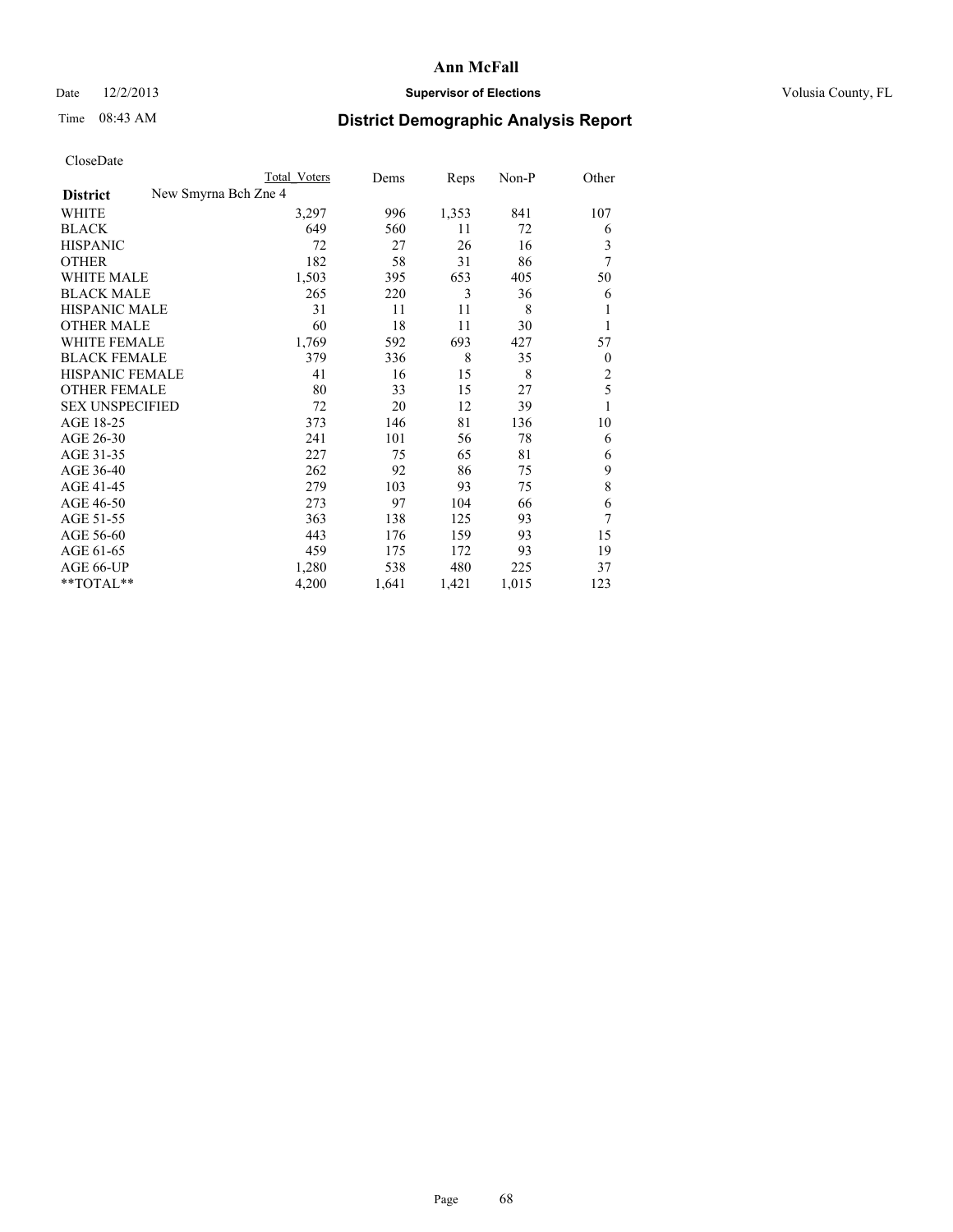## Date  $12/2/2013$  **Supervisor of Elections Supervisor of Elections** Volusia County, FL

# Time 08:43 AM **District Demographic Analysis Report**

|                        |          | Total Voters   | Dems           | Reps           | Non-P          | Other          |
|------------------------|----------|----------------|----------------|----------------|----------------|----------------|
| <b>District</b>        | Oak Hill |                |                |                |                |                |
| WHITE                  |          | 1,113          | 391            | 415            | 277            | 30             |
| <b>BLACK</b>           |          | 172            | 148            | $\overline{4}$ | 19             |                |
| <b>HISPANIC</b>        |          | 6              | 3              | $\overline{2}$ | 1              | $\theta$       |
| <b>OTHER</b>           |          | 33             | 6              | 9              | 15             | 3              |
| WHITE MALE             |          | 564            | 186            | 209            | 149            | 20             |
| <b>BLACK MALE</b>      |          | 71             | 58             | $\overline{2}$ | 10             | 1              |
| <b>HISPANIC MALE</b>   |          | $\overline{2}$ | $\theta$       | $\overline{2}$ | $\theta$       | $\mathbf{0}$   |
| <b>OTHER MALE</b>      |          | 14             | $\overline{c}$ | 5              | 6              | 1              |
| WHITE FEMALE           |          | 541            | 204            | 202            | 125            | 10             |
| <b>BLACK FEMALE</b>    |          | 100            | 89             | $\overline{2}$ | 9              | $\theta$       |
| <b>HISPANIC FEMALE</b> |          | 4              | 3              | $\mathbf{0}$   | 1              | $\theta$       |
| <b>OTHER FEMALE</b>    |          | 11             | 4              | 3              | $\overline{c}$ | $\overline{c}$ |
| <b>SEX UNSPECIFIED</b> |          | 17             | $\overline{2}$ | 5              | 10             | $\mathbf{0}$   |
| AGE 18-25              |          | 94             | 38             | 21             | 34             |                |
| AGE 26-30              |          | 68             | 26             | 14             | 27             |                |
| AGE 31-35              |          | 62             | 24             | 19             | 18             |                |
| AGE 36-40              |          | 56             | 20             | 15             | 18             | 3              |
| AGE 41-45              |          | 70             | 28             | 19             | 20             | 3              |
| AGE 46-50              |          | 95             | 35             | 34             | 22             | 4              |
| AGE 51-55              |          | 135            | 60             | 44             | 30             | 1              |
| AGE 56-60              |          | 140            | 62             | 46             | 27             | 5              |
| AGE 61-65              |          | 150            | 68             | 45             | 34             | 3              |
| AGE 66-UP              |          | 454            | 187            | 173            | 82             | 12             |
| **TOTAL**              |          | 1,324          | 548            | 430            | 312            | 34             |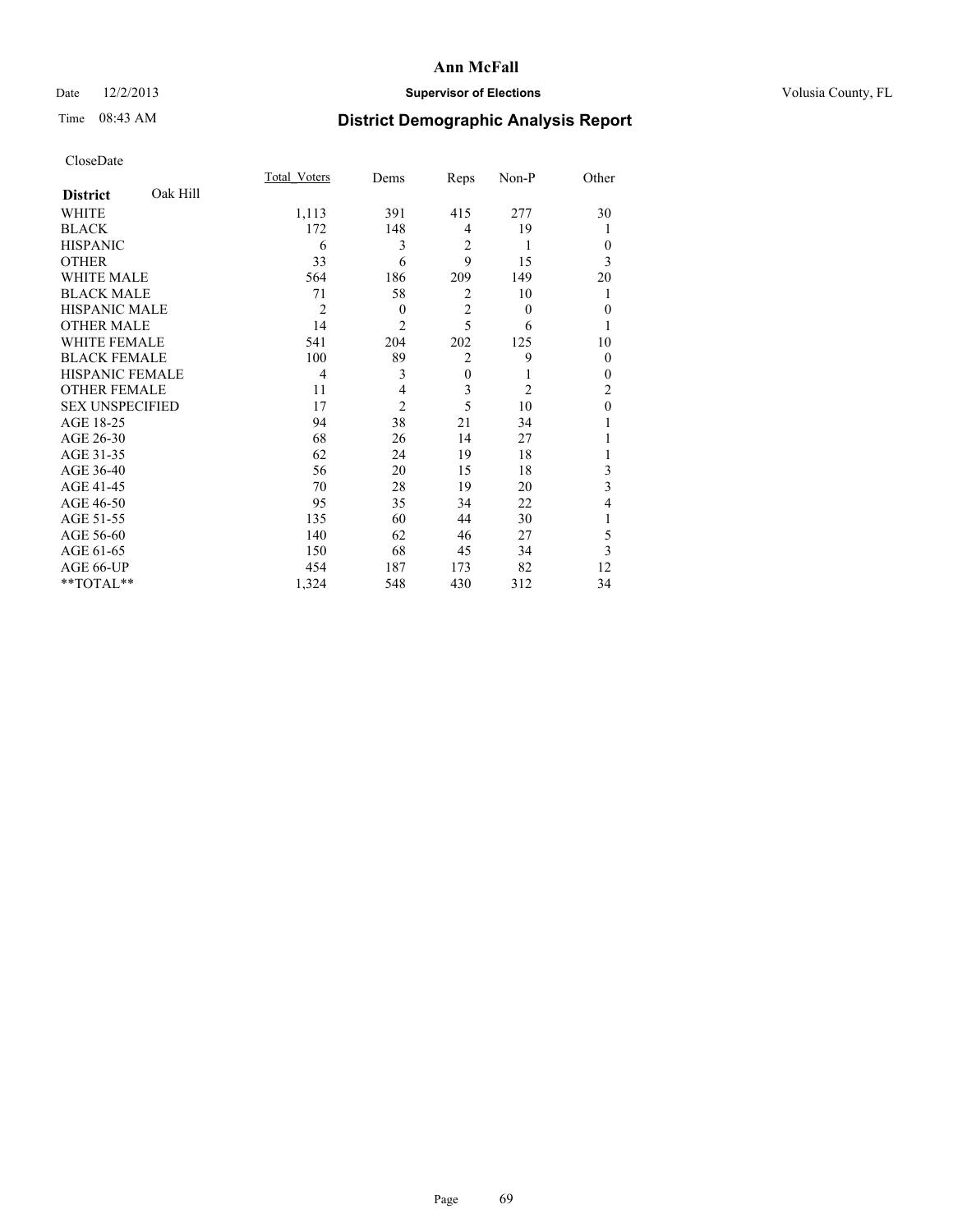# Date  $12/2/2013$  **Supervisor of Elections** Volusia County, FL

# Time 08:43 AM **District Demographic Analysis Report**

|                        |                    | Total Voters | Dems | Reps           | Non-P | Other          |
|------------------------|--------------------|--------------|------|----------------|-------|----------------|
| <b>District</b>        | Orange City Zone 1 |              |      |                |       |                |
| WHITE                  |                    | 636          | 224  | 239            | 142   | 31             |
| <b>BLACK</b>           |                    | 136          | 112  | 3              | 19    | $\overline{2}$ |
| <b>HISPANIC</b>        |                    | 370          | 175  | 56             | 134   | 5              |
| <b>OTHER</b>           |                    | 53           | 20   | 9              | 18    | 6              |
| WHITE MALE             |                    | 246          | 80   | 95             | 62    | 9              |
| <b>BLACK MALE</b>      |                    | 47           | 40   | 1              | 6     | $\overline{0}$ |
| <b>HISPANIC MALE</b>   |                    | 142          | 61   | 27             | 53    |                |
| <b>OTHER MALE</b>      |                    | 16           | 7    | $\overline{4}$ | 3     | $\overline{2}$ |
| WHITE FEMALE           |                    | 384          | 142  | 141            | 79    | 22             |
| <b>BLACK FEMALE</b>    |                    | 88           | 71   | $\overline{2}$ | 13    | $\overline{2}$ |
| <b>HISPANIC FEMALE</b> |                    | 225          | 114  | 28             | 79    | $\overline{4}$ |
| <b>OTHER FEMALE</b>    |                    | 23           | 10   | 3              | 7     | 3              |
| <b>SEX UNSPECIFIED</b> |                    | 24           | 6    | 6              | 11    | 1              |
| AGE 18-25              |                    | 109          | 46   | 15             | 44    | 4              |
| AGE 26-30              |                    | 92           | 41   | 18             | 33    | $\mathbf{0}$   |
| AGE 31-35              |                    | 117          | 45   | 25             | 38    | 9              |
| AGE 36-40              |                    | 84           | 22   | 23             | 39    | $\overline{0}$ |
| AGE 41-45              |                    | 76           | 32   | 20             | 22    | $\overline{2}$ |
| AGE 46-50              |                    | 79           | 37   | 15             | 24    | 3              |
| AGE 51-55              |                    | 77           | 40   | 17             | 16    | $\overline{4}$ |
| AGE 56-60              |                    | 76           | 33   | 17             | 24    | $\overline{c}$ |
| AGE 61-65              |                    | 89           | 38   | 30             | 17    | $\overline{4}$ |
| AGE 66-UP              |                    | 396          | 197  | 127            | 56    | 16             |
| **TOTAL**              |                    | 1,195        | 531  | 307            | 313   | 44             |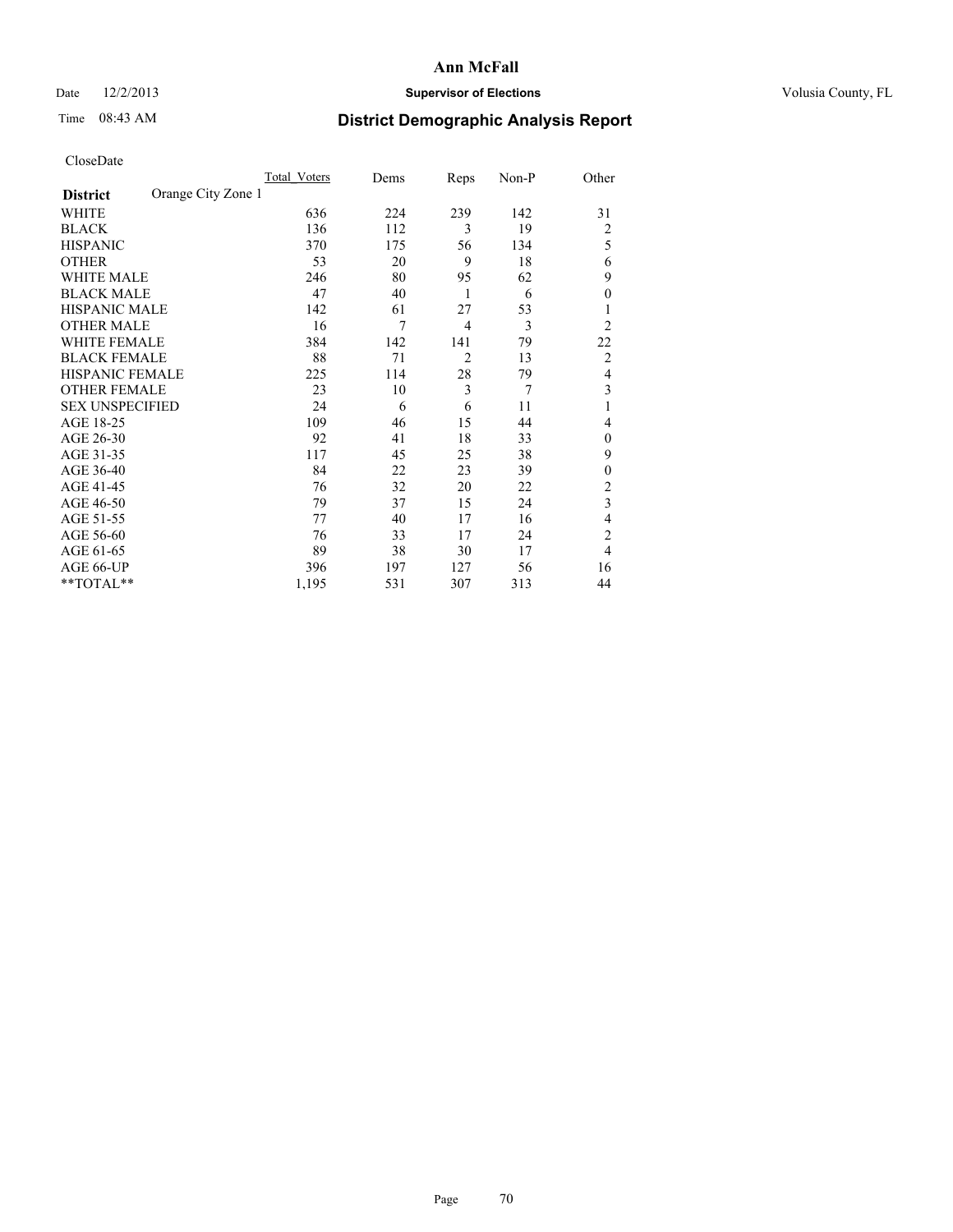# Date  $12/2/2013$  **Supervisor of Elections** Volusia County, FL

# Time 08:43 AM **District Demographic Analysis Report**

|                        |                    | Total Voters | Dems | Reps | Non-P    | Other          |
|------------------------|--------------------|--------------|------|------|----------|----------------|
| <b>District</b>        | Orange City Zone 2 |              |      |      |          |                |
| WHITE                  |                    | 911          | 292  | 358  | 211      | 50             |
| <b>BLACK</b>           |                    | 45           | 37   | 4    | 4        | $\theta$       |
| <b>HISPANIC</b>        |                    | 127          | 62   | 20   | 43       | 2              |
| <b>OTHER</b>           |                    | 61           | 21   | 17   | 23       | $\theta$       |
| WHITE MALE             |                    | 426          | 114  | 168  | 110      | 34             |
| <b>BLACK MALE</b>      |                    | 19           | 12   | 3    | 4        | $\overline{0}$ |
| <b>HISPANIC MALE</b>   |                    | 57           | 28   | 11   | 17       |                |
| <b>OTHER MALE</b>      |                    | 26           | 8    | 10   | 8        | $\mathbf{0}$   |
| <b>WHITE FEMALE</b>    |                    | 483          | 176  | 190  | 101      | 16             |
| <b>BLACK FEMALE</b>    |                    | 26           | 25   | 1    | $\theta$ | $\theta$       |
| <b>HISPANIC FEMALE</b> |                    | 69           | 34   | 9    | 25       | 1              |
| <b>OTHER FEMALE</b>    |                    | 20           | 10   | 3    | 7        | $\theta$       |
| <b>SEX UNSPECIFIED</b> |                    | 18           | 5    | 4    | 9        | $\mathbf{0}$   |
| AGE 18-25              |                    | 126          | 40   | 23   | 54       | 9              |
| AGE 26-30              |                    | 73           | 26   | 22   | 24       | 1              |
| AGE 31-35              |                    | 91           | 27   | 27   | 31       | 6              |
| AGE 36-40              |                    | 82           | 31   | 27   | 20       | 4              |
| AGE 41-45              |                    | 87           | 28   | 26   | 27       | 6              |
| AGE 46-50              |                    | 125          | 49   | 43   | 28       | 5              |
| AGE 51-55              |                    | 114          | 33   | 49   | 25       | 7              |
| AGE 56-60              |                    | 117          | 49   | 42   | 24       | $\overline{c}$ |
| AGE 61-65              |                    | 96           | 28   | 45   | 20       | 3              |
| AGE 66-UP              |                    | 233          | 101  | 95   | 28       | 9              |
| **TOTAL**              |                    | 1,144        | 412  | 399  | 281      | 52             |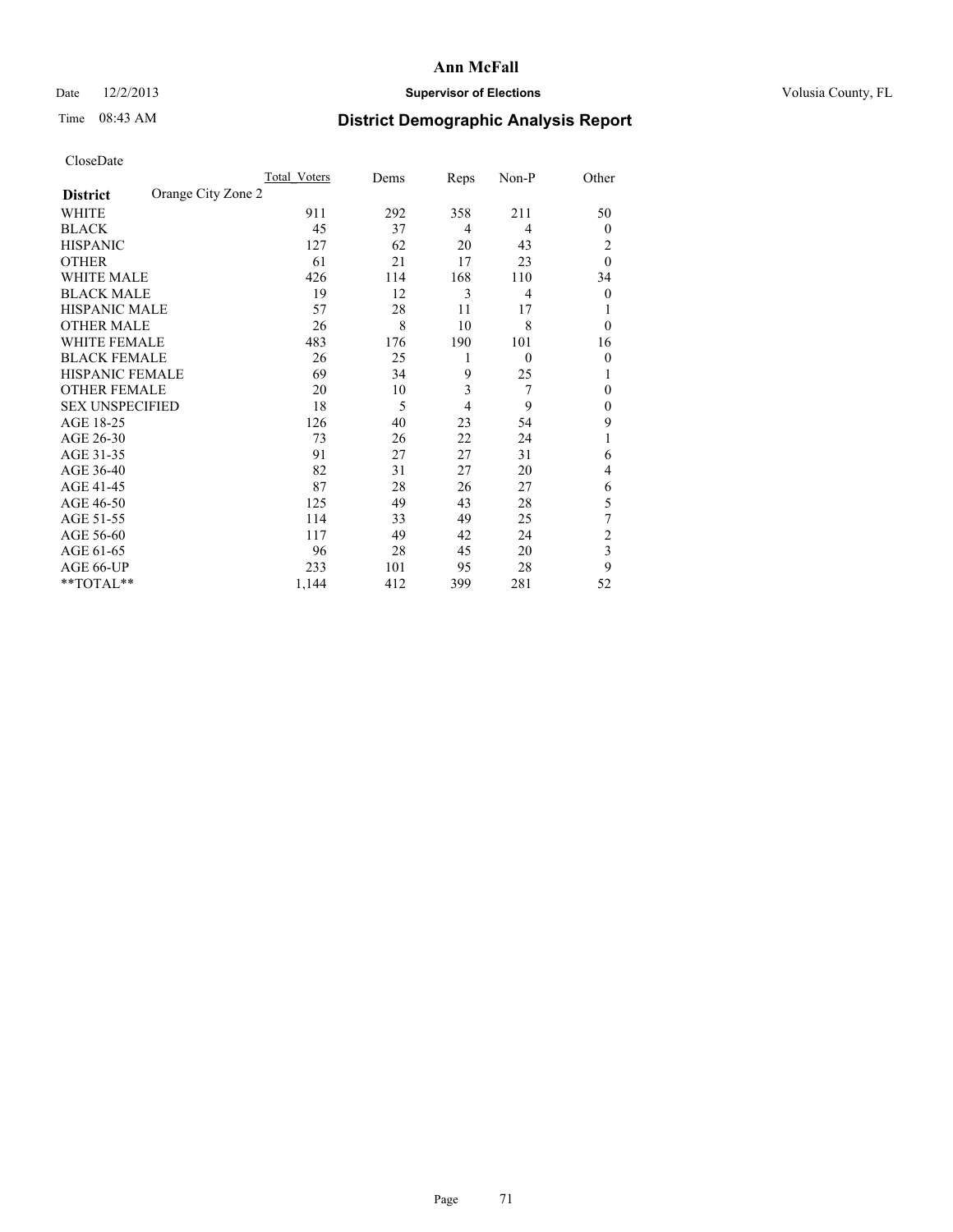# Date  $12/2/2013$  **Supervisor of Elections** Volusia County, FL

# Time 08:43 AM **District Demographic Analysis Report**

|                        |                    | Total Voters | Dems | Reps           | Non-P | Other          |
|------------------------|--------------------|--------------|------|----------------|-------|----------------|
| <b>District</b>        | Orange City Zone 3 |              |      |                |       |                |
| WHITE                  |                    | 1,021        | 333  | 401            | 244   | 43             |
| <b>BLACK</b>           |                    | 72           | 54   | $\overline{2}$ | 14    | $\overline{2}$ |
| <b>HISPANIC</b>        |                    | 174          | 96   | 26             | 50    | 2              |
| <b>OTHER</b>           |                    | 68           | 20   | 11             | 36    |                |
| WHITE MALE             |                    | 444          | 124  | 183            | 114   | 23             |
| <b>BLACK MALE</b>      |                    | 28           | 20   | 1              | 6     | 1              |
| <b>HISPANIC MALE</b>   |                    | 72           | 34   | 13             | 24    |                |
| <b>OTHER MALE</b>      |                    | 28           | 11   | $\overline{4}$ | 13    | $\overline{0}$ |
| WHITE FEMALE           |                    | 570          | 206  | 216            | 128   | 20             |
| <b>BLACK FEMALE</b>    |                    | 44           | 34   | 1              | 8     | 1              |
| <b>HISPANIC FEMALE</b> |                    | 100          | 60   | 13             | 26    |                |
| <b>OTHER FEMALE</b>    |                    | 24           | 6    | 5              | 12    |                |
| <b>SEX UNSPECIFIED</b> |                    | 25           | 8    | $\overline{4}$ | 13    | $\theta$       |
| AGE 18-25              |                    | 93           | 29   | 21             | 35    | 8              |
| AGE 26-30              |                    | 69           | 27   | 15             | 26    | 1              |
| AGE 31-35              |                    | 70           | 29   | 17             | 21    | 3              |
| AGE 36-40              |                    | 67           | 20   | 22             | 24    | 1              |
| AGE 41-45              |                    | 89           | 30   | 27             | 32    | $\theta$       |
| AGE 46-50              |                    | 84           | 31   | 27             | 23    | 3              |
| AGE 51-55              |                    | 91           | 34   | 33             | 21    | 3              |
| AGE 56-60              |                    | 105          | 46   | 33             | 26    | $\theta$       |
| AGE 61-65              |                    | 130          | 48   | 41             | 36    | 5              |
| AGE 66-UP              |                    | 537          | 209  | 204            | 100   | 24             |
| **TOTAL**              |                    | 1,335        | 503  | 440            | 344   | 48             |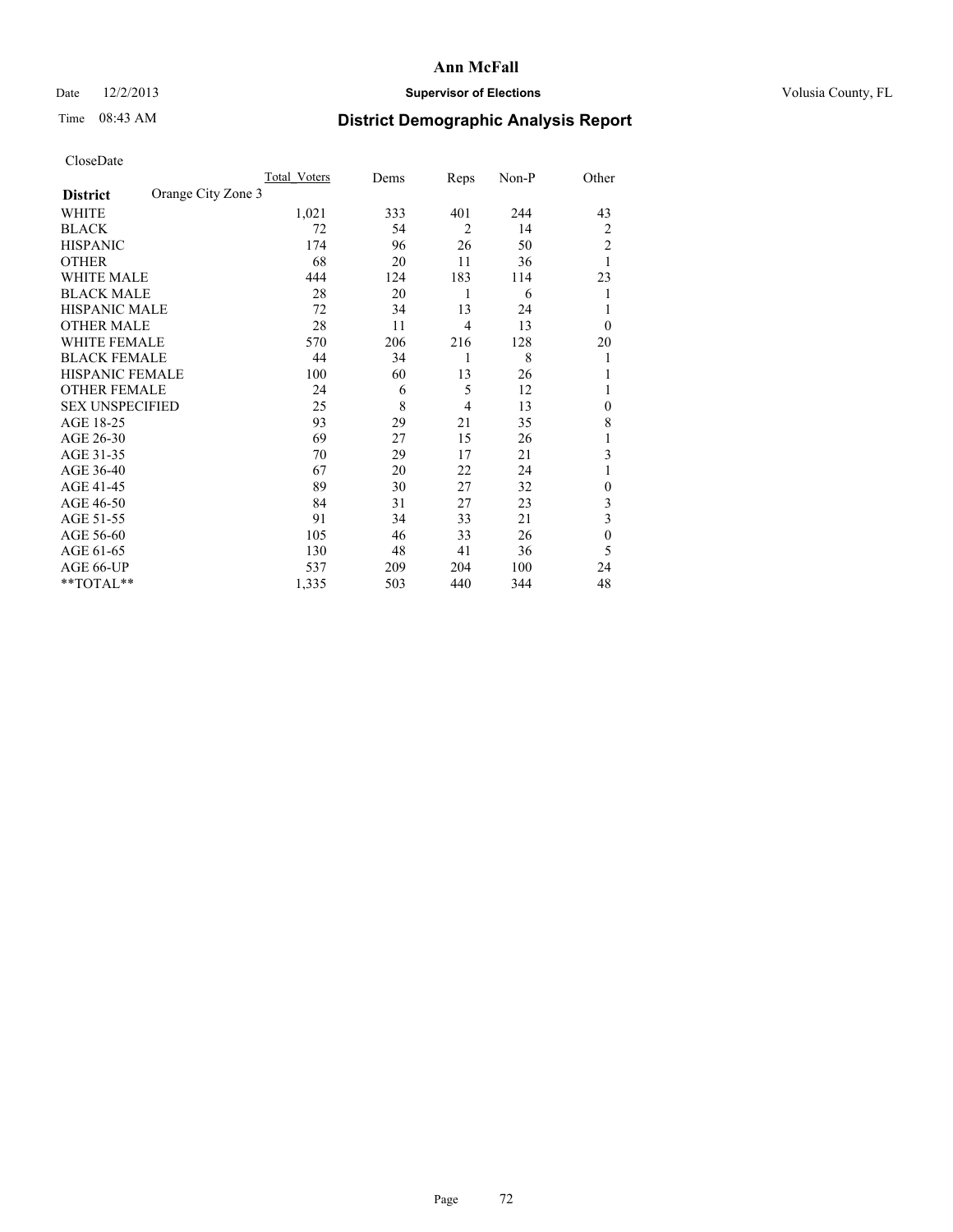## Date  $12/2/2013$  **Supervisor of Elections** Volusia County, FL

# Time 08:43 AM **District Demographic Analysis Report**

|                                       | Total Voters | Dems           | Reps             | Non-P          | Other          |
|---------------------------------------|--------------|----------------|------------------|----------------|----------------|
| Orange City Zone 4<br><b>District</b> |              |                |                  |                |                |
| WHITE                                 | 1,127        | 356            | 441              | 284            | 46             |
| <b>BLACK</b>                          | 14           | 10             | $\theta$         | $\overline{4}$ | $\overline{0}$ |
| <b>HISPANIC</b>                       | 47           | 23             | 5                | 16             | 3              |
| <b>OTHER</b>                          | 41           | 6              | 11               | 23             |                |
| WHITE MALE                            | 523          | 140            | 214              | 146            | 23             |
| <b>BLACK MALE</b>                     | 5            | 4              | $\boldsymbol{0}$ | 1              | $\Omega$       |
| <b>HISPANIC MALE</b>                  | 21           | 10             | $\overline{4}$   | 6              |                |
| <b>OTHER MALE</b>                     | 14           | $\overline{2}$ | $\overline{4}$   | 8              | $\Omega$       |
| <b>WHITE FEMALE</b>                   | 593          | 212            | 222              | 136            | 23             |
| <b>BLACK FEMALE</b>                   | 9            | 6              | $\overline{0}$   | 3              | $\overline{0}$ |
| <b>HISPANIC FEMALE</b>                | 26           | 13             | 1                | 10             | 2              |
| <b>OTHER FEMALE</b>                   | 14           | $\overline{4}$ | $\overline{4}$   | 6              | $\theta$       |
| <b>SEX UNSPECIFIED</b>                | 24           | 4              | 8                | 11             |                |
| AGE 18-25                             | 125          | 27             | 39               | 49             | 10             |
| AGE 26-30                             | 80           | 23             | 19               | 33             | 5              |
| AGE 31-35                             | 90           | 27             | 32               | 28             | 3              |
| AGE 36-40                             | 70           | 18             | 23               | 27             | $\overline{c}$ |
| AGE 41-45                             | 94           | 24             | 30               | 35             | 5              |
| AGE 46-50                             | 107          | 23             | 39               | 40             | 5              |
| AGE 51-55                             | 120          | 33             | 49               | 35             | 3              |
| AGE 56-60                             | 122          | 43             | 55               | 18             | 6              |
| AGE 61-65                             | 118          | 52             | 39               | 23             | 4              |
| AGE 66-UP                             | 303          | 125            | 132              | 39             | 7              |
| **TOTAL**                             | 1,229        | 395            | 457              | 327            | 50             |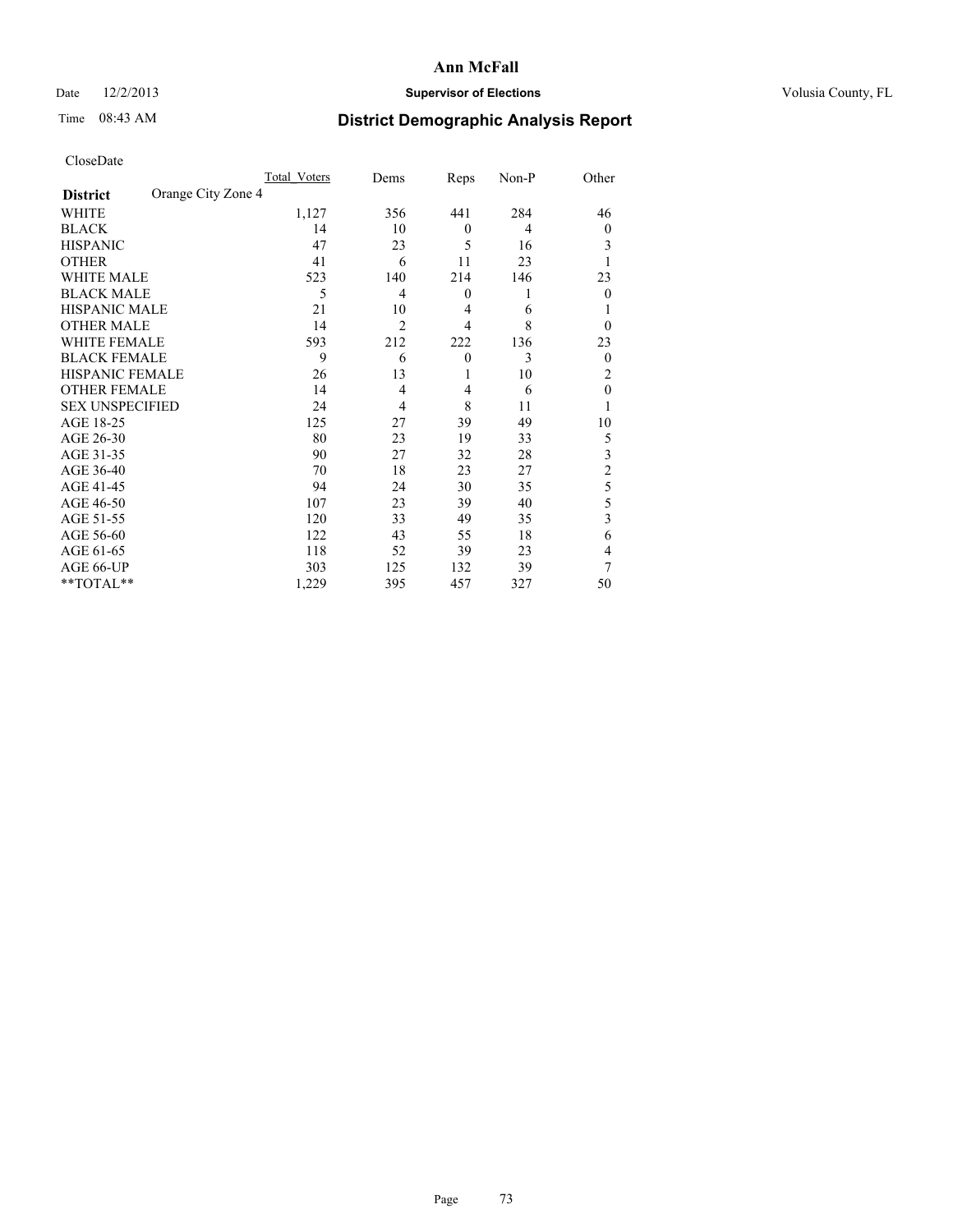## Date  $12/2/2013$  **Supervisor of Elections** Volusia County, FL

# Time 08:43 AM **District Demographic Analysis Report**

|                        |                    | Total Voters | Dems | Reps           | Non-P | Other          |
|------------------------|--------------------|--------------|------|----------------|-------|----------------|
| <b>District</b>        | Orange City Zone 5 |              |      |                |       |                |
| WHITE                  |                    | 1,352        | 390  | 610            | 300   | 52             |
| <b>BLACK</b>           |                    | 107          | 87   | $\overline{2}$ | 17    | 1              |
| <b>HISPANIC</b>        |                    | 98           | 41   | 16             | 41    | $\Omega$       |
| <b>OTHER</b>           |                    | 68           | 27   | 15             | 25    |                |
| WHITE MALE             |                    | 538          | 136  | 241            | 127   | 34             |
| <b>BLACK MALE</b>      |                    | 44           | 31   | 2              | 10    | 1              |
| <b>HISPANIC MALE</b>   |                    | 44           | 19   | 8              | 17    | $\overline{0}$ |
| <b>OTHER MALE</b>      |                    | 19           | 9    | 4              | 5     | 1              |
| WHITE FEMALE           |                    | 804          | 252  | 366            | 168   | 18             |
| <b>BLACK FEMALE</b>    |                    | 61           | 54   | $\theta$       | 7     | $\overline{0}$ |
| <b>HISPANIC FEMALE</b> |                    | 54           | 22   | 8              | 24    | $\Omega$       |
| <b>OTHER FEMALE</b>    |                    | 33           | 15   | 8              | 10    | $\Omega$       |
| <b>SEX UNSPECIFIED</b> |                    | 28           | 7    | 6              | 15    | $\overline{0}$ |
| AGE 18-25              |                    | 61           | 20   | 10             | 29    | $\overline{2}$ |
| AGE 26-30              |                    | 44           | 26   | 9              | 9     | $\mathbf{0}$   |
| AGE 31-35              |                    | 57           | 15   | 14             | 27    |                |
| AGE 36-40              |                    | 49           | 14   | 19             | 16    | $\overline{0}$ |
| AGE 41-45              |                    | 71           | 29   | 16             | 23    | 3              |
| AGE 46-50              |                    | 67           | 20   | 20             | 27    | $\theta$       |
| AGE 51-55              |                    | 89           | 36   | 21             | 28    | $\overline{4}$ |
| AGE 56-60              |                    | 110          | 48   | 29             | 32    |                |
| AGE 61-65              |                    | 99           | 38   | 31             | 25    | 5              |
| AGE 66-UP              |                    | 978          | 299  | 474            | 167   | 38             |
| $*$ TOTAL $*$          |                    | 1,625        | 545  | 643            | 383   | 54             |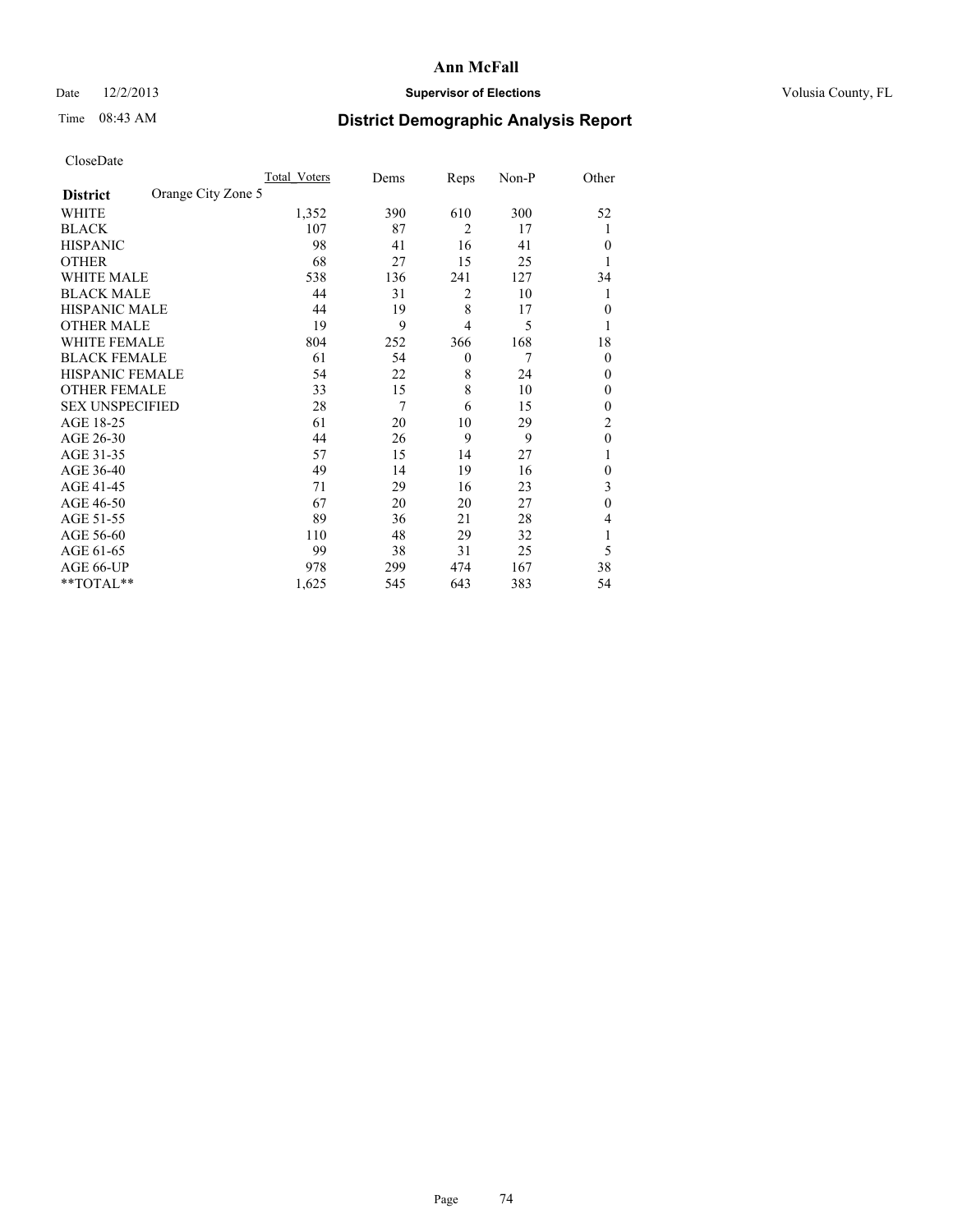## Date  $12/2/2013$  **Supervisor of Elections Supervisor of Elections** Volusia County, FL

## Time 08:43 AM **District Demographic Analysis Report**

|                                        | <b>Total Voters</b> | Dems  | Reps           | Non-P | Other            |
|----------------------------------------|---------------------|-------|----------------|-------|------------------|
| Ormond Beach Zone 1<br><b>District</b> |                     |       |                |       |                  |
| <b>WHITE</b>                           | 7,190               | 2,249 | 3,171          | 1,536 | 234              |
| <b>BLACK</b>                           | 110                 | 75    | 8              | 20    | 7                |
| <b>HISPANIC</b>                        | 136                 | 50    | 43             | 40    | 3                |
| <b>OTHER</b>                           | 356                 | 104   | 106            | 139   | 7                |
| <b>WHITE MALE</b>                      | 3,302               | 939   | 1,486          | 756   | 121              |
| <b>BLACK MALE</b>                      | 54                  | 35    | $\overline{4}$ | 10    | 5                |
| HISPANIC MALE                          | 67                  | 19    | 26             | 19    | 3                |
| <b>OTHER MALE</b>                      | 141                 | 42    | 47             | 50    | $\overline{c}$   |
| <b>WHITE FEMALE</b>                    | 3,848               | 1,300 | 1,674          | 765   | 109              |
| <b>BLACK FEMALE</b>                    | 55                  | 40    | $\overline{4}$ | 9     | $\overline{c}$   |
| <b>HISPANIC FEMALE</b>                 | 66                  | 29    | 16             | 21    | $\boldsymbol{0}$ |
| <b>OTHER FEMALE</b>                    | 151                 | 47    | 43             | 56    | 5                |
| <b>SEX UNSPECIFIED</b>                 | 108                 | 27    | 28             | 49    | 4                |
| AGE 18-25                              | 547                 | 153   | 178            | 196   | 20               |
| AGE 26-30                              | 362                 | 100   | 131            | 117   | 14               |
| AGE 31-35                              | 331                 | 78    | 125            | 114   | 14               |
| AGE 36-40                              | 389                 | 112   | 155            | 103   | 19               |
| AGE 41-45                              | 541                 | 146   | 246            | 130   | 19               |
| AGE 46-50                              | 620                 | 176   | 274            | 156   | 14               |
| AGE 51-55                              | 664                 | 213   | 293            | 148   | 10               |
| AGE 56-60                              | 795                 | 267   | 361            | 141   | 26               |
| AGE 61-65                              | 818                 | 279   | 350            | 168   | 21               |
| AGE 66-UP                              | 2,725               | 954   | 1,215          | 462   | 94               |
| **TOTAL**                              | 7,792               | 2,478 | 3,328          | 1,735 | 251              |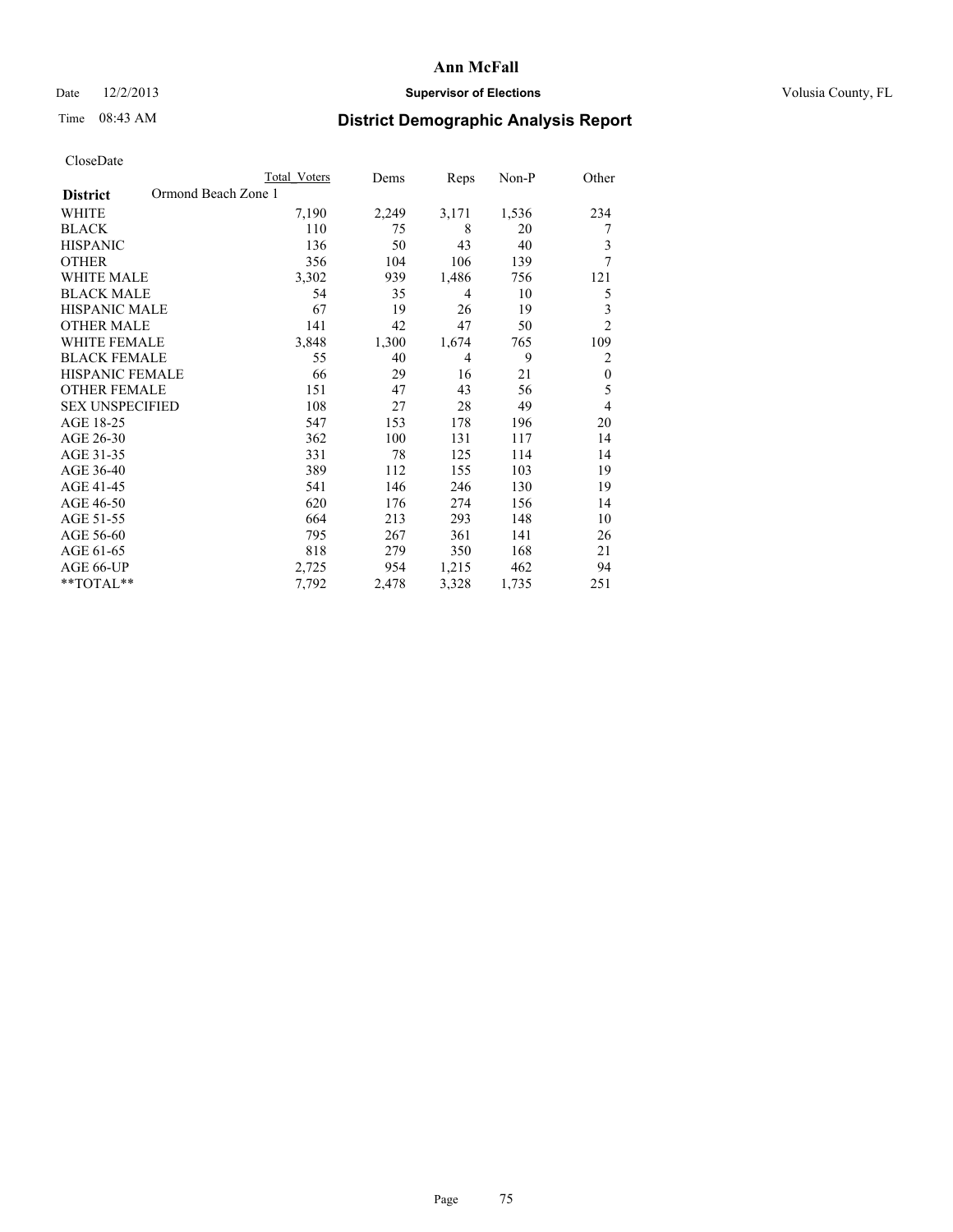## Date  $12/2/2013$  **Supervisor of Elections** Volusia County, FL

# Time 08:43 AM **District Demographic Analysis Report**

|                                        | <b>Total Voters</b> | Dems  | Reps  | Non-P | Other                   |
|----------------------------------------|---------------------|-------|-------|-------|-------------------------|
| Ormond Beach Zone 2<br><b>District</b> |                     |       |       |       |                         |
| <b>WHITE</b>                           | 5,418               | 1,995 | 1,950 | 1,288 | 185                     |
| <b>BLACK</b>                           | 370                 | 294   | 17    | 53    | 6                       |
| <b>HISPANIC</b>                        | 159                 | 70    | 41    | 46    | $\overline{c}$          |
| <b>OTHER</b>                           | 362                 | 132   | 85    | 136   | 9                       |
| WHITE MALE                             | 2,421               | 759   | 944   | 623   | 95                      |
| <b>BLACK MALE</b>                      | 153                 | 108   | 11    | 30    | 4                       |
| HISPANIC MALE                          | 63                  | 24    | 18    | 19    | $\overline{c}$          |
| <b>OTHER MALE</b>                      | 131                 | 47    | 35    | 44    | 5                       |
| WHITE FEMALE                           | 2,960               | 1,225 | 994   | 652   | 89                      |
| <b>BLACK FEMALE</b>                    | 212                 | 183   | 6     | 21    | $\overline{c}$          |
| <b>HISPANIC FEMALE</b>                 | 96                  | 46    | 23    | 27    | $\boldsymbol{0}$        |
| <b>OTHER FEMALE</b>                    | 138                 | 63    | 38    | 35    | $\overline{c}$          |
| <b>SEX UNSPECIFIED</b>                 | 135                 | 36    | 24    | 72    | $\overline{\mathbf{3}}$ |
| AGE 18-25                              | 536                 | 185   | 141   | 195   | 15                      |
| AGE 26-30                              | 370                 | 133   | 88    | 139   | 10                      |
| AGE 31-35                              | 391                 | 139   | 87    | 153   | 12                      |
| AGE 36-40                              | 354                 | 127   | 99    | 115   | 13                      |
| AGE 41-45                              | 458                 | 151   | 158   | 132   | 17                      |
| AGE 46-50                              | 536                 | 174   | 208   | 130   | 24                      |
| AGE 51-55                              | 596                 | 217   | 207   | 150   | 22                      |
| AGE 56-60                              | 617                 | 259   | 198   | 136   | 24                      |
| AGE 61-65                              | 608                 | 270   | 194   | 125   | 19                      |
| AGE 66-UP                              | 1,843               | 836   | 713   | 248   | 46                      |
| **TOTAL**                              | 6,309               | 2,491 | 2,093 | 1,523 | 202                     |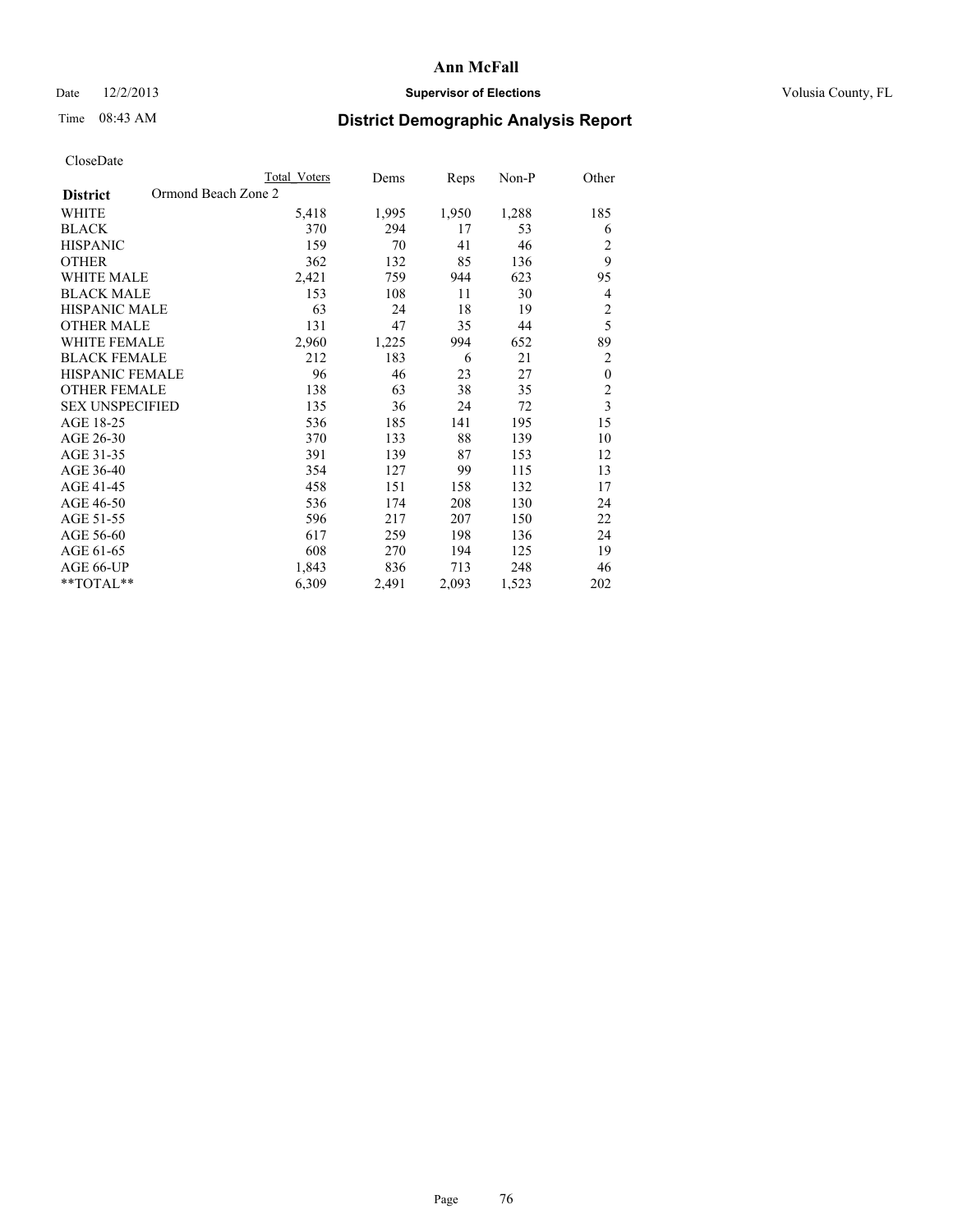## Date  $12/2/2013$  **Supervisor of Elections Supervisor of Elections** Volusia County, FL

# Time 08:43 AM **District Demographic Analysis Report**

|                                        | <b>Total Voters</b> | Dems  | Reps           | Non-P | Other                   |
|----------------------------------------|---------------------|-------|----------------|-------|-------------------------|
| Ormond Beach Zone 3<br><b>District</b> |                     |       |                |       |                         |
| WHITE                                  | 6,710               | 1,955 | 3,231          | 1,330 | 194                     |
| <b>BLACK</b>                           | 245                 | 189   | 12             | 38    | 6                       |
| <b>HISPANIC</b>                        | 183                 | 61    | 50             | 68    | 4                       |
| <b>OTHER</b>                           | 429                 | 120   | 111            | 190   | 8                       |
| WHITE MALE                             | 3,105               | 808   | 1,551          | 651   | 95                      |
| <b>BLACK MALE</b>                      | 105                 | 76    | 5              | 22    | $\overline{c}$          |
| <b>HISPANIC MALE</b>                   | 92                  | 24    | 32             | 34    | $\overline{c}$          |
| <b>OTHER MALE</b>                      | 161                 | 40    | 43             | 73    | 5                       |
| WHITE FEMALE                           | 3,555               | 1,133 | 1,664          | 660   | 98                      |
| <b>BLACK FEMALE</b>                    | 138                 | 112   | $\overline{7}$ | 15    | $\overline{4}$          |
| <b>HISPANIC FEMALE</b>                 | 90                  | 37    | 17             | 34    | $\overline{c}$          |
| <b>OTHER FEMALE</b>                    | 193                 | 66    | 51             | 73    | $\overline{\mathbf{3}}$ |
| <b>SEX UNSPECIFIED</b>                 | 128                 | 29    | 34             | 64    | $\mathbf{1}$            |
| AGE 18-25                              | 764                 | 211   | 274            | 258   | 21                      |
| AGE 26-30                              | 468                 | 138   | 183            | 136   | 11                      |
| AGE 31-35                              | 347                 | 98    | 138            | 102   | 9                       |
| AGE 36-40                              | 404                 | 102   | 151            | 129   | 22                      |
| AGE 41-45                              | 530                 | 148   | 247            | 119   | 16                      |
| AGE 46-50                              | 693                 | 167   | 335            | 171   | 20                      |
| AGE 51-55                              | 735                 | 226   | 347            | 145   | 17                      |
| AGE 56-60                              | 819                 | 269   | 385            | 153   | 12                      |
| AGE 61-65                              | 774                 | 271   | 347            | 133   | 23                      |
| AGE 66-UP                              | 2,033               | 695   | 997            | 280   | 61                      |
| **TOTAL**                              | 7,567               | 2,325 | 3,404          | 1,626 | 212                     |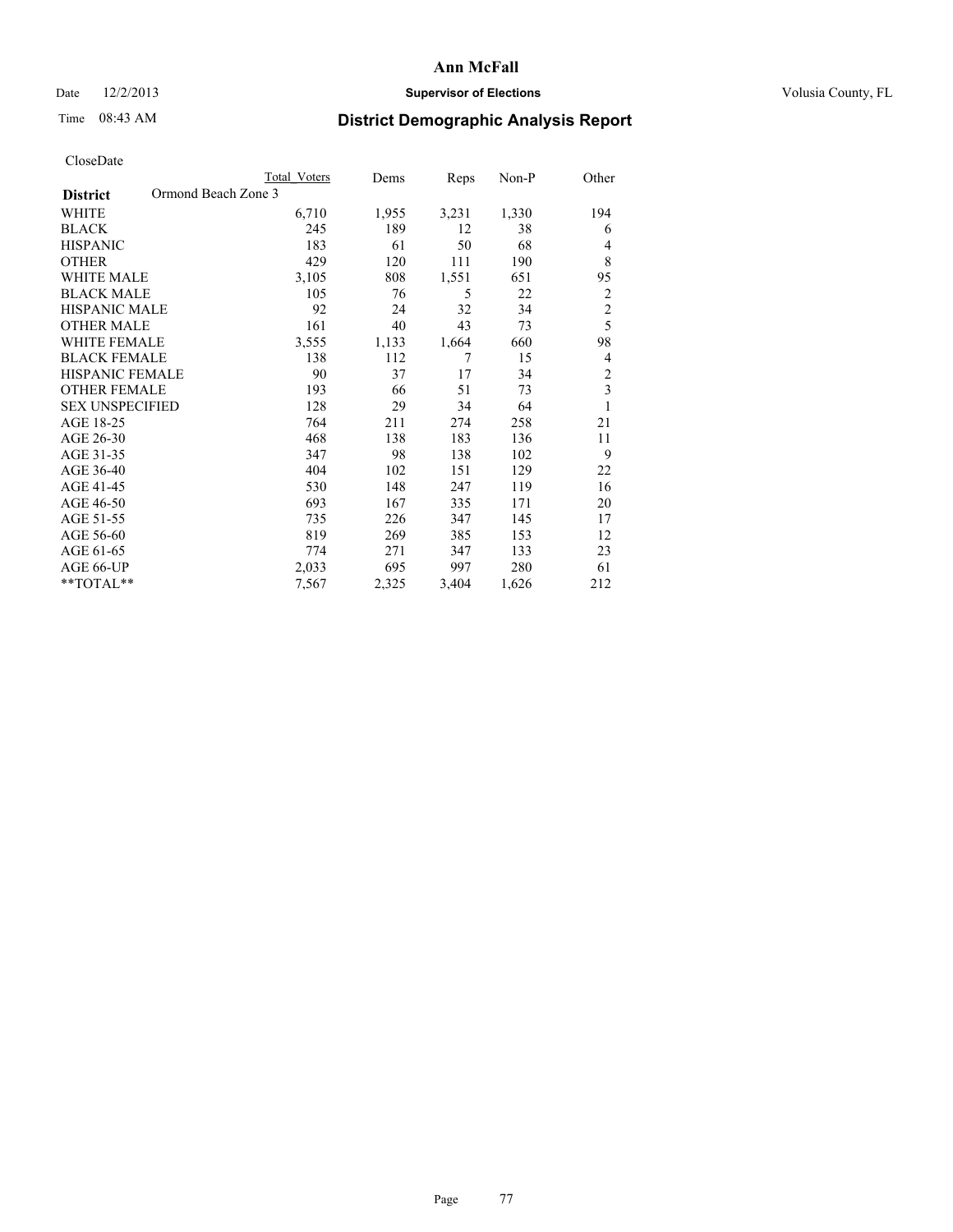## Date  $12/2/2013$  **Supervisor of Elections Supervisor of Elections** Volusia County, FL

# Time 08:43 AM **District Demographic Analysis Report**

|                        | Total Voters        | Dems  | Reps  | Non-P | Other          |
|------------------------|---------------------|-------|-------|-------|----------------|
| <b>District</b>        | Ormond Beach Zone 4 |       |       |       |                |
| WHITE                  | 6,432               | 2,181 | 2,529 | 1,480 | 242            |
| <b>BLACK</b>           | 185                 | 138   | 12    | 30    | 5              |
| <b>HISPANIC</b>        | 120                 | 64    | 18    | 36    | $\overline{2}$ |
| <b>OTHER</b>           | 316                 | 99    | 72    | 132   | 13             |
| <b>WHITE MALE</b>      | 2,830               | 830   | 1,155 | 711   | 134            |
| <b>BLACK MALE</b>      | 80                  | 58    | 4     | 16    | 2              |
| <b>HISPANIC MALE</b>   | 46                  | 22    | 10    | 12    | $\overline{c}$ |
| <b>OTHER MALE</b>      | 117                 | 38    | 22    | 50    | 7              |
| <b>WHITE FEMALE</b>    | 3,547               | 1,336 | 1,362 | 744   | 105            |
| <b>BLACK FEMALE</b>    | 104                 | 79    | 8     | 14    | 3              |
| <b>HISPANIC FEMALE</b> | 71                  | 42    | 8     | 21    | $\theta$       |
| <b>OTHER FEMALE</b>    | 132                 | 46    | 42    | 38    | 6              |
| <b>SEX UNSPECIFIED</b> | 126                 | 31    | 20    | 72    | 3              |
| AGE 18-25              | 500                 | 153   | 149   | 185   | 13             |
| AGE 26-30              | 357                 | 115   | 100   | 133   | 9              |
| AGE 31-35              | 276                 | 77    | 87    | 96    | 16             |
| AGE 36-40              | 306                 | 79    | 110   | 101   | 16             |
| AGE 41-45              | 359                 | 120   | 127   | 99    | 13             |
| AGE 46-50              | 472                 | 149   | 195   | 116   | 12             |
| AGE 51-55              | 625                 | 225   | 238   | 145   | 17             |
| AGE 56-60              | 672                 | 244   | 267   | 137   | 24             |
| AGE 61-65              | 652                 | 268   | 215   | 141   | 28             |
| AGE 66-UP              | 2,834               | 1,052 | 1,143 | 525   | 114            |
| **TOTAL**              | 7,053               | 2,482 | 2,631 | 1,678 | 262            |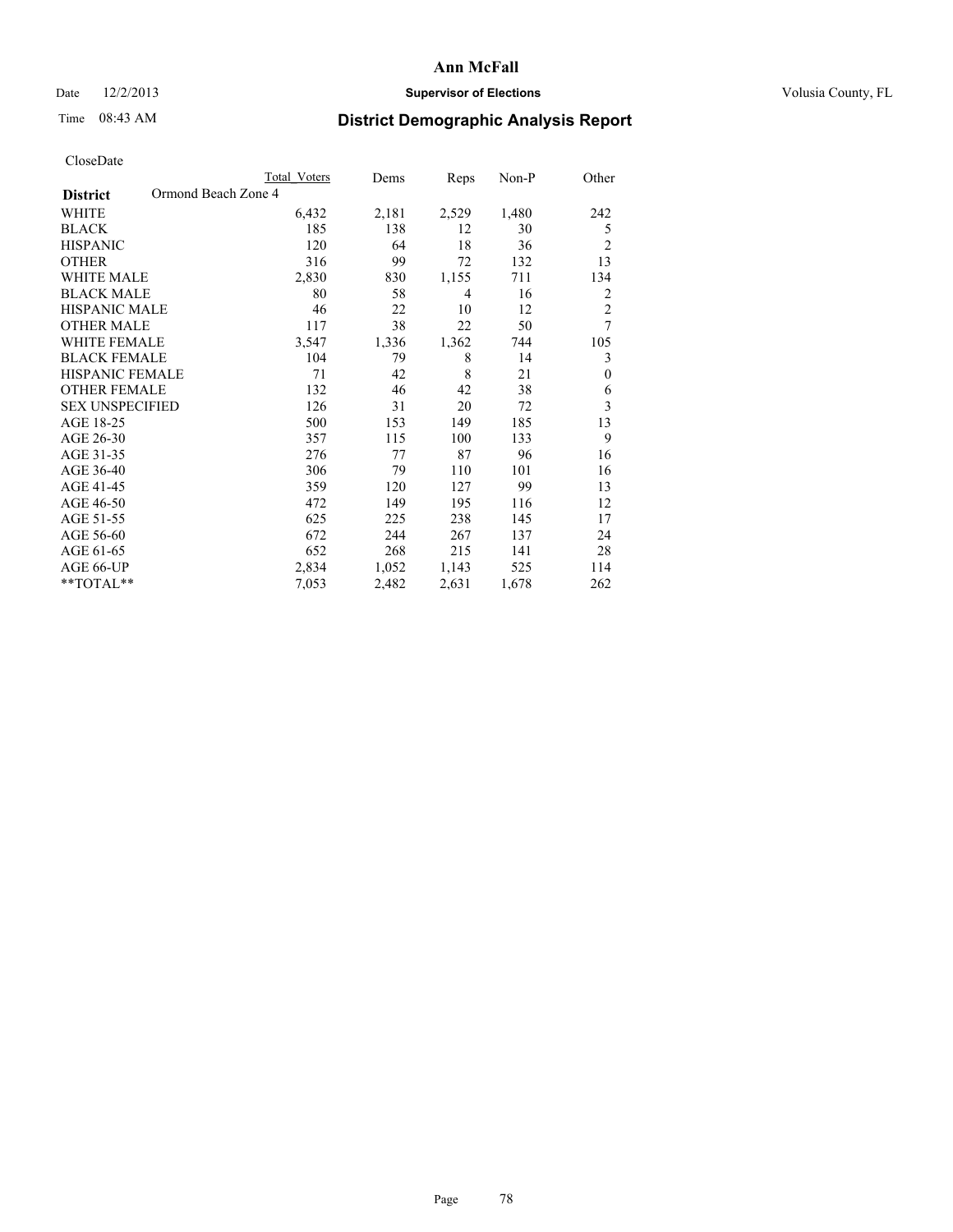## Date  $12/2/2013$  **Supervisor of Elections Supervisor of Elections** Volusia County, FL

# Time 08:43 AM **District Demographic Analysis Report**

|                        |         | <b>Total Voters</b> | Dems           | Reps           | Non-P          | Other          |
|------------------------|---------|---------------------|----------------|----------------|----------------|----------------|
| <b>District</b>        | Pierson |                     |                |                |                |                |
| WHITE                  |         | 540                 | 199            | 236            | 91             | 14             |
| <b>BLACK</b>           |         | 50                  | 43             | $\overline{2}$ | 5              | $\mathbf{0}$   |
| <b>HISPANIC</b>        |         | 122                 | 58             | 6              | 54             | 4              |
| <b>OTHER</b>           |         | 20                  | 5              | 5              | 10             | $\theta$       |
| WHITE MALE             |         | 261                 | 92             | 120            | 38             | 11             |
| <b>BLACK MALE</b>      |         | 22                  | 18             | 1              | 3              | $\mathbf{0}$   |
| <b>HISPANIC MALE</b>   |         | 51                  | 30             | 1              | 19             | 1              |
| <b>OTHER MALE</b>      |         | 9                   | 3              | $\overline{c}$ | $\overline{4}$ | 0              |
| <b>WHITE FEMALE</b>    |         | 275                 | 106            | 114            | 52             | 3              |
| <b>BLACK FEMALE</b>    |         | 28                  | 25             | 1              | $\overline{2}$ | $\mathbf{0}$   |
| <b>HISPANIC FEMALE</b> |         | 70                  | 28             | 5              | 34             | 3              |
| <b>OTHER FEMALE</b>    |         | 5                   | $\overline{c}$ | $\overline{c}$ | 1              | $\theta$       |
| <b>SEX UNSPECIFIED</b> |         | 11                  | 1              | $\overline{3}$ | 7              | $\theta$       |
| AGE 18-25              |         | 103                 | 43             | 22             | 37             |                |
| AGE 26-30              |         | 55                  | 13             | 15             | 27             | $\mathbf{0}$   |
| AGE 31-35              |         | 51                  | 14             | 17             | 18             | $\overline{c}$ |
| AGE 36-40              |         | 50                  | 16             | 17             | 15             | $\overline{c}$ |
| AGE 41-45              |         | 49                  | 18             | 17             | 12             | $\overline{c}$ |
| AGE 46-50              |         | 55                  | 25             | 19             | 8              | 3              |
| AGE 51-55              |         | 67                  | 30             | 21             | 13             | 3              |
| AGE 56-60              |         | 93                  | 41             | 38             | 12             | $\overline{c}$ |
| AGE 61-65              |         | 46                  | 20             | 22             | 4              | $\mathbf{0}$   |
| AGE 66-UP              |         | 163                 | 85             | 61             | 14             | 3              |
| **TOTAL**              |         | 732                 | 305            | 249            | 160            | 18             |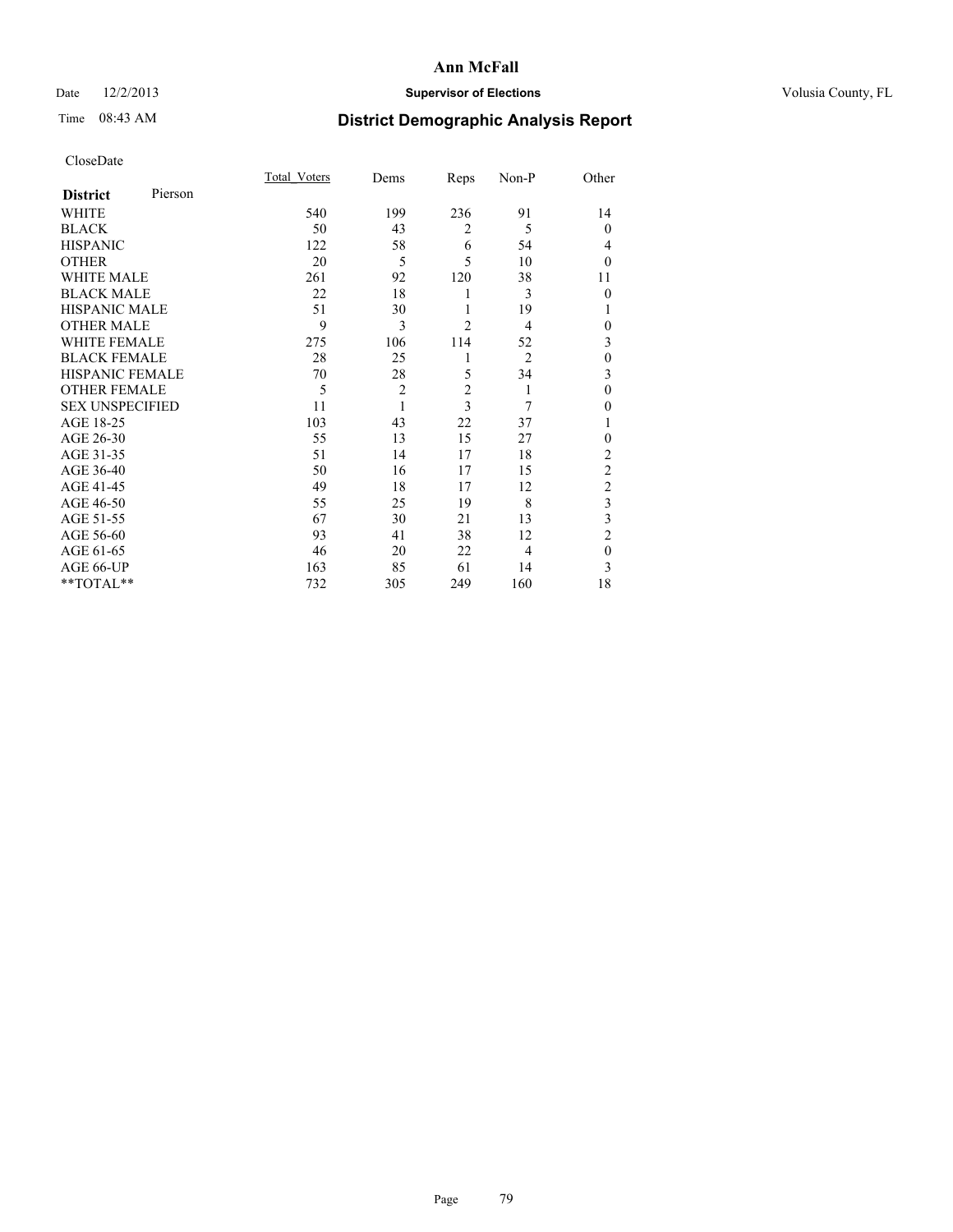## Date  $12/2/2013$  **Supervisor of Elections** Volusia County, FL

# Time 08:43 AM **District Demographic Analysis Report**

|                        |             | <b>Total Voters</b> | Dems           | Reps             | Non-P          | Other          |
|------------------------|-------------|---------------------|----------------|------------------|----------------|----------------|
| <b>District</b>        | Ponce Inlet |                     |                |                  |                |                |
| WHITE                  |             | 2,680               | 632            | 1,370            | 594            | 84             |
| <b>BLACK</b>           |             | 4                   | 1              | 1                | $\overline{2}$ | $\Omega$       |
| <b>HISPANIC</b>        |             | 41                  | 11             | 19               | 10             |                |
| <b>OTHER</b>           |             | 99                  | 26             | 32               | 38             | 3              |
| WHITE MALE             |             | 1,278               | 256            | 671              | 307            | 44             |
| <b>BLACK MALE</b>      |             | 1                   | $\overline{0}$ | $\boldsymbol{0}$ | 1              | $\overline{0}$ |
| <b>HISPANIC MALE</b>   |             | 17                  | 6              | 7                | $\overline{4}$ | $\overline{0}$ |
| <b>OTHER MALE</b>      |             | 35                  | 7              | 15               | 10             | 3              |
| <b>WHITE FEMALE</b>    |             | 1,381               | 371            | 693              | 278            | 39             |
| <b>BLACK FEMALE</b>    |             | 3                   |                | 1                | 1              | $\overline{0}$ |
| <b>HISPANIC FEMALE</b> |             | 24                  | 5              | 12               | 6              |                |
| <b>OTHER FEMALE</b>    |             | 47                  | 15             | 13               | 19             | $\theta$       |
| <b>SEX UNSPECIFIED</b> |             | 38                  | 9              | 10               | 18             |                |
| AGE 18-25              |             | 139                 | 29             | 47               | 55             | 8              |
| AGE 26-30              |             | 71                  | 19             | 28               | 22             | $\overline{2}$ |
| AGE 31-35              |             | 80                  | 16             | 30               | 30             | 4              |
| AGE 36-40              |             | 92                  | 13             | 43               | 33             | 3              |
| AGE 41-45              |             | 107                 | 18             | 52               | 35             | $\overline{c}$ |
| AGE 46-50              |             | 166                 | 42             | 82               | 40             | $\overline{2}$ |
| AGE 51-55              |             | 245                 | 45             | 139              | 57             | $\overline{4}$ |
| AGE 56-60              |             | 316                 | 79             | 157              | 71             | 9              |
| AGE 61-65              |             | 388                 | 93             | 179              | 98             | 18             |
| AGE 66-UP              |             | 1,220               | 316            | 665              | 203            | 36             |
| **TOTAL**              |             | 2,824               | 670            | 1,422            | 644            | 88             |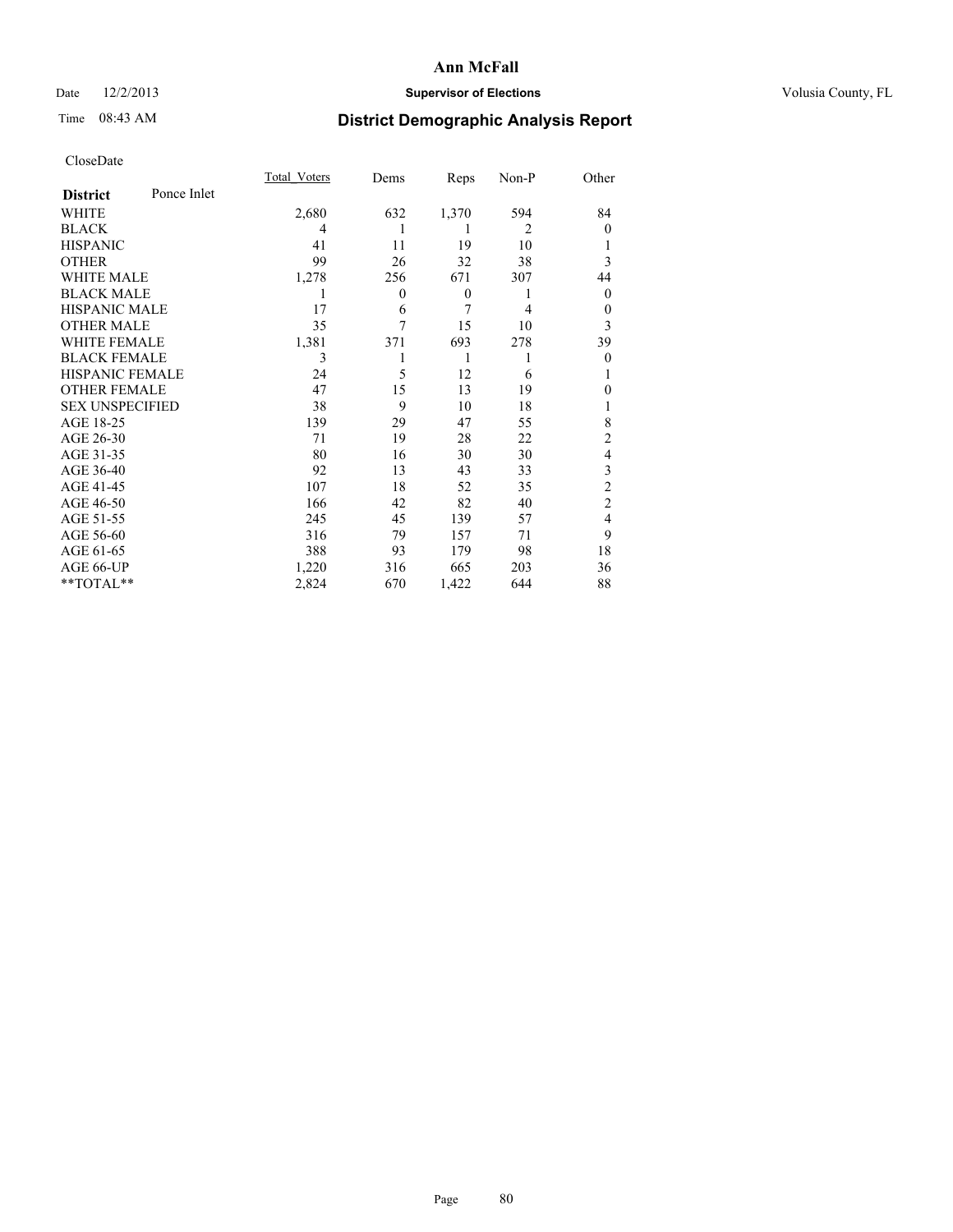## Date  $12/2/2013$  **Supervisor of Elections Supervisor of Elections** Volusia County, FL

# Time 08:43 AM **District Demographic Analysis Report**

|                        |                    | Total Voters | Dems  | Reps  | $Non-P$ | Other          |
|------------------------|--------------------|--------------|-------|-------|---------|----------------|
| <b>District</b>        | Port Orange Zone 1 |              |       |       |         |                |
| WHITE                  |                    | 7,740        | 2,888 | 2,437 | 2,125   | 290            |
| <b>BLACK</b>           |                    | 160          | 121   | 7     | 27      | 5              |
| <b>HISPANIC</b>        |                    | 211          | 91    | 32    | 83      | 5              |
| <b>OTHER</b>           |                    | 340          | 106   | 58    | 165     | 11             |
| WHITE MALE             |                    | 3,456        | 1,106 | 1,205 | 995     | 150            |
| <b>BLACK MALE</b>      |                    | 67           | 47    | 4     | 15      | 1              |
| <b>HISPANIC MALE</b>   |                    | 88           | 40    | 13    | 32      | 3              |
| <b>OTHER MALE</b>      |                    | 109          | 35    | 19    | 50      | 5              |
| WHITE FEMALE           |                    | 4,208        | 1,757 | 1,210 | 1,104   | 137            |
| <b>BLACK FEMALE</b>    |                    | 93           | 74    | 3     | 12      | 4              |
| <b>HISPANIC FEMALE</b> |                    | 118          | 49    | 19    | 48      | $\overline{2}$ |
| <b>OTHER FEMALE</b>    |                    | 149          | 53    | 32    | 59      | 5              |
| <b>SEX UNSPECIFIED</b> |                    | 163          | 45    | 29    | 85      | $\overline{4}$ |
| AGE 18-25              |                    | 711          | 222   | 130   | 324     | 35             |
| AGE 26-30              |                    | 500          | 163   | 101   | 221     | 15             |
| AGE 31-35              |                    | 497          | 162   | 121   | 196     | 18             |
| AGE 36-40              |                    | 472          | 163   | 114   | 164     | 31             |
| AGE 41-45              |                    | 534          | 163   | 158   | 194     | 19             |
| AGE 46-50              |                    | 658          | 243   | 191   | 204     | 20             |
| AGE 51-55              |                    | 824          | 301   | 275   | 215     | 33             |
| AGE 56-60              |                    | 862          | 336   | 298   | 201     | 27             |
| AGE 61-65              |                    | 792          | 316   | 261   | 183     | 32             |
| AGE 66-UP              |                    | 2,601        | 1,137 | 885   | 498     | 81             |
| **TOTAL**              |                    | 8,451        | 3,206 | 2,534 | 2,400   | 311            |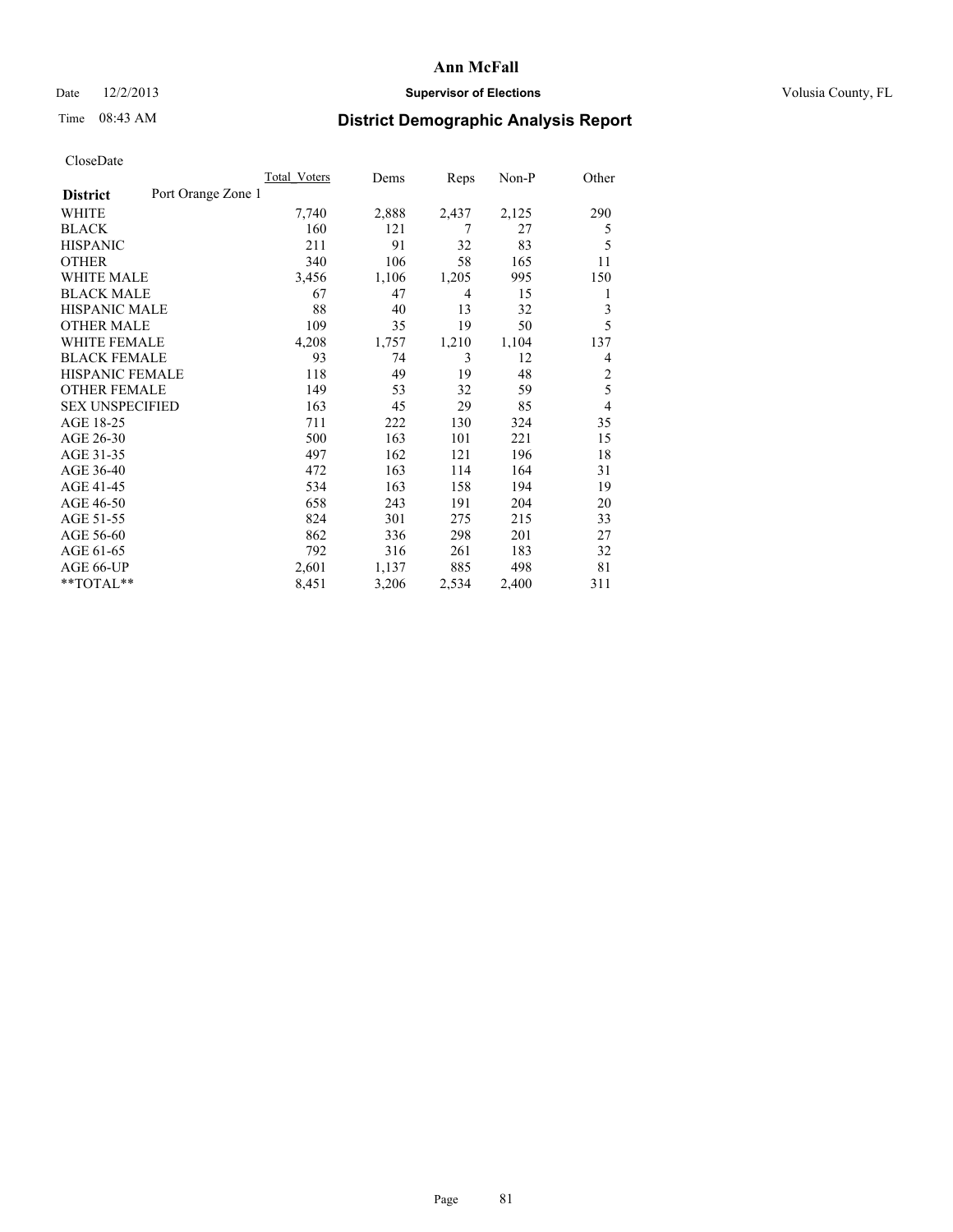## Date  $12/2/2013$  **Supervisor of Elections Supervisor of Elections** Volusia County, FL

# Time 08:43 AM **District Demographic Analysis Report**

|                                       | <b>Total Voters</b> | Dems  | Reps  | Non-P | Other |
|---------------------------------------|---------------------|-------|-------|-------|-------|
| Port Orange Zone 2<br><b>District</b> |                     |       |       |       |       |
| WHITE                                 | 8,081               | 2,733 | 2,955 | 2,074 | 319   |
| <b>BLACK</b>                          | 359                 | 272   | 15    | 65    | 7     |
| <b>HISPANIC</b>                       | 258                 | 100   | 57    | 93    | 8     |
| <b>OTHER</b>                          | 466                 | 145   | 102   | 209   | 10    |
| WHITE MALE                            | 3,634               | 1,062 | 1,424 | 991   | 157   |
| <b>BLACK MALE</b>                     | 129                 | 92    | 7     | 26    | 4     |
| <b>HISPANIC MALE</b>                  | 125                 | 45    | 32    | 44    | 4     |
| <b>OTHER MALE</b>                     | 177                 | 50    | 38    | 83    | 6     |
| WHITE FEMALE                          | 4,353               | 1,640 | 1,500 | 1,057 | 156   |
| <b>BLACK FEMALE</b>                   | 226                 | 176   | 8     | 39    | 3     |
| <b>HISPANIC FEMALE</b>                | 131                 | 55    | 24    | 48    | 4     |
| <b>OTHER FEMALE</b>                   | 196                 | 76    | 46    | 71    | 3     |
| <b>SEX UNSPECIFIED</b>                | 193                 | 54    | 50    | 82    | 7     |
| AGE 18-25                             | 807                 | 244   | 214   | 316   | 33    |
| AGE 26-30                             | 658                 | 198   | 189   | 244   | 27    |
| AGE 31-35                             | 583                 | 183   | 160   | 216   | 24    |
| AGE 36-40                             | 490                 | 154   | 160   | 160   | 16    |
| AGE 41-45                             | 541                 | 165   | 195   | 157   | 24    |
| AGE 46-50                             | 696                 | 231   | 242   | 200   | 23    |
| AGE 51-55                             | 810                 | 297   | 301   | 189   | 23    |
| AGE 56-60                             | 816                 | 293   | 296   | 198   | 29    |
| AGE 61-65                             | 872                 | 339   | 301   | 215   | 17    |
| AGE 66-UP                             | 2,891               | 1,146 | 1,071 | 546   | 128   |
| **TOTAL**                             | 9,164               | 3,250 | 3,129 | 2,441 | 344   |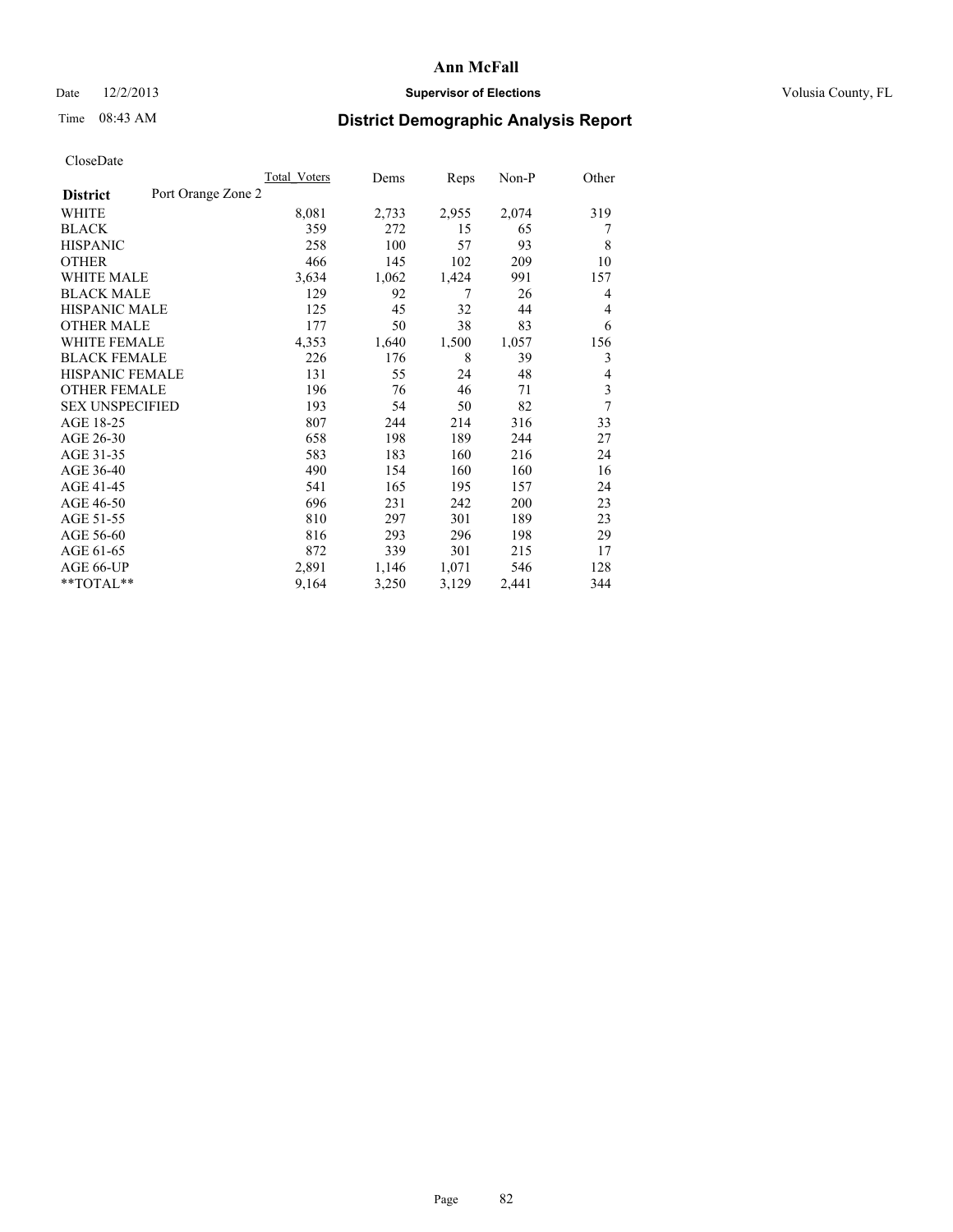## Date  $12/2/2013$  **Supervisor of Elections Supervisor of Elections** Volusia County, FL

## Time 08:43 AM **District Demographic Analysis Report**

|                        |                    | <b>Total Voters</b> | Dems  | Reps  | Non-P | Other  |
|------------------------|--------------------|---------------------|-------|-------|-------|--------|
| <b>District</b>        | Port Orange Zone 3 |                     |       |       |       |        |
| WHITE                  |                    | 9,076               | 2,760 | 3,736 | 2,227 | 353    |
| <b>BLACK</b>           |                    | 291                 | 232   | 13    | 38    | 8      |
| <b>HISPANIC</b>        |                    | 255                 | 100   | 49    | 96    | 10     |
| <b>OTHER</b>           |                    | 494                 | 135   | 131   | 208   | 20     |
| WHITE MALE             |                    | 4,077               | 1,092 | 1,752 | 1,043 | 190    |
| <b>BLACK MALE</b>      |                    | 135                 | 102   | 7     | 22    | 4      |
| <b>HISPANIC MALE</b>   |                    | 110                 | 42    | 20    | 44    | 4      |
| <b>OTHER MALE</b>      |                    | 182                 | 54    | 48    | 67    | 13     |
| <b>WHITE FEMALE</b>    |                    | 4,909               | 1,645 | 1,950 | 1,156 | 158    |
| <b>BLACK FEMALE</b>    |                    | 153                 | 127   | 6     | 16    | 4      |
| <b>HISPANIC FEMALE</b> |                    | 138                 | 55    | 28    | 49    | 6      |
| <b>OTHER FEMALE</b>    |                    | 204                 | 61    | 57    | 81    | 5      |
| <b>SEX UNSPECIFIED</b> |                    | 208                 | 49    | 61    | 91    | $\tau$ |
| AGE 18-25              |                    | 788                 | 233   | 249   | 281   | 25     |
| AGE 26-30              |                    | 647                 | 195   | 198   | 232   | 22     |
| AGE 31-35              |                    | 603                 | 180   | 196   | 207   | 20     |
| AGE 36-40              |                    | 559                 | 161   | 212   | 160   | 26     |
| AGE 41-45              |                    | 683                 | 220   | 255   | 195   | 13     |
| AGE 46-50              |                    | 758                 | 203   | 329   | 202   | 24     |
| AGE 51-55              |                    | 831                 | 245   | 362   | 201   | 23     |
| AGE 56-60              |                    | 870                 | 316   | 323   | 200   | 31     |
| AGE 61-65              |                    | 912                 | 330   | 341   | 203   | 38     |
| AGE 66-UP              |                    | 3,465               | 1,144 | 1,464 | 688   | 169    |
| **TOTAL**              |                    | 10,116              | 3,227 | 3,929 | 2,569 | 391    |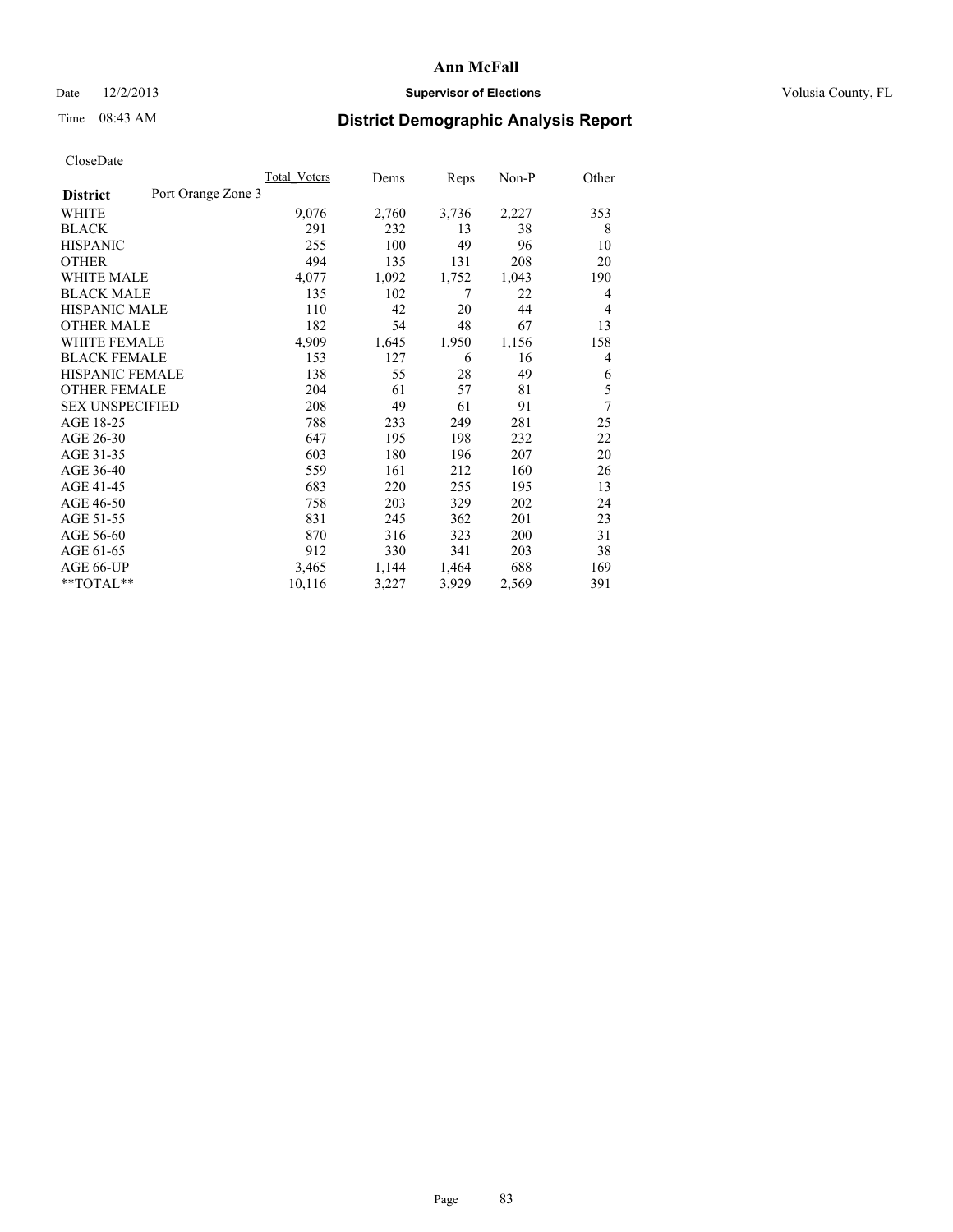## Date  $12/2/2013$  **Supervisor of Elections Supervisor of Elections** Volusia County, FL

# Time 08:43 AM **District Demographic Analysis Report**

|                        | <b>Total Voters</b> | Dems  | Reps  | Non-P | Other          |
|------------------------|---------------------|-------|-------|-------|----------------|
| <b>District</b>        | Port Orange Zone 4  |       |       |       |                |
| WHITE                  | 9,112               | 2,774 | 3,929 | 2,116 | 293            |
| <b>BLACK</b>           | 250                 | 187   | 21    | 41    | 1              |
| <b>HISPANIC</b>        | 257                 | 92    | 75    | 83    | 7              |
| <b>OTHER</b>           | 521                 | 171   | 114   | 225   | 11             |
| <b>WHITE MALE</b>      | 4,291               | 1,146 | 1,936 | 1,048 | 161            |
| <b>BLACK MALE</b>      | 120                 | 82    | 16    | 22    | $\theta$       |
| <b>HISPANIC MALE</b>   | 121                 | 39    | 33    | 43    | 6              |
| <b>OTHER MALE</b>      | 208                 | 67    | 50    | 84    | 7              |
| <b>WHITE FEMALE</b>    | 4,732               | 1,606 | 1,957 | 1,041 | 128            |
| <b>BLACK FEMALE</b>    | 125                 | 103   | 4     | 17    |                |
| HISPANIC FEMALE        | 133                 | 53    | 40    | 39    | 1              |
| <b>OTHER FEMALE</b>    | 218                 | 84    | 49    | 81    | 4              |
| <b>SEX UNSPECIFIED</b> | 192                 | 44    | 54    | 90    | $\overline{4}$ |
| AGE 18-25              | 968                 | 261   | 307   | 361   | 39             |
| AGE 26-30              | 533                 | 183   | 157   | 179   | 14             |
| AGE 31-35              | 558                 | 161   | 179   | 198   | 20             |
| AGE 36-40              | 632                 | 176   | 225   | 204   | 27             |
| AGE 41-45              | 898                 | 251   | 383   | 247   | 17             |
| AGE 46-50              | 897                 | 256   | 388   | 225   | 28             |
| AGE 51-55              | 1,096               | 314   | 515   | 235   | 32             |
| AGE 56-60              | 1,036               | 364   | 470   | 178   | 24             |
| AGE 61-65              | 1,013               | 393   | 390   | 198   | 32             |
| AGE 66-UP              | 2,509               | 865   | 1,125 | 440   | 79             |
| $*$ $TOTAL**$          | 10,140              | 3,224 | 4,139 | 2,465 | 312            |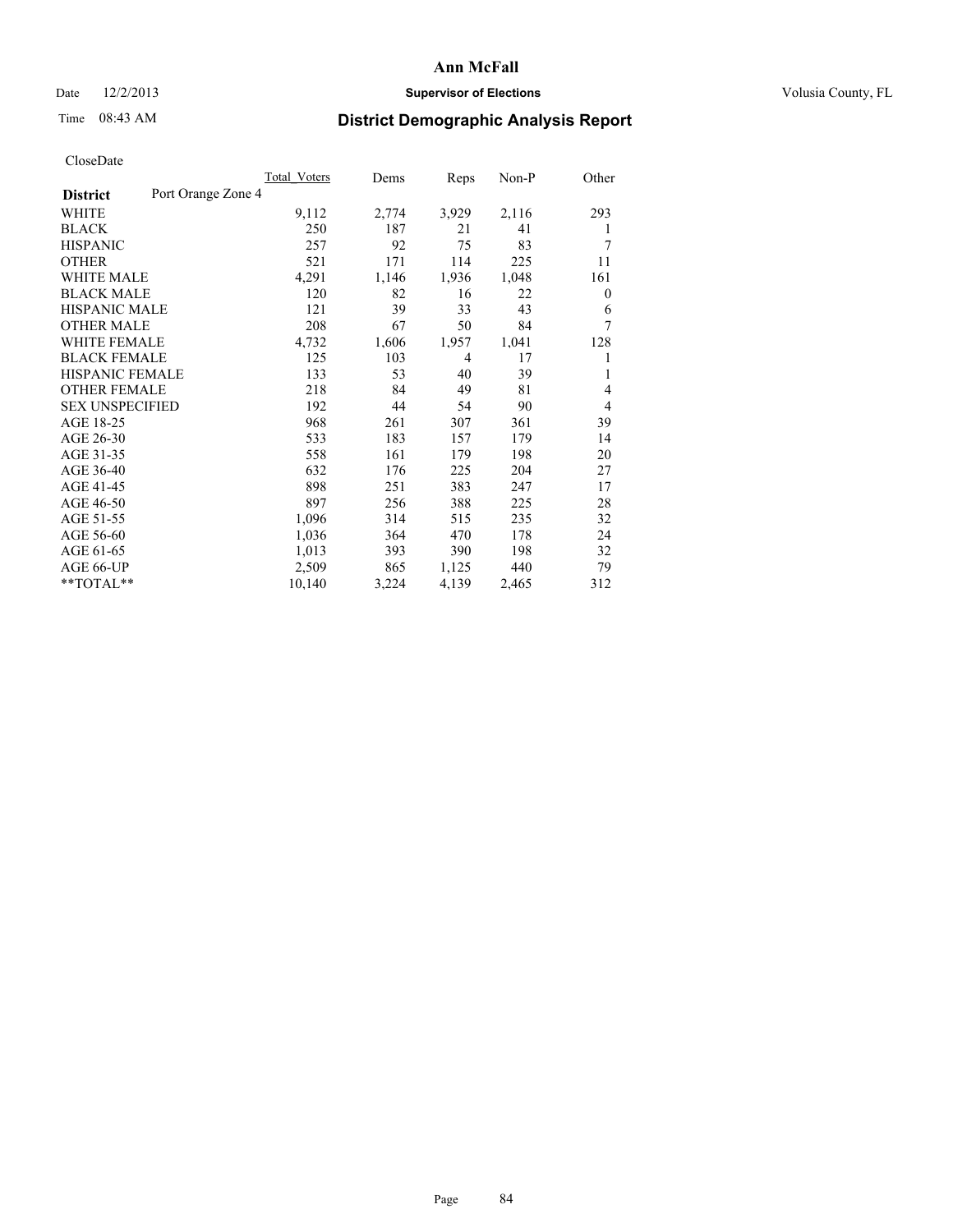## Date  $12/2/2013$  **Supervisor of Elections** Volusia County, FL

# Time 08:43 AM **District Demographic Analysis Report**

|                        |               | Total Voters | Dems  | Reps  | $Non-P$ | Other        |
|------------------------|---------------|--------------|-------|-------|---------|--------------|
| <b>District</b>        | South Daytona |              |       |       |         |              |
| WHITE                  |               | 6,477        | 2,461 | 2,222 | 1,582   | 212          |
| <b>BLACK</b>           |               | 631          | 513   | 18    | 95      | 5            |
| <b>HISPANIC</b>        |               | 185          | 89    | 32    | 59      | 5            |
| <b>OTHER</b>           |               | 357          | 134   | 61    | 158     | 4            |
| WHITE MALE             |               | 2,950        | 969   | 1,092 | 758     | 131          |
| <b>BLACK MALE</b>      |               | 246          | 193   | 4     | 46      | 3            |
| <b>HISPANIC MALE</b>   |               | 90           | 38    | 17    | 31      | 4            |
| <b>OTHER MALE</b>      |               | 103          | 40    | 18    | 44      | 1            |
| <b>WHITE FEMALE</b>    |               | 3,482        | 1,472 | 1,119 | 810     | 81           |
| <b>BLACK FEMALE</b>    |               | 371          | 310   | 13    | 46      | 2            |
| <b>HISPANIC FEMALE</b> |               | 90           | 47    | 15    | 27      | 1            |
| <b>OTHER FEMALE</b>    |               | 162          | 71    | 32    | 56      | 3            |
| <b>SEX UNSPECIFIED</b> |               | 156          | 57    | 23    | 76      | $\mathbf{0}$ |
| AGE 18-25              |               | 696          | 269   | 155   | 254     | 18           |
| AGE 26-30              |               | 560          | 217   | 140   | 186     | 17           |
| AGE 31-35              |               | 487          | 197   | 100   | 169     | 21           |
| AGE 36-40              |               | 413          | 151   | 121   | 128     | 13           |
| AGE 41-45              |               | 556          | 233   | 150   | 161     | 12           |
| AGE 46-50              |               | 656          | 237   | 239   | 166     | 14           |
| AGE 51-55              |               | 778          | 309   | 263   | 183     | 23           |
| AGE 56-60              |               | 763          | 339   | 245   | 155     | 24           |
| AGE 61-65              |               | 769          | 329   | 236   | 174     | 30           |
| AGE 66-UP              |               | 1,972        | 916   | 684   | 318     | 54           |
| **TOTAL**              |               | 7,650        | 3,197 | 2,333 | 1,894   | 226          |